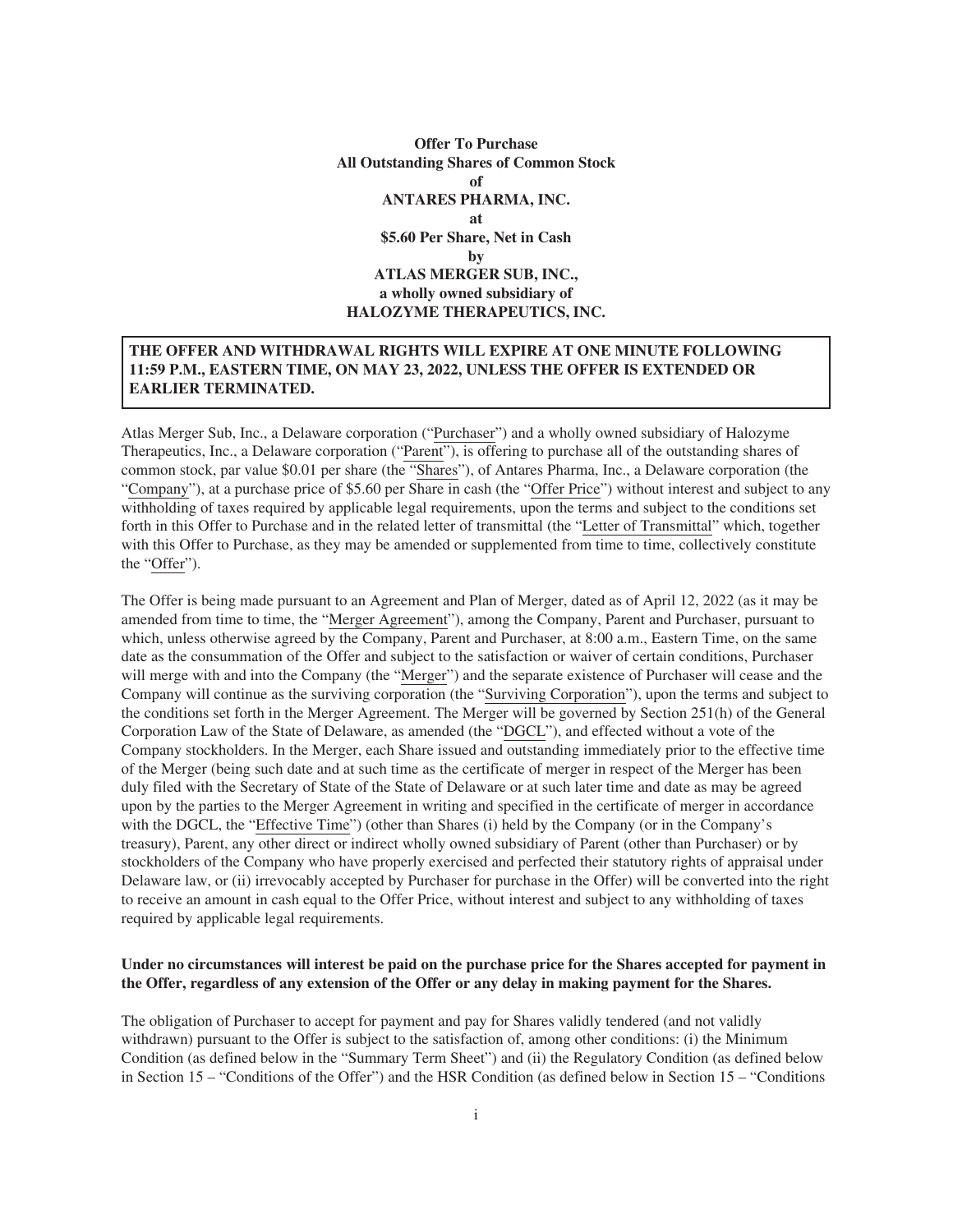of the Offer"). There is no financing condition to the Offer. The Offer is subject to various additional conditions. See Section 15 – "Conditions of the Offer." A summary of the principal terms and conditions of the Offer appears in the "Summary Term Sheet" beginning on page 5 of this Offer to Purchase.

**The Board of Directors of the Company (the "Company Board") has unanimously: (i) determined that the Merger Agreement, the Offer and the Merger are fair to, and in the best interest of, the Company and its stockholders; (ii) declared that it is advisable for the Company to enter into the Merger Agreement; (iii) approved the execution, delivery and performance by the Company of the Merger Agreement and the consummation of the transactions contemplated by the Merger Agreement, including the Offer and the Merger; (iv) agreed that the Merger shall be effected under Section 251(h) of the DGCL; and (v) resolved to recommend that the Company's stockholders accept the Offer and tender their Shares pursuant to the Offer.**

This Offer to Purchase and the Letter of Transmittal contain important information, and you should read both carefully and in their entirety before deciding whether to tender your Shares in the Offer.

**NEITHER THE OFFER NOR THE MERGER HAS BEEN APPROVED OR DISAPPROVED BY THE UNITED STATES SECURITIES AND EXCHANGE COMMISSION (THE "SEC") OR ANY STATE SECURITIES COMMISSION, NOR HAS THE SEC OR ANY STATE SECURITIES COMMISSION PASSED UPON THE FAIRNESS OR MERITS OF THE OFFER OR THE MERGER OR UPON THE ACCURACY OR ADEQUACY OF THE INFORMATION CONTAINED IN THIS OFFER TO PURCHASE OR THE LETTER OF TRANSMITTAL. ANY REPRESENTATION TO THE CONTRARY IS UNLAWFUL AND A CRIMINAL OFFENSE.**

*The Information Agent for the Offer is:*

D.F. King & Co., Inc. 48 Wall Street, 22nd Floor New York, New York 10005 Banks and Brokers may call: (212) 269-5550 Stockholders may call toll free: (888) 628-1041 ATRS@dfking.com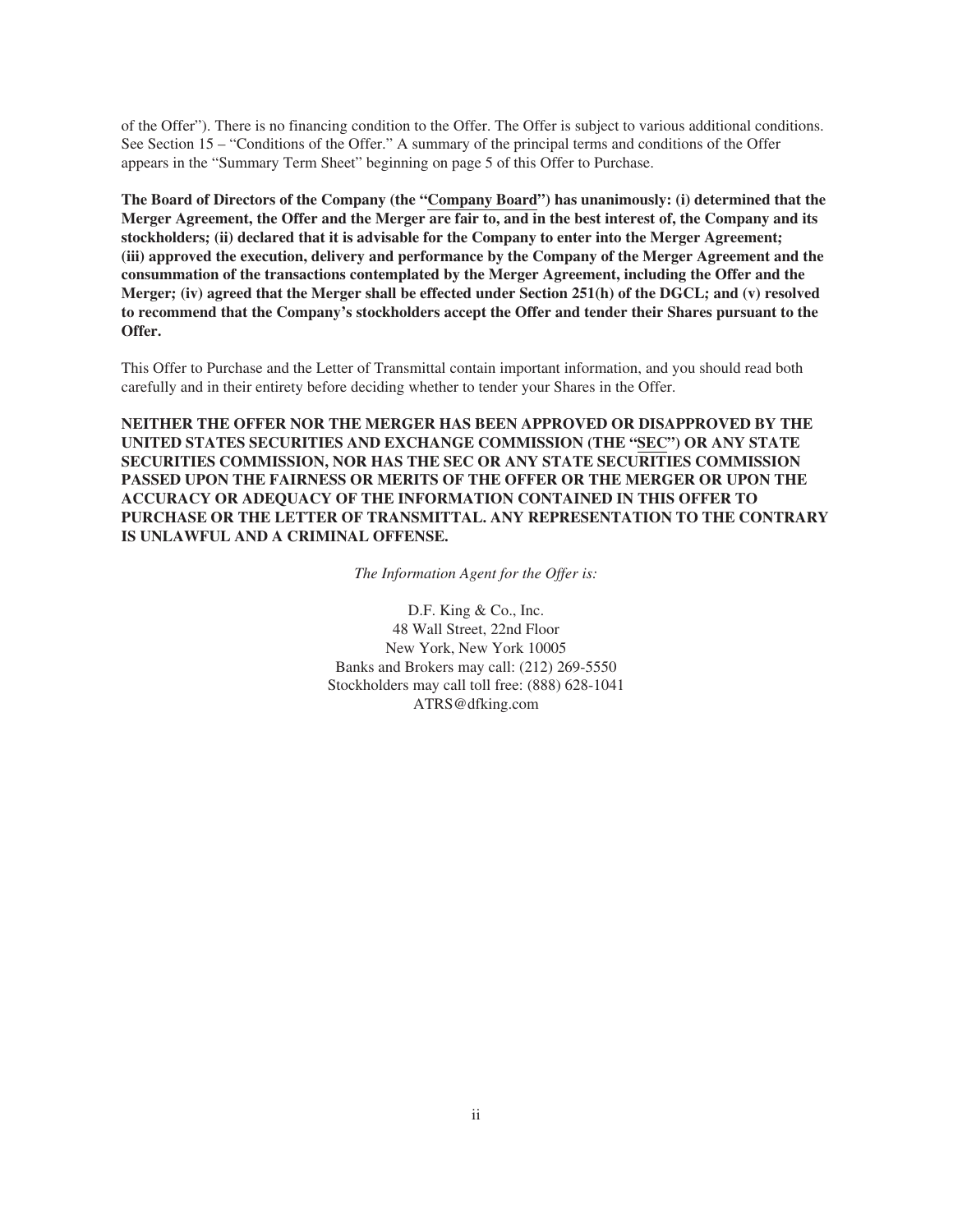#### **IMPORTANT**

If your Shares are registered in your name and you wish to tender all or a portion of your Shares to Purchaser in the Offer, you must either (i) complete and sign the Letter of Transmittal that accompanies this Offer to Purchase in accordance with the instructions in the Letter of Transmittal and mail or deliver the Letter of Transmittal and all other required documents to the Depositary (as defined below in the "Summary Term Sheet") together with certificates representing the Shares tendered or (ii) follow the procedure for book-entry transfer set forth in Section 3 – "Procedures for Accepting the Offer and Tendering Shares." If your Shares are registered in the name of a broker, dealer, commercial bank, trust company or other nominee, you must contact that institution in order to tender your Shares to Purchaser and request they effect the transaction for you before the expiration of the Offer.

Questions and requests for assistance should be directed to the Information Agent (as defined below in the "Summary Term Sheet") at the address and telephone numbers set forth on the back cover of this Offer to Purchase. Additional copies of this Offer to Purchase, the related Letter of Transmittal and other materials related to the Offer may also be obtained at our expense from the Information Agent. Additionally, copies of this Offer to Purchase, the related Letter of Transmittal and any other materials related to the Offer may be found at www.sec.gov. You may also contact your broker, dealer, commercial bank, trust company or other nominee for assistance, if your Shares are registered in their name.

**This Offer to Purchase and the related Letter of Transmittal contain important information, and you should read both carefully and in their entirety before making a decision with respect to the Offer.**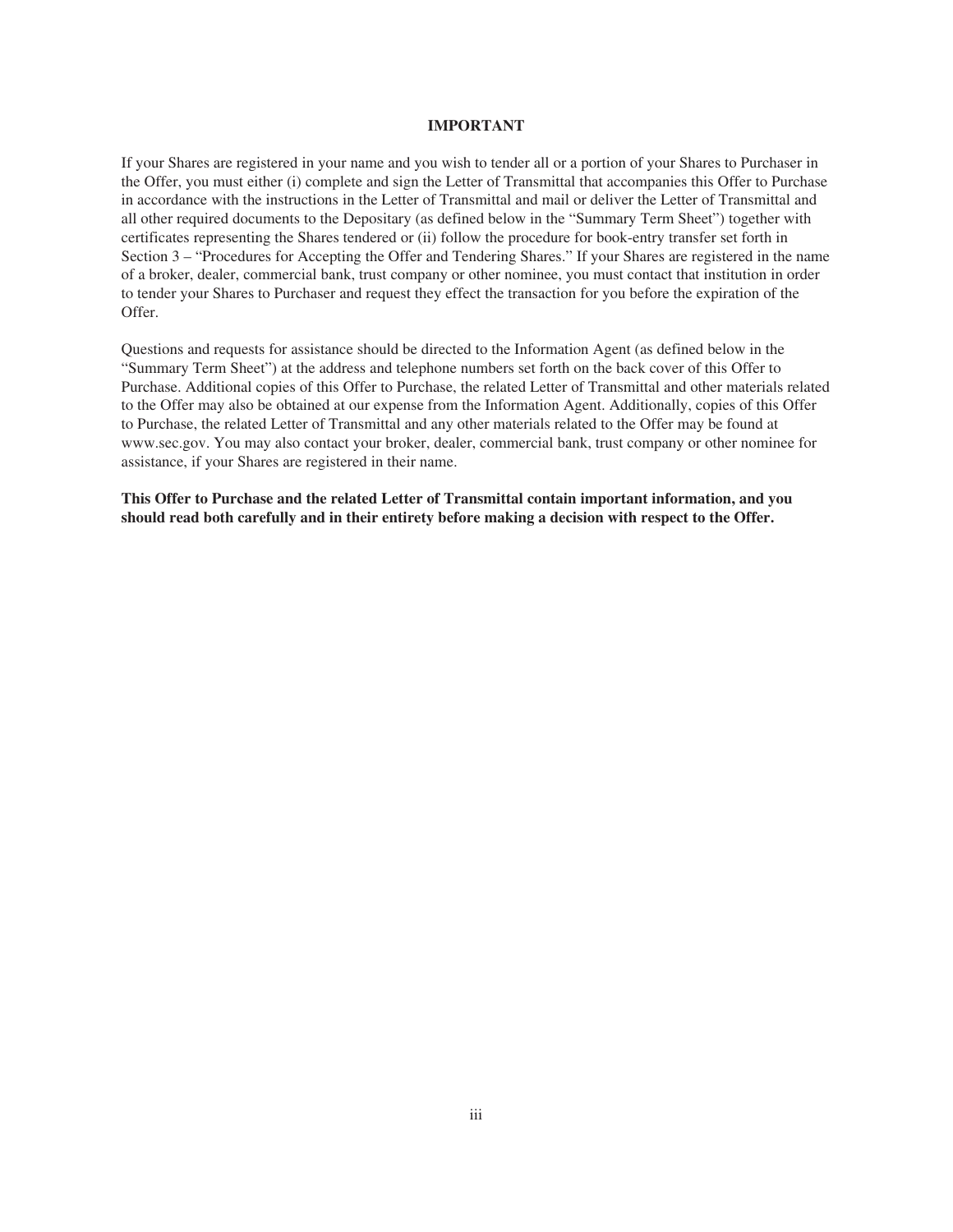# **TABLE OF CONTENTS**

|     |                                                                              | Page           |
|-----|------------------------------------------------------------------------------|----------------|
| 1.  |                                                                              | 3              |
| 2.  |                                                                              | $\overline{4}$ |
| 3.  |                                                                              | 5              |
| 4.  |                                                                              | 9              |
| 5.  |                                                                              | 9              |
| 6.  |                                                                              | 12             |
| 7.  |                                                                              | 13             |
| 8.  | Certain Information Concerning Parent, Purchaser and Certain Related Persons | 13             |
| 9.  |                                                                              | 15             |
| 10. | Background of the Offer; Past Contacts or Negotiations with the Company      | 17             |
| 11. |                                                                              | 19             |
| 12. |                                                                              | 41             |
| 13. |                                                                              | 42             |
| 14. |                                                                              | 43             |
| 15. |                                                                              | 43             |
| 16. |                                                                              | 45             |
| 17. |                                                                              | 47             |
| 18. |                                                                              | 48             |
| 19. |                                                                              | 49             |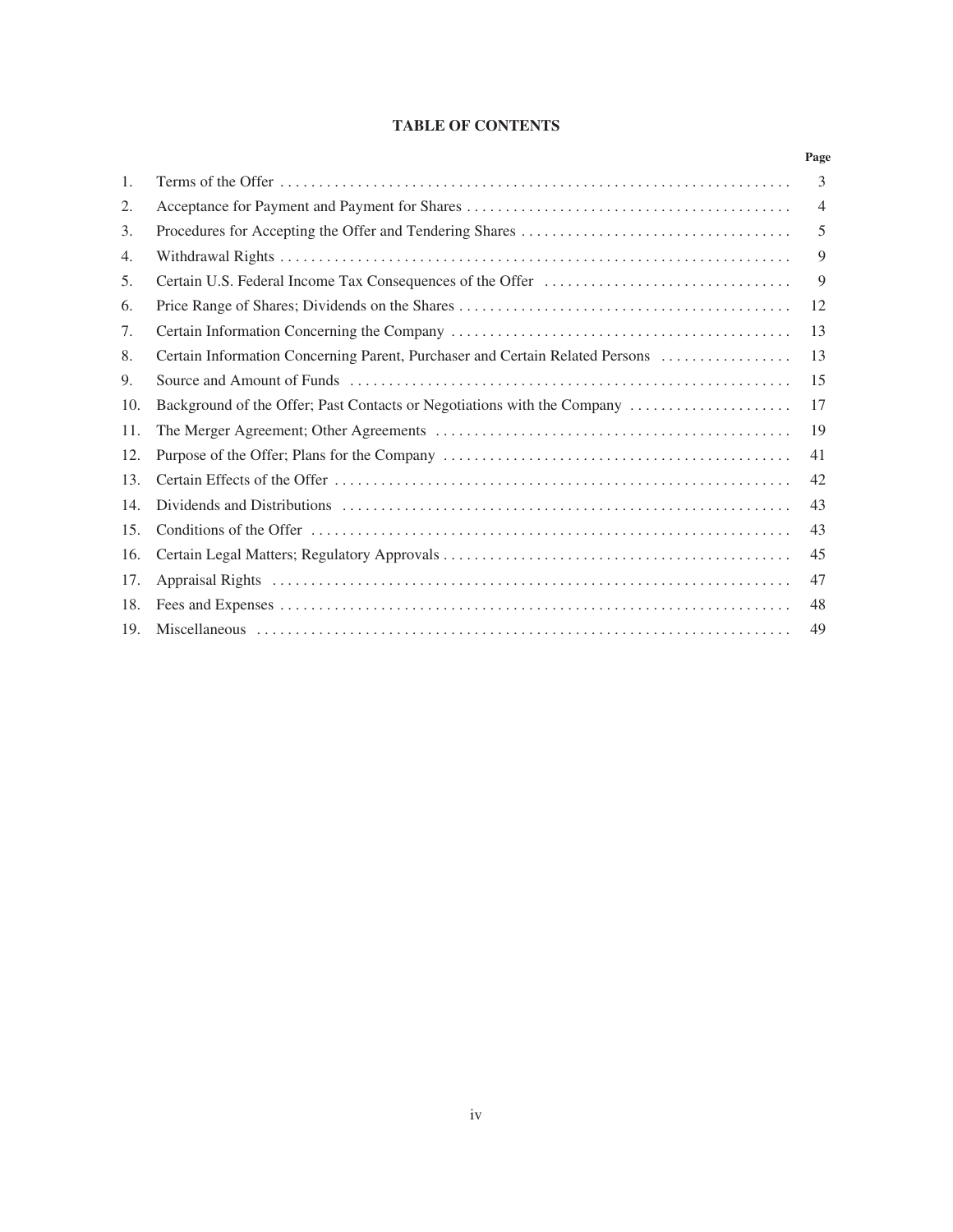## **SUMMARY TERM SHEET**

Atlas Merger Sub, Inc., a Delaware corporation ("Purchaser") and a wholly owned subsidiary of Halozyme Therapeutics, Inc., a Delaware corporation ("Parent"), is offering to purchase all of the outstanding shares of common stock, par value \$0.01 per share (the "Shares"), of Antares Pharma, Inc., a Delaware corporation (the "Company"), at a purchase price of \$5.60 per Share in cash (the "Offer Price") without interest and subject to any withholding of taxes required by applicable legal requirements, upon the terms and subject to the conditions set forth in this Offer to Purchase and in the related letter of transmittal (the "Letter of Transmittal" which, together with this Offer to Purchase, as they may be amended or supplemented from time to time, collectively constitute the "Offer"). The following are some questions you may have as a stockholder of the Company and answers to those questions. The information contained in this summary term sheet is a summary only, and may not contain all of the information that is important to you, and is not meant to be a substitute for the more detailed descriptions and information contained in the remainder of this Offer to Purchase, the Letter of Transmittal and other related materials. You are urged to read carefully this Offer to Purchase, the Letter of Transmittal and other related materials in their entirety. This summary term sheet includes cross-references to other sections of this Offer to Purchase where you will find more complete descriptions of the topics mentioned below. Except as otherwise set forth herein, the information concerning the Company contained in this summary term sheet and elsewhere in this Offer to Purchase has been based upon publicly available documents or records of the Company on file with the Securities and Exchange Commission (the "SEC") or other public sources or information provided by the Company. Neither Parent nor Purchaser assumes responsibility for the accuracy or completeness of the information concerning the Company contained in such documents and records or accuracy of any such information.

| <b>Securities Sought</b>             | All of the issued and outstanding shares of common stock, par<br>value \$0.01 per share, of the Company.                            |
|--------------------------------------|-------------------------------------------------------------------------------------------------------------------------------------|
| <b>Price Offered Per Share</b>       | \$5.60 in cash, without interest and subject to any withholding of<br>taxes required by applicable legal requirements.              |
| <b>Scheduled Expiration of Offer</b> | One minute following 11:59 P.M., Eastern Time, on May 23,<br>2022, unless the Offer is otherwise extended or earlier<br>terminated. |
| <b>Purchaser</b>                     | Atlas Merger Sub, Inc., a Delaware corporation and a wholly<br>owned subsidiary of Parent.                                          |
| <b>Company Board Recommendation</b>  | The Company Board unanimously recommends that the holders<br>of Shares tender their Shares to Purchaser pursuant to the Offer.      |

## **Who is offering to buy my securities?**

Atlas Merger Sub, Inc., a Delaware corporation, is offering to purchase all of the outstanding Shares at a price per share of \$5.60 in cash, without interest and subject to any withholding of taxes required by applicable legal requirements, on the terms and subject to the conditions set forth in this Offer to Purchase. Purchaser was formed solely for the purpose of facilitating the acquisition of the Company. Purchaser has not carried on any activities to date, except for activities incidental to its formation and activities undertaken in connection with the transactions contemplated by the Merger Agreement (the "Transactions"). Purchaser is a wholly owned direct subsidiary of Parent. Parent is a biopharma technology platform company that provides innovative and disruptive solutions with the goal of improving patient experience and outcomes. Parent licenses its technology to biopharmaceutical companies to collaboratively develop products that combine its ENHANZE® drug delivery technology with the collaborators' proprietary compounds.

Unless the context indicates otherwise, in this Offer to Purchase, we use the terms "us," "we" and "our" to refer to Purchaser and, where appropriate, Parent. We use the term "Purchaser" to refer to Atlas Merger Sub, Inc.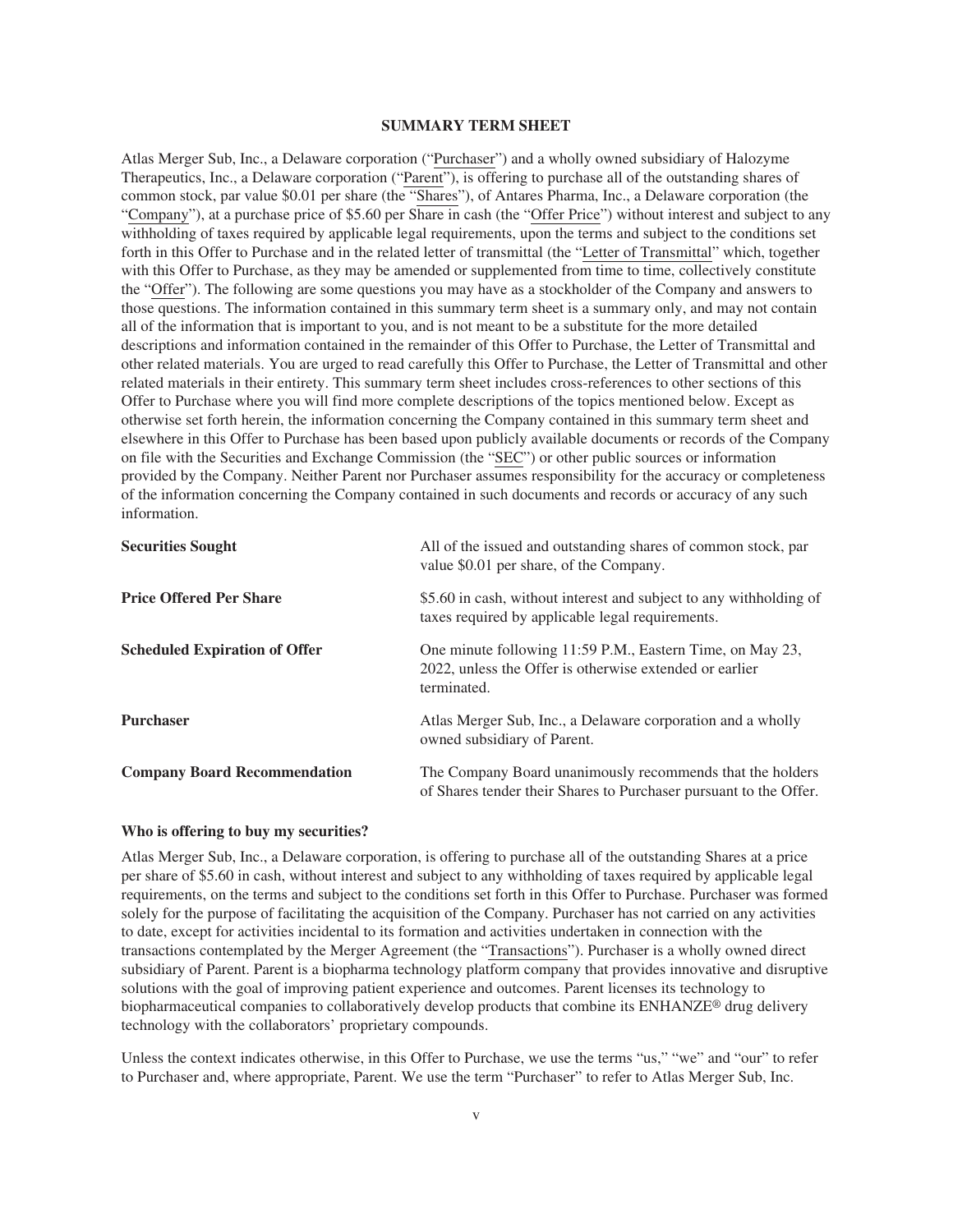alone, the term "Parent" to refer to Halozyme Therapeutics, Inc. alone and the term the "Company" to refer to Antares Pharma, Inc. Unless the context otherwise requires, we use the term "Shares" to refer to shares of common stock, par value \$0.01 per share, of the Company.

See Section 8 – "Certain Information Concerning Parent, Purchaser, and Certain Related Persons."

#### **What is the class and amount of securities sought pursuant to the Offer?**

Purchaser is offering to purchase all of the outstanding Shares at the Offer Price in cash, without interest and subject to any withholding of taxes required by applicable legal requirements, on the terms and subject to the conditions set forth in this Offer to Purchase. In this Offer to Purchase, we use the term "Offer" to refer to this offer and the term "Shares" to refer to the Shares that are the subject of the Offer.

See Section 1 – "Terms of the Offer."

## **Why are you making the Offer?**

We are making the Offer because we want to acquire the Company. Following the consummation of the Offer, we are required to complete the Merger (as defined below) at 8:00 a.m., Eastern Time, on the same date as the consummation of the Offer, unless otherwise agreed by the Company, Parent and Purchaser. Upon completion of the Merger, the Company will become a wholly owned subsidiary of Parent. In addition, we intend to cause the Shares to be delisted from the NASDAQ Global Select Stock Market ("NASDAQ") and deregistered under the Securities Exchange Act of 1934, as amended (the "Exchange Act"), after completion of the Merger.

### **Who can participate in the Offer?**

The Offer is open to all record holders and beneficial owners of Shares.

## **How much are you offering to pay?**

Purchaser is offering to pay \$5.60 per Share in cash, without interest and subject to any withholding of taxes required by applicable legal requirements. We refer to this amount as the "Offer Price."

See the "Introduction" to this Offer to Purchase.

## **Will I have to pay any fees or commissions?**

If you are the holder of record of your Shares and you directly tender your Shares to us (through the Depositary (as defined herein)) in the Offer, you will not be obligated to pay brokerage fees, commissions or similar expenses. If you own your Shares through a broker, banker or other nominee, and your broker, banker or other nominee tenders your Shares on your behalf, your broker, banker or other nominee may charge you a fee for doing so. You should consult such institutions as to whether any service fees or commissions will apply.

See the "Introduction" to this Offer to Purchase and Section 18 – "Fees and Expenses."

#### **Is there an agreement governing the Offer?**

Yes. The Company, Parent and Purchaser have entered into an Agreement and Plan of Merger, dated as of April 12, 2022 (as it may be amended from time to time, the "Merger Agreement"). The Merger Agreement provides, among other things, for the terms and conditions of the Offer and the subsequent merger of Purchaser with and into the Company, and the separate existence of Purchaser will cease and the Company will continue as the surviving corporation and an indirect wholly owned subsidiary of Parent (such merger, the "Merger").

See Section 11 – "The Merger Agreement; Other Agreements" and Section 15 – "Conditions of the Offer."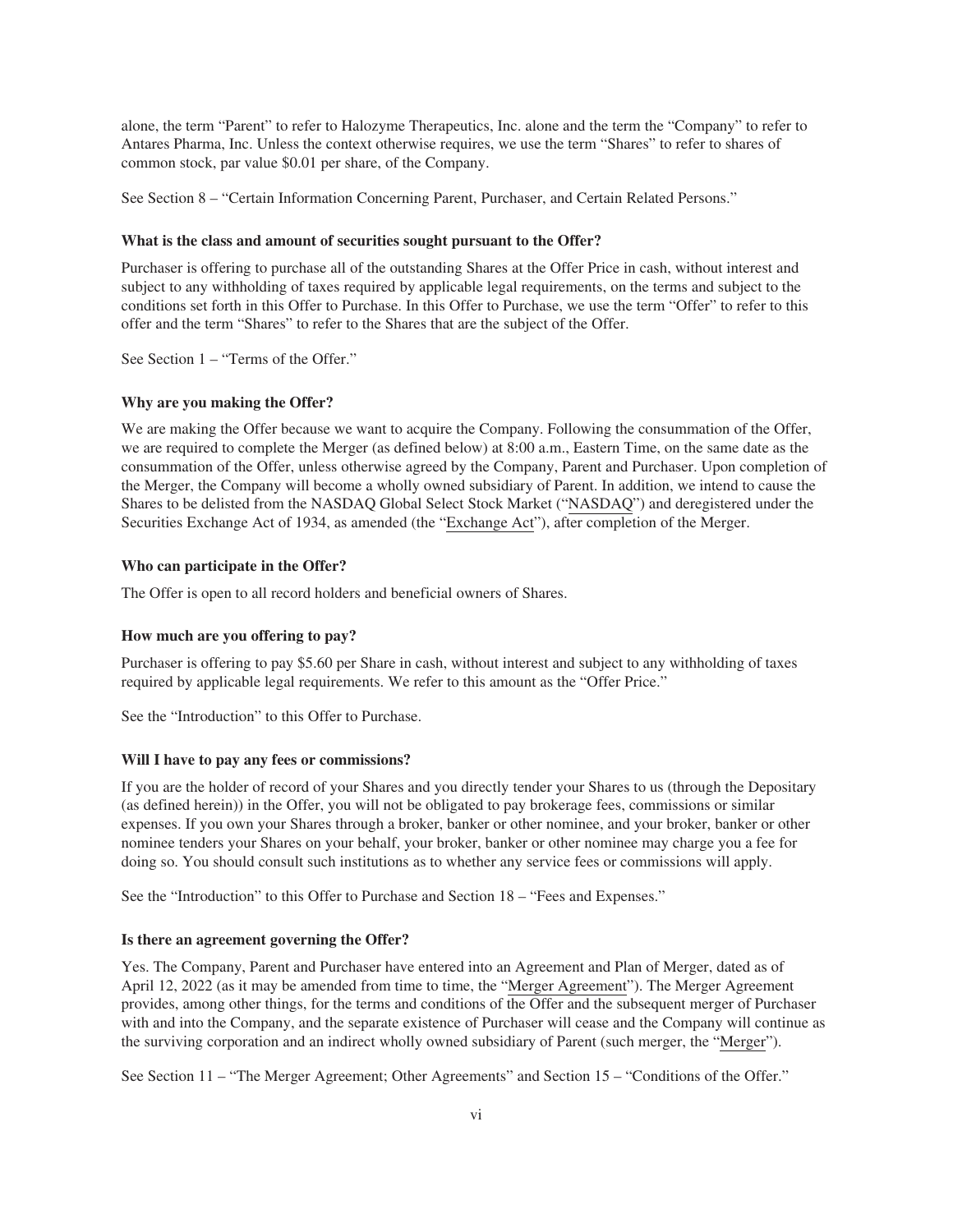## **What are the principal U.S. federal income tax consequences of tendering my Shares in the Offer or having my Shares exchanged for cash pursuant to the Merger?**

The receipt of cash in exchange for your Shares in the Offer or, assuming you do not tender your Shares pursuant to the Offer and the Offer is consummated, in exchange for your Shares in the Merger, will be a taxable transaction for U.S. federal income tax purposes if you are a U.S. Holder (as defined in Section 5 – "Certain U.S. Federal Income Tax Consequences of the Offer and the Merger"). In general, provided that you are a U.S. Holder and hold your Shares as capital assets, you will recognize capital gain or loss in an amount equal to the difference, if any, between (i) the Offer Price and (ii) your adjusted tax basis in the Shares sold pursuant to the Offer or exchanged for cash pursuant to the Merger. This capital gain or loss will be long-term capital gain or loss if you have held the Shares for more than one year as of the date of your sale or exchange of the Shares pursuant to the Offer or the Merger. See Section 5 – "Certain U.S. Federal Income Tax Consequences of the Offer and the Merger" for a more detailed discussion of the U.S. federal income tax treatment of the Offer and the Merger (including for Non-U.S. Holders (as defined in that section)).

**The U.S. federal, state, local and foreign income and other tax consequences to holders or beneficial owners of options or restricted stock units participating in the Merger with respect to such options or restricted stock units are not discussed herein, and such holders or beneficial owners of options or restricted stock units are strongly encouraged to consult their own tax advisors regarding such tax consequences. Stockholders should consult their own tax advisors concerning the U.S. federal income tax consequences relating to the Offer and the Merger in light of their particular circumstances and any consequences arising under the laws of any state, local or foreign taxing jurisdiction. We urge you to consult with your own tax advisor as to the particular tax consequences to you of the Offer and the Merger.**

## **Do you have the financial resources to pay for all of the Shares that Purchaser is offering to purchase pursuant to the Offer?**

Yes. We estimate that we will need approximately \$960 million to purchase all of the Shares pursuant to the Offer and to complete the Merger. Parent will provide Purchaser with sufficient funds to purchase all Shares validly tendered (and not validly withdrawn) in the Offer and to provide funding for the Merger. Purchaser will acquire these funds from Parent. Parent intends to provide the funds out of available cash on hand and newly obtained incremental financing pursuant to a commitment letter with Bank of America, N.A. and BofA Securities, Inc. (together "BofA") dated as of April 12, 2022 (the "Debt Commitment Letter"). Neither the Offer nor the Merger is subject to any financing condition.

See Section 9 – "Source and Amount of Funds."

## **Is Purchaser's financial condition relevant to my decision to tender my Shares in the Offer?**

We do not think Purchaser's financial condition is relevant to your decision whether to tender Shares and accept the Offer because:

- the Offer is being made for all outstanding Shares solely for cash;
- through Parent, we will have sufficient funds available to purchase all Shares validly tendered (and not validly withdrawn) in the Offer and, if we consummate the Offer, all Shares converted into the right to receive the Offer Price in the Merger; and
- the Offer and the Merger are not subject to any financing or funding condition.

See Section 9 – "Source and Amount of Funds" and Section 11 – "The Merger Agreement; Other Agreements."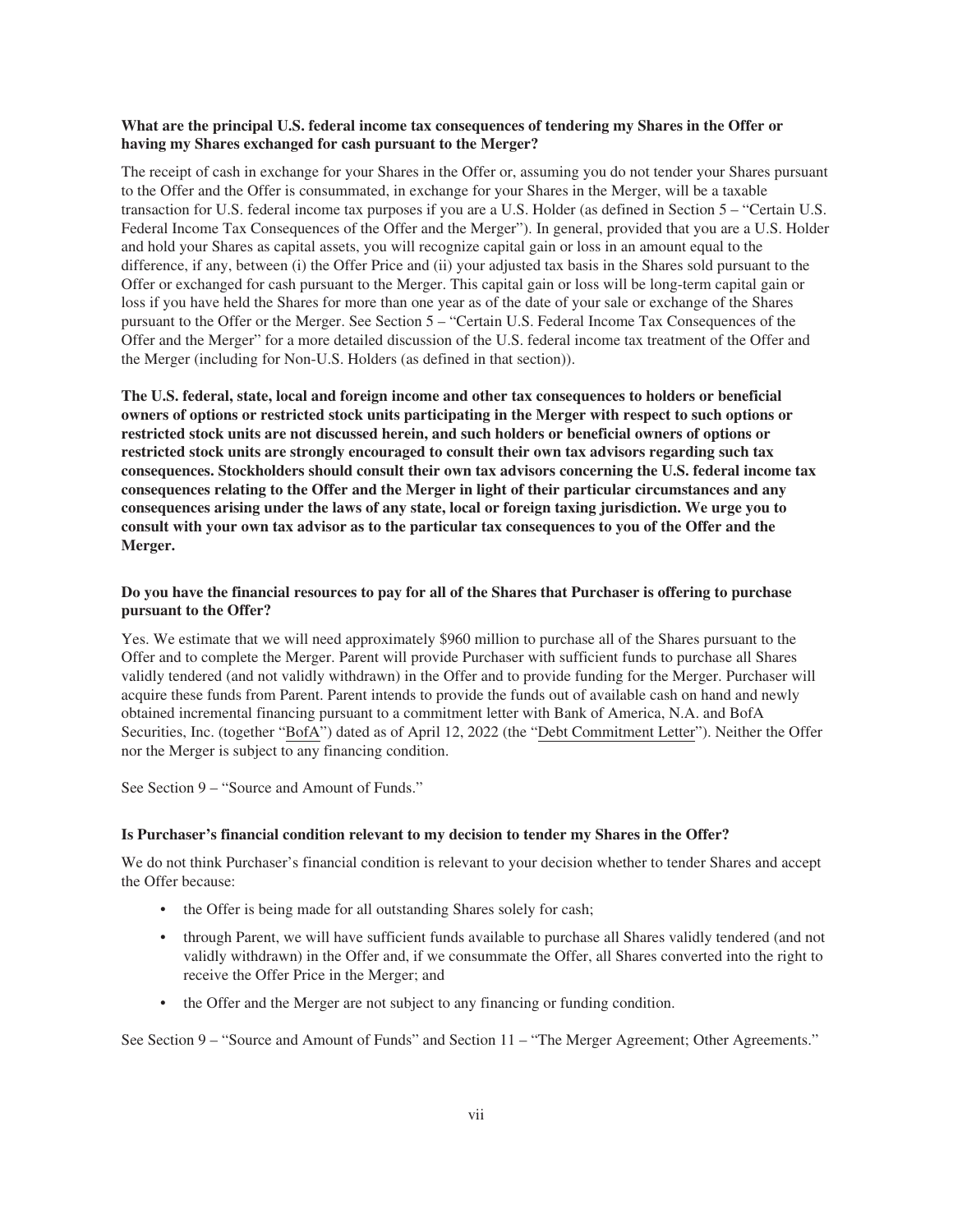#### **Is there a minimum number of Shares that must be tendered in order for you to purchase any securities?**

Yes. The obligation of Purchaser to accept for payment and pay for Shares validly tendered (and not validly withdrawn) pursuant to the Offer is subject to various conditions set forth in Section 15 – "Conditions of the Offer," including, among other conditions, the Minimum Condition. The "Minimum Condition" means that the number of Shares validly tendered and not validly withdrawn (excluding Shares tendered pursuant to guaranteed delivery procedures that have not yet been "received" (as such term is defined in Section 251(h)(6)(f) of the DGCL)), together with any Shares beneficially owned by Parent or any of its wholly owned subsidiaries (including Purchaser), represents one more than 50% of the total number of Shares outstanding at the time of the expiration of the Offer.

### **How long do I have to decide whether to tender my Shares in the Offer?**

You will have until one minute following 11:59 P.M., Eastern Time, on the Expiration Date (the "Offer Expiration Time") to tender your Shares in the Offer. The term "Expiration Date" means May 23, 2022, unless the expiration of the Offer is extended to a subsequent date in accordance with the terms of the Merger Agreement, in which event the term "Expiration Date" means such subsequent date. In addition, if, pursuant to the Merger Agreement, we decide to, or are required to, extend the Offer as described below, you will have an additional opportunity to tender your Shares.

# **If you hold your Shares in street name through a broker, dealer, commercial bank, trust company or other nominee, your nominee may have an earlier deadline to the Offer Expiration Time. You should contact the institution that holds your Shares for more details.**

See Section 1 – "Terms of the Offer" and Section 3 – "Procedures for Accepting the Offer and Tendering Shares."

### **Can the Offer be extended and under what circumstances?**

Yes. The Merger Agreement provides that, subject to the parties' respective termination rights in the Merger Agreement, (a) if, as of any then-scheduled Offer Expiration Time, any Offer Condition (as defined below) is not satisfied and has not been waived, Purchaser may, in its discretion (and without the consent of the Company or any other person), extend the Offer on one or more occasions, for an additional period of up to ten business days per extension, to permit such Offer Condition to be satisfied and (b) Purchaser will extend the Offer from time to time:

- (i) for any period required by any legal requirement, any interpretation or position of the Securities and Exchange Commission (the "SEC"), the staff thereof or NASDAQ applicable to the Offer; and
- (ii) for periods of up to ten business days per extension until the Regulatory Condition (as defined below in Section 15 – "Conditions of the Offer") has been satisfied; and

(c) if, as of any then-scheduled Offer Expiration Time, the Minimum Condition or any of the other conditions to Purchaser's obligation to accept for payment and pay for the Shares set forth on Annex I to the Merger Agreement and described below under Section 15 – "Conditions of the Offer" (the "Offer Conditions") is not satisfied and has not been waived, Purchaser will (to the extent permitted under the Merger Agreement), at the request of the Company, extend the Offer on one or more occasions for an additional period of up to ten business days per extension, to permit such Offer Condition to be satisfied.

Purchaser will not be required to, and without the Company's prior written consent, Purchaser will not, extend the Offer beyond the earlier to occur of  $(x)$  the valid termination of the Merger Agreement in accordance therewith and (y) the first business day immediately following the End Date. The "End Date" means October 12, 2022.

See Section 1 – "Terms of the Offer" and Section 11 – "The Merger Agreement; Other Agreements."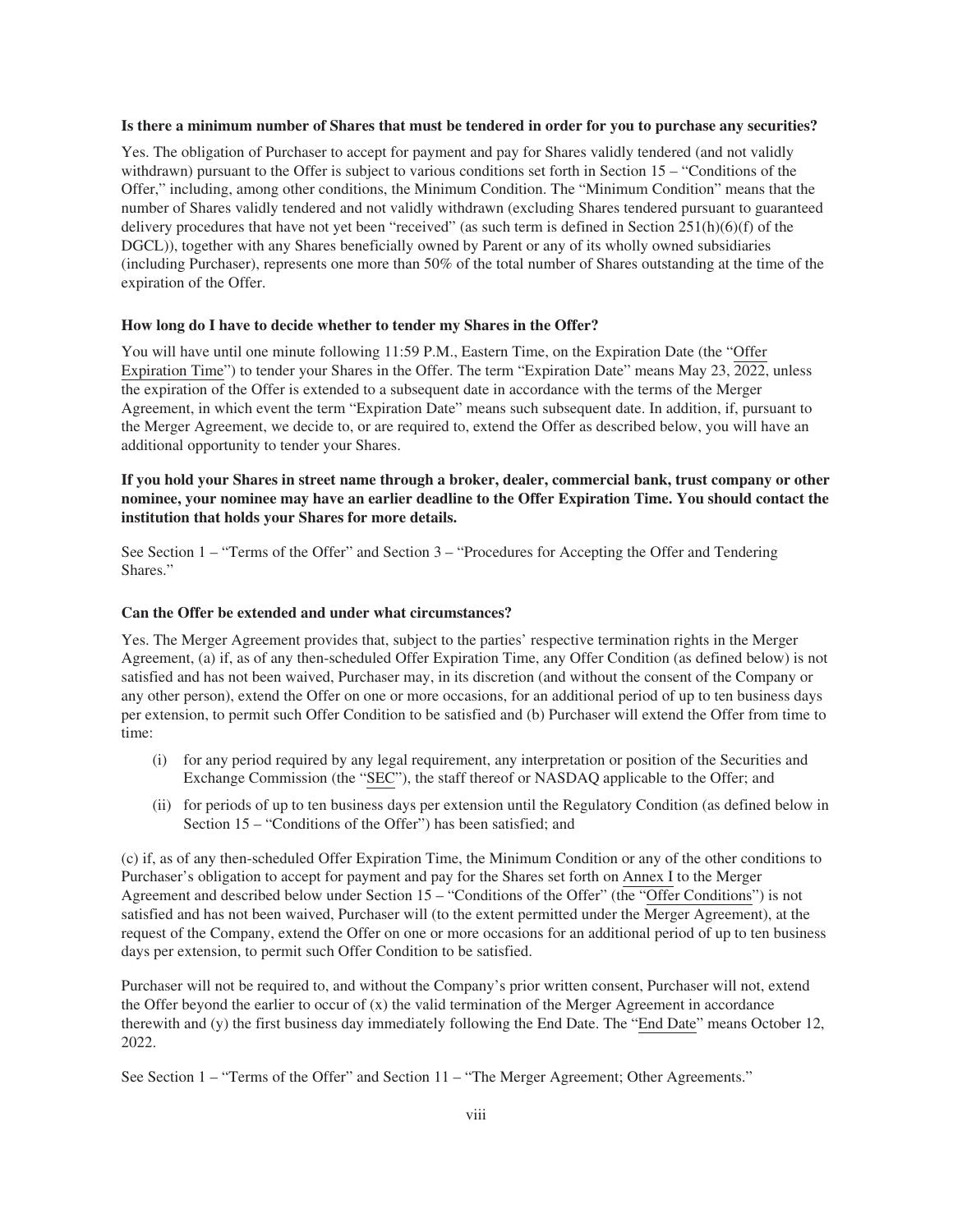### **Will there be a subsequent offering period?**

It is not expected that there will be, and the Merger Agreement does not provide for, a "subsequent offering period" in accordance with Rule 14d-11 under the Exchange Act.

See Section 1 – "Terms of the Offer."

#### **How will I be notified if the Offer is extended?**

If we extend the Offer, we will inform Equiniti Trust Company, which is the depositary and paying agent for the Offer (the "Depositary"), of any extension, and will issue a press release announcing the extension no later than 9:00 a.m., Eastern Time, on the next business day after the previously scheduled Expiration Date.

See Section 1 – "Terms of the Offer."

#### **What are the most significant conditions to the Offer?**

The obligation of Purchaser to accept for payment and pay for Shares validly tendered (and not validly withdrawn) pursuant to the Offer is subject to the satisfaction of a number of conditions by one minute following 11:59 P.M., Eastern Time, on the scheduled Expiration Date of the Offer, including, among other conditions:

- the Minimum Condition;
- the Regulatory Condition (as defined below in Section 15 "Conditions of the Offer") and the HSR Condition (as defined below in Section 15 – "Conditions of the Offer");
- the accuracy of the Company's representations and warranties set forth in the Merger Agreement as of specified times, and the performance of the Company's covenants set forth in the Merger Agreement, in each case, to specified standards of materiality; and
- no Material Adverse Effect (as defined in Section 11 "The Merger Agreement; Other Agreements) having occurred after April 12, 2022 that is continuing.

The above Offer Conditions are further described, and other Offer Conditions are described, below in Section 15 – "Conditions of the Offer." The Offer is not subject to any financing condition.

### **How do I tender my Shares?**

If you hold your Shares directly as the registered owner and such Shares are represented by stock certificates, you may tender your Shares in the Offer by delivering the certificates representing your Shares, together with a properly completed and signed Letter of Transmittal and any other documents required by the Letter of Transmittal, to the Depositary, not later than the Offer Expiration Time. If you hold your Shares as the registered owner and such Shares are represented by book-entry positions, you may follow the procedures for book-entry transfer set forth in Section 3 of this Offer to Purchase, not later than the Offer Expiration Time. The Letter of Transmittal is enclosed with this Offer to Purchase.

If you hold your Shares in street name through a broker, dealer, commercial bank, trust company or other nominee, you must contact the institution that holds your Shares and give instructions that your Shares be tendered. You should contact the institution that holds your Shares for more details.

We are not providing for guaranteed delivery procedures. Therefore, the Company stockholders must allow sufficient time for the necessary tender procedures to be completed during normal business hours of the Depository. In addition, for the Company stockholders who are registered holders, the Letter of Transmittal,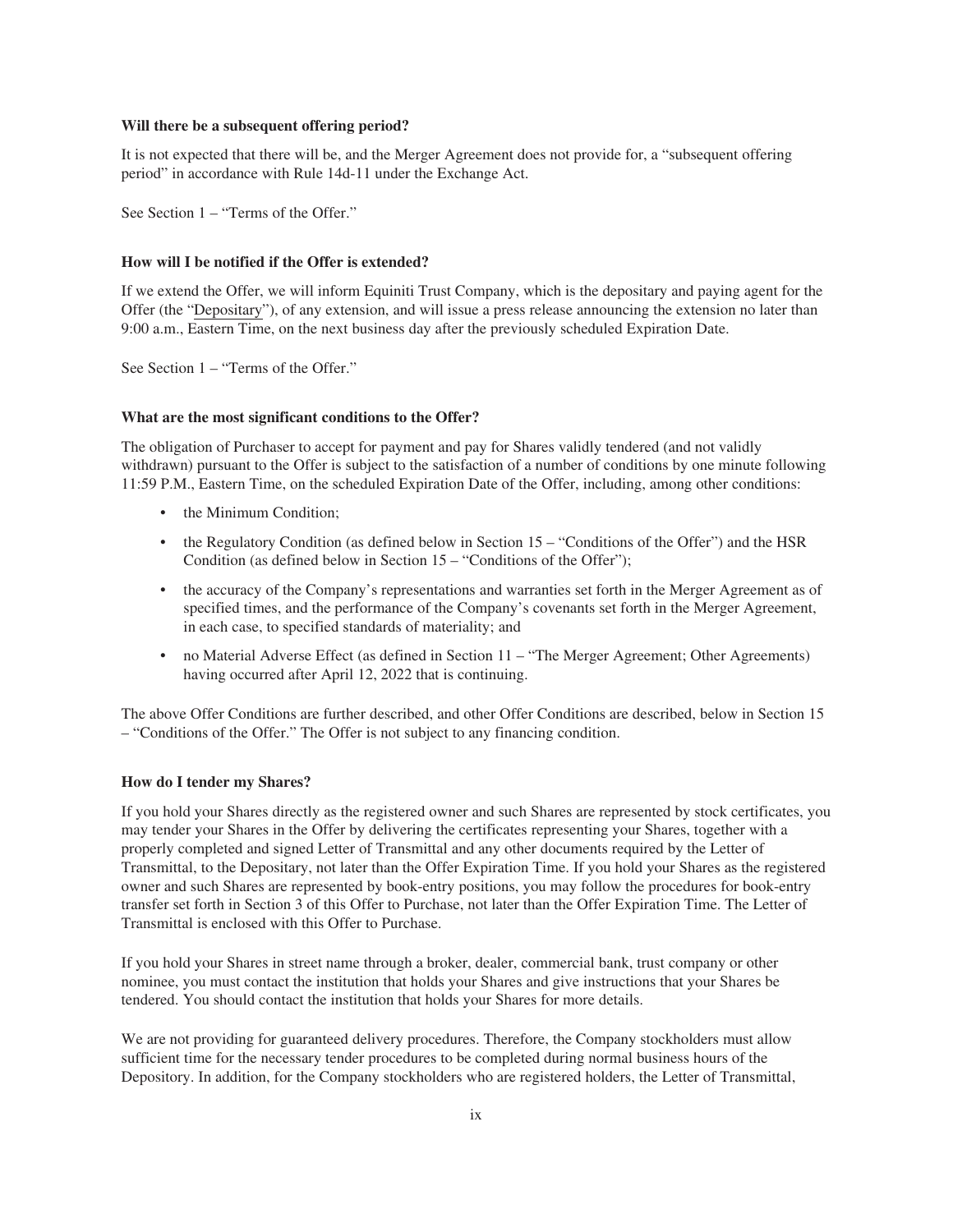properly completed and duly executed, together with any required signature guarantees (or in the case of a bookentry transfer, an Agent's Message in lieu of the Letter of Transmittal) and any other documents required by the Letter of Transmittal must be received by the Depositary prior to one minute after 11:59 p.m., Eastern time, on the Expiration Date. The Company stockholders must tender their Shares in accordance with the procedures set forth in this Offer to Purchase and the Letter of Transmittal. Tenders received by the Depositary after the Expiration Date will be disregarded and of no effect.

See Section 3 – "Procedures for Accepting the Offer and Tendering Shares."

## **If I accept the Offer, how will I get paid?**

If the Offer Conditions are satisfied and we accept your validly tendered Shares for payment, payment will be made by deposit of the aggregate purchase price for the Shares accepted in the Offer with the Depositary, which will act as agent for tendering stockholders for the purpose of receiving payments from Purchaser and transmitting payments without interest and net of any withholding of taxes required by applicable legal requirements, to tendering stockholders whose Shares have been accepted for payment.

See Section 3 – "Procedures for Accepting the Offer and Tendering Shares."

### **Until what time may I withdraw previously tendered Shares?**

You may withdraw your previously tendered Shares at any time until one minute following 11:59 P.M., Eastern Time, on the Expiration Date. In addition, if we have not accepted your Shares for payment by the end of June 27, 2022, you may withdraw them at any time after that date until we accept your Shares for payment.

See Section 4 – "Withdrawal Rights."

### **How do I withdraw previously tendered Shares?**

To withdraw previously tendered Shares, you must deliver a written notice of withdrawal, or a facsimile of one, with the required information to the Depositary while you still have the right to withdraw Shares. If you tendered Shares by giving instructions to a broker, banker or other nominee, you must instruct the broker, banker or other nominee to arrange for the withdrawal of your Shares.

See Section 4 – "Withdrawal Rights."

#### **Has the Offer been approved by the Board of Directors of the Company?**

Yes. The Company Board has unanimously: (i) determined that the Merger Agreement, the Offer and the Merger are fair to, and in the best interest of, the Company and its stockholders; (ii) declared that it is advisable for the Company to enter into the Merger Agreement; (iii) approved the execution, delivery and performance by the Company of the Merger Agreement and the consummation of the transactions contemplated by the Merger Agreement, including the Offer and the Merger; (iv) agreed that the Merger shall be effected under Section 251(h) of the DGCL; and (v) resolved to recommend that the Company's stockholders accept the Offer and tender their Shares pursuant to the Offer.

More complete descriptions of the reasons for the Company Board's recommendation and approval of the Offer and the Merger are set forth in the Company's Solicitation/Recommendation Statement on Schedule 14D-9 (the "Schedule 14D-9") that is being mailed to you together with this Offer to Purchase. Stockholders should carefully read the information set forth in the Schedule 14D-9 in its entirety, including the information set forth in Item 4 under the sub-headings "Background of Offer and Merger" and "Reasons for Recommendation."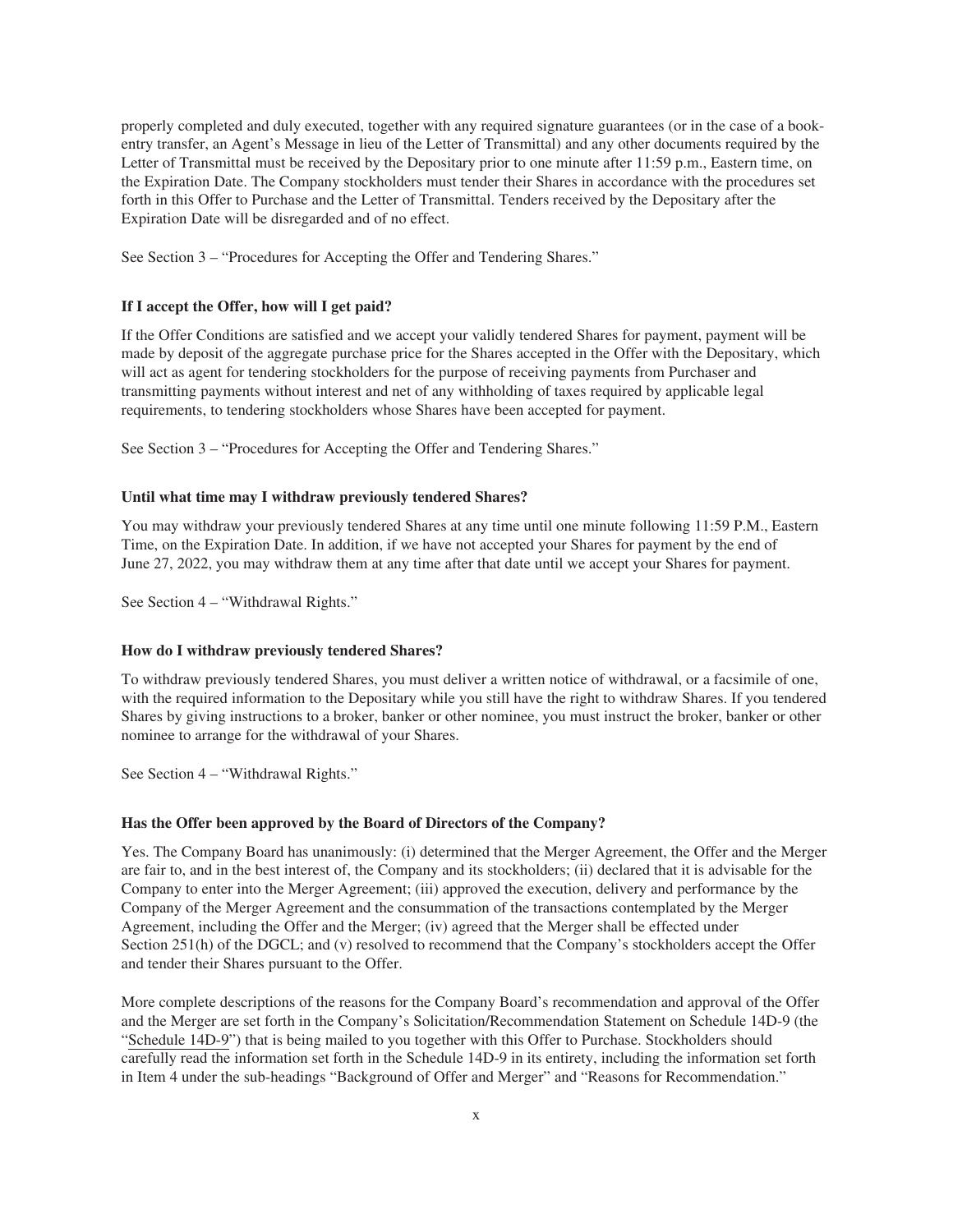## **If Shares tendered pursuant to the Offer are purchased by Purchaser, will the Company continue as a public company?**

No. We are required to complete the Merger at 8:00 a.m., Eastern Time, on the same date as the consummation of the Offer, unless otherwise agreed by the Company, Parent and Purchaser. Once the Merger takes place, the Company will be a wholly owned subsidiary of Parent. Following the Merger, we intend to cause the Shares to be delisted from NASDAQ and deregistered under the Exchange Act.

See Section 13 – "Certain Effects of the Offer."

### **Will a meeting of the Company's stockholders be required to approve the Merger?**

No. Section 251(h) of the DGCL provides that, unless expressly required by its certificate of incorporation, no vote of stockholders will be necessary to authorize the merger of a constituent corporation whose shares are listed on a national securities exchange or held of record by more than 2,000 holders immediately prior to the execution of the applicable agreement of merger by such constituent corporation if, subject to certain statutory provisions:

- the agreement of merger expressly permits or requires that the merger shall be effected by Section 251(h) of the DGCL and provides that such merger be effected as soon as practicable following the consummation of the tender offer;
- an acquiring corporation consummates a tender offer for any and all of the outstanding stock of such constituent corporation that would be entitled to vote on the merger (other than any shares held by the constituent corporation, the corporation making such offer, any person that owns, directly or indirectly, all of the outstanding stock of the corporation making the offer, and any direct or indirect wholly owned subsidiaries of any of the foregoing);
- following the consummation of the tender offer, the acquiring corporation owns at least such percentage of stock of such constituent corporation that, absent Section 251(h) of the DGCL, would otherwise be required to adopt the agreement of merger for such constituent corporation; and
- each outstanding share of each class or series of stock of the constituent corporation that is the subject of and not irrevocably accepted for purchase in the offer is converted in such merger into the same consideration for their stock in the merger as was payable in the tender offer.

If the conditions to the Offer and the Merger are satisfied or waived (to the extent waivable), we are required by the Merger Agreement to effect the Merger pursuant to Section 251(h) of the DGCL without a meeting of the Company's stockholders and without a vote or any further action by the stockholders.

### **If I do not tender my Shares but the Offer is consummated, what will happen to my Shares?**

If the Offer is consummated and no court of competent jurisdiction in any jurisdiction in which Parent or the Company or any of their respective subsidiaries has any operations, assets or revenues has issued any injunction or order that prevents the consummation of the Merger, and no applicable law, order or other legal restraint, injunction or prohibition is in effect in any jurisdiction in which Parent or the Company or any of their respective subsidiaries has any operations, assets or revenues, that makes consummation of the Merger illegal or otherwise prohibited, Purchaser is required under the Merger Agreement to effect the Merger pursuant to Section 251(h) of the DGCL. At the effective time of the Merger (being such date and at such time as the certificate of merger in respect of the Merger has been duly filed with the Secretary of State of the State of Delaware or at such later time and date as may be agreed upon by the parties to the Merger Agreement in writing and specified in the certificate of merger in accordance with the DGCL, the "Effective Time"), all of the then issued and outstanding Shares (other than Shares (a) held by the Company (or in the Company's treasury), Parent, any other direct or indirect wholly owned subsidiary of Parent (other than Purchaser) or by stockholders of the Company who have properly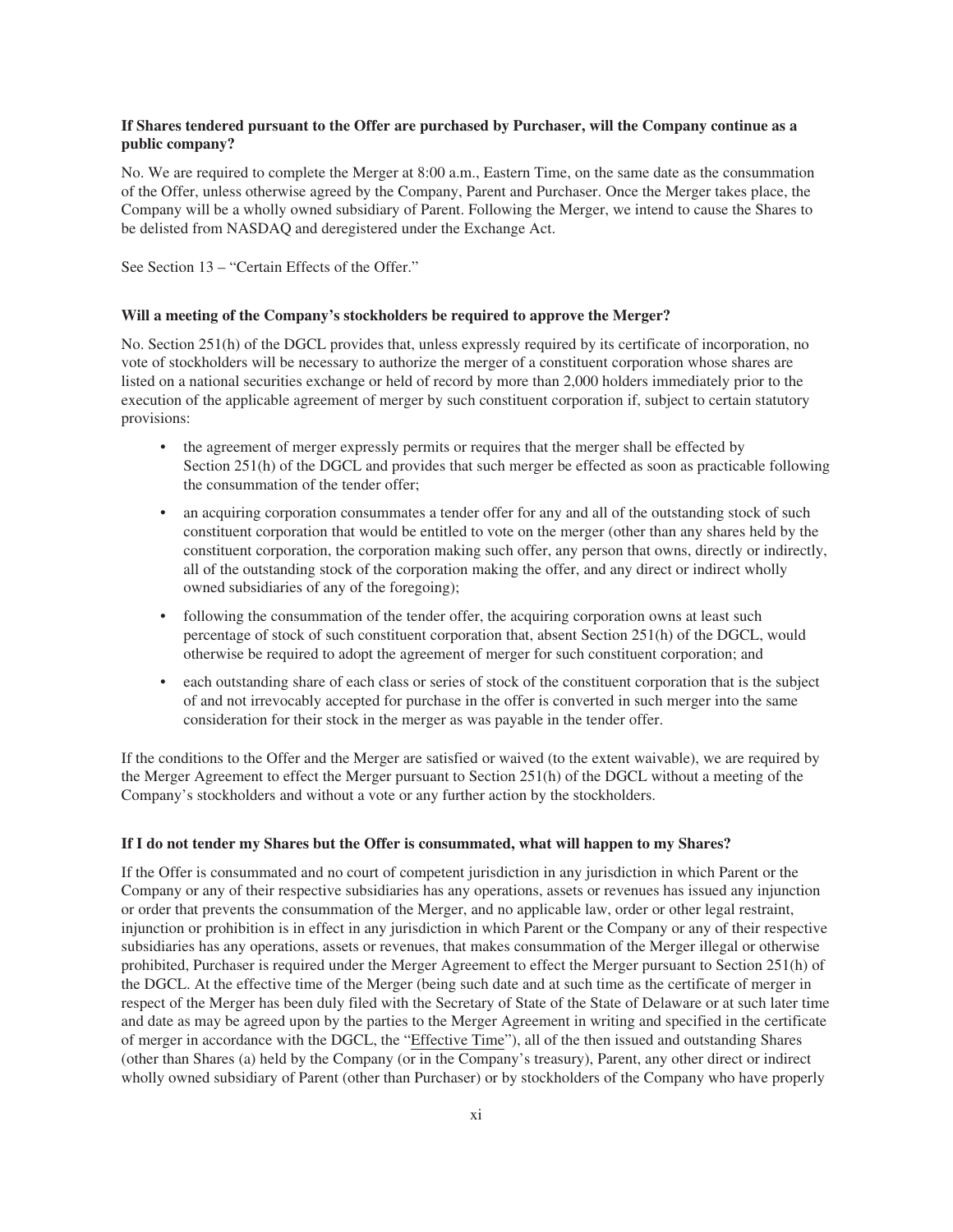exercised and perfected their statutory rights of appraisal under Delaware law, or (b) irrevocably accepted by Purchaser for purchase in the Offer), will be converted in the Merger into the right to receive an amount equal to the Offer Price (without interest and subject to any withholding of taxes required by applicable legal requirements).

If the Merger is completed, the Company's stockholders who do not tender their Shares in the Offer (other than stockholders who properly exercise appraisal rights) will receive the same amount of cash per Share that they would have received had they tendered their Shares in the Offer. Therefore, if the Offer is consummated and the Merger is completed, the only differences to you between tendering your Shares and not tendering your Shares in the Offer are that (i) you will be paid earlier if you tender your Shares in the Offer and (ii) appraisal rights will not be available to you if you tender Shares in the Offer, but will be available to you in the Merger if you do not tender Shares in the Offer and otherwise comply in all respects with the requirements for appraisal under Section 262 of the DGCL. See Section 17 – "Appraisal Rights." However, in the unlikely event that the Offer is consummated but the Merger is not completed, the number of the Company's stockholders and the number of Shares that are still in the hands of the public may be so small that there will no longer be an active public trading market (or, possibly, there may not be any public trading market) for the Shares. Also, in such event, it is possible that the Shares will be delisted from NASDAQ, and the Company will no longer be required to make filings with the SEC under the Exchange Act or will otherwise not be required to comply with the rules relating to publicly held companies to the same extent as it is now.

See the "Introduction" to this Offer to Purchase, Section 11 – "The Merger Agreement; Other Agreements" and Section 13 – "Certain Effects of the Offer."

# **What will happen to my stock options, restricted stock units and performance stock units (if any) in the Offer and the Merger?**

The Offer is being made only for Shares, and not for outstanding options to purchase Shares (each a "Company Option"), restricted stock units ("Company RSU") or performance stock units ("Company PSU") issued by the Company. Holders of outstanding vested but unexercised Company Options, Company RSUs or Company PSUs that have not yet been settled in Shares issued by the Company may participate in the Offer only if they first exercise such Company Options or are issued Shares in respect of such Company RSUs or Company PSUs in accordance with the terms of the applicable equity incentive plan and other applicable agreements of the Company and tender the Shares, if any, issued upon such exercise or in connection with such settlement. Any such exercise or settlement should be completed sufficiently in advance of the Expiration Date to assure the holder of such outstanding Company Options, Company RSUs or Company PSUs that the holder will have sufficient time to comply with the procedures for tendering Shares described below in Section 3 – "Procedures for Accepting the Offer and Tendering Shares."

Each Company Option that is outstanding immediately prior to the Effective Time will, to the extent unvested, accelerate and become fully vested and exercisable effective prior to the Effective Time. As of the Effective Time, by virtue of the Merger, each Company Option that is outstanding and unexercised as of immediately prior to the Effective Time will be cancelled and converted into the right to receive cash in an amount, net of any applicable withholding taxes, equal to the product of (i) the total number of Shares subject to such Company Option immediately prior to the Effective Time, multiplied by (ii) the excess (if any) of (A) the Merger Consideration over (B) the exercise price payable per Share underlying such Company Option. Any Company Option that has an exercise price that equals or exceeds the Merger Consideration will be canceled as of the Effective Time for no consideration.

As of the Effective Time, by virtue of the Merger, each Company RSU that is outstanding as of immediately prior to the Effective Time will be canceled and automatically converted into the right to receive a cash payment equal to the product of (i) the number of Shares subject to the Company RSU and (ii) the Merger Consideration.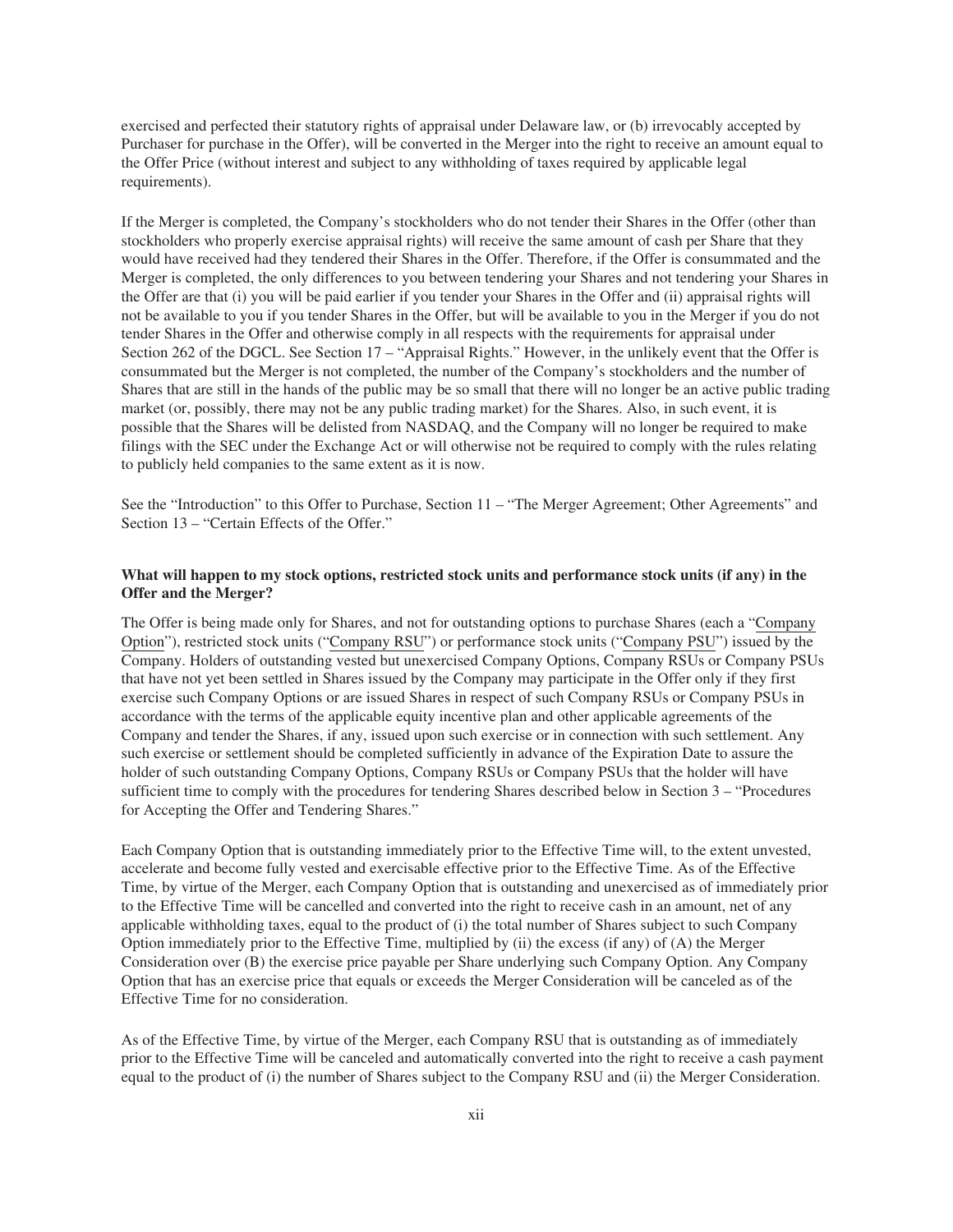Similarly, as of the Effective Time, by virtue of the Merger, each Company PSU that is outstanding as of immediately prior to the Effective Time will be canceled and automatically converted into the right to receive a cash payment equal to the product of (i) the number of Shares subject to the Company PSU (determined at the target level of performance) and (ii) the Merger Consideration.

# **See Section 11 – "The Merger Agreement; Other Agreements." What is the market value of my Shares as of a recent date?**

On April 12, 2022, the last full day of trading before we publicly announced the execution of the Merger Agreement, the reported closing sales price of the Shares on NASDAQ was \$3.74 per Share. On April 25, 2022, the last full day of trading before commencement of the Offer, the reported closing sales price of the Shares on NASDAQ was \$5.56 per Share. We encourage you to obtain current market quotations for Shares before deciding whether to tender your Shares.

See Section 6 – "Price Range of Shares; Dividends on the Shares."

## **Have any stockholders already agreed to tender their Shares in the Offer or to otherwise support the Offer?**

No. We have not previously entered into any agreements with any of the Company's stockholders with respect to their tender of Shares into the Offer. The Company has informed us that (a) as of April 22, 2022, the executive officers and directors of the Company collectively beneficially owned, in the aggregate, 3,832,221 Shares (excluding Shares issuable upon exercise of Company Options, Company RSUs and Company PSUs) and (b) to the Company's knowledge after making reasonable inquiry, each of the Company's executive officers and directors currently intends to tender all of the Shares held of record or beneficially owned by such holder pursuant to the Offer.

## **Will I have appraisal rights in connection with the Offer?**

No appraisal rights will be available to you in connection with the Offer. However, if Purchaser purchases Shares pursuant to the Offer, and the Merger is completed, holders of Shares immediately prior to the Effective Time who (i) did not tender their Shares in the Offer, (ii) follow the procedures set forth in Section 262 of the DGCL and (iii) do not thereafter lose such holders' appraisal rights (by withdrawal, failure to perfect or otherwise), will be entitled to have their Shares appraised by the Delaware Court of Chancery and to receive payment of the "fair value" of such shares, exclusive of any element of value arising from the accomplishment or expectation of the Merger, together with interest, thereon. The "fair value" could be greater than, less than or the same as the Offer Price.

See Section 17 – "Appraisal Rights."

## **Whom should I contact if I have questions about the Offer?**

You may contact D.F. King & Co., Inc., the information agent for the Offer (the "Information Agent"), toll free at (888) 628-1041 or by email at ATRS@dfking.com. See the back cover of this Offer to Purchase for additional contact information.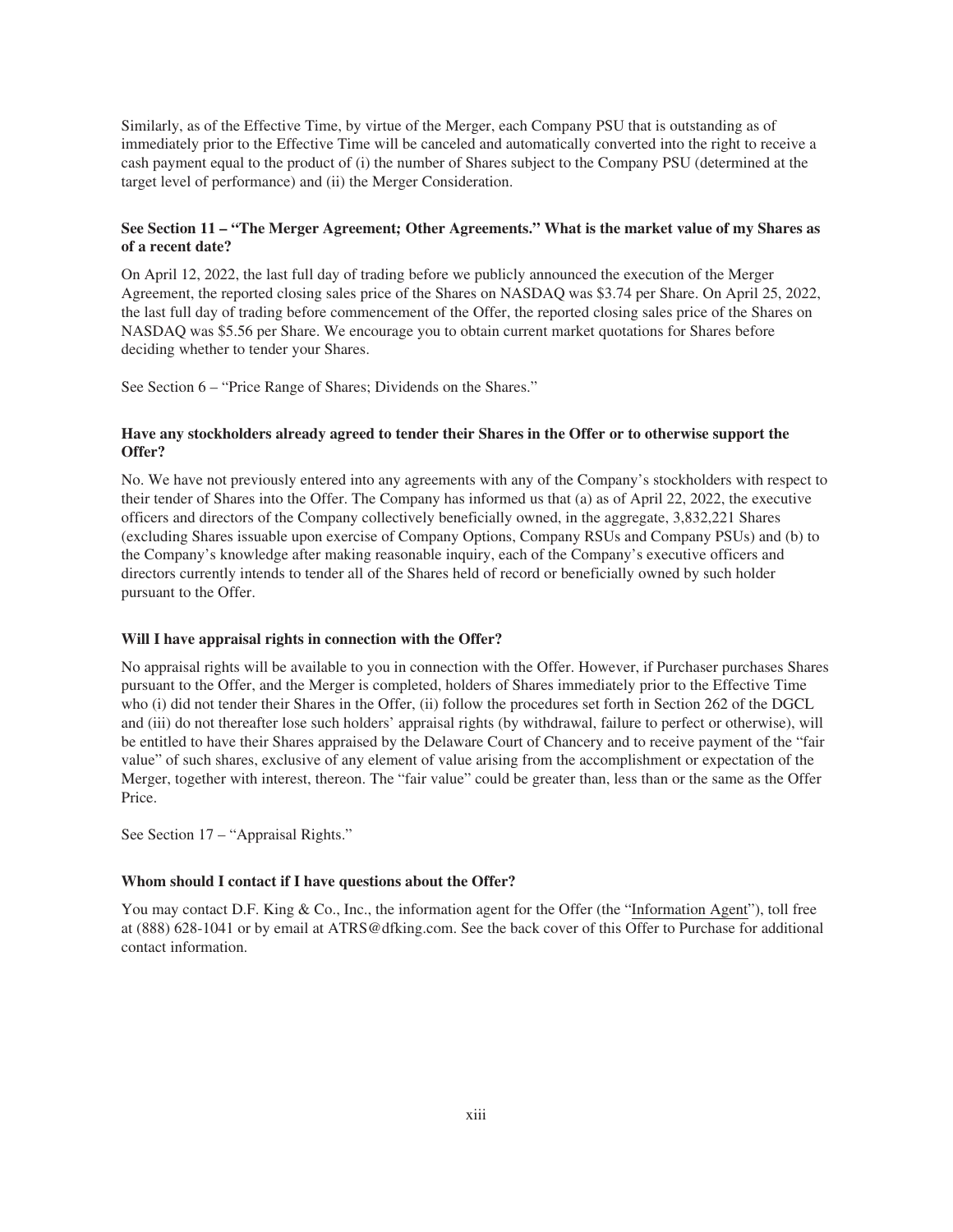THIS PAGE INTENTIONALLY LEFT BLANK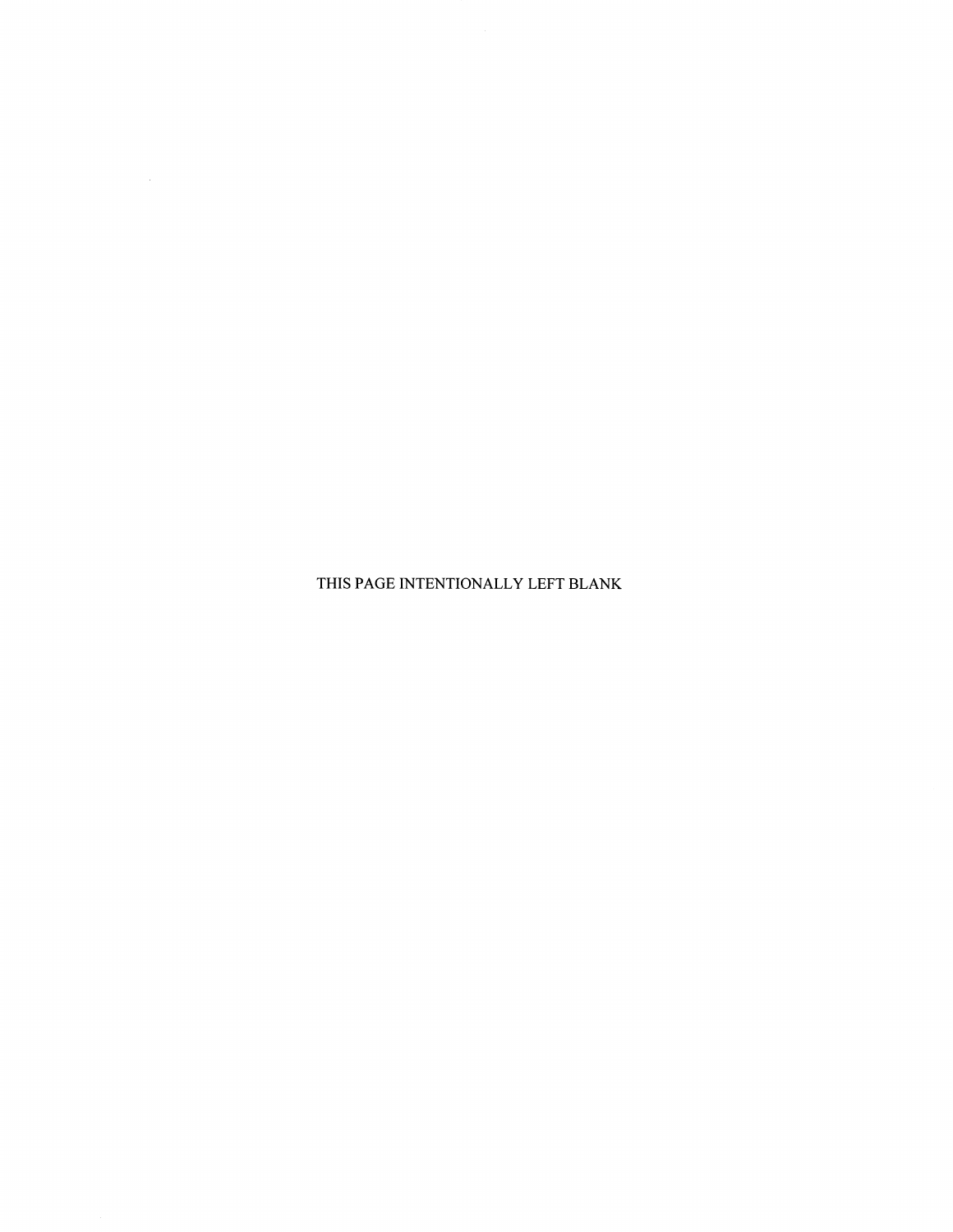## **INTRODUCTION**

Atlas Merger Sub, Inc., a Delaware corporation ("Purchaser") and a wholly owned subsidiary of Halozyme Therapeutics, Inc., a Delaware corporation ("Parent"), is offering to purchase all of the outstanding shares of common stock, par value \$0.01 per share, (the "Shares"), of Antares Pharma, Inc., a Delaware corporation (the "Company"), at a purchase price of \$5.60 per Share in cash (the "Offer Price") without interest and subject to any withholding of taxes required by applicable legal requirements, upon the terms and subject to the conditions set forth in this Offer to Purchase and in the related letter of transmittal (the "Letter of Transmittal" which, together with this Offer to Purchase, as they may be amended or supplemented from time to time, collectively constitute the "Offer").

The Offer is being made pursuant to an Agreement and Plan of Merger, dated as of April 12, 2022 (as it may be amended from time to time, the "Merger Agreement"), among the Company, Parent and Purchaser, pursuant to which, unless otherwise agreed by the Company, Parent and Purchaser, at 8:00 a.m., Eastern Time, on the same date as the consummation of the Offer and subject to the satisfaction or waiver of certain conditions, Purchaser will merge with and into the Company (the "Merger") and the separate existence of Purchaser will cease and the Company will continue as the surviving corporation (the "Surviving Corporation"), upon the terms and subject to the conditions set forth in the Merger Agreement. The Merger will be governed by Section 251(h) of the General Corporation Law of the State of Delaware, as amended (the "DGCL"), and effected without a vote of the Company stockholders. In the Merger, each Share issued and outstanding immediately prior to the effective time of the Merger (being such date and time as the certificate of merger in respect of the Merger has been duly filed with the Secretary of State of the State of Delaware or at such later date and time as may be agreed upon by the parties to the Merger Agreement in writing and specified in the certificate of merger in accordance with the DGCL, the "Effective Time") (other than Shares (a) held by the Company (or in the Company's treasury), Parent, any other direct or indirect wholly owned subsidiary of Parent (other than Purchaser) or by stockholders of the Company who have properly exercised and perfected their statutory rights of appraisal under Delaware law, or (b) irrevocably accepted by Purchaser for purchase in the Offer) will be converted into the right to receive an amount in cash equal to the Offer Price, without interest and subject to any withholding of taxes required by applicable legal requirements. **Under no circumstances will interest be paid on the purchase price for the Shares accepted for payment in the Offer, regardless of any extension of the Offer or any delay in making payment for the Shares.** The Merger Agreement is more fully described in Section 11 – "The Merger Agreement; Other Agreements."

Tendering stockholders who are the holders of record of their Shares and who tender directly to the Depositary (as defined above in the "Summary Term Sheet") will not be obligated to pay brokerage fees or commissions or, as provided in Section 6 of the Letter of Transmittal, stock transfer taxes with respect to the purchase of Shares by Purchaser pursuant to the Offer. Stockholders who hold their Shares through a broker, banker or other nominee should consult such institution as to whether it charges any service fees or commissions.

**The Company Board has unanimously: (i) determined that the Merger Agreement, the Offer and the Merger are fair to, and in the best interest of, the Company and its stockholders; (ii) declared that it is advisable for the Company to enter into the Merger Agreement; (iii) approved the execution, delivery and performance by the Company of the Merger Agreement and the consummation of the transactions contemplated by the Merger Agreement, including the Offer and the Merger; (iv) agreed that the Merger shall be effected under Section 251(h) of the DGCL; and (v) resolved to recommend that the Company's stockholders accept the Offer and tender their Shares pursuant to the Offer.**

More complete descriptions of the Company Board's reasons for recommending that the Company's stockholders accept the Offer and tender their Shares to Purchaser pursuant to the Offer, and for authorizing and approving the Merger Agreement and the transactions contemplated thereby, including the Offer and the Merger (the "Transactions"), are set forth in the Company's Solicitation/Recommendation Statement on the Schedule 14D-9 (the "Schedule 14D-9") that is being mailed to you together with this Offer to Purchase.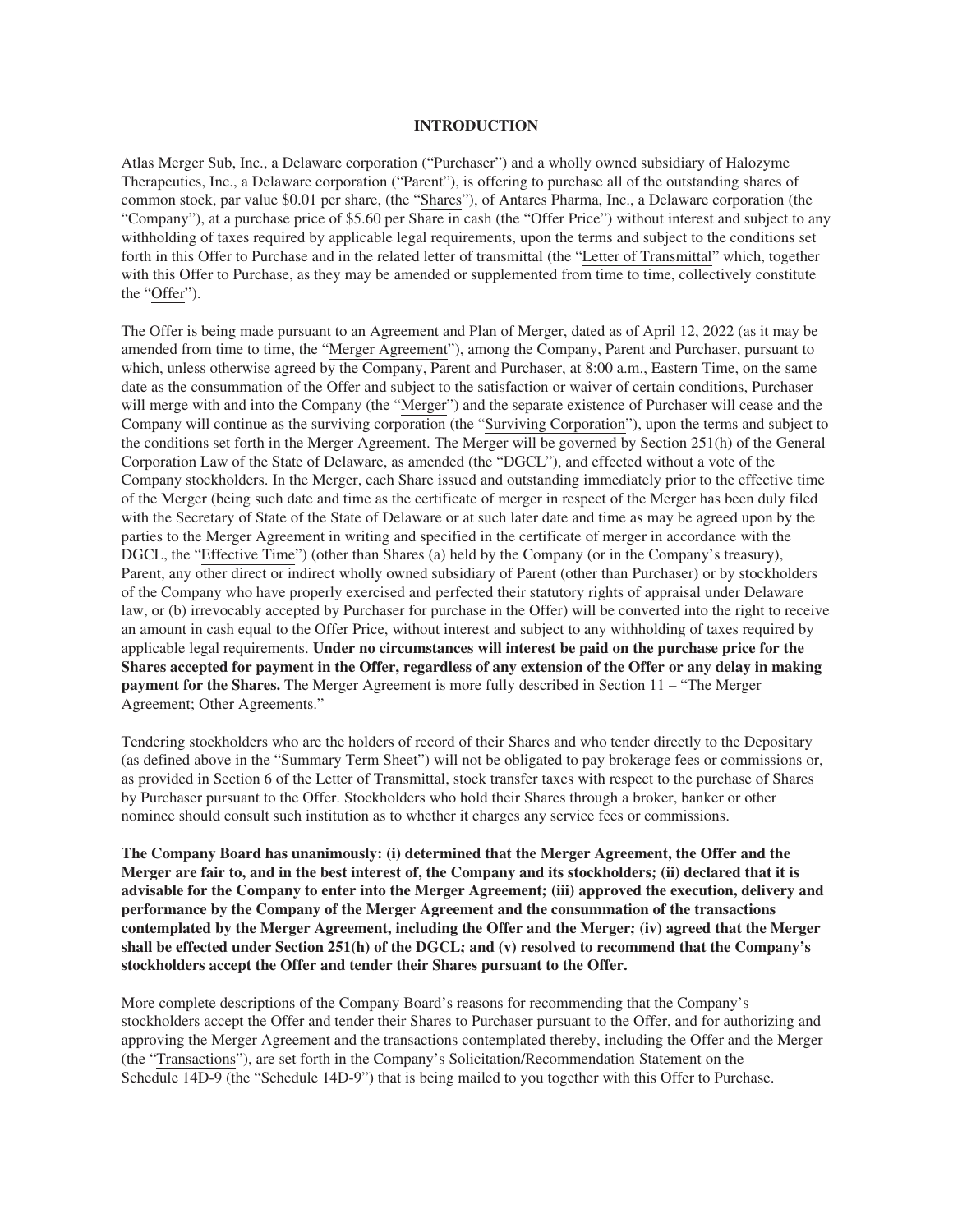Stockholders should carefully read the information set forth in the Schedule 14D-9 in its entirety, including the information set forth in Item 4 under the sub-headings "Background of Offer and Merger" and "Reasons for Recommendation."

The obligation of Purchaser to accept for payment and pay for Shares validly tendered (and not validly withdrawn) pursuant to the Offer is subject to the satisfaction of, among other conditions: (i) the Minimum Condition and (ii) the Regulatory Condition (as defined below in Section 15 – "Conditions of the Offer") and (iii) the HSR Condition (as defined below in Section 15 – "Conditions of the Offer"). The "Minimum Condition" means that the number of Shares validly tendered and not validly withdrawn together with any Shares owned by Parent or any of its wholly owned subsidiaries (including Purchaser), (but excluding Shares tendered pursuant to guaranteed delivery procedures that have not yet been "received" (as such term is defined in Section  $251(h)(6)(f)$ ) of the DGCL)), represents one more than 50% of the total number of Shares outstanding at the time of the expiration of the Offer. The Offer also is subject to other conditions set forth in this Offer to Purchase. See Section 15 – "Conditions of the Offer." There is no financing condition to the Offer.

THIS OFFER TO PURCHASE AND THE RELATED LETTER OF TRANSMITTAL CONTAIN IMPORTANT INFORMATION THAT SHOULD BE READ CAREFULLY IN ITS ENTIRETY BEFORE ANY DECISION IS MADE WITH RESPECT TO THE OFFER.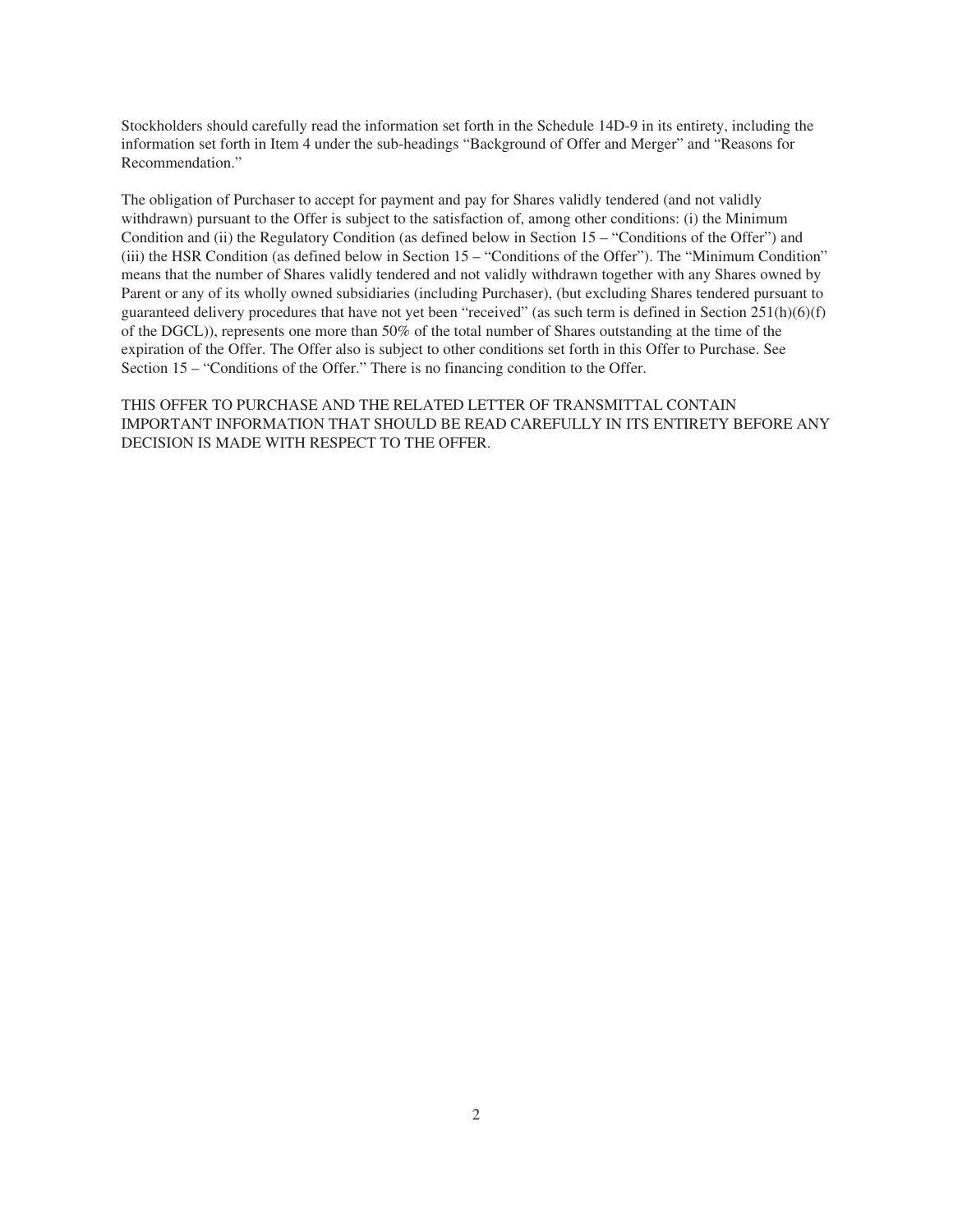## **THE TENDER OFFER**

## **1. Terms of the Offer**

Purchaser is offering to purchase all of the outstanding Shares at the Offer Price in cash (the "Merger Consideration") without interest and subject to any withholding of taxes required by applicable legal requirements, upon the terms and subject to the conditions set forth in the Offer. Upon the terms and subject to the conditions of the Offer (including, if the Offer is extended or amended, the terms and conditions of such extension or amendment), we will accept for payment and, promptly after the Expiration Date pay for, all Shares validly tendered prior to one minute following 11:59 P.M., Eastern Time, on the Expiration Date (the "Offer Expiration Time") and not validly withdrawn as described in Section 4 – "Withdrawal Rights." The term "Expiration Date" means May 23, 2022, unless the expiration of the Offer is extended to a subsequent date in accordance with the terms of the Merger Agreement, in which event the term "Expiration Date" means such subsequent date.

## **The Offer is conditioned upon, among other things, the satisfaction of the Minimum Condition and the other conditions described in Section 15 – "Conditions of the Offer."**

The Merger Agreement provides that, subject to the parties' respective termination rights in the Merger Agreement, (a) if, as of any then-scheduled Offer Expiration Time, any Offer Condition (as defined below) is not satisfied and has not been waived, Purchaser may, in its discretion (and without the consent of the Company or any other person), extend the Offer on one or more occasions, for an additional period of up to ten business days per extension, to permit such Offer Condition to be satisfied and (b) Purchaser will extend the Offer from time to time:

- (iii) for any period required by any legal requirement, any interpretation or position of the Securities and Exchange Commission (the "SEC"), the staff thereof or NASDAQ applicable to the Offer; and
- (iv) for periods of up to ten business days per extension until the Regulatory Condition (as defined below in Section 15 – "Conditions of the Offer") has been satisfied; and

(c) if, as of any then-scheduled Offer Expiration Time, the Minimum Condition or any of the other conditions to Purchaser's obligation to accept for payment and pay for the Shares set forth on Annex I to the Merger Agreement and described below under Section 15 – "Conditions of the Offer" (the "Offer Conditions") is not satisfied and has not been waived, Purchaser will (to the extent permitted under the Merger Agreement), at the request of the Company, extend the Offer on one or more occasions for an additional period of up to ten business days per extension, to permit such Offer Condition to be satisfied.

Purchaser will not be required to, and without the Company's prior written consent, Purchaser will not, extend the Offer beyond the earlier to occur of  $(x)$  the valid termination of the Merger Agreement in accordance therewith and (y) the first business day immediately following the End Date. The "End Date" means October 12, 2022.

See Section 11 – "The Merger Agreement; Other Agreements – Termination of the Merger Agreement."

If we extend the Offer, are delayed in our acceptance for payment of or payment for Shares or are unable to accept Shares for payment pursuant to the Offer for any reason, then, without prejudice to our rights under the Offer, the Depositary may retain tendered Shares on our behalf, and such Shares may not be withdrawn except to the extent that tendering stockholders are entitled to withdrawal rights as described in Section 4 – "Withdrawal Rights." However, our ability to delay the payment for Shares that we have accepted for payment is subject to any applicable rules and regulations of the SEC, including Rule 14e-1(c) under the Exchange Act, which requires us to pay the consideration offered or return the securities deposited by or on behalf of stockholders promptly after the termination or withdrawal of the Offer.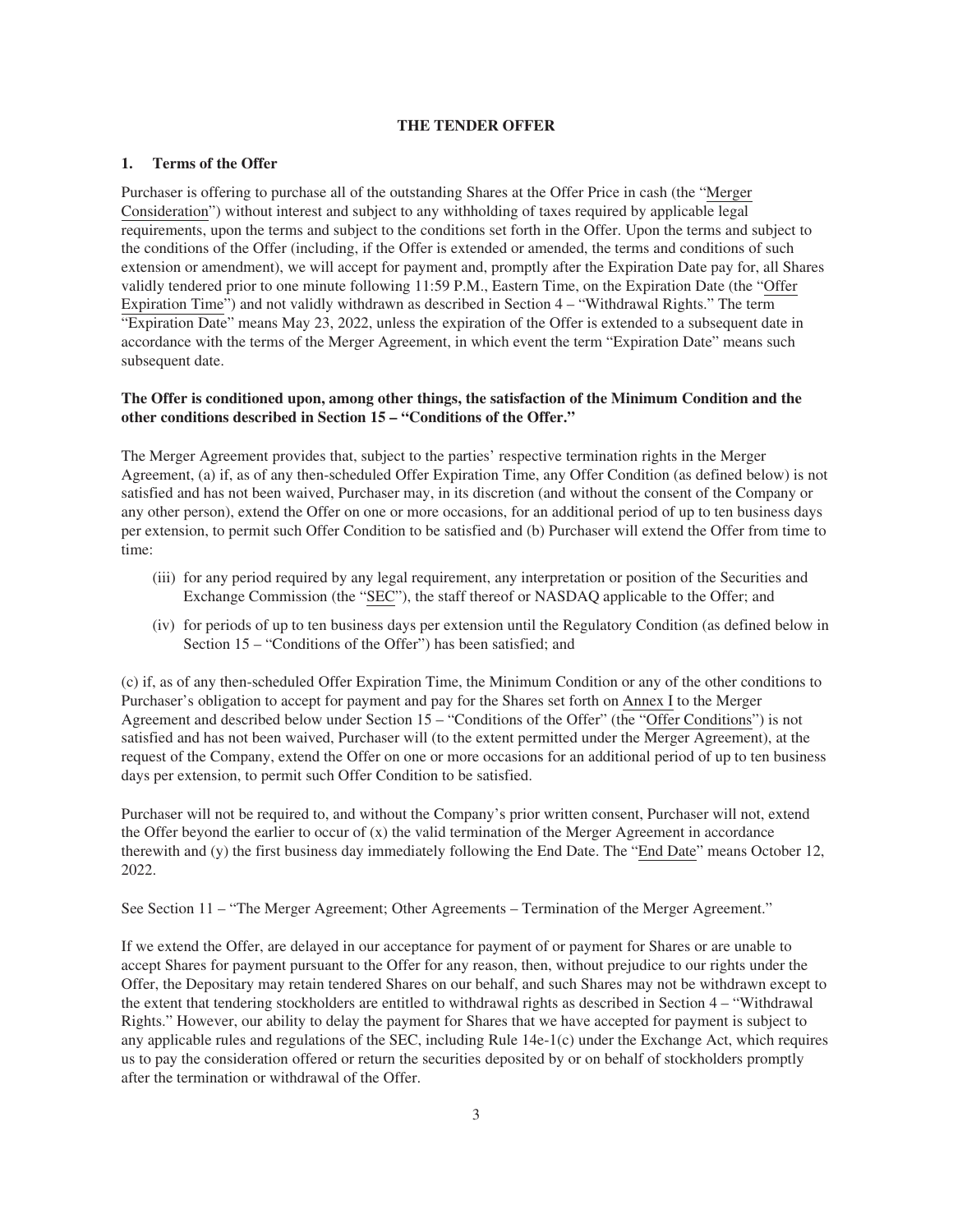Subject to the terms of the Merger Agreement and the applicable rules and regulations of the SEC and other applicable laws and regulations, we expressly reserve the right to waive any Offer Condition to increase the Offer Price and to make any other changes in the terms and conditions of the Offer and inconsistent with the terms of the Merger Agreement. Any extension, delay, termination or amendment of the Offer will be followed as promptly as practicable by a public announcement thereof, and such announcement, in the case of an extension, will be made no later than 9:00 a.m., New York City Time, on the next business day after the previously scheduled Expiration Date. Without limiting the manner in which we may choose to make any public announcement, we intend to make announcements regarding the Offer by issuing a press release and making any appropriate filing with the SEC.

If, subject to the terms of the Merger Agreement, we make a material change in the terms of the Offer or the information concerning the Offer or if we waive a material condition of the Offer, we will disseminate additional tender offer materials and extend the Offer, in each case, if and to the extent required by Rules 14d-3(b)(1), 14d-4(d), 14d-6(c) and 14e-1 under the Exchange Act. The minimum period during which the Offer must remain open following material changes in the terms of the Offer or information concerning the Offer, other than a change in price or a change in percentage of securities sought, will depend upon the facts and circumstances, including the relative materiality of the terms or information changes. In the SEC's view, an offer should remain open for a minimum of five (5) business days from the date the material change is first published, sent or given to holders of Shares, and with respect to a change in price or a change in the percentage of securities sought, a minimum ten (10) business day period generally is required to allow for adequate dissemination to holders of Shares and investor response.

If, on or before the Expiration Date, we increase the consideration being paid for Shares accepted for payment in the Offer, such increased consideration will be paid to all holders whose Shares are purchased in the Offer, whether or not such Shares were tendered before the announcement of the increase in consideration.

The obligation of Purchaser to accept for payment and pay for Shares validly tendered (and not validly withdrawn) pursuant to the Offer is subject to the satisfaction of the Offer Conditions. Notwithstanding any other provision of the Offer or the Merger Agreement to the contrary, Purchaser shall not be required to accept for payment or (subject to any applicable rules and regulations of the SEC, including Rule 14e-1(c) under the Exchange Act) pay for, and may delay the acceptance for payment or (subject to any such rules and regulations) the payment for, any tendered Shares, and may terminate or amend the Offer, in accordance with and subject to the terms of the Merger Agreement, if any of the Offer Conditions has not been satisfied at the Offer Expiration Time. Under certain circumstances described in the Merger Agreement, we also may terminate the Merger Agreement.

The Company has provided us with its stockholder list and security position listings for the purpose of disseminating the Offer to holders of Shares. This Offer to Purchase and the related Letter of Transmittal, as well as the Schedule 14D-9, will be mailed to record holders of Shares whose names appear on the stockholder list and will be furnished for subsequent transmittal to beneficial owners of Shares to brokers, dealers, commercial banks, trust companies and similar persons whose names, or the names of whose nominees, appear on the stockholder list or, if applicable, who are listed as participants in a clearing agency's security position listing for subsequent transmittal to beneficial owners of Shares.

#### **2. Acceptance for Payment and Payment for Shares**

Subject to the terms of the Offer and the Merger Agreement and the satisfaction or waiver of the Offer Conditions set forth in Section 15 – "Conditions of the Offer," we will accept for payment and pay for all Shares validly tendered and not validly withdrawn pursuant to the Offer as promptly as practicable (and in any event within three business days) after the Offer Acceptance Time. Subject to any applicable rules and regulations of the SEC, including Rule 14e-1(c) promulgated under the Exchange Act, we expressly reserve the right to delay payment for Shares in order to comply in whole or in part with any applicable law or regulation. See Section 16 – "Certain Legal Matters; Regulatory Approvals."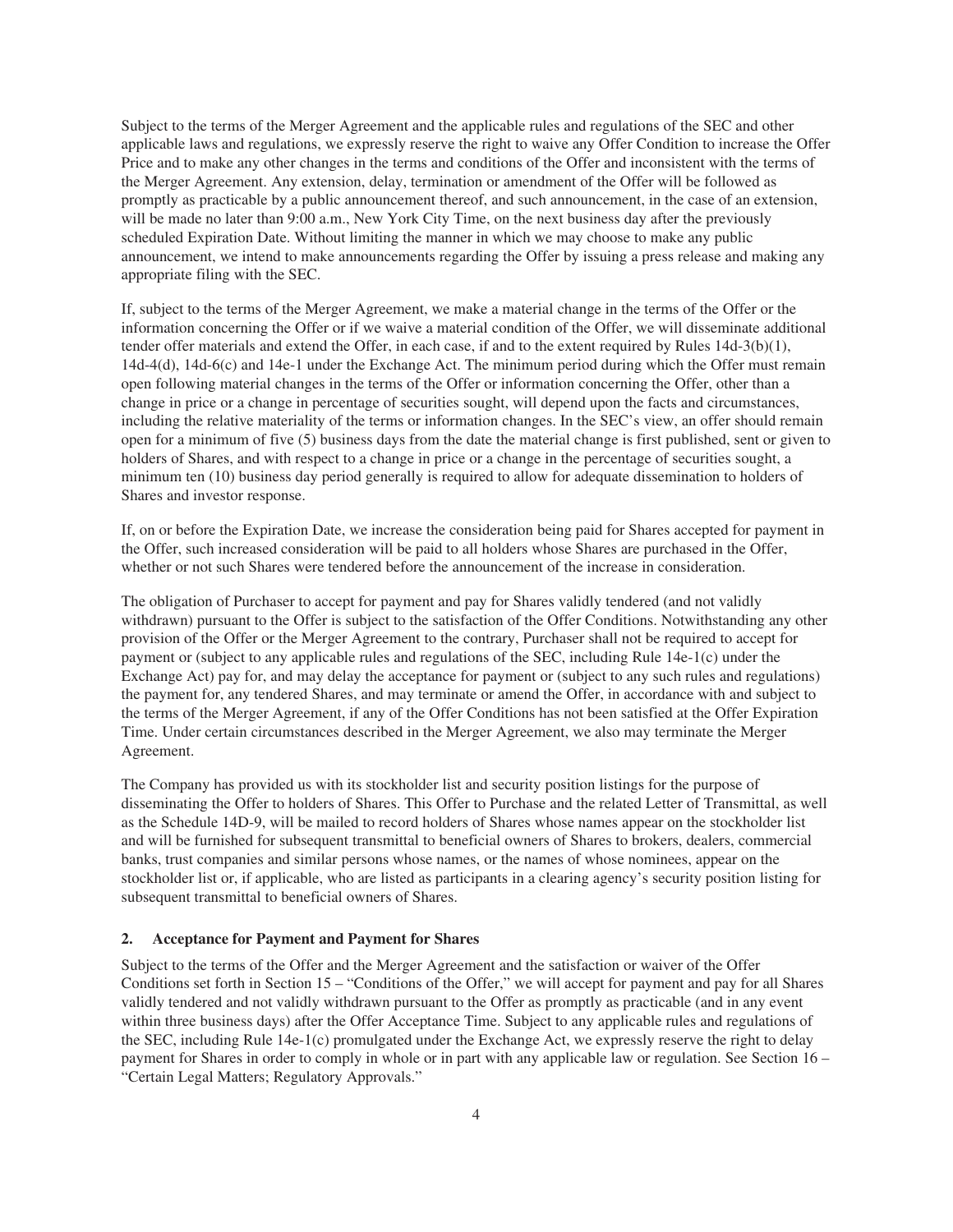In the case of certificated Shares, we will pay for Shares accepted for payment pursuant to the Offer only after timely receipt by the Depositary of (i) the certificates evidencing such Shares (the "Share Certificates") pursuant to the procedures set forth in Section 3 – "Procedures for Tendering Shares," (ii) the Letter of Transmittal (or a manually signed facsimile thereof), properly completed and duly executed, with any required signature guarantees and (iii) any other documents required by the Letter of Transmittal.

In the case of book-entry Shares, we will pay for Shares accepted for payment pursuant to the Offer only after timely receipt by the Depositary of (i) confirmation of a book-entry transfer of such Shares into the Depositary's account at The Depository Trust Company ("DTC") (such a confirmation, a "Book-Entry Confirmation") pursuant to the procedures set forth in Section 3 – "Procedures for Tendering Shares," (ii) the Letter of Transmittal (or a manually signed facsimile thereof), properly completed and duly executed, with any required signature guarantees and (iii) any other documents required by the Letter of Transmittal; or, in the case of a book-entry transfer, an Agent's Message in lieu of the Letter of Transmittal and such other documents. The term "Agent's Message" means a message, transmitted through electronic means by DTC in accordance with the normal procedures of DTC to, and received by, the Depositary and forming part of a Book-Entry Confirmation, that states that DTC has received an express acknowledgment from the participant in DTC tendering the Shares that are the subject of such Book-Entry Confirmation that such participant has received and agrees to be bound by the terms of, the Letter of Transmittal, and that Purchaser may enforce such agreement against such participant. The term "Agent's Message" also includes any hard copy printout evidencing such message generated by a computer terminal maintained at the Depositary's office.

For purposes of the Offer, we will be deemed to have accepted for payment, and thereby purchased, Shares validly tendered to Purchaser and not validly withdrawn as, if and when we give oral or written notice to the Depositary of our acceptance for payment of such Shares pursuant to the Offer. Upon the terms and subject to the conditions of the Offer, payment for Shares accepted for payment pursuant to the Offer will be made by deposit of the Offer Price for such Shares with the Depositary, which will act as agent for tendering stockholders for the purpose of receiving payments from us and transmitting such payments to tendering stockholders whose Shares have been accepted for payment. If we extend the Offer, are delayed in our acceptance for payment of or payment for Shares or are unable to accept Shares for payment pursuant to the Offer for any reason, then, without prejudice to our rights under the Offer, the Depositary may retain tendered Shares on our behalf, and such Shares may not be withdrawn except to the extent that tendering stockholders are entitled to withdrawal rights as described in Section 4 – "Withdrawal Rights." **Under no circumstances will interest be paid on the purchase price for the Shares accepted for payment in the Offer, regardless of any extension of the Offer or any delay in making payment for the Shares.**

If any tendered Shares are not accepted for payment pursuant to the terms and conditions of the Offer for any reason, or if Share Certificates are submitted evidencing more Shares than are tendered, Share Certificates representing unpurchased shares will be returned, without expense to the tendering stockholder (or, in the case of Shares tendered by book-entry transfer into the Depositary's account at DTC pursuant to the procedure set forth in Section 3 – "Procedures for Accepting the Offer and Tendering Shares," such Shares will be credited to an account maintained at DTC), promptly following the expiration or termination of the Offer.

### **3. Procedures for Accepting the Offer and Tendering Shares**

*Valid Tenders*. In order for a stockholder to validly tender Shares pursuant to the Offer the Letter of Transmittal (or a manually signed facsimile thereof), properly completed and duly executed, together with any required signature guarantees (or, in the case of a book-entry transfer, an Agent's Message in lieu of the Letter of Transmittal) and any other documents required by the Letter of Transmittal must be received by the Depositary at one of its addresses set forth on the back cover of this Offer to Purchase and either (i) the Share Certificates evidencing tendered Shares must be received by the Depositary at such address or (ii) such Shares must be tendered pursuant to the procedure for book-entry transfer described below under "Book-Entry Transfer" and a Book-Entry Confirmation must be received by the Depositary, in each case prior to the Offer Expiration Time.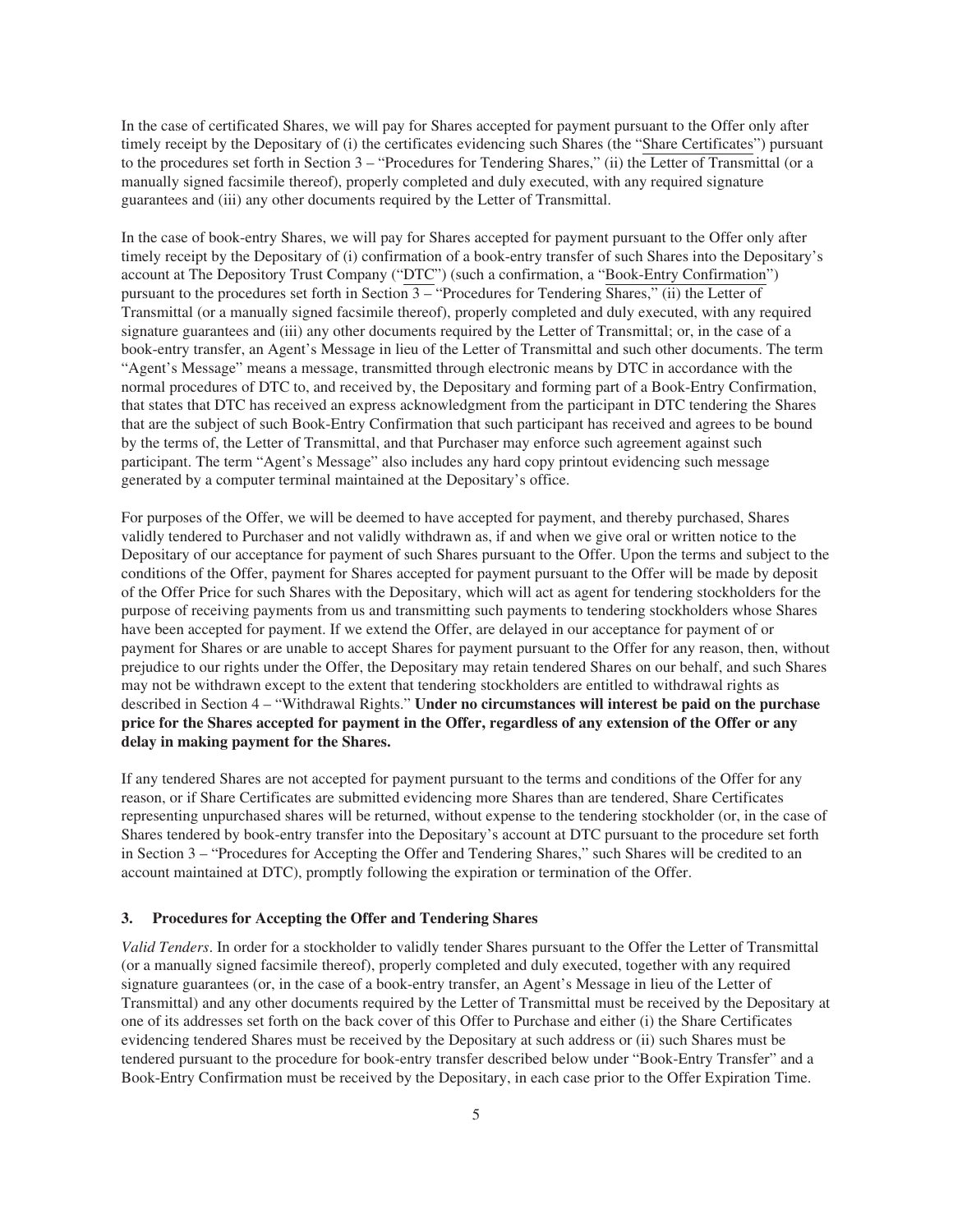*Book-Entry Transfer*. The Depositary will establish an account with respect to the Shares at DTC for purposes of the Offer. Any financial institution that is a participant in the system of DTC may make a book-entry delivery of Shares by causing DTC to transfer such Shares into the Depositary's account at DTC in accordance with DTC's procedures for such transfer. However, although delivery of Shares may be effected through book-entry transfer at DTC, either the Letter of Transmittal (or a manually signed facsimile thereof), properly completed and duly executed, together with any required signature guarantees, or an Agent's Message in lieu of the Letter of Transmittal, and any other required documents, must, in any case, be received by the Depositary at one of its addresses set forth on the back cover of this Offer to Purchase prior to the Offer Expiration Time. Delivery of documents to DTC does not constitute delivery to the Depositary.

*No Guaranteed Delivery*. We are not providing for guaranteed delivery procedures. Therefore, the Company stockholders must allow sufficient time for the necessary tender procedures to be completed during normal business hours of The Depository Trust Company. In addition, for the Company stockholders who are registered holders, the Letter of Transmittal, properly completed and duly executed, together with any required signature guarantees and any other documents required by the Letter of Transmittal (or in the case of a book-entry transfer, an Agent's Message in lieu of the Letter of Transmittal and such other documents) must be received by the Depositary prior to one minute after 11:59 p.m., Eastern time, on the Expiration Date. The Company stockholders must tender their Shares in accordance with the procedures set forth in this Offer to Purchase and the Letter of Transmittal. Tenders received by the Depositary after the Expiration Date will be disregarded and be of no effect.

*Signature Guarantees for Shares*. No signature guarantee is required on the Letter of Transmittal; (i) if the Letter of Transmittal is signed by the registered holder(s) (which term, for purposes of this Section 3, includes any participant in DTC's systems whose name appears on a security position listing as the owner of the Shares) of the Shares tendered therewith, unless such holder or holders have completed either the box entitled "Special Delivery Instructions" or the box entitled "Special Payment Instructions" on the Letter of Transmittal or (ii) if the Shares are tendered for the account of a financial institution (including most commercial banks, savings and loan associations and brokerage houses) that is a member in good standing of the Security Transfer Agents Medallion Program or any other "eligible guarantor institution," as such term is defined in Rule 17Ad-15 of the Exchange Act (each an "Eligible Institution" and collectively "Eligible Institutions"). In all other cases, all signatures on a Letter of Transmittal must be guaranteed by an Eligible Institution. See Instruction 1 of the Letter of Transmittal. If a Share Certificate is registered in the name of a person or persons other than the signers of the Letter of Transmittal, or if payment is to be made or delivered to, or a Share Certificate not accepted for payment or not tendered is to be issued in, the name(s) of a person or persons other than the registered holder(s), then the Share Certificate must be endorsed or accompanied by appropriate duly executed stock powers, in either case signed exactly as the name(s) of the registered holder(s) appear on the Share Certificate, with the signature(s) on such Share Certificate or stock powers guaranteed by an Eligible Institution as provided in the Letter of Transmittal. See Instructions 1 and 5 of the Letter of Transmittal.

Notwithstanding any other provision of the Merger Agreement or this Offer, payment for Shares accepted for payment pursuant to the Offer will in all cases only be made after timely receipt by the Depositary of (i) certificates evidencing such Shares or a Book-Entry Confirmation of a book-entry transfer of such Shares into the Depositary's account at DTC pursuant to the procedures set forth in this Section 3, (ii) the Letter of Transmittal (or a manually signed facsimile thereof), properly completed and duly executed, with any required signature guarantees and (iii) any other documents required by the Letter of Transmittal or, in the case of a bookentry transfer, an Agent's Message in lieu of the Letter of Transmittal and such other documents. Accordingly, tendering stockholders may be paid at different times depending upon when the Share Certificates and Letter of Transmittal, or Book-Entry Confirmations and Agent's Message, in each case, with respect to Shares are actually received by the Depositary.

## **THE METHOD OF DELIVERY OF THE SHARES (OR SHARE CERTIFICATES), THE LETTER OF TRANSMITTAL AND ALL OTHER REQUIRED DOCUMENTS, INCLUDING DELIVERY**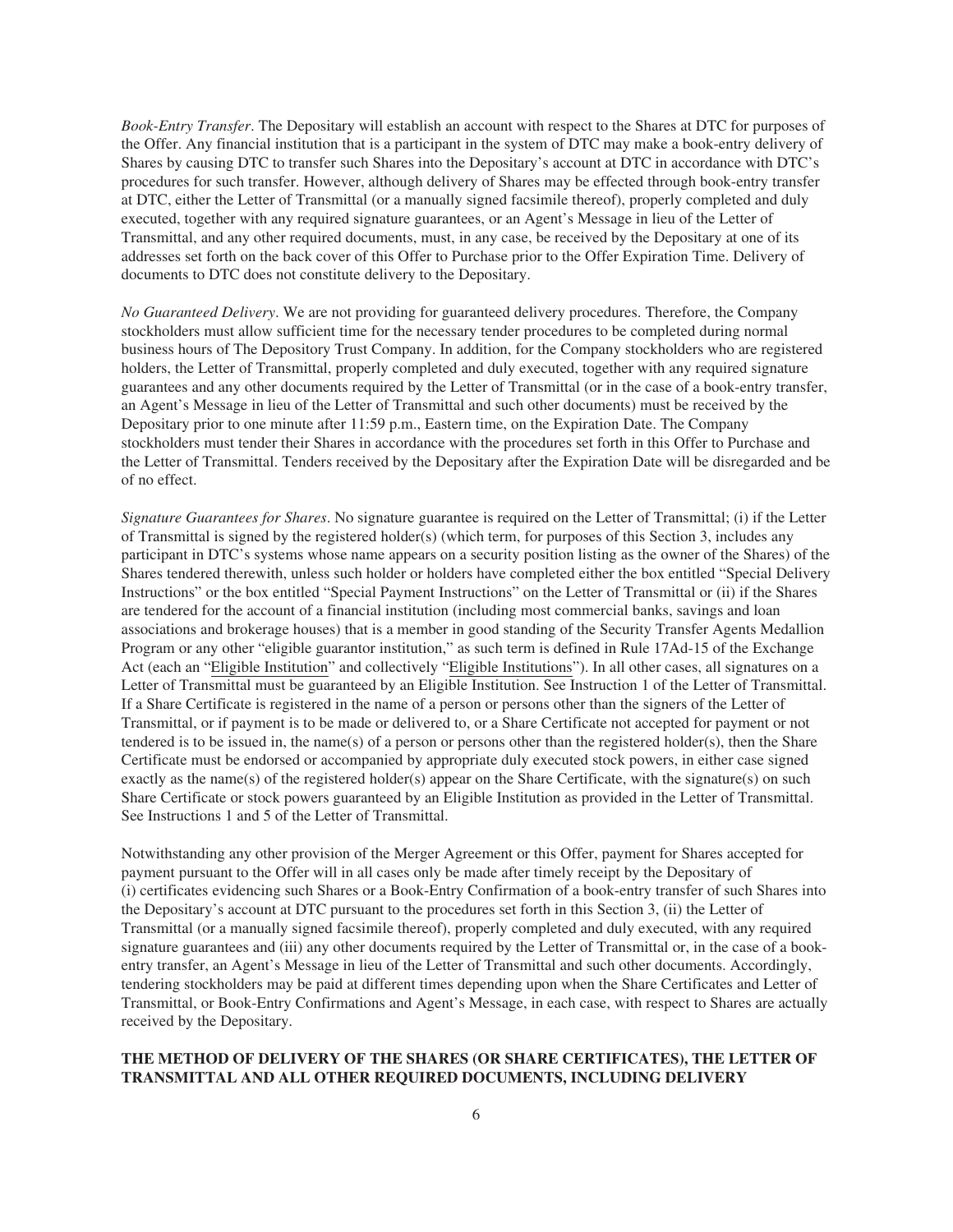**THROUGH DTC, IS AT THE ELECTION AND RISK OF THE TENDERING STOCKHOLDER. DELIVERY OF THE SHARES (OR SHARE CERTIFICATES), THE LETTER OF TRANSMITTAL AND ALL OTHER REQUIRED DOCUMENTS WILL BE DEEMED MADE, AND RISK OF LOSS THEREOF SHALL PASS, ONLY WHEN THEY ARE ACTUALLY RECEIVED BY THE DEPOSITARY (INCLUDING, IN THE CASE OF A BOOK-ENTRY TRANSFER OF SHARES, BY BOOK-ENTRY CONFIRMATION WITH RESPECT TO SUCH SHARES). IF SUCH DELIVERY IS BY MAIL, IT IS RECOMMENDED THAT THE SHARES (OR SHARE CERTIFICATES), THE LETTER OF TRANSMITTAL AND ALL OTHER REQUIRED DOCUMENTS BE SENT BY PROPERLY INSURED REGISTERED MAIL WITH RETURN RECEIPT REQUESTED. IN ALL CASES, SUFFICIENT TIME SHOULD BE ALLOWED TO ENSURE TIMELY DELIVERY.**

*Tender Constitutes Binding Agreement.* The tender of Shares pursuant to any one of the procedures described above will constitute the tendering stockholder's acceptance of the Offer, as well as the tendering stockholder's representation and warranty that such stockholder has the full power and authority to tender and assign the Shares tendered, as specified in the Letter of Transmittal. Our acceptance for payment of Shares tendered pursuant to the Offer will constitute a binding agreement between the tendering stockholder and us upon the terms and subject to the conditions of the Offer.

*Determination of Validity*. Purchaser will determine, in its sole discretion, all questions as to the form and validity (including time of receipt) of any notice of withdrawal, and such determination will be final and binding to the fullest extent permitted by law, subject to the rights of holders of Shares to challenge such determination with respect to their Shares in a court of competent jurisdiction. We reserve the absolute right to reject any and all tenders determined by us not to be in proper form or the acceptance for payment of which may, in our opinion, be unlawful. We also reserve the absolute right to waive any defect or irregularity in the tender of any Shares of any particular stockholder, whether or not similar defects or irregularities are waived in the case of other stockholders. No tender of Shares will be deemed to have been validly made until all defects and irregularities have been cured or waived to our satisfaction. None of Purchaser, Parent or any of their respective affiliates or assigns, the Depositary, the Information Agent or any other person will be under any duty to give notification of any defects or irregularities in tenders or incur any liability for failure to give any such notification. Subject to applicable law as applied by a court of competent jurisdiction, the terms of the Merger Agreement and the rights of holders of Shares to challenge such interpretation with respect to their Shares in a court of competent jurisdiction, our interpretation of the terms and conditions of the Offer (including the Letter of Transmittal and the instructions thereto) will be final and binding.

*Appointment as Proxy*. By executing the Letter of Transmittal as set forth above, the tendering stockholder will irrevocably appoint designees of Purchaser as such stockholder's attorneys-in-fact and proxies in the manner set forth in the Letter of Transmittal, each with full power of substitution, to the full extent of such stockholder's rights with respect to the Shares tendered by such stockholder and accepted for payment by Purchaser and with respect to any and all other Shares or other securities or rights issued or issuable in respect of such Shares. All such powers of attorney and proxies will be considered irrevocable and coupled with an interest in the tendered Shares. Such appointment will be effective when, and only to the extent that, we accept for payment the Shares tendered by such stockholder as provided herein. Upon such appointment, all prior powers of attorney, proxies and consents given by such stockholder with respect to such Shares or other securities or rights will, without further action, be revoked and no subsequent powers of attorney, proxies, consents or revocations may be given by such stockholder (and, if given, will not be deemed effective). The designees of Purchaser will thereby be empowered to exercise all voting and other rights with respect to such Shares and other securities or rights, including, without limitation, in respect of any annual, special or adjourned meeting of the Company's stockholders, actions by written consent in lieu of any such meeting or otherwise, as they in their sole discretion deem proper. We reserve the right to require that, in order for Shares to be deemed validly tendered, immediately upon our acceptance for payment of such Shares, Purchaser must be able to exercise full voting, consent and other rights with respect to such Shares and other related securities or rights, including voting at any meeting of stockholders of the Company.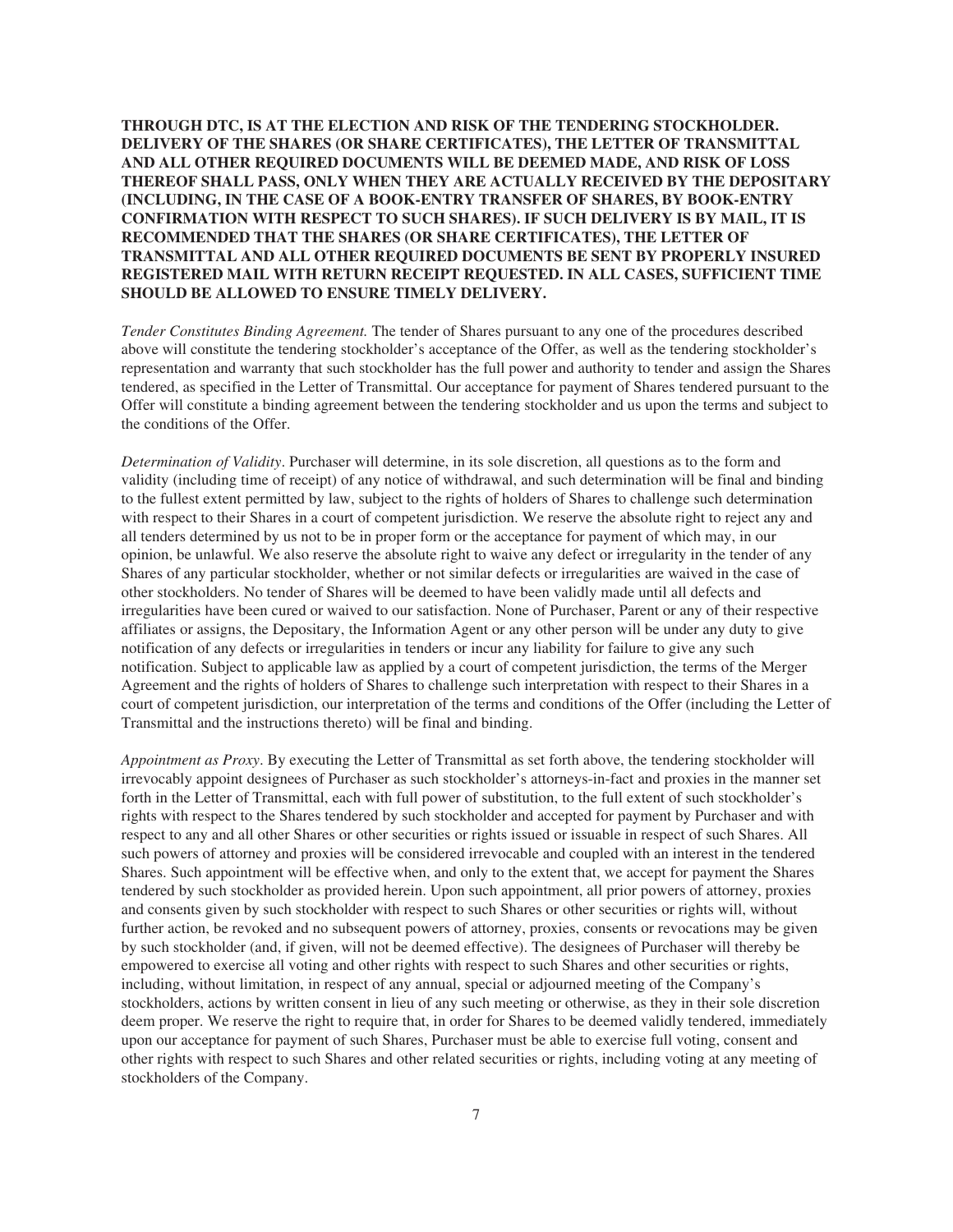*Options, Restricted Stock Units and Performance Stock Units.* The Offer is being made only for Shares, and not for outstanding Company Options, Company RSUs or Company PSUs issued by the Company. Holders of outstanding vested but unexercised Company Options, Company RSUs or Company PSUs that have not yet been settled in Shares issued by the Company may participate in the Offer only if they first exercise such Company Options or are issued Shares in respect of such Company RSUs or Company PSUs in accordance with the terms of the applicable equity incentive plan and other applicable agreements of the Company and tender the Shares, if any, issued upon such exercise or in connection with such settlement. Any such exercise or settlement should be completed sufficiently in advance of the Expiration Date to assure the holder of such outstanding Company Options, Company RSUs or Company PSUs that the holder will have sufficient time to comply with the procedures for tendering Shares described in this Section 3.

Each Company Option that is outstanding immediately prior to the Effective Time will, to the extent unvested, accelerate and become fully vested and exercisable effective prior to the Effective Time. As of the Effective Time, by virtue of the Merger, each Company Option that is outstanding and unexercised as of immediately prior to the Effective Time will be cancelled and converted into the right to receive cash in an amount, net of any applicable withholding taxes, equal to the product of (i) the total number of Shares subject to such Company Option immediately prior to the Effective Time, multiplied by (ii) the excess (if any) of (A) the Merger Consideration over (B) the exercise price payable per Share underlying such Company Option. Any Company Option that has an exercise price that equals or exceeds the Merger Consideration will be canceled as of the Effective Time for no consideration.

As of the Effective Time, by virtue of the Merger, each Company RSU that is outstanding as of immediately prior to the Effective Time will be canceled and automatically converted into the right to receive a cash payment equal to the product of (i) the number of Shares subject to the Company RSU and (ii) the Merger Consideration.

Similarly, as of the Effective Time, by virtue of the Merger, each Company PSU that is outstanding as of immediately prior to the Effective Time will be canceled and automatically converted into the right to receive a cash payment equal to the product of (i) the number of Shares subject to the Company PSU (determined at the target level of performance) and (ii) the Merger Consideration.

See Section 11 – "The Merger Agreement; Other Agreements" for additional information regarding the treatment of outstanding equity awards in the Merger.

*Information Reporting and Backup Withholding*. Payments made to stockholders of the Company in the Offer or the Merger generally will be subject to information reporting and may be subject to backup withholding of U.S. federal income tax on payments for Shares purchased in the Offer or exchanged in the Merger (currently at a rate of 24%). To avoid backup withholding, a U.S. stockholder or payee should complete and return the Internal Revenue Service ("IRS") Form W-9 included in the Letter of Transmittal, listing such U.S. stockholder's correct taxpayer identification number and certifying that such stockholder is a U.S. person, that the taxpayer identification number provided is correct, and that such stockholder is not subject to backup withholding. Failure to provide the information on the IRS Form W-9 may subject a U.S. stockholder to penalties and backup withholding on a payment pursuant to the Offer or the Merger for all Shares purchased from or exchanged by such stockholder. Certain stockholders or payees (including, among others, corporations, non-resident foreign individuals and foreign entities) are not subject to these backup withholding and reporting requirements. An exempt U.S. stockholder or payee should indicate its exempt status on IRS Form W-9. Any foreign stockholder or payee should submit an IRS Form W-8BEN or IRS Form W-8BEN-E (or other applicable IRS Form W-8) attesting to such stockholder's foreign status in order to qualify for an exemption from information reporting and backup withholding. A domestic entity that is disregarded as an entity separate from its owner for U.S. federal income tax purposes and has a foreign owner that is treated as a separate entity for U.S. federal income tax purposes must use the appropriate IRS Form W-8, and not the IRS Form W-9. Information disclosed on an applicable IRS Form by a stockholder or payee may be disclosed to the local tax authorities of the foreign stockholder under an applicable tax treaty or an information exchange agreement. Backup withholding is not an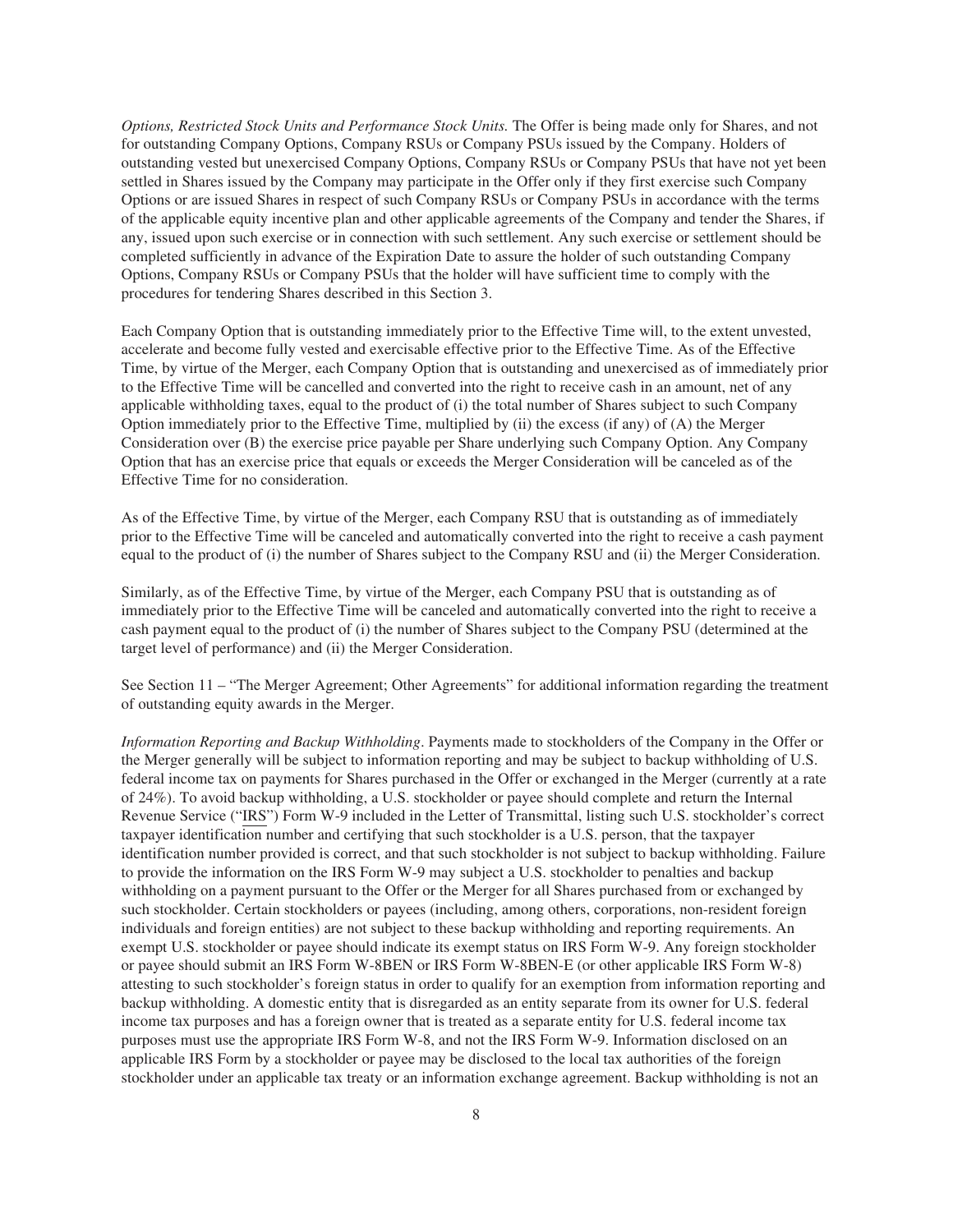additional tax. Any amounts withheld under the backup withholding rules will generally be allowed as a credit against a stockholder's U.S. federal income tax liability and may entitle the holder to a refund, provided the required information is timely furnished to the IRS. Each stockholder and payee should consult their tax advisors as to any qualification for exemption from backup withholding and the procedure for obtaining any such exemption.

## **4. Withdrawal Rights**

Except as otherwise provided in this Section 4, or as provided by applicable law, tenders of Shares made pursuant to the Offer are irrevocable.

Shares tendered pursuant to the Offer may be withdrawn at any time prior to the Offer Expiration Time. Thereafter, tenders are irrevocable, except that Shares tendered may also be withdrawn after June 27, 2022 if Purchaser has not accepted them for payment by the end of June 27, 2022.

For a withdrawal of Shares to be effective, the Depositary must timely receive a written or facsimile transmission notice of withdrawal at one of its addresses set forth on the back cover of this Offer to Purchase. Any notice of withdrawal must specify the name of the person who tendered the Shares to be withdrawn, the number of Shares to be withdrawn and the names in which the Share Certificates are registered, if different from that of the person who tendered such Shares. If Shares have been tendered pursuant to the procedures for book-entry transfer as set forth in Section 3 – "Procedures for Accepting the Offer and Tendering Shares," any notice of withdrawal must specify the name and number of the account at DTC to be credited with the withdrawn Shares. If Share Certificates representing the Shares to be withdrawn have been delivered or otherwise identified to the Depositary, then, prior to the physical release of such Share Certificates, the name of the registered owners and the serial numbers shown on such Share Certificates must also be furnished to the Depositary.

Withdrawals of tenders of Shares may not be rescinded and any Shares validly withdrawn will be deemed not validly tendered for purposes of the Offer. Withdrawn Shares may, however, be retendered by following one of the procedures for tendering Shares described in Section 3 – "Procedures for Accepting the Offer and Tendering Shares" at any time prior to the Offer Expiration Time.

**Purchaser will determine, in its sole discretion, all questions as to the form and validity (including time of receipt) of any notice of withdrawal. Subject to applicable law as applied by a court of competent jurisdiction and the terms of the Merger Agreement, such determination will be final and binding. No withdrawal of Shares shall be deemed to have been properly made until all defects and irregularities have been cured or waived. None of Purchaser, Parent or any of their respective affiliates or assigns, the Depositary, the Information Agent or any other person will be under any duty to give notification of any defects or irregularities in any notice of withdrawal or incur any liability for failure to give such notification.**

### **5. Certain U.S. Federal Income Tax Consequences of the Offer and the Merger**

The following discussion is a summary of certain U.S. federal income tax consequences of the Offer and the Merger to stockholders of the Company whose Shares are tendered and accepted for payment pursuant to the Offer or whose Shares are converted into the right to receive cash in the Merger. This summary is for general information purposes only and does not purport to consider all aspects of U.S. federal income taxation that might be relevant to a stockholder of the Company in light of its particular circumstances. In addition, this summary does not describe any tax consequences arising under any applicable tax treaty. This summary is based on current provisions of the Internal Revenue Code of 1986, as amended (the "Code"), regulations promulgated thereunder and administrative and judicial interpretations thereof in effect as of the date of this Offer, all of which are subject to change, possibly with retroactive effect. Any such change could affect the accuracy of the statements and conclusions set forth in this discussion. We have not sought, and do not intend to seek, any ruling from the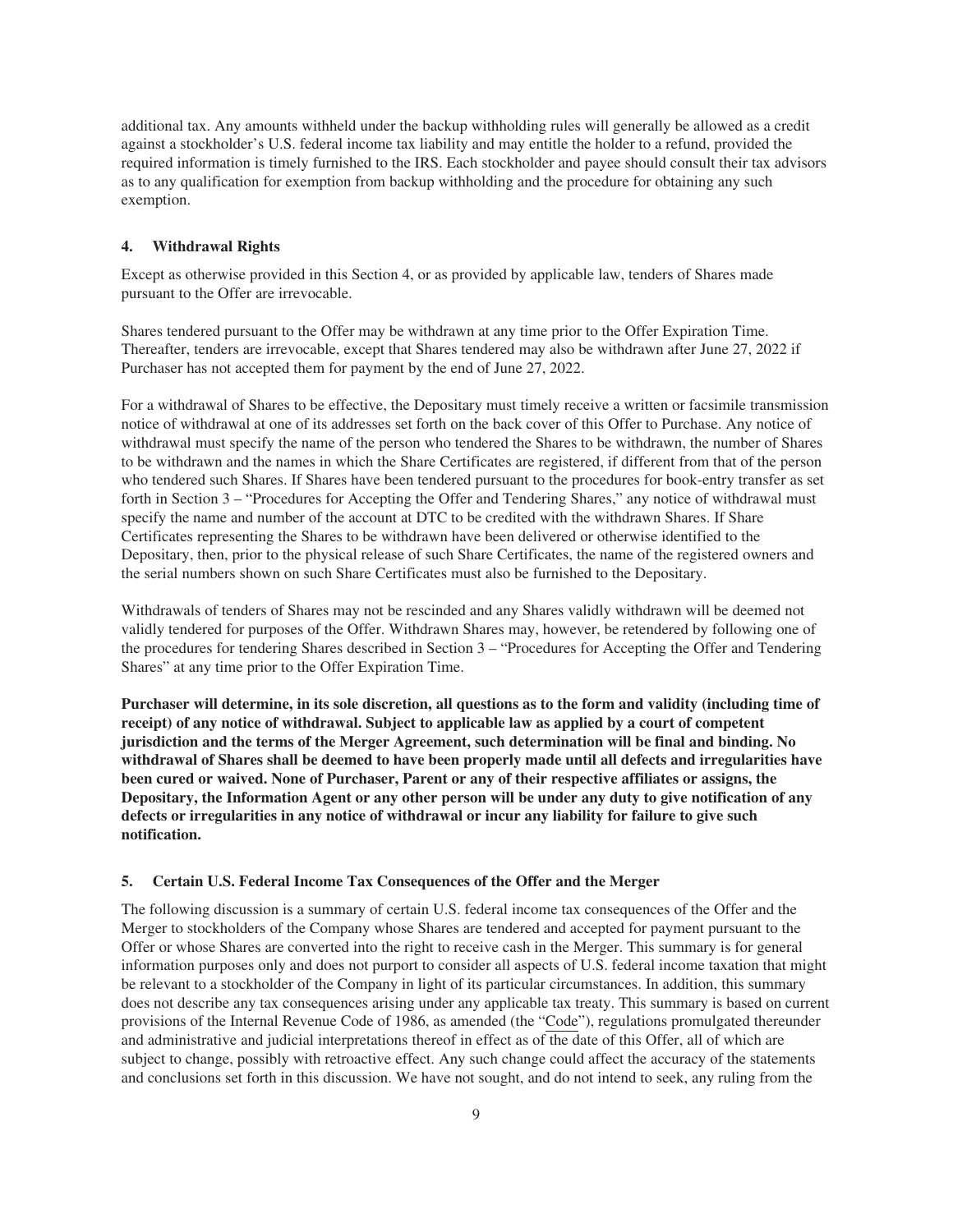IRS or any opinion of counsel with respect to the statements made and the conclusions reached in the following summary, and no assurance can be given that the IRS will agree with the views expressed herein, or that a court will not sustain any challenge by the IRS. The use of words such as "will" and "should" in any tax-related discussion contained in this summary is not intended to convey a particular level of comfort.

The summary applies only to stockholders of the Company in whose hands Shares are capital assets within the meaning of Section 1221 of the Code (generally, property held for investment). This summary does not address foreign, state or local tax consequences of the Offer or the Merger, nor does it address the U.S. federal income tax consequences of the transactions to special classes of taxpayers (e.g., stockholders that beneficially own (actually or constructively) more than 5% of the total fair market value of the Shares (except as specifically described below), small business investment companies, S corporations, regulated investment companies, real estate investment trusts, controlled foreign corporations, passive foreign investment companies, persons that accumulate earnings to avoid U.S. federal income tax, cooperatives, banks and certain other financial institutions, broker-dealers, insurance companies, mutual funds, tax-exempt organizations, governmental organizations, retirement plans or other tax-deferred accounts, stockholders that are, or hold Shares through, partnerships or other pass-through entities for U.S. federal income tax purposes, United States persons whose functional currency is not the United States dollar, dealers in securities or foreign currency, traders that mark-to-market their securities, entities subject to the U.S. anti-inversion rules, expatriates and former long-term residents of the United States, stockholders holding Shares that are part of a straddle, hedging, constructive sale, conversion or other integrated security transaction for U.S. federal income tax purposes, stockholders who properly exercise appraisal rights with respect to their Shares, stockholders who hold their Shares as "qualified small business stock" or "section 1244 stock," and stockholders who received Shares in connection with the performance of services (including pursuant to the exercise of employee stock options, stock purchase rights or stock appreciation rights, as restricted stock or otherwise as compensation). In addition, this summary does not address U.S. federal taxes other than income taxes (including any U.S. federal estate or gift tax consequences), any aspect of the U.S. alternative minimum tax or Medicare tax on net investment income, or any state, local or foreign tax consequence, of the Offer and the Merger.

This discussion does not address the tax consequences of acquisitions or dispositions of Shares outside the Offer and the Merger, or transactions pertaining to Company Options that are canceled and converted or Company RSUs or Company PSUs that are converted into the right to receive cash, as the case may be, in connection with the Merger.

For purposes of this summary, the term "U.S. Holder" means a beneficial owner of Shares that, for U.S. federal income tax purposes, is or is treated as: (i) an individual who is a citizen or resident of the United States; (ii) a corporation, or an entity classified as a corporation for U.S. federal income tax purposes, created or organized under the laws of the United States, any state thereof or the District of Columbia; (iii) an estate, the income of which is subject to U.S. federal income tax regardless of its source; or (iv) a trust, if (A) a United States court is able to exercise primary supervision over the trust's administration and one or more United States persons (within the meaning of Section  $7701(a)(30)$  of the Code) have authority to control all of the trust's substantial decisions or (B) the trust has a valid election in effect to be treated as a United States person for U.S. federal income tax purposes. This summary uses the term "Non-U.S. Holder" to mean a beneficial owner of Shares (other than a partnership or other entity or arrangement treated as a partnership for U.S. federal income tax purposes) that is not a U.S. Holder.

If a partnership, or another entity or arrangement treated as a partnership for U.S. federal income tax purposes, is a beneficial owner of Shares, the tax treatment of its partners or members generally will depend upon the status of the partner or member and the partnership's activities. Accordingly, partnerships or other entities treated as partnerships for U.S. federal income tax purposes that are beneficial owners of Shares, and partners or members in those entities, are urged to consult their tax advisors regarding the U.S. federal income tax consequences to them of the Offer and the Merger.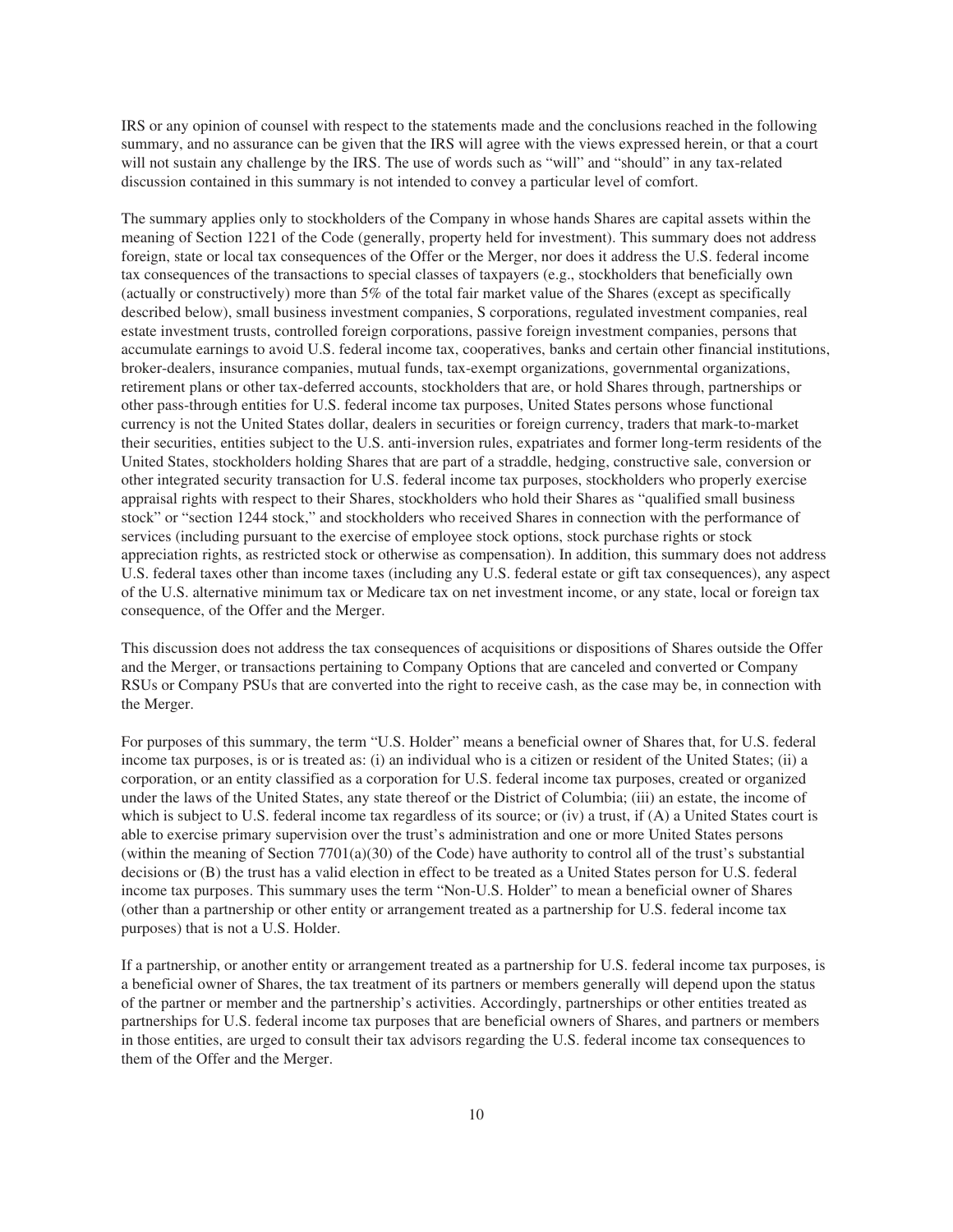*Tax Consequences to U.S. Holders.* The exchange of Shares for cash pursuant to the Offer or the Merger will be a taxable transaction to U.S. Holders for U.S. federal income tax purposes. In general, a U.S. Holder who sells Shares pursuant to the Offer or receives cash in exchange for Shares pursuant to the Merger will recognize capital gain or loss for U.S. federal income tax purposes in an amount equal to the difference, if any, between (i) the amount of cash received (determined before the deduction of withholding taxes, if any) and (ii) the U.S. Holder's adjusted tax basis in the Shares sold pursuant to the Offer or exchanged for cash pursuant to the Merger. A U.S. Holder's adjusted tax basis generally will equal the amount that such U.S. Holder paid for the Shares. Gain or loss will be determined separately for each block of Shares (that is, Shares acquired at the same cost in a single transaction) sold pursuant to the Offer or exchanged for cash pursuant to the Merger. Such gain or loss will generally be long-term capital gain or loss, provided that the holding period for such block of Shares is more than one year at the time of consummation of the Offer or the Merger, as the case may be. Long-term capital gain recognized by certain non-corporate U.S. Holders is generally subject to U.S. federal income tax at preferential rates. The deductibility of capital losses by a U.S. Holder is subject to certain limitations.

*Tax Consequences to Non-U.S. Holders.* Generally, the exchange of Shares for cash pursuant to the Offer or the Merger will not be a taxable transaction to Non-U.S. Holders for U.S. federal income tax purposes, unless: (i) the Non-U.S. Holder is an individual who was present in the United States for 183 days or more during the taxable year of the Offer or the Merger, as the case may be, and certain other conditions are met; (ii) the gain is effectively connected with the Non-U.S. Holder's conduct of a trade or business in the United States and, if required by an applicable tax treaty, attributable to a permanent establishment maintained by the Non-U.S. Holder in the United States; or (iii) the Company is or has been a United States real property holding corporation, or "USRPHC," for U.S. federal income tax purposes at any time within the shorter of the Non-U.S. Holder's holding period and the five-year period preceding the Offer or the Merger, as the case may be, and, if the Shares are "regularly traded on an established securities market" ("regularly traded"), the Non-U.S. Holder owned (directly, indirectly or constructively) more than 5% of the Shares at any time within such period, and certain other conditions are satisfied.

In the case of clause (i) of the preceding paragraph, gain generally will be subject to tax at a flat rate of  $30\%$  (or such lower rate as may be specified under an applicable income tax treaty), which may be offset by certain U.S. source capital losses of the Non-U.S. Holder (even though the individual is not considered a resident of the United States). In the case of clause (ii) of the preceding paragraph, unless a tax treaty provides otherwise, gain will be subject to U.S. federal income tax on a net basis at the rates generally applicable to a U.S. Holder (and such Non-U.S. Holder should generally provide an IRS Form W-8ECI). A Non-U.S. Holder that is a foreign corporation also may be subject to a 30% branch profits tax (or applicable lower treaty rate) with respect to gain recognized under clause (ii). In the case of clause (iii) of the preceding paragraph, so long as the Shares are considered to be regularly traded at any time during the calendar year, a Non-U.S. Holder generally will not be subject to tax on any gain recognized on the exchange of Shares pursuant to the Offer or the Merger, unless the Non-U.S. Holder owned (actually or constructively) more than 5% of the total outstanding Shares at any time during the applicable period described in clause (iii). Non-U.S. Holders that have actually or constructively owned more than 5% of the Shares should consult their tax advisors regarding the process for requesting documentation from the Company to establish whether the Company is, or has been at any time during the applicable period described in clause (iii), a USRPHC for U.S. federal income tax purposes and any consequences with respect thereto. A Non-U.S. Holder may, under certain circumstances, be subject to withholding in an amount equal to 15% of the gross proceeds on the sale or disposition of Shares. However, because we believe that the Shares are regularly traded, no withholding should be required under these rules upon the exchange of Shares pursuant to the Offer or the Merger. Non-U.S. Holders are urged to consult their tax advisors with respect to the particular U.S. federal, state, and local, or foreign tax consequences of the Offer and the Merger and the effect of any applicable tax treaties.

*Information Reporting and Backup Withholding*. Payments made to stockholders of the Company in the Offer or the Merger may be reported to the IRS. In addition, under U.S. federal income tax laws, backup withholding at the statutory rate (currently 24%) may apply to the amount paid to certain stockholders (who are not exempt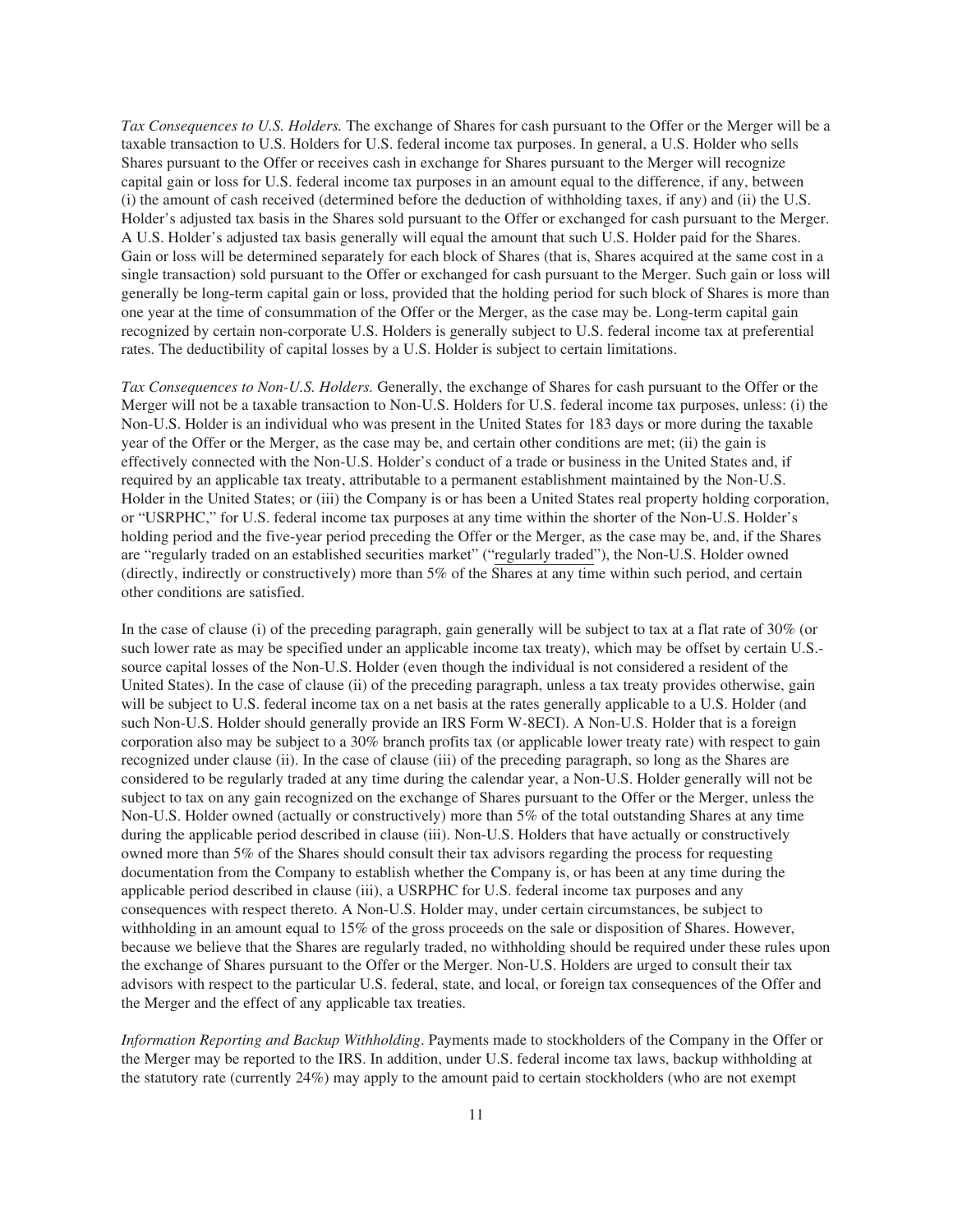recipients) pursuant to the Offer or the Merger. To prevent such backup withholding, each stockholder who is a U.S. Holder and who does not otherwise establish an exemption from backup withholding must notify the Depositary or other applicable withholding agent of the stockholder's taxpayer identification number (generally an employer identification number or social security number) and provide certain other information by completing, under penalty of perjury, an IRS Form W-9, a copy of which is included in the Letter of Transmittal. Failure to timely provide the correct taxpayer identification number on the IRS Form W-9 may subject the U.S. stockholder to penalties imposed by the IRS and backup withholding on any payment pursuant to the Offer or the Merger.

Certain exempt recipients (including, among others, corporations and certain non-U.S. Holders) are exempt from these backup withholding requirements (though U.S. corporations may be required to submit an IRS Form W-9 to establish such exemption). A domestic entity that is disregarded as an entity separate from its owner for U.S. federal income tax purposes and has a foreign owner that is treated as a separate entity for U.S. federal income tax purposes must use the appropriate IRS Form W-8, and not the IRS Form W-9. For a Non-U.S. Holder to demonstrate such an exemption from backup withholding, such Non-U.S. Holder must submit a statement (generally, an IRS Form W-8BEN or W-8BEN-E or other applicable IRS Form W-8), signed under penalty of perjury, attesting to such Non-U.S. Holder's foreign status. A copy of the appropriate IRS Form W-8 may be obtained from the Depositary or from the IRS website (www.irs.gov).

Backup withholding is not an additional tax. Taxpayers may use amounts withheld as a credit against their U.S. federal income tax liability and may entitle the holder to a refund, provided the required information is timely furnished to the IRS.

Holders are urged to consult their tax advisors regarding the application of backup withholding to their particular circumstances and the availability of, and procedure for obtaining, an exemption from backup withholding.

**The tax discussion set forth above is included for general information only and is not tax advice. You are urged to consult your tax advisor to determine the particular tax consequences to you of the Offer and the Merger, including the applicability and effect of U.S. federal, state, local, foreign and other tax laws and treaties. The U.S. federal income and other tax consequences to holders or beneficial owners of options or restricted stock units participating in the Offer or Merger with respect to such options or restricted stock units are not discussed herein and such holders or beneficial owners are strongly encouraged to consult their own tax advisors regarding such tax consequences.**

#### **6. Price Range of Shares; Dividends on the Shares**

The Shares currently trade on NASDAQ under the symbol "ATRS" The following table sets forth the high and low sale prices per Share for each quarterly period within the preceding fiscal year, as reported by NASDAQ:

|                                             | High   | Low    |
|---------------------------------------------|--------|--------|
| <b>Fiscal Year Ending December 31, 2021</b> |        |        |
|                                             | \$5.07 | \$3.78 |
|                                             | \$4.49 | \$3.56 |
|                                             | \$4.63 | \$3.55 |
|                                             | \$3.94 | \$3.11 |
| <b>Fiscal Year Ending December 31, 2022</b> |        |        |
|                                             |        | \$3.11 |

On April 12, 2022, the last full day of trading before we publicly announced the execution of the Merger Agreement, the reported closing sales price of the Shares on NASDAQ was \$3.74 per Share. On April 25, 2022, the last full day of trading before commencement of the Offer, the reported closing sales price of the Shares on NASDAQ was \$5.56 per Share. Stockholders are urged to obtain current market quotations for the Shares.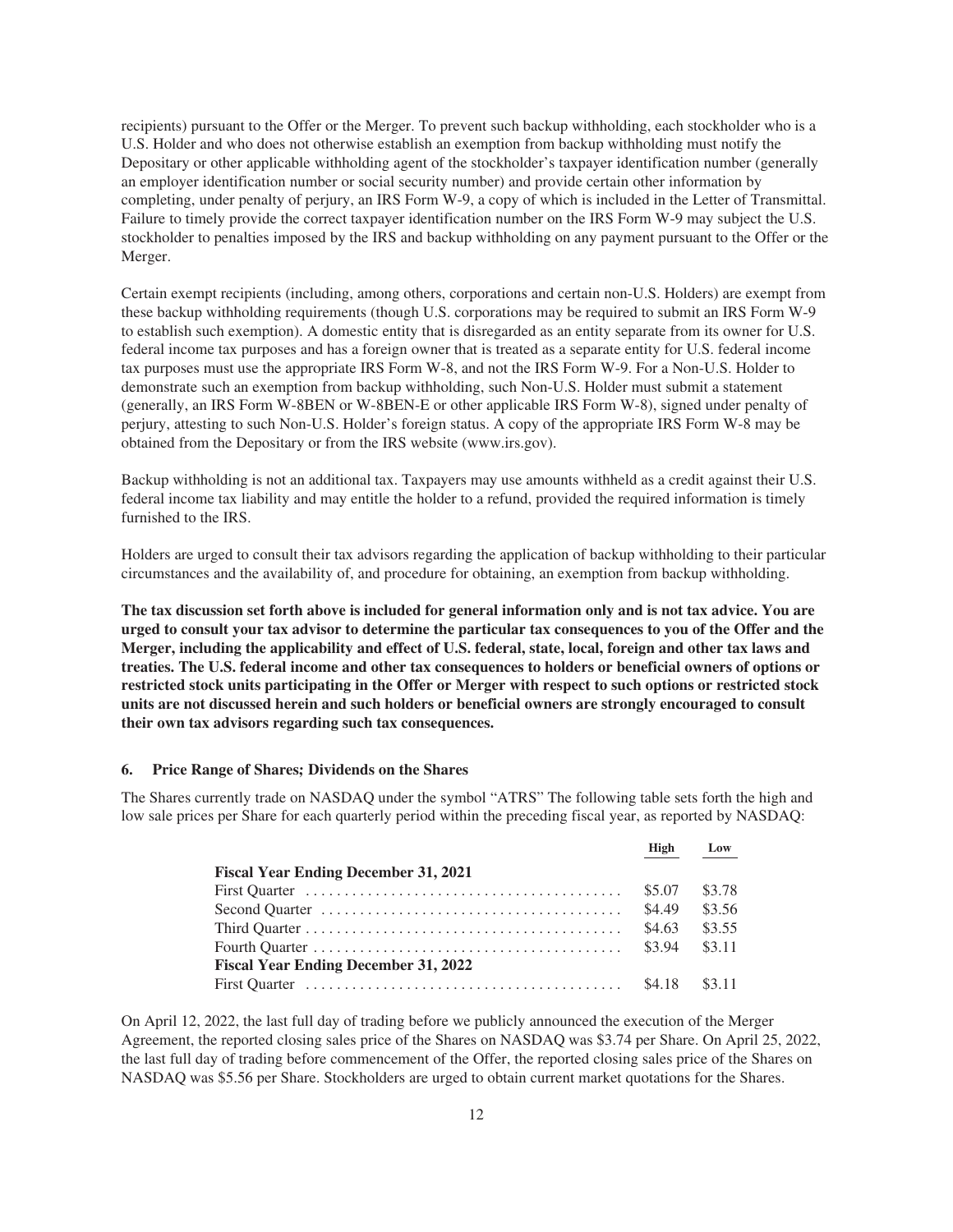The Company has not declared or paid dividends to date and does not anticipate doing so.

#### **7. Certain Information Concerning the Company**

The summary information set forth below is qualified in its entirety by reference to the Company's public filings with the SEC (which may be obtained and inspected as described below under "Additional Information") and should be considered in conjunction with the financial and other information in such filings and other publicly available information regarding the Company. Neither Parent nor Purchaser has any knowledge that would indicate that any statements contained in this Offer to Purchase based on such filings and information is untrue. However, neither Parent nor Purchaser assumes any responsibility for the accuracy or completeness of the information concerning the Company, whether furnished by the Company or contained in such filings, or for any failure by the Company to disclose events that may have occurred or that may affect the significance or accuracy of any such information but which are unknown to Parent or Purchaser.

General. The Company was incorporated as a Delaware corporation on April 29, 2005 and is a specialty pharmaceutical company focused primarily on the development and commercialization of self-administered injectable pharmaceutical products and technologies using the Company's advanced drug delivery systems. The address of the Company's principal executive offices and the Company's phone number at its principal executive offices are as set forth below:

Antares Pharma, Inc. 100 Princeton South, Suite 300 Ewing, New Jersey 08628 Telephone: (609) 359-3020

The information contained in the section titled "*Price Range of Shares; Dividends on the Shares*" is incorporated herein by reference.

*Additional Information*. The Shares are registered under the Exchange Act. Accordingly, the Company is subject to the information and reporting requirements of the Exchange Act and, in accordance therewith, is required to file periodic reports, proxy statements and other information with the SEC relating to its business, principal physical properties, capital structure, material pending litigation, operating results, financial condition, directors and officers (including their remuneration and stock options granted to them) and other matters. Information concerning the Company's directors and officers, their compensation and stock options granted to them, the principal holders of the Company's securities, any material interests of such persons in transactions with the Company and other matters will be available in the Schedule 14D-9. Such reports, proxy statements and other information are available for inspection at the SEC's Public Reference Room at 100 F Street, N.E., Washington, D.C. 20549. Please call the SEC at 1-800-SEC-0330 for further information on the public reference room. Copies of such information may be obtainable by mail, upon payment of the SEC's customary charges, by writing to the SEC at the address above. The SEC also maintains a web site on the Internet at http://www.sec.gov that contains reports, proxy statements and other information regarding registrants, including the Company, that file electronically with the SEC. The Company also maintains an Internet website at http://www.translate.bio. The information contained in, accessible from or connected to the Company's website is not incorporated into, or otherwise a part of, this Offer to Purchase or any of the Company's filings with the SEC. The website addresses referred to in this paragraph are inactive text references and are not intended to be actual links to the websites.

### **8. Certain Information Concerning Parent, Purchaser and Certain Related Persons**

Purchaser is a Delaware corporation and a direct wholly owned subsidiary of Parent, and was formed solely for the purpose of facilitating the acquisition of the Company. Purchaser has not carried on any activities to date, except for activities incidental to its formation and activities undertaken in connection with the Transactions.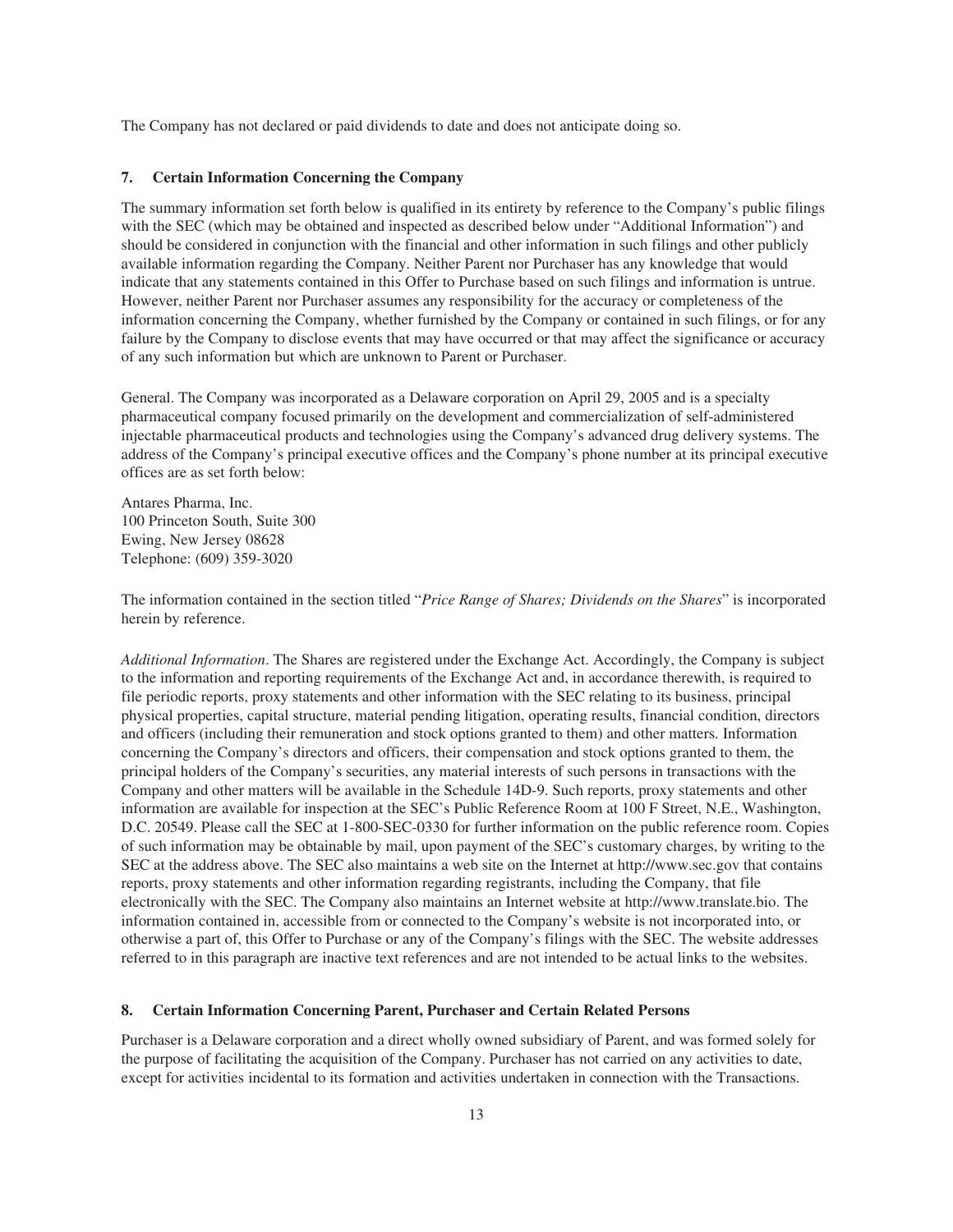Upon consummation of the Merger with and into the Company and the separate existence of Purchaser will cease and the Company will continue as the surviving corporation and a wholly owned subsidiary of Parent. The business address and business telephone number of Purchaser are as set forth below:

Atlas Merger Sub, Inc. 11388 Sorrento Valley Road San Diego, California 92121 Telephone: (858) 794-8889

Parent is a Delaware corporation. Parent is a biopharma technology platform company that provides innovative and disruptive solutions with the goal of improving patient experience and outcomes. Parent licenses its technology to biopharmaceutical companies to collaboratively develop products that combine its ENHANZE® drug delivery technology with the collaborators' proprietary compounds. The business address and business telephone number of Parent are as set forth below:

Halozyme Therapeutics, Inc. 11388 Sorrento Valley Road San Diego, California 92121 Telephone: (858) 794-8889

The summary information set forth in this Section 8 is qualified in its entirety by reference to Parent's public filings with the SEC (which may be obtained and inspected as described below under "Additional Information") and should be considered in conjunction with the more comprehensive financial and other information in such filings and other publicly available information.

The name, business address, citizenship, current principal occupation or employment, and five-year employment history of each director and executive officer of Purchaser and Parent and certain other information are set forth in Schedule I to this Offer to Purchase.

During the last five years, none of Purchaser, Parent or, to the best knowledge and belief of Purchaser and Parent after due inquiry, any of the persons listed in Schedule I to this Offer to Purchase (i) has been convicted in a criminal proceeding (excluding traffic violations or similar misdemeanors) or (ii) was a party to any judicial or administrative proceeding (except for matters that were dismissed without sanction or settlement) that resulted in a judgment, decree or final order enjoining the person from future violations of, or prohibiting activities subject to, federal or state securities laws, or a finding of any violation of federal or state securities laws.

As of April 25, 2022, Parent does not beneficially own any Shares.

Except as set forth in Schedule I to, or elsewhere in, this Offer to Purchase: (i) none of Purchaser, Parent or, to the best knowledge and belief of Purchaser and Parent after due inquiry, the persons listed in Schedule I to this Offer to Purchase beneficially owns or has a right to acquire any Shares or any other equity securities of the Company; (ii) none of Purchaser, Parent or, to the best knowledge and belief of Purchaser and Parent after due inquiry, any of the other persons listed in Schedule I to this Offer to Purchase has effected any transaction with respect to the Shares or any other equity securities of the Company during the past 60 days; (iii) none of Purchaser, Parent or, to the best knowledge and belief of Purchaser and Parent after due inquiry, the persons listed in Schedule I to this Offer to Purchase has any contract, arrangement, understanding or relationship with any other person with respect to any securities of the Company (including any contract, arrangement, understanding or relationship concerning the transfer or the voting of any such securities, joint ventures, loan or option arrangements, puts or calls, guaranties of loans, guaranties against loss or the giving or withholding of proxies, consents or authorizations); (iv) during the two years before the date of this Offer to Purchase, there have been no transactions between any of Purchaser, Parent, their subsidiaries or, to the best knowledge and belief of Purchaser and Parent after due inquiry, any of the persons listed in Schedule I to this Offer to Purchase, on the one hand, and the Company or any of its executive officers, directors or affiliates, on the other hand, that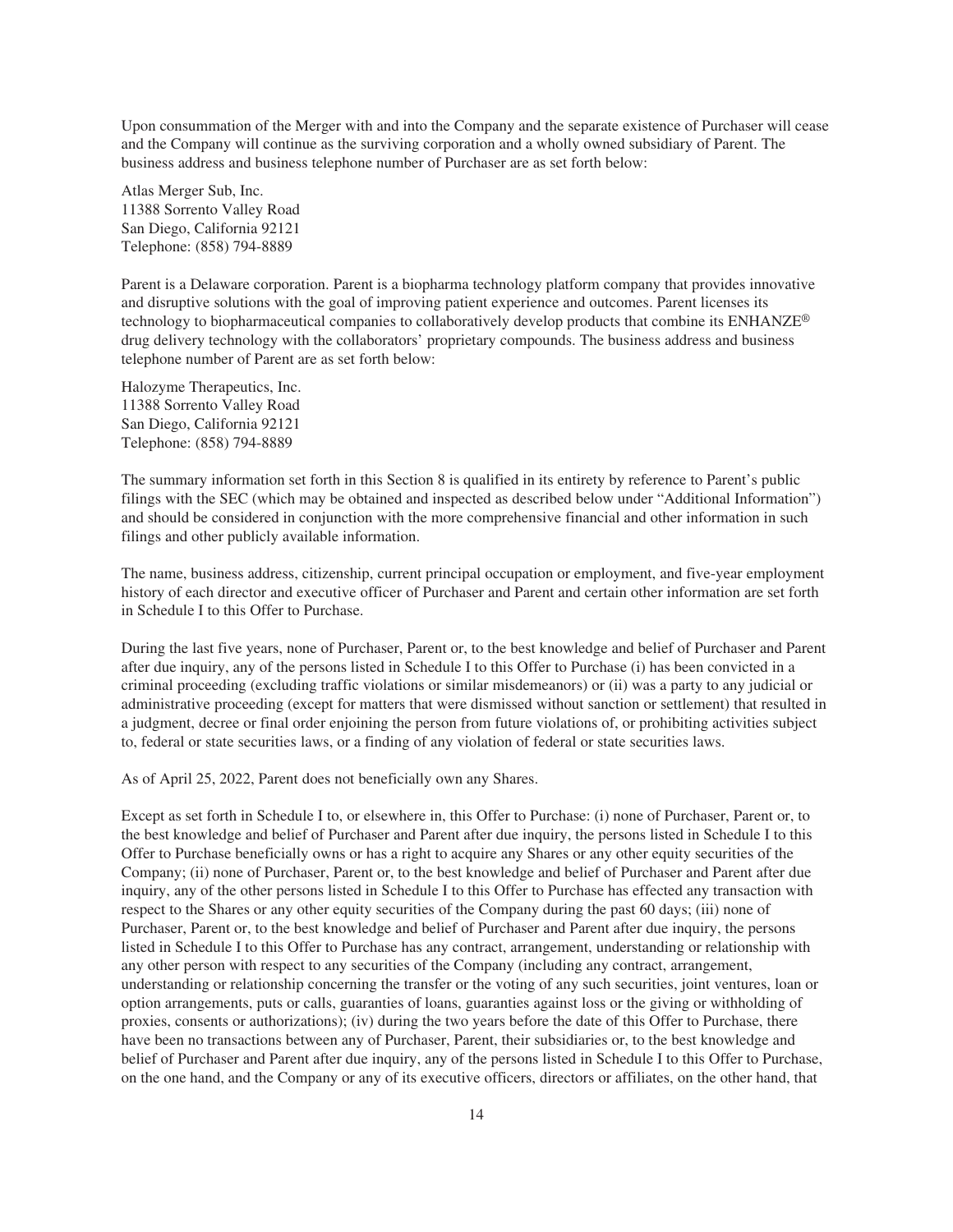would require reporting under SEC rules and regulations; and (v) during the two years before the date of this Offer to Purchase, there have been no contracts, negotiations or transactions between Purchaser, Parent, their subsidiaries or, to the best knowledge and belief of Purchaser and Parent after due inquiry, any of the persons listed in Schedule I to this Offer to Purchase, on the one hand, and the Company or any of its affiliates, on the other hand, concerning a merger, consolidation or acquisition, a tender offer or other acquisition of securities, an election of directors or a sale or other transfer of a material amount of assets.

*Additional Information*. Pursuant to Rule 14d-3 under the Exchange Act, we have filed with the SEC a Tender Offer Statement on Schedule TO (the "Schedule TO"), of which this Offer to Purchase forms a part, and exhibits to the Schedule TO. The Schedule TO and the exhibits thereto, as well as other information filed by Parent and Purchaser with the SEC, are available for inspection at the SEC's Public Reference Room at 100 F Street, N.E., Washington, D.C. 20549. Please call the SEC at 1-800-SEC-0330 for further information on the public reference room. Copies of such information may be obtainable by mail, upon payment of the SEC's customary charges, by writing to the SEC at the address above. The SEC also maintains a web site on the Internet at www.sec.gov that contains the Schedule TO and the exhibits thereto and other information that Purchaser has filed electronically with the SEC. Parent also maintains an Internet website at https://halozyme.com/. The information contained in, accessible from or connected to Parent's website is not incorporated into, or otherwise a part of, this Offer to Purchase or any of the Parent's filings with the SEC. The website addresses referred to in this paragraph are inactive text references and are not intended to be actual links to the websites.

### **9. Source and Amount of Funds**

We estimate that we will need approximately \$960 million to purchase all of the Shares pursuant to the Offer and to complete the Merger. Parent will provide us with sufficient funds to purchase all Shares validly tendered (and not validly withdrawn) in the Offer and to provide funding for the Merger. Purchaser will acquire these funds from Parent, which intends to provide the funds out of available cash on hand and newly obtained incremental financing pursuant to the Debt Commitment Letter.

The Offer is not conditioned upon Parent's or Purchaser's ability to finance the purchase of Shares pursuant to the Offer.

Substantially concurrent with the Effective Time, Parent or Purchaser will deposit, or will cause to be deposited, with the Depositary cash sufficient to make payment of the aggregate Offer Price and the aggregate Merger Consideration. We believe that the financial condition of Purchaser is not relevant to a decision by a holder of Shares whether to sell, hold or tender Shares in the Offer because:

- the Offer is being made for all outstanding Shares solely for cash;
- through Parent, we will have sufficient funds available to purchase all Shares validly tendered (and not validly withdrawn) in the Offer and, if we consummate the Offer, all Shares converted into the right to receive the Offer Price in the Merger; and
- the Offer and the Merger are not subject to any financing or funding condition.

## *Debt Financing*

Parent has received a Commitment Letter dated as of April 12, 2022 (the "Debt Commitment Letter"), pursuant to which Bank of America, N.A. and BofA Securities, Inc. (together, "BofA") have committed to provide, subject to the terms and conditions of the Debt Commitment Letter, to Parent a \$375 million senior secured term loan. BofA has also committed to approve, subject to the terms and conditions of the Debt Commitment Letter, an amendment to Parent's existing revolving credit facility to permit the Merger and make other changes specified in the Debt Commitment Letter. In addition, in the event sufficient additional consents to amend the existing revolving credit facility are not received, BofA has committed to provide, subject to the terms and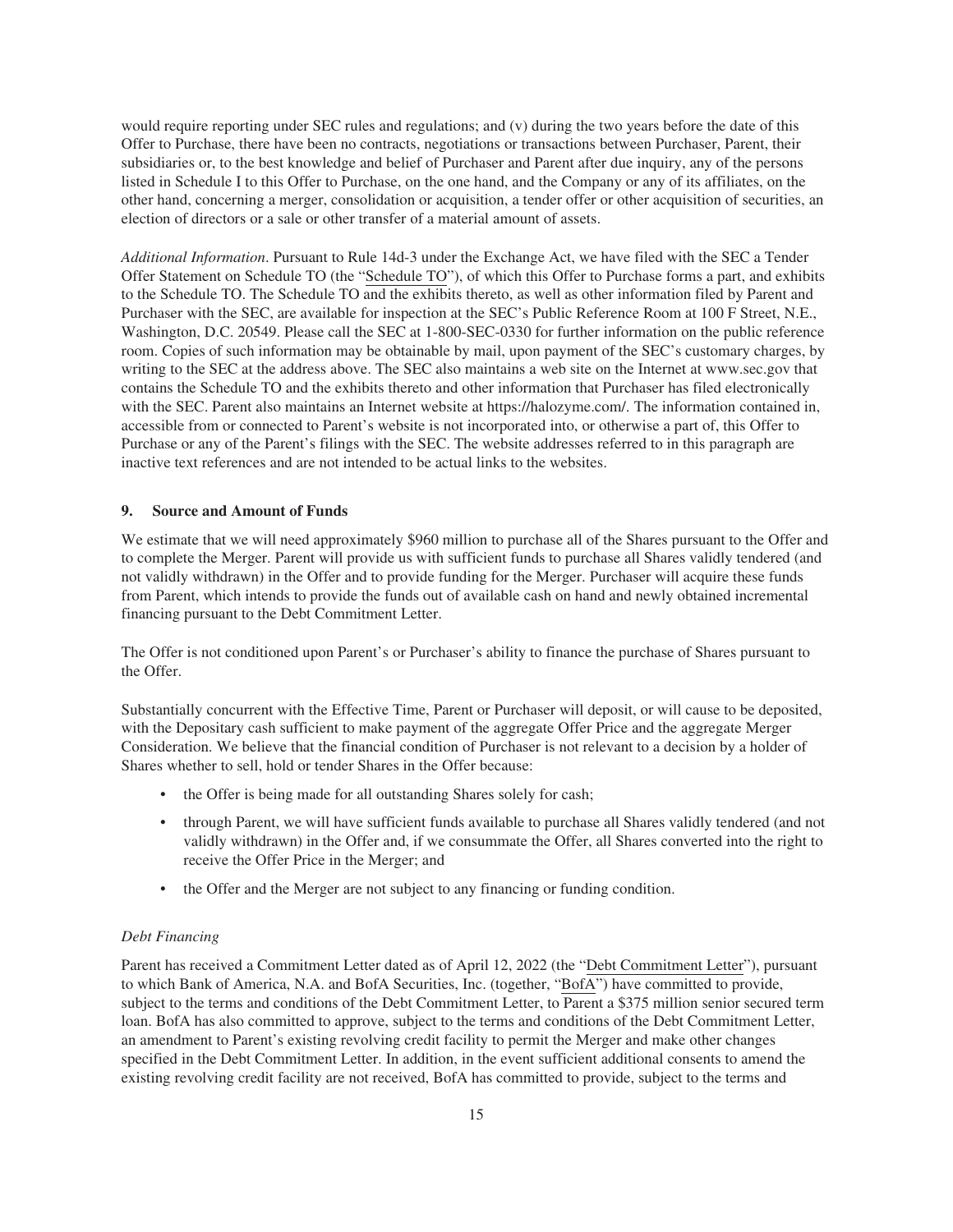conditions of the Debt Commitment Letter, a replacement \$75 million revolving credit facility. The proceeds of the term loan, in addition to a portion of Parent's existing cash on hand, would be used to pay the Merger Consideration, refinance the Company's existing indebtedness and pay any fees and expenses in connection with any of the foregoing (such committed Debt Financing, collectively, the "Debt Financing").

It is anticipated that the senior secured term loan will mature on November 30, 2026 and will call for amortization payments on a quarterly basis as set forth in the Debt Commitment Letter. The applicable interest rate on the senior secured term loan is anticipated to be a forward-looking term rate based on the secured overnight financing rate ("SOFR") that has been selected or recommended by relevant governmental body, in each case as published on the information service as selected by BofA ("Term SOFR") plus a Term SOFR adjustment, plus an interest margin ranging from 125 basis points to 225 basis points depending on a consolidated net leverage ratio pricing grid as set forth in the Debt Commitment Letter. The definitive financing documentation is also expected to include a base rate option. All overdue amounts will be payable at a rate of 200 basis points per annum above the otherwise applicable rate.

It is anticipated that voluntary prepayments of the senior secured term loan will be permitted at any time without premium or penalty in the minimum amounts equal to, in the case of Term SOFR loans, the lesser of \$5 million and the amount outstanding and in integral multiples of \$1 million over \$5 million and, in the case of base rate loans, the lesser of \$500,000 and the amount outstanding and in integral multiples of \$100,000 over \$500,000. It is further anticipated that the senior secured term loan will be subject to mandatory prepayment with (1) net cash proceeds from issuances of debt (other than certain permitted debt) and (2) net cash proceeds from certain non-ordinary course asset sales (subject to reinvestment rights and other exceptions).

The documentation governing the Debt Financing has not been finalized. Accordingly, the terms thereof are subject to change.

The funding of the Debt Financing, is subject to the following conditions:

- execution and delivery of definitive financing documentation for the Debt Financing by Parent and each of the other parties party thereto;
- the Merger shall have been consummated or substantially concurrently with the funding of the Debt Financing, on substantially the terms set forth in the Merger Agreement (subject to certain potential modifications deemed not materially adverse to the interests of the lenders as set forth in the Debt Commitment Letter or have not been approved by BofA);
- the material accuracy of certain specified representations to the extent required by the limited conditionality provisions set forth in the Debt Commitment Letter (or if qualified by materiality or material adverse effect, the accuracy thereof);
- BofA having received the pro forma financial statements and financial certificates of Parent and its subsidiaries;
- the provision of applicable documentation under applicable "know your customer" and anti-money laundering rules and regulations, including without limitation the Patriot Act;
- the payment, or arrangement for such payment substantially contemporaneously with the initial funding of the Debt Financing, of all fees and expenses required to be paid to by the Parent;
- all documents and instruments required to be entered into or delivered to create and perfect the security interest of the collateral agent and the other secured parties have been executed and delivered;
- the Closing Date shall not occur prior to May 12, 2022;
- a Material Adverse Effect (as defined in the Merger Agreement) that has occurred since April 12, 2022 that is continuing; and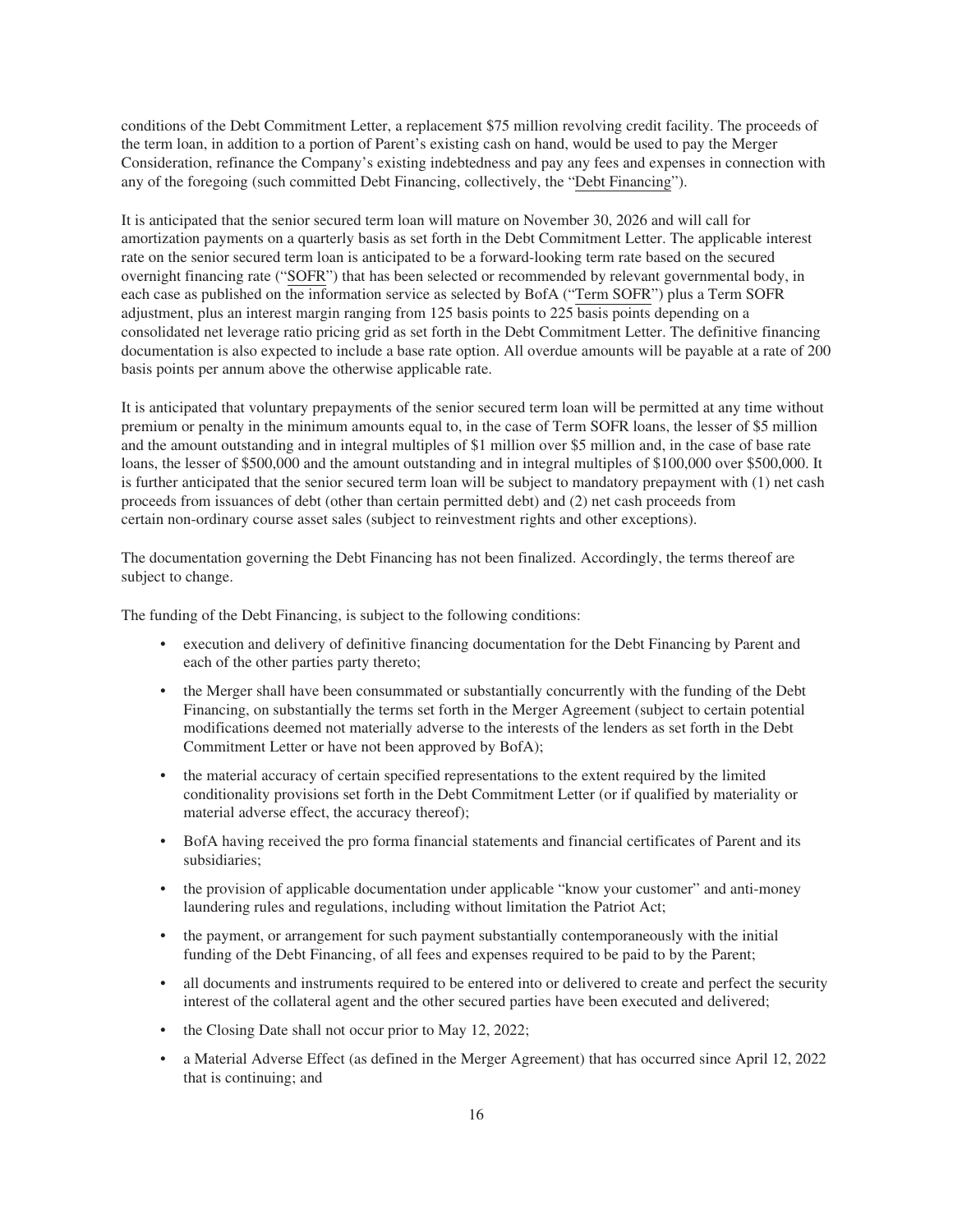• the refinancing associated with the Transactions shall have been consummated or will be consummated substantially concurrently with the closing of the Debt Financing.

The foregoing summary of certain provisions of the Debt Commitment Letter is qualified by reference to the Debt Commitment Letter itself, which is incorporated herein by reference. We have filed a copy of the Debt Commitment Letter as Exhibit (b)(1) to the Schedule TO.

#### **10. Background of the Offer; Past Contacts or Negotiations with the Company**

The following is a description of contacts between representatives of Parent and representatives of the Company that resulted in the execution of the Merger Agreement and the other agreements related to the Offer. For a review of the Company's activities relating to these contacts, please refer to the Schedule 14D-9.

## **Background of the Offer**

Senior management and the board of directors of Parent regularly review Parent's growth prospects and overall strategic direction and evaluate potential opportunities to strengthen Parent's business and enhance value for its stockholders. From time to time, these reviews and evaluations have included potential opportunities for business combinations, partnerships, licensing arrangements and other strategic transactions.

On February 2, 2022, Helen Torley, President and Chief Executive Officer of Parent, contacted Robert Apple, President and Chief Executive Officer of the Company, expressing a desire to speak with Mr. Apple to discuss potential future strategic and business opportunities involving Parent and the Company. On February 3, 2022, Mr. Apple and Dr. Torley met by videoconference, during which meeting Dr. Torley expressed Parent's interest in a potential acquisition of the Company. Mr. Apple advised Dr. Torley to submit any indication of interest in writing.

On February 7, 2022, Dr. Torley called Mr. Apple to express Parent's continued interest in a potential acquisition of the Company and to advise Mr. Apple that she would be sending a non-binding proposal to acquire the Company. Later that day, Parent submitted a letter to the Company for a non-binding proposal to acquire all outstanding Shares at a purchase price of \$4.90 per Share in cash, which proposal was subject to due diligence, entry into a merger agreement in a customary form for similar public company transactions with standard closing conditions (the "February 7 Proposal").

The morning of February 9, 2022, Mr. Apple advised Dr. Torley that the Company Board was evaluating the February 7 Proposal.

On February 15, 2022, Mr. Apple spoke with Dr. Torley via telephone to indicate that the Company Board was considering the February 7 Proposal and that the Company believed it advisable for the parties to enter into a customary confidentiality agreement in order to engage in any discussions regarding Parent's proposal. Following that discussion, on February 16, 2022, Peter Graham, Executive Vice President, General Counsel, Chief Compliance Officer and Secretary of the Company, sent Dr. Torley a draft confidentiality agreement that included a customary standstill provision. Between February 16, 2022 and February 18, 2022, Parent and the Company exchanged drafts of, and negotiated, the confidentiality agreement.

On February 18, 2022, the Company entered into a confidentiality agreement with Parent. Later that day, members of the Company's senior management and Parent's senior management met to discuss the Company's business and operations. On February 23, 2022, the Company granted Parent access to limited due diligence materials in a virtual data room.

Beginning February 18, 2022 until March 17, 2022, members of the Company's senior management responded to certain threshold due diligence requests from management and representatives of Parent.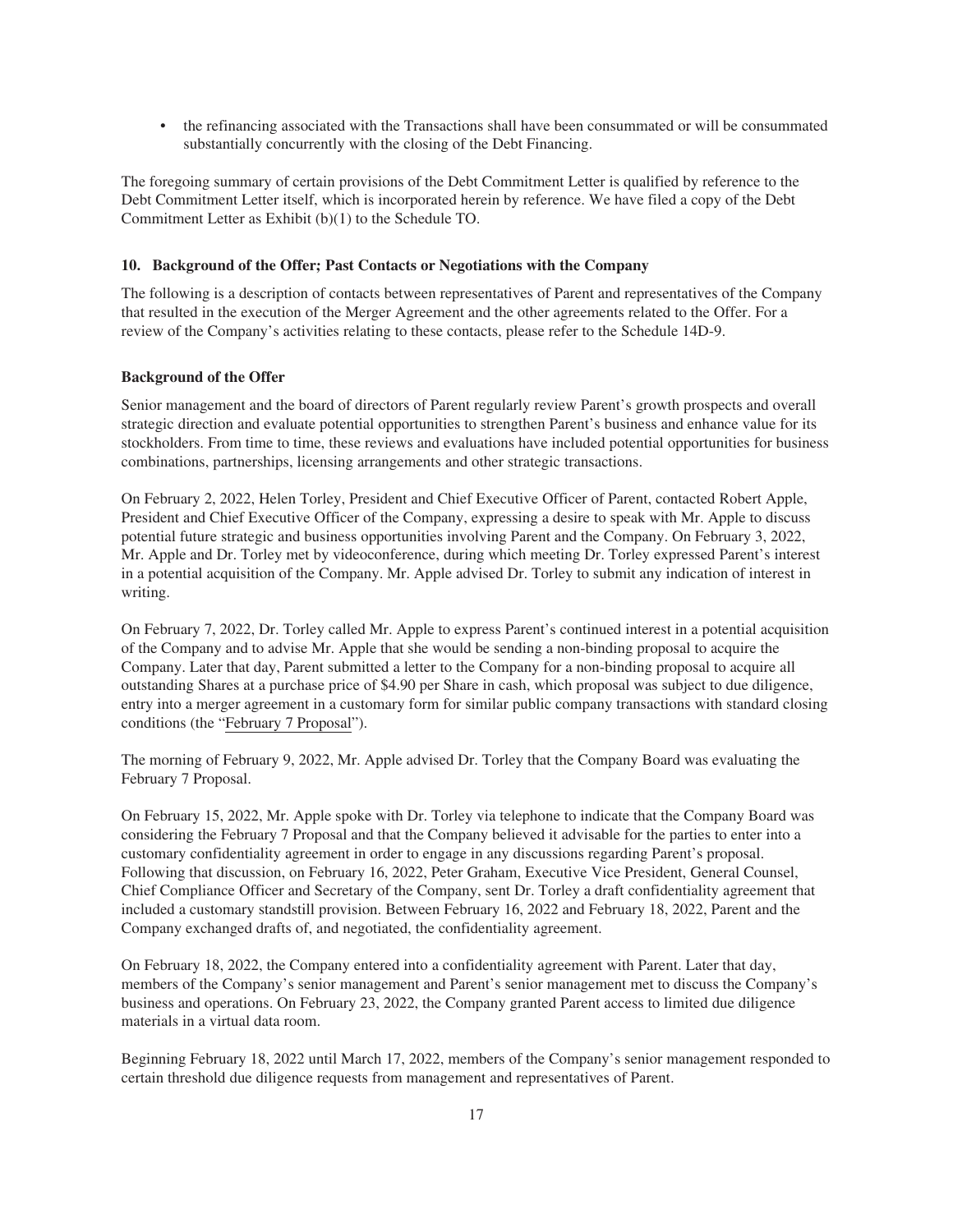On February 28, 2022, Dr. Torley called Mr. Apple to discuss a revised proposal to be sent by Parent to the Company. Later that day, Parent submitted a revised proposal to the Company to acquire all outstanding Shares at a purchase price of \$5.20 per Share in cash, which proposal was subject to due diligence and entry into a 30 day exclusivity period (the "February 28 Proposal"). In the February 28 Proposal, Parent communicated that it expected to be in a position to execute a merger agreement within four weeks.

On March 8, 2022, Mr. Apple had a discussion with Dr. Torley regarding the February 28 Proposal and communicated that the February 28 Proposal was insufficient and did not provide a basis to grant exclusivity and Mr. Apple made a counterproposal of \$5.75 per Share (the "Counterproposal").

On March 13, 2022, Dr. Torley called Mr. Apple and informed him that she had discussed the Counterproposal with the board of directors of Parent and that Parent would be submitting an increased proposal to acquire all outstanding Shares at a purchase price of \$5.60 per Share in cash. Mr. Apple informed Dr. Torley that he would discuss Parent's revised proposal with the Company Board. Later that day, Dr. Torley sent to Mr. Apple a further revised non-binding proposal to acquire all outstanding Shares at a purchase price of \$5.60 per Share in cash, subject to due diligence and entry into a 30-day exclusivity period (the "March 13 Proposal"). In the March 13 Proposal, Parent communicated that it expected to be in a position to execute a merger agreement within four weeks.

On March 15, 2022, at the direction of the Company Board, Mr. Apple sent Dr. Torley a draft exclusivity agreement. On March 16, 2022, Mark Snyder, General Counsel of Parent, sent Mr. Graham a revised draft of the exclusivity agreement. On March 17, 2022, following negotiation between the parties and their respective counsel, Parent and the Company executed the exclusivity agreement providing for a period of exclusivity until the earlier of April 11, 2022 or such time that Parent or any of its representatives initiated any discussion with the Company or its representatives regarding a reduction in the \$5.60 per share price set forth in the March 13 Proposal.

On March 18, 2022, following entry into the exclusivity agreement, the Company granted Parent and its legal and financial advisors full access to due diligence materials through a virtual data room. In addition to their review of the virtual data room, Parent and its advisors requested and participated in calls and in-person meetings with the Company's senior management and its representatives as part of Parent's due diligence investigation. These due diligence calls and meetings and Parent's confirmatory due diligence investigation continued through the execution of the Merger Agreement. Between March 23, 2022 and April 12, 2022, representatives of the Company, at the direction of the Company's management, and representatives of Parent held due diligence calls on commercial, manufacturing, technical, clinical/regulatory, pharmacovigilance, information technology, financial, tax, cyber, human resources, litigation, general legal and patent/intellectual property topics.

On March 24, 2022, a representative of Weil, Gotshal & Manges LLP, counsel to Parent ("Weil"), sent representatives of Skadden, Arps, Slate, Meagher & Flom LLP ("Skadden"), transactional legal counsel to the Company, an initial draft of the Merger Agreement prepared by Weil. Between March 24, 2022 and April 12, 2022, Skadden and Weil conducted a number of conference calls and exchanged drafts of the Merger Agreement at the direction of Parent. Among other items, the parties negotiated the amount of the termination fee payable in the event the Company terminated the Merger Agreement to accept a Superior Offer (as defined in the Merger Agreement) and other circumstances in which such fee would be payable, the treatment of outstanding Company equity awards in the proposed transaction and the treatment of equity incentive awards that would otherwise have been granted in June 2022 in the ordinary course.

On March 29, 2022 and March 30, 2022, representatives of the Company's and Parent's management met in Minnetonka, Minnesota for a number of in-person meetings, including question and answer sessions with Company's management. Mr. Apple and Dr. Torley also separately discussed the treatment of outstanding Company equity awards in the proposed transaction and the treatment of equity incentive awards that otherwise would have been granted in June 2022 in the ordinary course.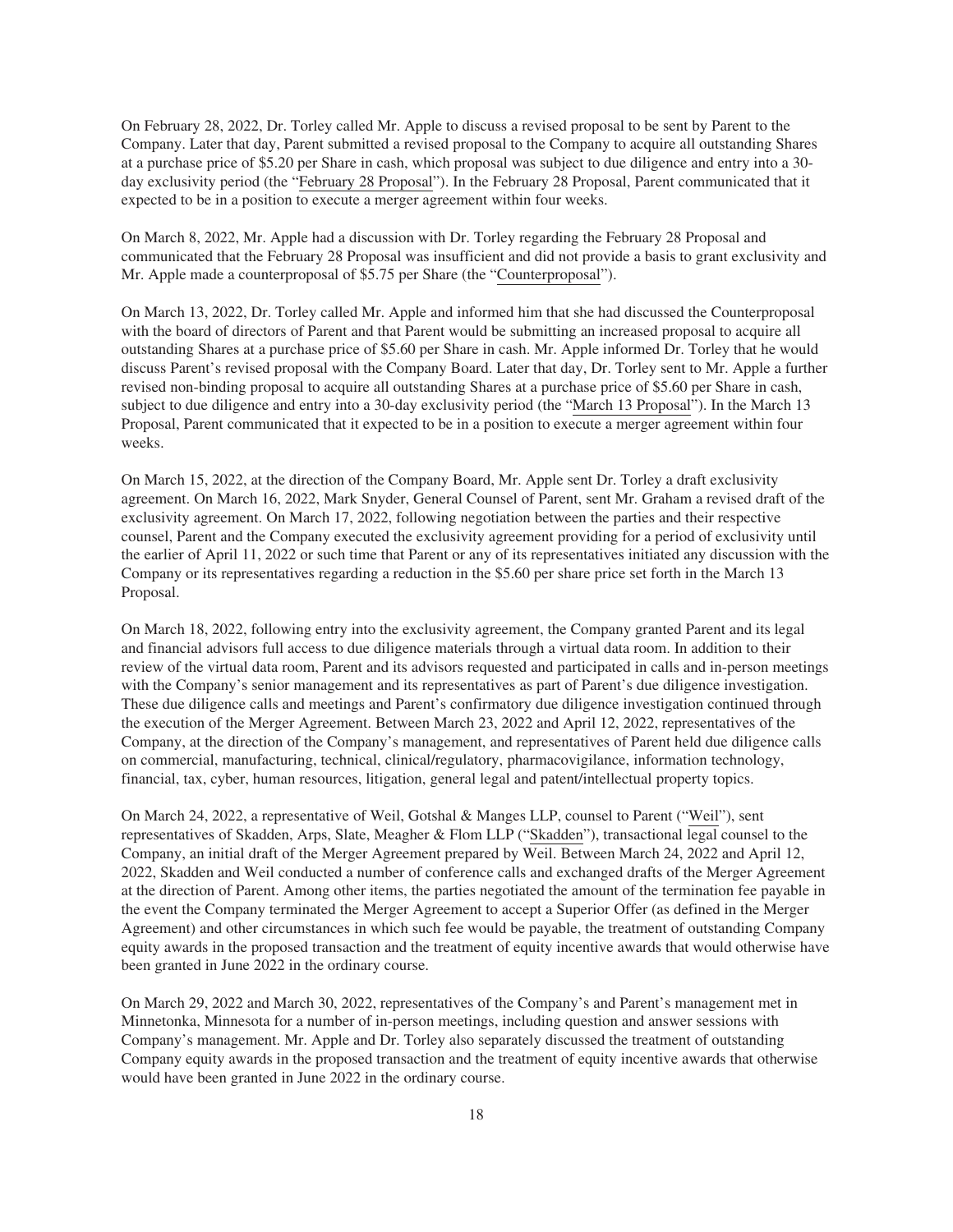On April 5, 2022, Morgan, Lewis & Bockius LLP, corporate counsel to the Company, and Skadden provided Weil with an initial draft of the Company's disclosure schedules. During the period from April 5, 2022 through April 12, 2022, Skadden and Weil discussed and exchanged drafts of the disclosure schedules and other transaction documents at the direction of the Company.

On April 6, 2022, representatives of the Company's financial advisor spoke with representatives of Parent's financial advisor to discuss the status of Parent's remaining due diligence review and targeted date for execution of a definitive merger agreement.

On April 8, 2022, Mr. Apple and Dr. Torley participated in discussions regarding the treatment of the Company's outstanding incentive equity awards and the ability of the Company to make ordinary course annual incentive equity awards (or comparable incentive awards) prior to closing. On April 9, 2022, Mr. Apple participated in additional discussions with Dr. Torley regarding the treatment of incentive equity in the Company and Parent's site visits. On April 10, 2022, Dr. Torley called Mr. Apple and conveyed that Parent would agree to full acceleration of all outstanding employee incentive equity awards prior to closing of the transaction, and settled the treatment of Company employee equity incentive awards that otherwise would have been granted to employees in June 2022 in the ordinary course.

On April 12, 2022, the parties finalized the terms of the proposed Merger Agreement.

After the close of trading on Nasdaq on April 12, 2022, the Company, Parent and Purchaser executed and delivered the Merger Agreement.

Before the opening of trading on Nasdaq on April 13, 2022, the Company and Parent released a joint press release announcing the execution of the Merger Agreement and the forthcoming commencement of a tender offer to acquire all the outstanding Shares for the Offer Price, and Parent filed a current report on Form 8-K.

On April 26, 2022, Purchaser commenced the Offer and the Company filed the Schedule 14D-9.

## **11. The Merger Agreement; Other Agreements**

## **Merger Agreement**

The following summary of the material provisions of the Merger Agreement and all other provisions of the Merger Agreement discussed herein are qualified in their entirety by reference to the Merger Agreement, a copy of which is filed as Exhibit  $(d)(1)$  to the Schedule TO and is incorporated herein by reference. For a complete understanding of the Merger Agreement, you are encouraged to read the full text of the Merger Agreement. The Merger Agreement may be examined and copies may be obtained at the places and in the manner set forth in Section 7 – "Certain Information Concerning the Company." Capitalized terms used herein and not otherwise defined have the respective meanings set forth in the Merger Agreement.

The summary description has been included in this Offer to Purchase to provide you with information regarding the terms of the Merger Agreement and is not intended to modify or supplement any rights or obligations of the parties under the Merger Agreement or any factual information about Parent, Purchaser or the Company or the Transactions contained in public reports filed by Parent or the Company with the SEC. Such information can be found elsewhere in this Offer to Purchase. The Merger Agreement has been filed as an exhibit to the Current Report on Form 8-K filed by Parent with the SEC on April 13, 2022. The Merger Agreement and the summary of its terms contained in the Current Report on Form 8-K filed by Parent with the SEC on April 13, 2022, are incorporated herein by reference as required by applicable SEC regulations and solely to inform investors of its terms. The Merger Agreement contains representations, warranties and covenants, which were made only for the purposes of such agreement and as of specific dates, were made solely for the benefit of the parties to the Merger Agreement (and, in the case of certain covenants relating to indemnification of directors and officers, for the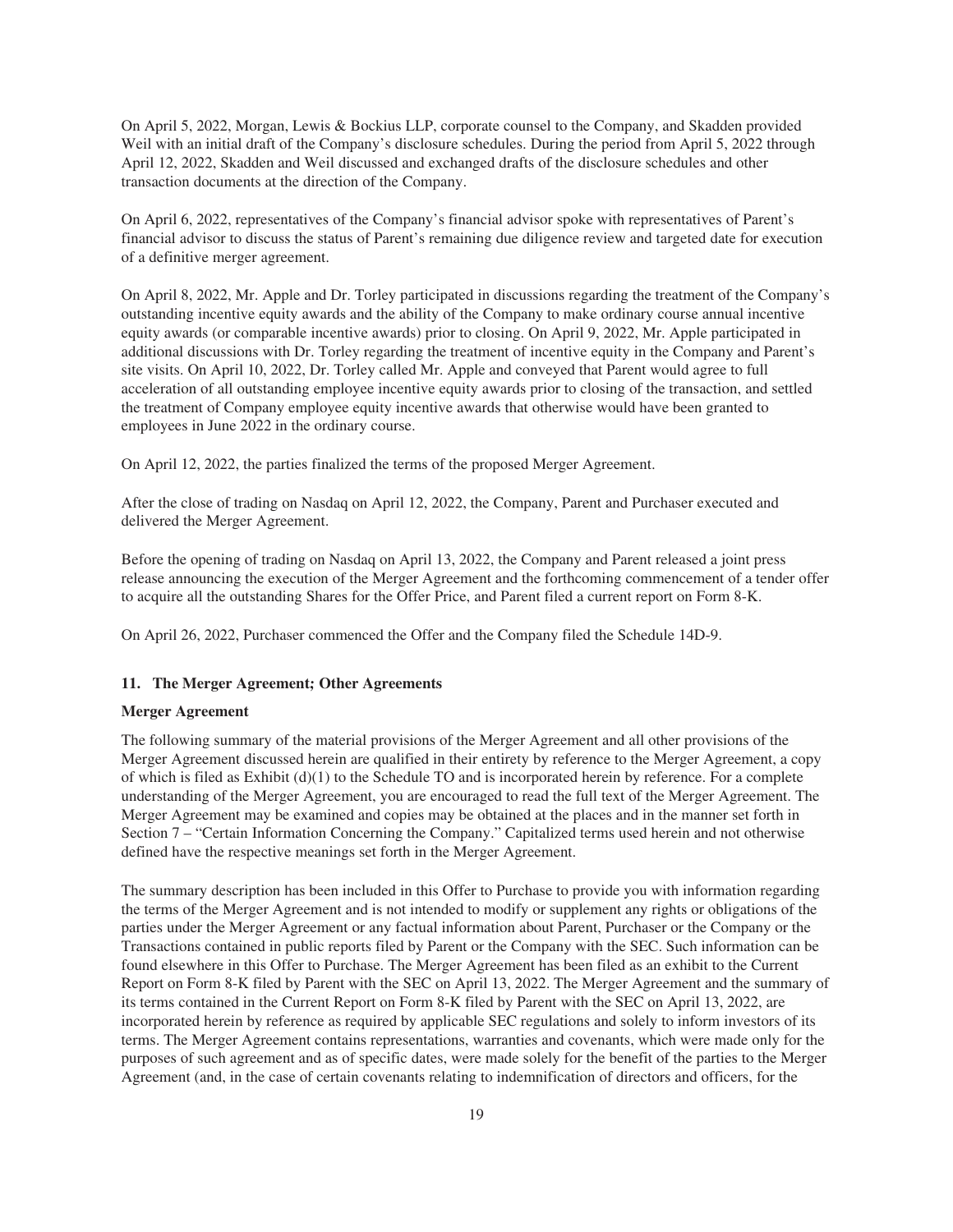benefit of directors and officers of the Company designated as third-party beneficiaries), and are intended not as statements of fact, but rather as a way of allocating risk to one of the parties if those statements prove to be inaccurate. In addition, such representations, warranties and covenants may have been qualified by certain disclosures in confidential disclosure schedules delivered by the Company to Parent and Purchaser in connection with the signing of the Merger Agreement, and may apply standards of materiality in a way that is different from what may be viewed as material by stockholders of, or other investors in, the Company. The holders of Shares and other investors should not rely on the representations, warranties and covenants or any descriptions thereof as characterizations of the actual state of facts or conditions of the Company, Parent, Purchaser or any of their respective subsidiaries or affiliates.

Accordingly, the representations and warranties contained in the Merger Agreement and summarized in this Section 11 should not be relied on by any persons as characterizations of the actual state of facts and circumstances of the Company at the time they were made and the information in the Merger Agreement should be considered in conjunction with the entirety of the factual disclosure about the Company in the Company's public reports filed with the SEC. Information concerning the subject matter of the representations and warranties may change after the date of the Merger Agreement, which subsequent information may or may not be fully reflected in the Company's public disclosures. The Merger Agreement should not be read alone, but should instead be read in conjunction with the other information regarding the Offer, the Transactions, the Company, Parent, Purchaser, their respective affiliates and their respective businesses that are contained in, or incorporated by reference into, the Tender Offer Statement on Schedule TO and related exhibits, including this Offer to Purchase, and the Company's Solicitation/Recommendation Statement on Schedule 14D-9 filed by the Company on April 26, 2022, as well as in the Company's and Parent's other public filings.

## **The Offer**

## *Principal Terms of the Offer*

*The Offer*. Purchaser's obligation to accept for payment and pay for any Shares validly tendered (and not validly withdrawn) in the Offer is subject to the satisfaction or waiver of the Minimum Condition and the other conditions that are described in Section 15 – "*Conditions of the Offer*" (each, an "Offer Condition" and collectively, the "Offer Conditions"). Subject to the satisfaction of the Minimum Condition and the satisfaction (or waiver by Parent) of the other Offer Conditions, the Merger Agreement provides that Purchaser will, and Parent will cause Purchaser to, irrevocably accept for payment, and pay for, all Shares validly tendered (and not validly withdrawn) pursuant to the Offer as promptly as practicable (and in any event within three business days) after the Offer Acceptance Time (as defined below). Acceptance of all such validly tendered Shares for payment is pursuant to and subject to the conditions of the Offer, which will occur on May 23, 2022, following the Offer Expiration Date, unless one or more Offer Conditions is not satisfied as of such date, in which case we will extend the Offer pursuant to the terms of the Merger Agreement. The time at which Purchaser accepts for payment such number of Shares validly tendered and not properly withdrawn pursuant to the Offer as satisfies the Minimum Condition is referred to herein as the "Offer Acceptance Time," and the date and time at which the Offer Acceptance Time occurs is referred to herein as the "Offer Closing." The Offer may not be withdrawn prior to the Expiration Date (including any rescheduled Expiration Date) unless the Merger Agreement is terminated in accordance with its terms.

Purchaser expressly reserves the right to increase the Offer Price, waive any Offer Condition, or make any other changes to the terms and conditions of the Offer that are not inconsistent with the terms of the Merger Agreement. However, except as otherwise expressly provided in the Merger Agreement, without the prior written consent of the Company, Purchaser is not permitted to:

- decrease the Offer Price;
- change the form of consideration payable in the Offer;
- decrease the maximum number of Shares sought to be purchased in the Offer;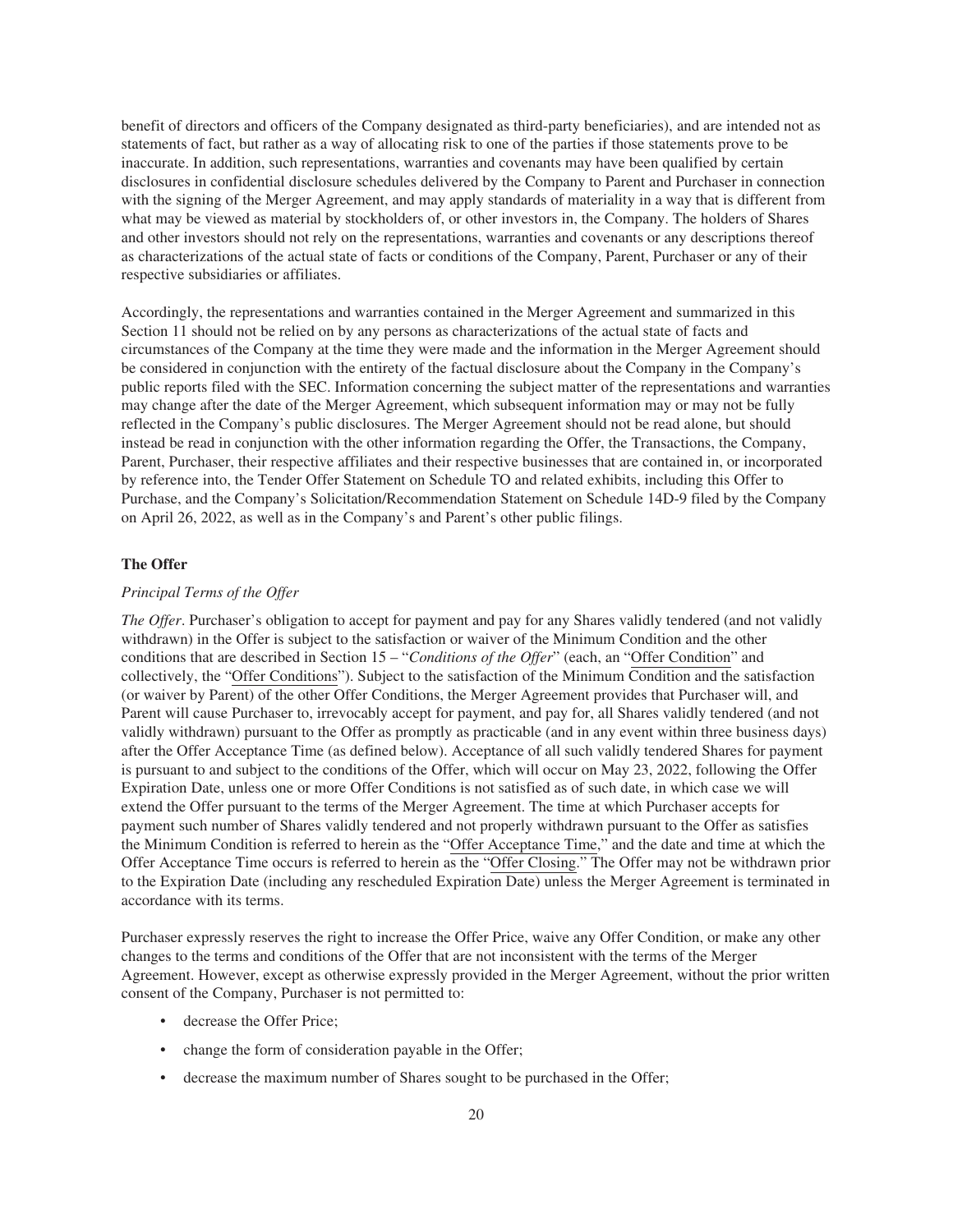- impose conditions or requirements to the Offer in addition to the Offer Conditions;
- amend or modify any of the Offer Conditions or any other terms or conditions of the Merger Agreement in a manner that adversely affects, or would reasonably be expected to adversely affect, any holder of Shares or that would, individually or in the aggregate, reasonably be expected to prevent or delay the consummation of the Offer or prevent, delay or impair the ability of Parent or Purchaser to consummate the Offer, the Merger or the other Transactions;
- amend, modify or waive the Minimum Condition or the Termination Condition;
- extend or otherwise change the Expiration Date in a manner other than as required or permitted by the Merger Agreement; or
- provide any "subsequent offering period" within the meaning of Rule 14d-11 promulgated under the Exchange Act.

The Merger Agreement contains provisions to govern the circumstances in which Purchaser is required or permitted to extend the Expiration Date and in which Parent is required to cause Purchaser to extend the Expiration Date. Specifically, subject to our rights to terminate the Merger Agreement in accordance with its terms, the Merger Agreement provides that Purchaser must extend the Offer from time to time for:

- any period required by applicable legal requirements, any interpretation or position of the SEC, the staff thereof or the NASDAQ applicable to the Offer; and
- periods of up to ten business days per extension, until the Regulatory Condition (as defined below in Section 15 – "Conditions of the Offer") has been satisfied.

Additionally, Purchaser may (and at the request of the Company, Purchaser shall) extend the Offer if, as of the then-scheduled Offer Expiration Date, the Minimum Condition or any other Offer Condition is not satisfied and has not been waived by Parent or Purchaser (to the extent permitted under the Merger Agreement) on one or more occasions in consecutive increments for up to ten business days each in order to permit the satisfaction of such Offer Condition. Purchaser will not be required to, and without the Company's written consent Purchaser will not, extend the Offer beyond the earlier to occur of (i) the valid termination of the Merger Agreement in accordance therewith and (ii) the first business day immediately following the End Date. If we extend the Offer, such extension will extend the time that you will have to tender (or withdraw) your Shares.

Purchaser has agreed that it will (and Parent has agreed to cause Purchaser to) promptly terminate the Offer, and will not acquire any Shares pursuant thereto, upon any valid termination of the Merger Agreement prior to the Offer Acceptance Time.

## *Offer Conditions*

The Offer Conditions are described in Section 15 – "*Conditions of the Offer*"

# *Schedule 14D-9 and Board Recommendation*

The Merger Agreement provides that as promptly as practicable on the date of commencement of the Offer, the Company will file with the SEC and disseminate to holders of Shares, to the extent required by applicable federal securities laws and regulations, including Rule 14D-9 under the Exchange Act, a Tender Offer Solicitation/ Recommendation Statement on Schedule 14D-9 that reflect the Company Board Recommendation (as defined below) and a notice of appraisal rights as contemplated by Section 262 of the DGCL (subject to the terms and conditions of the Merger Agreement).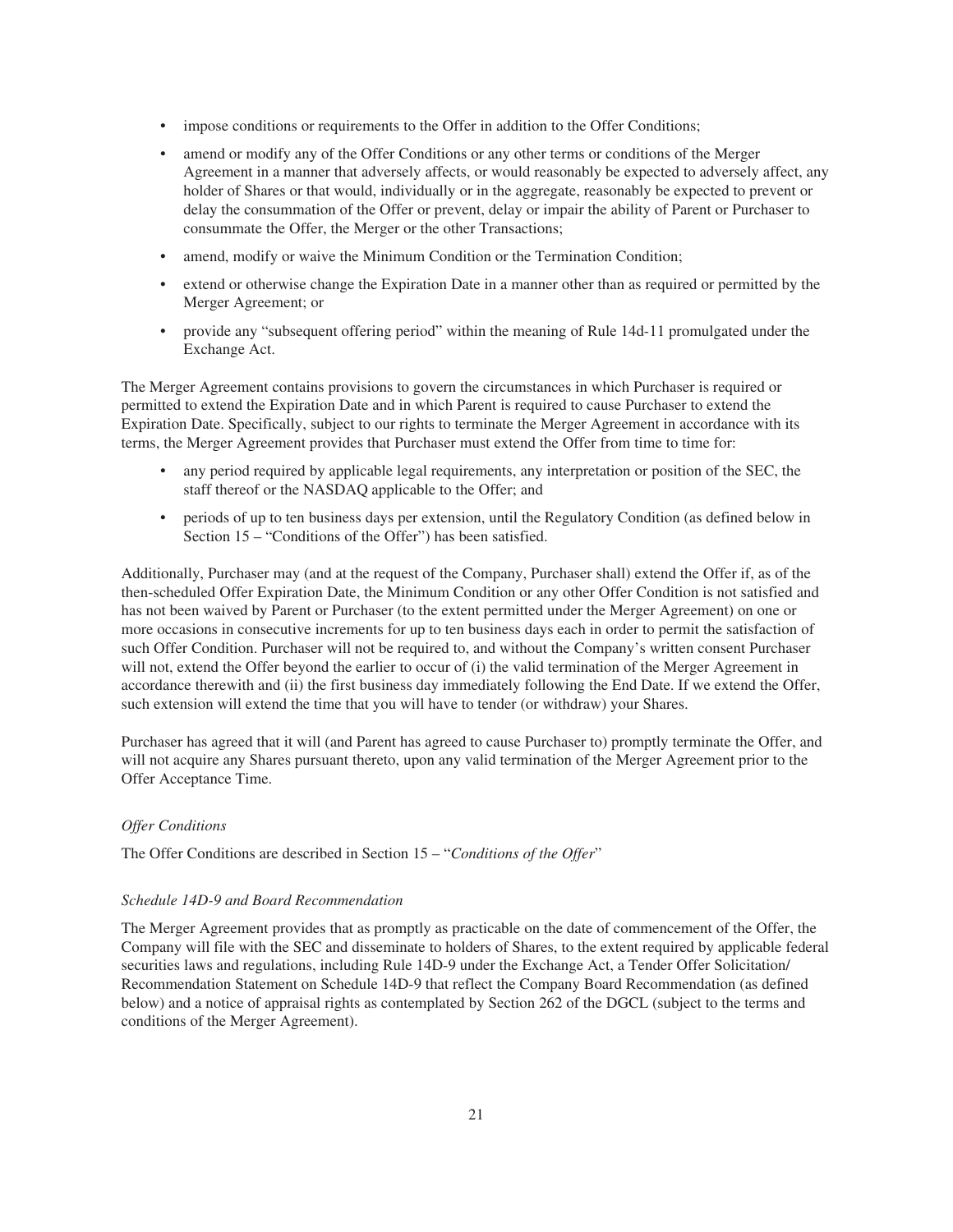## **The Merger**

## *Principal Terms of the Merger*

The Merger Agreement provides that, following completion of the Offer and subject to the terms and conditions of the Merger Agreement, and in accordance with the DGCL, at the Effective Time, Purchaser will be merged with and into the Company, and the separate corporate existence of Purchaser will cease, and the Company will continue as the Surviving Corporation. The Merger will be governed by Section 251(h) of the DGCL and, assuming the conditions to the Merger have been satisfied or waived, will be effected at 8:00 a.m., Eastern Time, on the same date as the consummation of the Offer (unless otherwise agreed by the Company, Parent and Purchaser) without a vote on the adoption of the Merger Agreement by Company stockholders.

The certificate of incorporation of the Surviving Corporation will be amended and restated as of the Effective Time to conform to the form previously agreed to by the parties. The bylaws of the Surviving Corporation shall be amended and restated as of the Effective Time to conform to the bylaws of Purchaser as in effect immediately prior to the Effective Time.

Under the Merger Agreement, as of immediately after the Effective Time, the directors of Purchaser as of immediately prior to the Effective Time will be the directors of the Surviving Corporation and the officers of Purchaser as of immediately prior to the Effective Time will be the officers of the Surviving Corporation, in each case until their respective successors are duly elected or appointed and qualified, or until their earlier death, resignation or removal in accordance with the organizational documents of the Surviving Corporation.

The obligations of the Company, Parent and Purchaser to complete the Merger are subject to the satisfaction of the following conditions:

- there must not have been issued by any court of competent jurisdiction in any jurisdiction in which Parent or the Company or any of their respective subsidiaries has any operations, assets or revenues and remain in effect any temporary restraining order, preliminary or permanent injunction or other order preventing the consummation of the Merger, nor shall any legal requirement or order promulgated, entered, enforced, enacted, issued or deemed applicable to the Merger, by any: (a) nation, state, commonwealth, province, territory, county, municipality, district or other jurisdiction or any nature; (b) federal, state, local, municipal, foreign or other government; or (c) governmental or quasigovernmental authority of any nature including any governmental division, department, agency, commission, instrumentality, official, ministry, fund, foundation, center, organization, unit, body or entity and any court, arbitrator or other tribunal (collectively, "Governmental Body") in any jurisdiction in which Parent or the Company or any of their respective subsidiaries has any operations, assets or revenues, which directly or indirectly prohibits, or makes illegal, the consummation of the Merger; and
- Purchaser (or Parent on Purchaser's behalf) must have accepted for payment all Shares validly tendered pursuant to the Offer and not properly withdrawn.

The Offer Conditions are described in Section 15 – "Conditions of the Offer."

### *Conversion of Capital Stock at the Effective Time*

At the Effective Time, each Share issued and outstanding immediately prior to the Effective Time (being such date and at such time as the certificate of merger in respect of the Merger has been duly filed with the Secretary of State of the State of Delaware or at such later time and date as may be agreed upon by the parties to the Merger Agreement in writing and specified in the certificate of merger in accordance with the DGCL, the "Effective Time") (other than Shares (a) held by the Company (or in the Company's treasury), Parent, any other direct or indirect wholly owned subsidiary of Parent (other than Purchaser) or by stockholders of the Company who have properly exercised and perfected their statutory rights of appraisal under Delaware law, or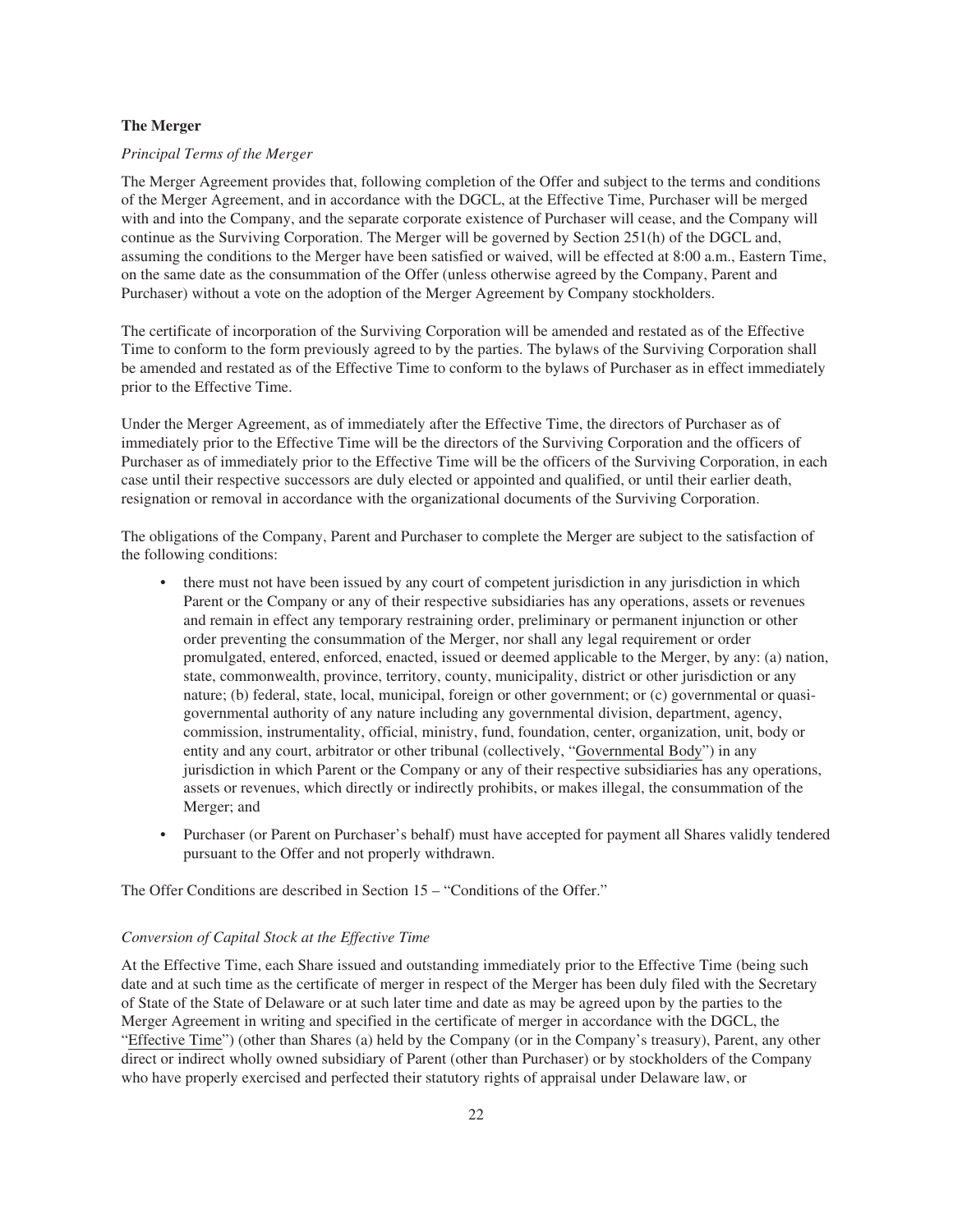(b) irrevocably accepted by Purchaser for purchase in the Offer) will be converted into the right to receive an amount in cash equal to the Offer Price, without interest and subject to any withholding of taxes required by applicable legal requirements. As a result of the Merger, the Company will cease to be a publicly traded Company.

At the Effective Time, (i) any Shares held immediately prior to the Effective Time by the Company (or held in the Company's treasury) will automatically be canceled and retired and shall cease to exist, and no consideration shall be delivered in exchange therefor; (ii) any Shares held immediately prior to the Effective Time by Parent, or any other direct or indirect wholly owned Subsidiary of Parent (other than Purchaser) will automatically be cancelled and shall cease to exist, and no consideration shall be delivered in exchange therefor; (iii) any Shares irrevocably accepted by Purchaser for purchase in the Offer will no longer be outstanding and shall automatically be canceled and will cease to exist, and no consideration will be delivered in exchange therefor and (iv) each share of common stock, \$0.01 par value per share, of Purchaser then outstanding shall be converted into one share of common stock, \$0.01 par value per share, of the Surviving Corporation.

At the close of business on the day of the Effective Time, the stock transfer books of the Company with respect to the Shares will be closed and thereafter there will be no further registration of transfers of Shares on the records of the Company. From and after the Effective Time, the holders of Shares outstanding immediately prior to the Effective Time will cease to have any rights with respect to such Shares other than the right to receive, upon surrender stock of certificates or book-entry shares in accordance with the procedures set forth in the Merger Agreement, the Merger Consideration, or, with respect to Shares of a holder who exercises appraisal rights in accordance with the DGCL, the rights set forth in Section 262 of the DGCL.

## *Treatment of Stock Options and Restricted Stock Units in the Merger*

Under the terms of the Merger Agreement:

- each Company Option that is outstanding immediately prior to the Effective Time will, to the extent unvested, accelerate and become fully vested and exercisable effective prior to the Effective Time. As of the Effective Time, by virtue of the Merger, each Company Option that is outstanding and unexercised as of immediately prior to the Effective Time will be cancelled and converted into the right to receive cash in an amount, net of any applicable withholding taxes, equal to the product of (i) the total number of Shares subject to such Company Option immediately prior to the Effective Time, multiplied by (ii) the excess (if any) of  $(A)$  the Merger Consideration over  $(B)$  the exercise price payable per Share underlying such Company Option. Any Company Option that has an exercise price that equals or exceeds the Merger Consideration will be canceled as of the Effective Time for no consideration;
- as of the Effective Time, by virtue of the Merger, each Company RSU that is outstanding as of immediately prior to the Effective Time will be canceled and automatically converted into the right to receive a cash payment equal to the product of (i) the number of Shares subject to the Company RSU and (ii) the Merger Consideration; and
- as of the Effective Time, by virtue of the Merger, each Company PSU that is outstanding as of immediately prior to the Effective Time will be canceled and automatically converted into the right to receive a cash payment equal to the product of (i) the number of Shares subject to the Company PSU (determined at the target level of performance) and (ii) the Merger Consideration.

Prior to the Effective Time, the Company and the Company Board and any Committee of the Company Board, as applicable, are required to adopt resolutions and take any actions that are necessary to effectuate the provisions of the Merger Agreement with respect to the treatment of the Company stock awards.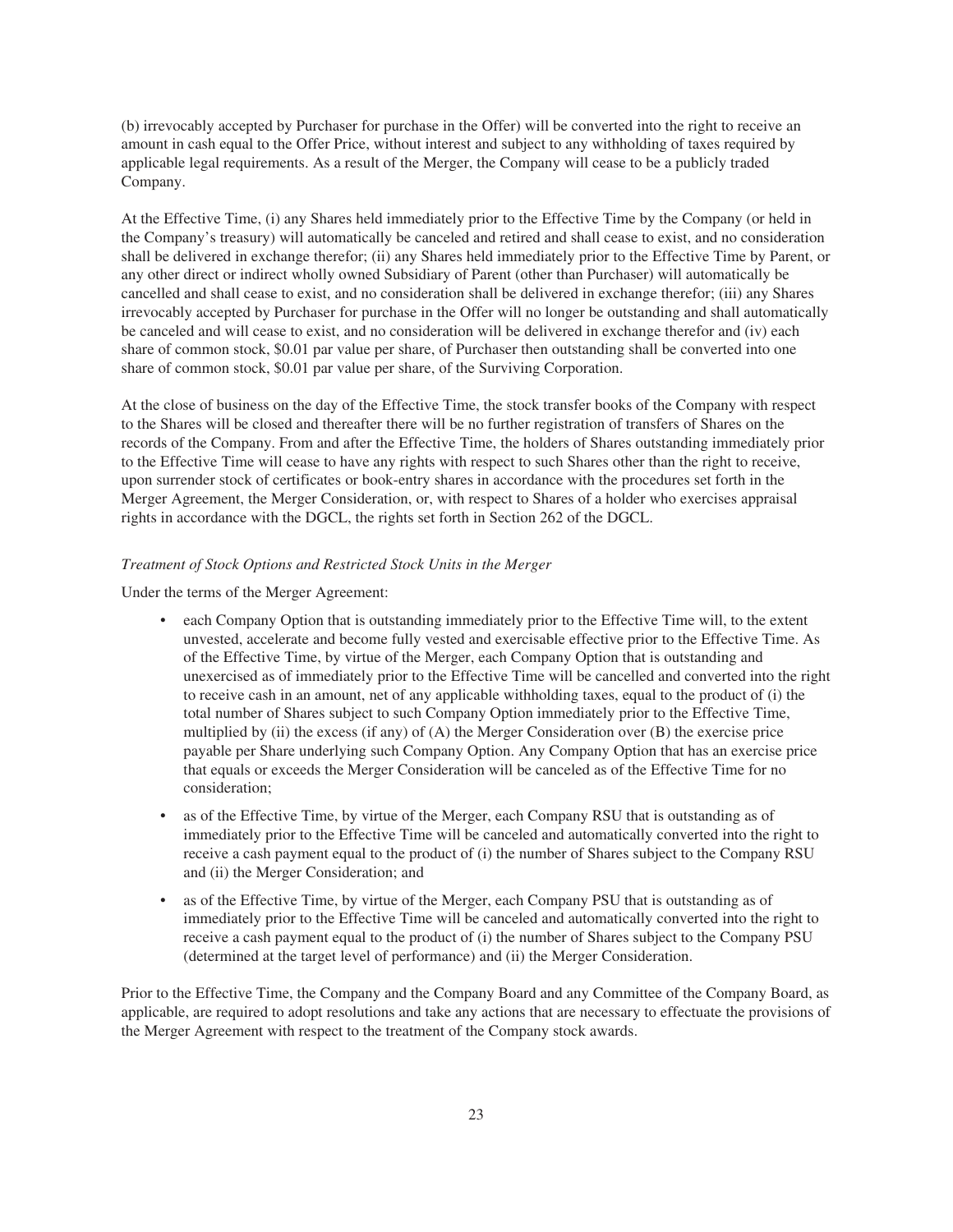### *Adjustments to the Offer Price and Merger Consideration*

The Merger Agreement provides that if, between the date of the Merger Agreement and the Offer Acceptance Time there is any change in the outstanding number or class of the Shares, including by reason of any stock split, division or subdivision of shares, stock dividend, reverse stock split, consolidation of shares, reclassification, recapitalization or other similar transaction, then the Offer Price will be appropriately adjusted to reflect such change.

## *Representations and Warranties*

In the Merger Agreement, the Company has made customary representations and warranties to Parent and Purchaser with respect to:

- due organization; subsidiaries, etc.;
- certificate of incorporation and bylaws;
- capitalization;
- SEC filings; financial statements;
- absence of changes;
- title to assets;
- real property;
- intellectual property; data privacy
- contracts;
- liabilities:
- compliance with legal requirements;
- regulatory matters;
- certain business practices;
- governmental authorizations;
- tax matters;
- employee matters; benefit plans;
- environmental matters;
- insurance:
- legal proceedings; orders;
- authority; binding nature of agreement;
- Section 203 of the DGCL;
- merger approval;
- non-contravention; consents;
- opinion of financial advisor; and
- brokers.

Some of the representations and warranties in the Merger Agreement made by the Company are qualified as to "materiality" or "Material Adverse Effect." For purposes of the Merger Agreement, a "Material Adverse Effect"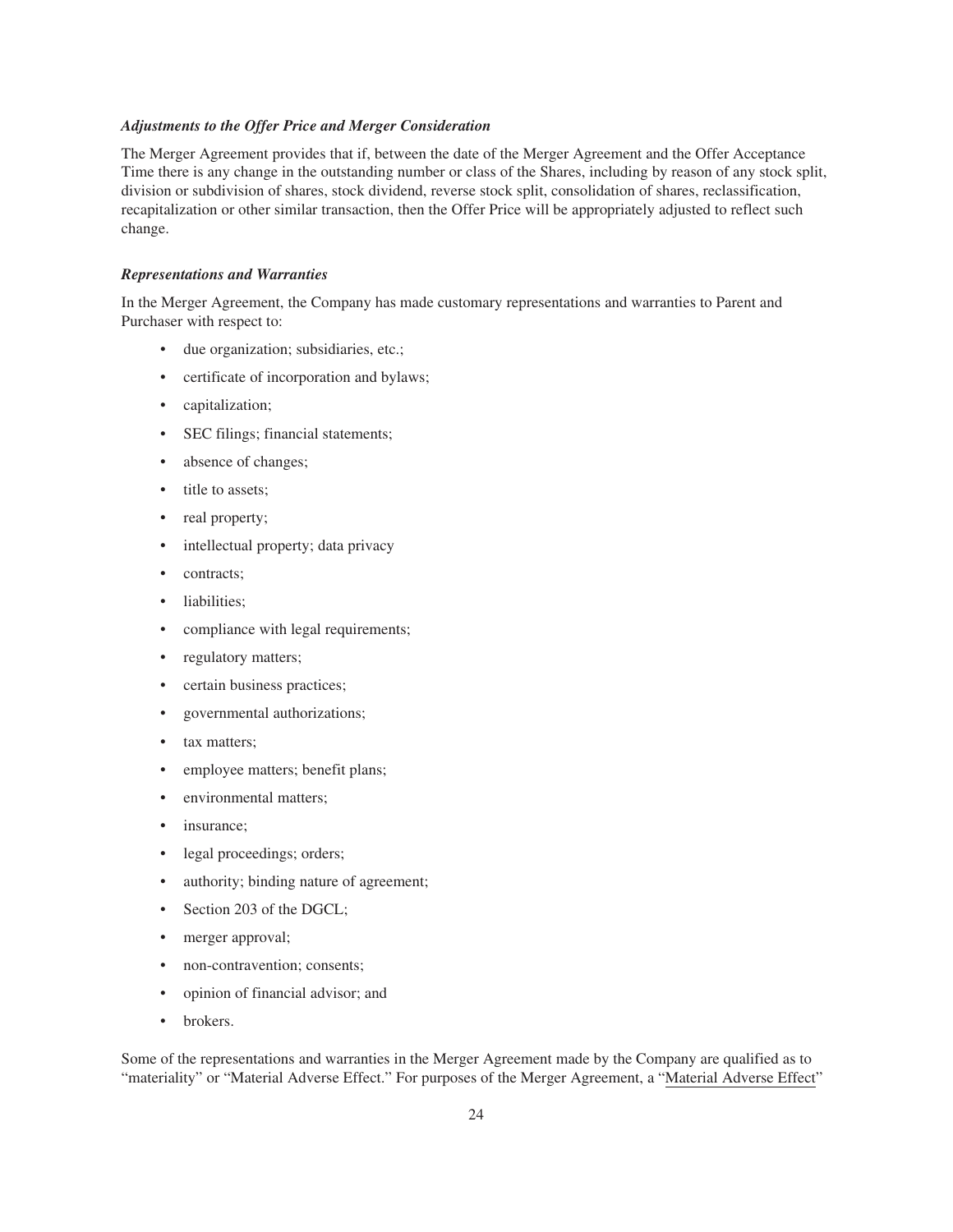means an event, change, occurrence, circumstance or development that either (a) had or reasonably be expected to have a material adverse effect on the business, assets, financial condition or results of operations on the Company and its subsidiaries, taken as a whole, or (b) has prevented or materially delayed, or would reasonably be expected to prevent or materially delay the consummation by the Company of the Offer or the Merger; provided, that in the case of clause (a) of this definition, none of the following will be deemed in and of themselves, either alone or in combination, to constitute, and none of the following will be taken into account in determining whether there is, or would reasonably likely to be, a Material Adverse Effect on the Company:

- any change in the market price or trading volume of the Company's stock;
- any event, change, occurrence, circumstance or development resulting from the execution, announcement, pendency or consummation of the Transactions other than for purposes of the non-contravention representation made by the Company;
- any event, occurrence, circumstance, change or effect in the industries in which the Company or any of its subsidiaries operates or in the economy generally or other general business, financial or market conditions, except to the extent (and only to the extent) that the Company is adversely affected materially disproportionately relative to the other participants in such industries or the economy generally, as applicable;
- any event, circumstance, change or effect arising directly or indirectly from or otherwise relating to fluctuations in the value of any currency;
- any event, circumstance, change or effect arising directly or indirectly from or otherwise relating to any act of terrorism, war, national or international calamity, pandemic or epidemic (including COVID-19) or other outbreaks of diseases or quarantine restrictions, or any other similar event, except to the extent (and only to the extent) that such event, circumstance, change or effect materially disproportionately affects the Company relative to other participants in the industries or geographies in which the Company operates or the economy generally, as applicable;
- the failure of the Company to meet internal or analysts' expectations or projections or the results of operations of the Company;
- any adverse effect arising directly from or otherwise directly relating to any action taken by the Company at the written direction of Parent or any action specifically required to be taken by the Company, or the failure of the Company to take any action that the Company is specifically prohibited by the terms of the Merger Agreement from taking to the extent Parent fails to give its consent thereto after a written request therefor pursuant to the Merger Agreement;
- any event, occurrence, circumstance, change or effect resulting or arising from Parent's or Purchaser's breach of the Merger Agreement;
- any event, occurrence, circumstance, change or effect arising directly or indirectly from or otherwise relating to any change in, or any compliance with or action taken for the purpose of complying with, any legal requirement or GAAP (or interpretations of any legal requirement or GAAP) or
- any matters disclosed in the confidential disclosure schedule to the Merger Agreement;

However, the exceptions in the first and sixth bullet points set forth above will not prevent or otherwise affect a determination that the underlying cause of any such decline or failure referred to therein (if not otherwise falling within any of the other exceptions listed above) is or would be reasonably likely to be a Material Adverse Effect.

In the Merger Agreement, Parent and Purchaser have made representations and warranties to the Company with respect to:

- due organization;
- Purchaser;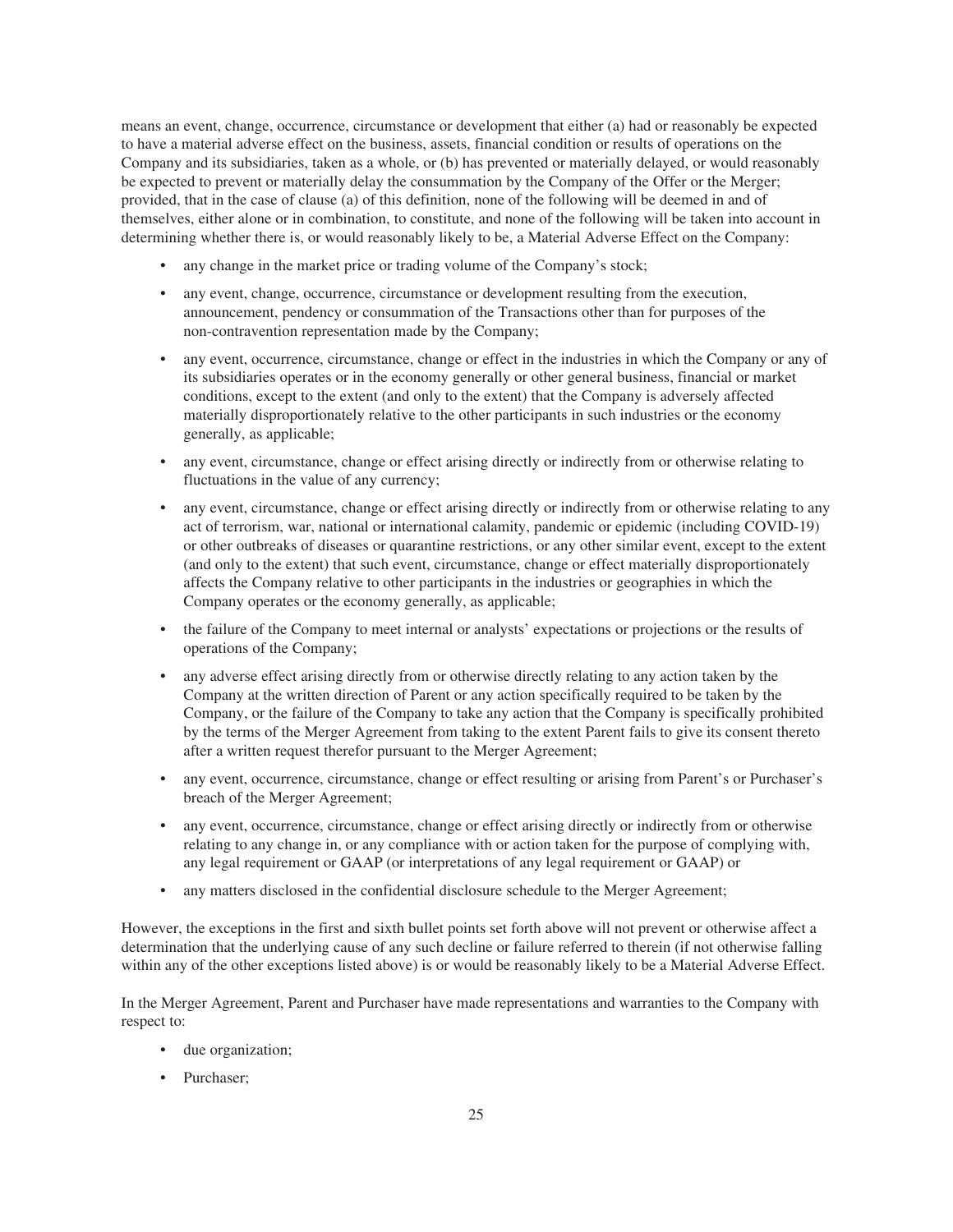- authority; binding nature of the agreement;
- non-contravention; consents;
- disclosure:
- absence of litigation;
- funds;
- ownership of Company Common Stock; and
- acknowledgement by Parent and Purchaser.

Certain of Parent's representations and warranties contained in the Merger Agreement are qualified as to "materiality" or "Parent Material Adverse Effect." "Parent Material Adverse Effect," as used in the Merger Agreement, means any event, change, occurrence or development that would prevent, materially delay or materially impair the ability of Purchaser or Parent to consummate the Transactions.

None of the representations and warranties of the parties to the Merger Agreement contained in the Merger Agreement (or in any certificate or other document delivered pursuant to the Merger Agreement) survive the Merger.

### *Covenants*

#### *Conduct of Business Pending the Merger*

The Company has agreed that, during the period from the date of the Merger Agreement until the earlier of the Offer Acceptance Time and the termination of the Merger Agreement pursuant to its terms (the "Pre-Closing Period"), (i) except (w) as required under the Merger Agreement or as required by applicable legal requirements, (x) with the written consent of Parent, which consent shall not be unreasonably withheld, delayed or conditioned, (y) for any actions taken reasonably and in good faith in response to COVID-19 or COVID-19 measures and with prior written notice to Parent or (z) as set forth in the Company's confidential disclosure schedule, the Company will, and will cause its subsidiaries to conduct their respective businesses and operations in all material respects in the ordinary course and in compliance in all material respects with all applicable legal requirements; and (ii) the Company will promptly notify Parent of (y) any knowledge of the receipt of any notice from any person alleging that the consent of such person is or may be required in connection with any of the Transactions and (z) any legal proceeding commenced, or, to its knowledge threatened in writing, relating to or involving the Company or any of its subsidiaries that seeks to enjoin the consummation of the Transactions. The Company shall, and shall cause each of its subsidiaries to, use their respective commercially reasonable efforts to (A) preserve intact, in all material respects, the material components of the Company's and each such subsidiary's current business organization, including keeping available the services of current officers and key employees, (B) maintain in all material respects the Company's and each such subsidiary's respective relations and goodwill with all material suppliers, material customers, Governmental Bodies and other material business relations and (C) take the actions set forth in the Company's confidential disclosure schedule; provided, that no action by the Company or any of its subsidiaries with respect to matters specifically addressed by the restrictions set forth in the following paragraph will be deemed a breach of the restrictions set forth in this paragraph unless such action would constitute a breach of such other provision.

The Company has further agreed that, during the Pre-Closing Period, except (i) as required or otherwise contemplated under the Merger Agreement or as required by applicable legal requirements, (ii) with the written consent of Parent, which consent shall not be unreasonably withheld, delayed or conditioned, (iii) for any actions taken reasonably and in good faith in response to COVID-19 or COVID-19 measures, or (iv) as set forth in the Company's confidential disclosure schedule, neither the Company nor any of its subsidiaries will, among other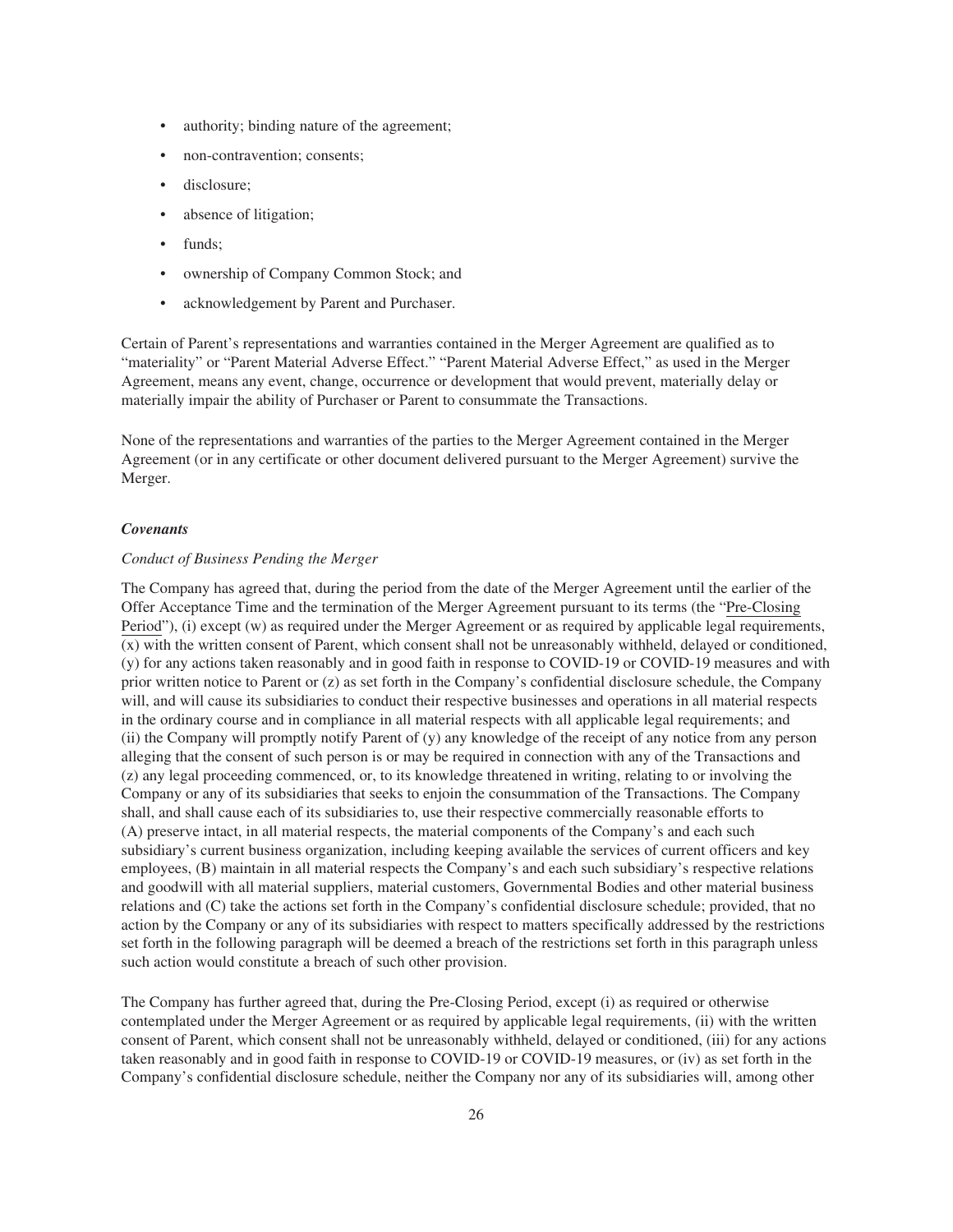things and subject to specified exceptions as set forth in the Merger Agreement and the Company's confidential disclosure schedule:

- establish a record date for, declare, accrue, set aside or pay any dividend or make any other distributions in respect of, any shares of its capital stock;
- repurchase, redeem or otherwise reacquire any shares of its capital stock (including any Share), or any rights, warrants or options to acquire any shares of its capital stock, subject to customary exceptions;
- split, combine, subdivide or reclassify any shares of its capital stock (including the Shares) or other equity interests;
- sell, issue, grant, deliver, pledge, transfer, encumber or authorize the issuance, sale, delivery, pledge, transfer, encumbrance or grant by the Company of (a) any capital stock, Company stock awards or other equity interest or other security of the Company, (b) any option, call, warrant, restricted securities or right to acquire any capital stock, equity interest or other security of the Company or (c) any instrument convertible into or exchangeable for any capital stock, equity interest or other security of the Company, subject to customary exceptions;
- (a) except as otherwise provided under the terms of the Merger Agreement or required under the existing terms of an existing employee plan, establish, adopt, terminate or amend, or waive any employee benefit plan, (b) make or grant to any employee of the Company who receives total annual base salary that equals or exceeds \$150,000 any increase in compensation, bonuses or other benefits, (c) grant or amend any cash, equity or equity-based awards, (d) make or grant any severance, change in control, retention or termination payments to any current or former officer or other employee, or individual who is a current or former independent contractor, consultant or director of or to the Company and its subsidiaries, (e) accelerate the vesting or payment of any compensation for the benefit of any current or former officer or other employee, or individual who is a current or former independent contractor, consultant or director of or to the Company and its subsidiaries, (f) hire any person with an annual base salary in excess of \$150,000 or (g) terminate (other than for cause) or layoff (or give notice of any such actions to) any individual service provider of the Company and its subsidiaries with an annual base salary in excess of \$150,000;
- amend or permit the adoption of any amendment to its or its subsidiaries' organizational documents;
- form any subsidiary, acquire any equity interest in any other entity or enter into any joint venture, partnership, limited liability corporation or similar arrangement;
- make or authorize any capital expenditure other than pursuant to a specified budget and subject to other specified exceptions;
- acquire, lease, license, sublicense, pledge, sell or otherwise dispose of, divest or spin-off, abandon, waive, relinquish or fail to renew, permit to lapse (other than any intellectual property right expiring at the end of its statutory term for which an extension or renewal cannot be obtained), transfer, assign, guarantee, exchange or swap, mortgage or otherwise encumber (including pursuant to a sale-leaseback transaction or securitization) or subject to any encumbrance (other than specified permitted encumbrances) any material right or other material asset or property, including material intellectual property rights, except (a) in the ordinary course of business (including entering into non-exclusive license agreements and materials transfer agreements in the ordinary course of business), (b) pursuant to dispositions of obsolete, surplus or worn out assets that are no longer useful for the conduct of the business of the Company, and (c) as provided for in the immediately preceding bullet point;
- receive, collect, compile, use, store, process, share, safeguard, secure (technically, physically or administratively), dispose of, destroy, disclose, or transfer (including cross-border) any Personal Information (or fail to do any of the foregoing, as applicable) in violation of any (a) applicable privacy laws, (b) privacy policies or notices of the Company or any of its subsidiaries, or (c) any of the contractual obligations of the Company or any of its Subsidiaries with respect to any Personal Information;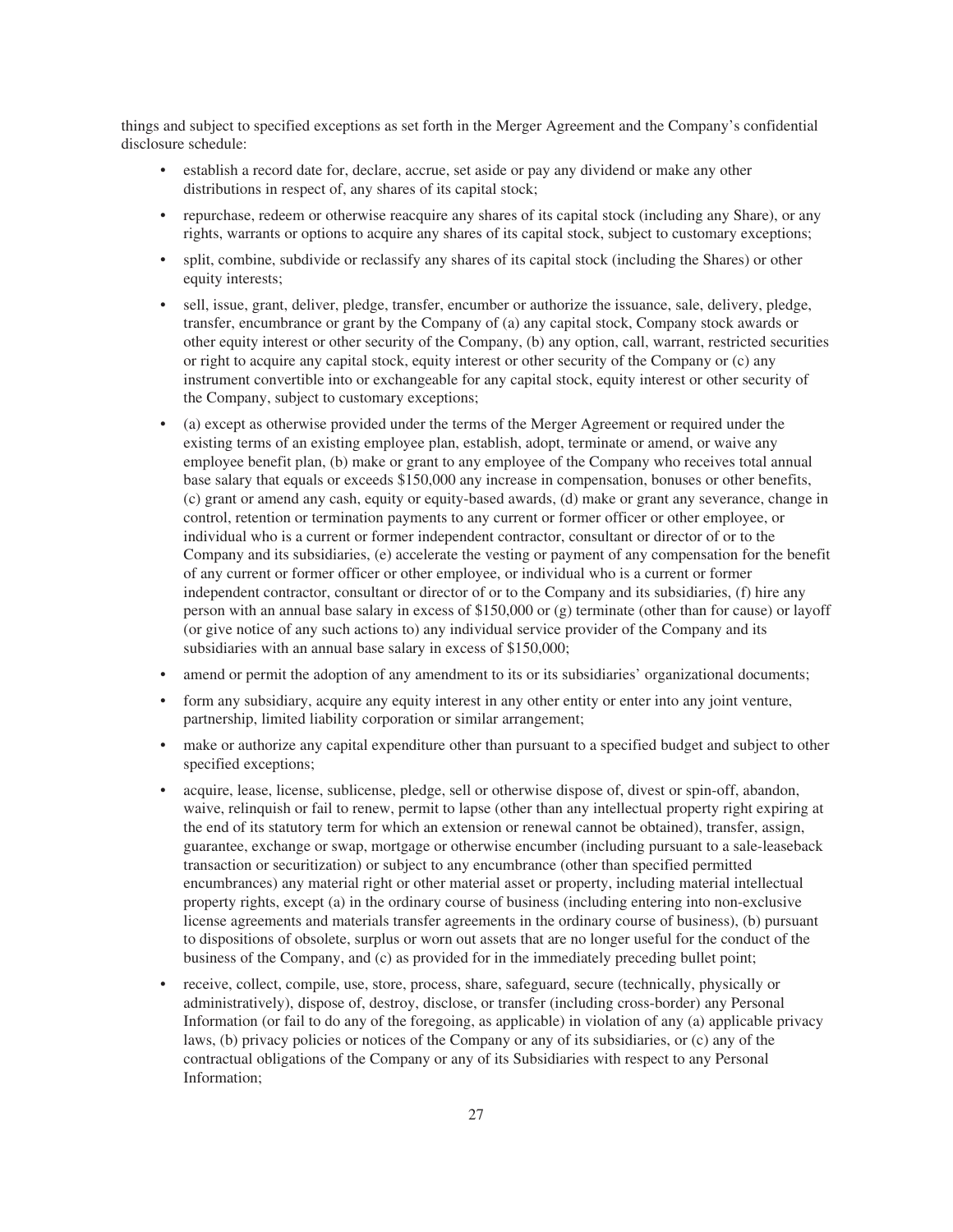- (a) lend money or make capital contributions or advances to or material investments in, any person (other than between the Company and its wholly owned subsidiaries), or incur or guarantee any indebtedness, subject to certain customary exceptions;
- amend or modify in any material respect, waive any rights under, terminate, replace or release, settle or compromise any material claim, liability or obligation under any material contract or enter into any contract which if entered into prior to the date hereof would have been a material contract, excluding any non-exclusive license agreements, or services agreements entered into in the ordinary course of business or any statement of work under existing material contracts not in excess of \$750,000 individually;
- commence any legal proceeding, except with respect to (i) routine matters in the ordinary course of business, (ii) in such cases where the Company reasonably determines in good faith that the failure to commence suit would result in a material impairment of a valuable aspect of its business (provided that the Company consults with Parent and considers in good faith the views and comments of Parent with respect to any such legal proceeding prior to commencement thereof), or (iii) in connection with a breach of the Merger Agreement or any other agreements contemplated thereby;
- settle, release, waive or compromise any legal proceeding or other claim (or threatened legal proceeding or other claim), subject to certain customary exceptions;
- except as required by applicable legal requirements, enter into any collective bargaining agreement or other agreement with any labor organization;
- adopt or implement any stockholder rights plan or similar arrangement;
- adopt a plan or agreement of complete or partial liquidation or dissolution, merger, consolidation, restructuring, recapitalization or other reorganization of the Company;
- enter into any new material line of business (which does not include the commencement of certain preclinical or clinical studies) or any agreement, arrangement or commitment that materially limits or otherwise restricts the Company or any of its affiliates from engaging or competing in any line of business or in any geographic area or otherwise enter into any contracts imposing material restrictions on the Company's assets, operations or business;
- (A) commence any clinical study of which Parent has not been informed prior to the date of the Merger Agreement, (B) unless mandated by any regulatory authority or Governmental Body, discontinue, terminate or suspend any ongoing clinical study, or (C) except as required by applicable legal requirements, as determined in good faith by the Company, discontinue, terminate or suspend any ongoing IND-enabling preclinical study, in each case without first consulting with Parent in good faith;
- (A) make, change or rescind any material tax election; (B) settle or compromise any material tax claim; (C) change (or request to change) any material method of accounting for tax purposes; (D) file any material amended tax return; (E) waive or extend any statute of limitations in respect of a period within which an assessment or reassessment of material taxes may be issued (other than any such extension that arises solely as a result of an extension of time to file a tax return obtained in the ordinary course of business); (F) surrender or compromise any claim for a material refund of taxes; or (G) enter into any "closing agreement" as described in Section 7121 of the Code (or any corresponding or similar provision of state, local, or non-U.S. tax legal requirements) with any Governmental Body; or
- authorize any of, or agree or commit to take any of, the foregoing actions.

*No Solicitation.* The Company will, and will direct its representatives, to cease any direct or indirect solicitation, encouragement, discussions or negotiations with any person that may have been ongoing with respect to any Acquisition Proposal (as defined below). Except as otherwise described below, the Company will not, and will direct its representatives not to (i) continue any direct or indirect solicitation, knowing encouragement, knowing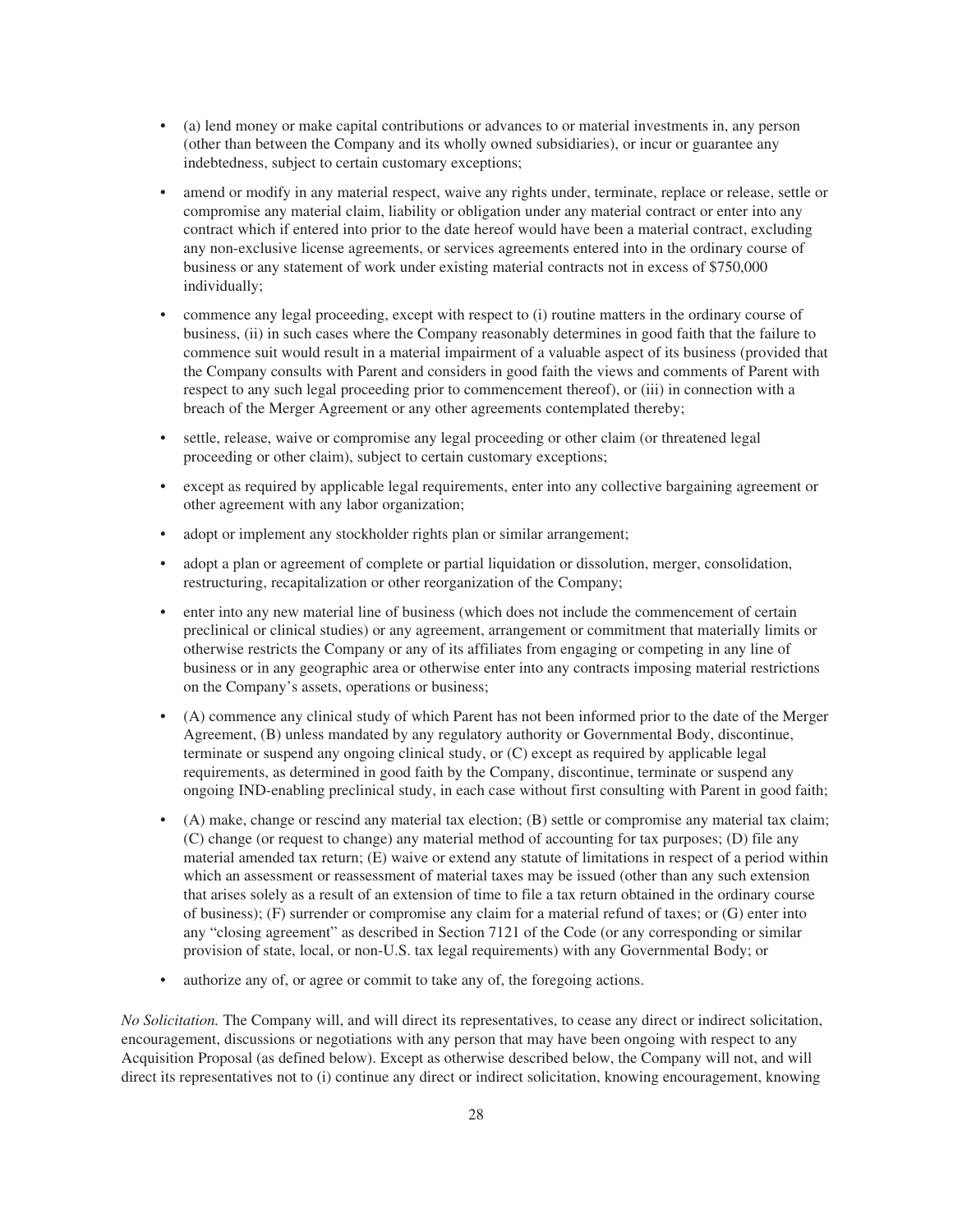facilitation (including by way of providing non-public information), discussions or negotiations with any persons that may be ongoing with respect to an Acquisition Proposal and (ii) directly or indirectly:

- solicit, initiate or knowingly facilitate or knowingly encourage (including by way of furnishing non-public information) any inquiries regarding, or the making of any proposal or offer that constitutes, or could reasonably be expected to lead to, an Acquisition Proposal;
- engage in, continue or otherwise participate in any discussions or negotiations regarding, or furnish to any other person any non-public information in connection with, or for the purpose of knowingly encouraging or facilitating, an Acquisition Proposal or any proposal or offer that could reasonably be expected to lead to an Acquisition Proposal; or
- enter into any letter of intent, acquisition agreement, agreement in principle or similar agreement with respect to an Acquisition Proposal or any proposal or offer that could reasonably be expected to lead to an Acquisition Proposal.

In addition, as soon as reasonably practicable after the date of the Merger Agreement, the Company will deliver a written notice to each person that entered into a confidentiality agreement in anticipation of potentially making an Acquisition Proposal in the 180 days prior to the execution of the Merger Agreement, requesting the prompt return or destruction of all confidential information previously furnished to any person within the 180 days prior to the execution of the Merger Agreement for the purposes of evaluating a possible Acquisition Proposal.

For purposes of the Merger Agreement, the term "Acquisition Proposal" means any proposal or offer from any person or "group" (within the meaning of Section 13(d) of the Exchange Act), relating to, in a single transaction or series of related transactions, any of the following:

- an acquisition or license of assets of the Company equal to 20% or more of the Company's assets or to which 20% or more of the Company's revenues or earnings are attributable;
- an issuance or acquisition of 20% or more of the outstanding Shares;
- a recapitalization, tender offer or exchange offer that if consummated would result in any person or group beneficially owning 20% or more of the outstanding Shares; or
- a merger, consolidation, amalgamation, share exchange, business combination, recapitalization, liquidation, dissolution or similar transaction involving the Company that if consummated would result in any person or group beneficially owning 20% or more of the outstanding Shares.

Notwithstanding the foregoing, the Transactions are excluded from the definition of "Acquisition Proposal."

For purposes of the Merger Agreement, the term "Superior Offer" means any *bona fide* written Acquisition Proposal that the Company Board determines, in its good faith judgment, after consultation with its outside legal counsel and its financial advisor(s), is reasonably likely to be consummated in accordance with its terms, taking into account all legal, regulatory and financing aspects (including certainty of closing) of the proposal and the person making the proposal and other aspects of the Acquisition Proposal that the Company Board deems relevant, and if consummated, would result in a transaction more favorable to the Company's stockholders (solely in their capacity as such) from a financial point of view than the Transactions. However, for purposes of the definition of "Superior Offer," the references to "20% or more" in the definition of Acquisition Proposal are deemed to be references to "more than 50%."

Notwithstanding the restrictions described above, if at any time on or after the date of the Merger Agreement and prior to the Offer Acceptance Time the Company or any of its representatives receives a bona fide, unsolicited written Acquisition Proposal from any person or group of persons, which Acquisition Proposal did not result from a breach in any material respect of the restrictions described above, then:

• the Company and its representatives may contact such person or group of persons solely to clarify the terms and conditions of such proposal and inform such person or group of persons of the terms of the Company's non-solicit obligations; and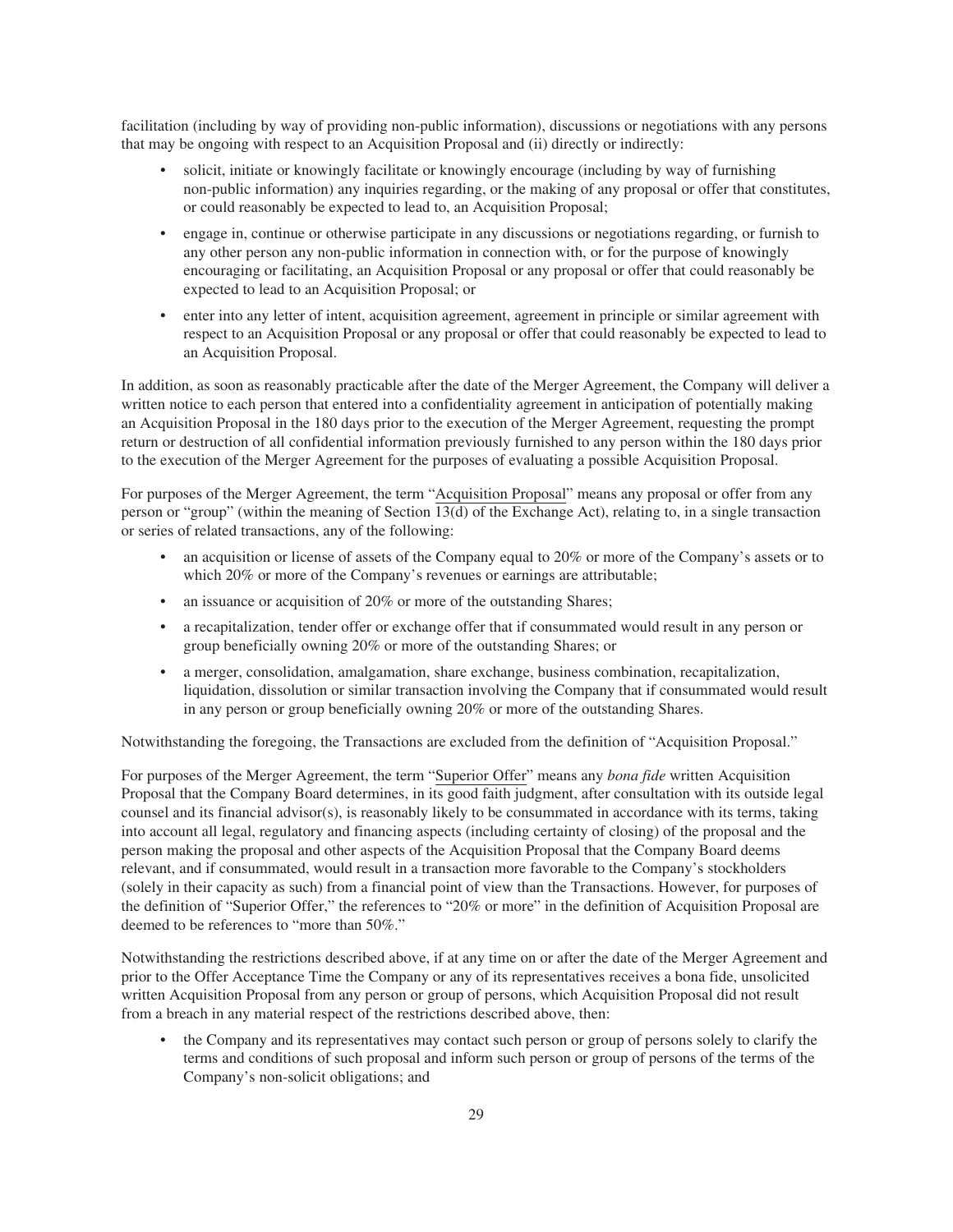• if the Company Board determines in good faith, after consultation with financial advisors and outside legal counsel, that such Acquisition Proposal constitutes or would reasonably be expected to lead to a Superior Offer, then the Company and its representatives may  $(x)$  furnish, pursuant to (but only pursuant to) an Acceptable Confidentiality Agreement (as defined below), information (including non-public information) with respect to the Company to the person or group of persons who has made such Acquisition Proposal (and the Company must as promptly as reasonably practicable (and in any event within 24 hours) provide to Parent any non-public information concerning the Company that is provided to any such person given such access which was not previously provided to Parent or its representatives) and (y) engage in or otherwise participate in discussions or negotiations with the person or group of persons making such Acquisition Proposal; *provided*, that the Company may only take the actions described in clauses (x) and (y) above if the Company Board determines, in good faith, after consultation with outside counsel, that the failure to take any such action would reasonably be expected to be inconsistent with its fiduciary duties under applicable legal requirements.

For purposes of the Merger Agreement, "Acceptable Confidentiality Agreement" means any customary confidentiality agreement that (i) contains provisions (other than standstill provisions) that are no less favorable in the aggregate to the Company than those contained in the confidentiality agreement between the Company and Parent as described in Section 11 – "*Summary of the Merger Agreement and Certain Other Agreements – Summary of the Confidentiality Agreement*" below, and (ii) does not prohibit the Company from providing any information to Parent in accordance with the Merger Agreement or otherwise prohibit the Company from complying with its obligations under the Merger Agreement.

In addition, the Company must:

- promptly (and in any event within 24 hours) notify Parent if any inquiries, proposals or offers with respect to an Acquisition Proposal, or any inquiry, proposal or offer that could reasonably be expected to lead to, an Acquisition Proposal, are received by the Company or any of its representatives, including the identity of the person or group of persons making such Acquisition Proposal;
- provide Parent a summary of the material terms and conditions of any Acquisition Proposal (and copies of all written correspondence and documentation related to such Acquisition Proposal);
- keep Parent reasonably informed of any material developments, discussions or negotiations regarding any such Acquisition Proposal on a prompt basis; and
- upon the request of Parent, reasonably inform Parent of the status of such Acquisition Proposal.

*Change of the Company Board Recommendation*. As described above, and subject to the provisions described below, the Company Board has unanimously resolved to recommend that the Company's stockholders tender their Shares pursuant to the Offer. The foregoing recommendation is referred to herein as the "Company Board Recommendation." Unless the Company Board has made a Company Adverse Change Recommendation (as defined below), the Company Board has also agreed to include the Company Board Recommendation in the Schedule 14D-9 and to permit Parent to refer to such recommendation in this Offer to Purchase and other documents related to the Offer.

Except as described below, during the Pre-Closing Period, neither the Company Board nor any committee of the Company Board may:

- fail to make, withdraw (or modify or qualify in a manner adverse to Parent or Purchaser) or publicly propose to fail to make, withdraw (or modify or qualify in a manner adverse to Parent or Purchaser), the Company Board Recommendation;
- approve, recommend or declare advisable, or publicly propose to approve, recommend, endorse or declare advisable, any Acquisition Proposal; or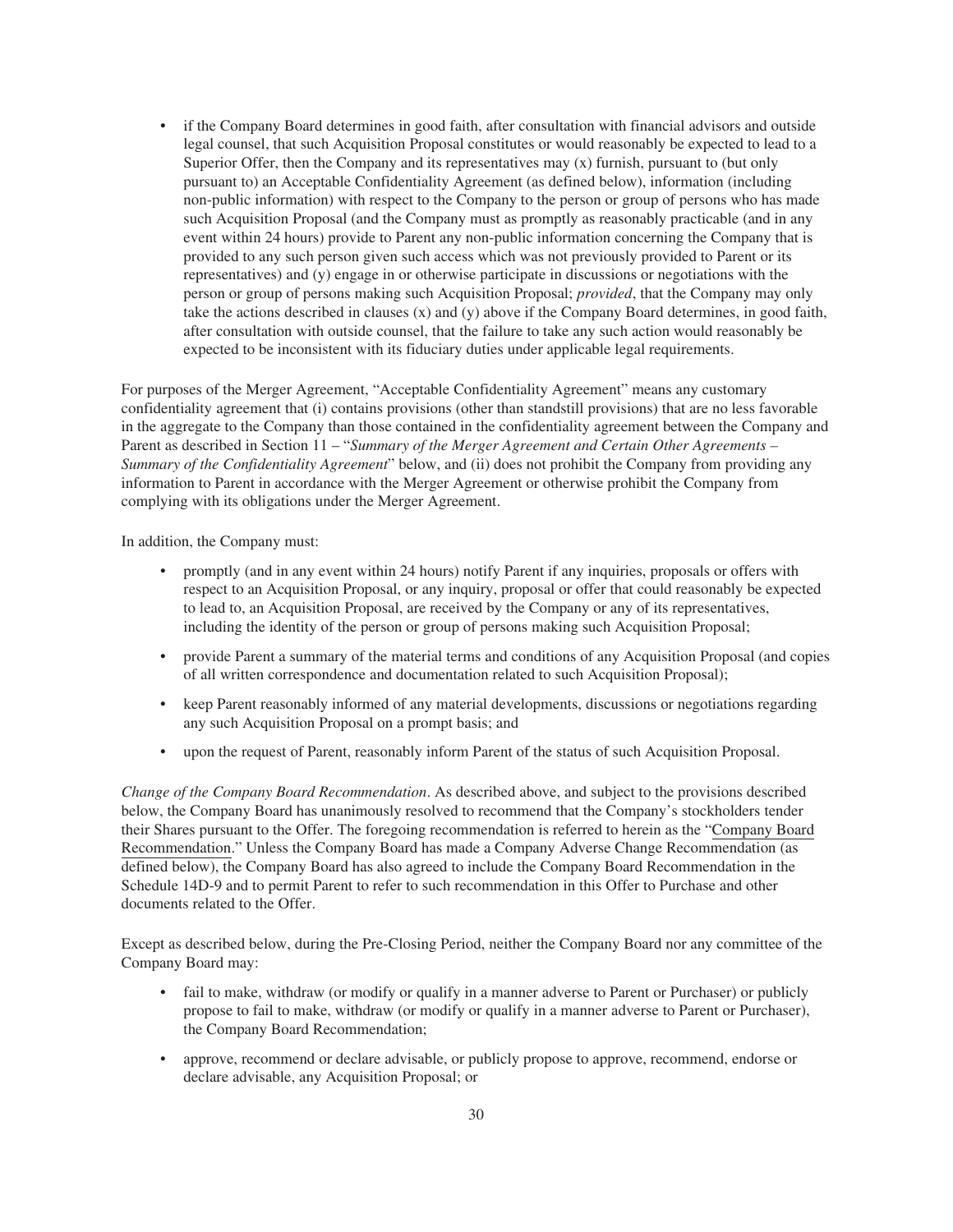• fail to include the Company Board Recommendation in the Schedule 14D-9 when disseminated to the Company's stockholders.

Any action described in the foregoing three bullet points is referred to as a "Company Adverse Change Recommendation."

The Merger Agreement further provides that the Company Board will not (i) publicly make any recommendation in connection with a tender offer or exchange offer (other than the Offer) other than a recommendation against such offer or (ii) approve, recommend or declare advisable, or propose to approve, recommend or declare advisable, or allow the Company to execute or enter into any contract (other than an Acceptable Confidentiality Agreement as described above) with respect to any Acquisition Proposal, or requiring, or reasonably expected to cause, the Company to abandon, terminate, delay or fail to consummate, or that would otherwise materially impede, interfere with or be inconsistent with, the Transactions.

However, notwithstanding the foregoing, at any time prior to the Offer Acceptance Time, the Company Board may make a Company Adverse Change Recommendation in response to an Acquisition Proposal or, provided that such Acquisition Proposal did not arise out of a breach in any material respect of the obligations of the Company described above under " *– No Solicitation*", terminate the Merger Agreement in order to enter into an agreement with respect to such Superior Offer. However, such action may be taken if and only if:

- the Company Board determines in good faith (after consultation with its outside legal counsel and financial advisors, as applicable) that the applicable Acquisition Proposal is a Superior Offer and the failure to take such action would be reasonably likely to be inconsistent with its fiduciary duties under applicable legal requirements;
- the Company has given Parent prior written notice of its intention to consider making a Company Adverse Change Recommendation or terminate the Merger Agreement to accept such Superior Offer at least five business days prior to making any such Company Adverse Change Recommendation or termination (a "Determination Notice");
- the Company has provided to Parent a summary of the material terms and conditions of such Acquisition Proposal and the latest draft of any documentation being negotiated in connection with such Acquisition Proposal;
- the Company has given Parent the five business days after Parent's receipt of the Determination Notice to propose revisions to the terms of the Merger Agreement or make another proposal and has made the Company's representatives reasonably available to negotiate in good faith with Parent (to the extent Parent desires to negotiate) with respect to such proposed revisions or other proposal, if any; and
- after considering the results of any such negotiations and giving effect to any proposals made in writing by Parent after consultation with outside legal counsel and financial advisors, as applicable, the Company Board has determined, in good faith, that such Acquisition Proposal is a Superior Offer and that the failure to make the Company Adverse Change Recommendation or terminate the Merger Agreement to accept such Superior Offer would be reasonably likely to be inconsistent with its fiduciary duties under applicable legal requirements.

The above will also apply to any material amendment to any Acquisition Proposal, which shall require a new Determination Notice, except that the references to *five* business days therein will be deemed to be references to *three* business days.

Additionally, at any time prior to the Offer Acceptance Time, other than in connection with an Acquisition Proposal, the Company Board may make a Company Adverse Change Recommendation in response to a Change in Circumstance (as defined below). However, such action may be taken if and only if:

• the Company Board determines in good faith (after consultation with its outside legal counsel and financial advisors, as applicable) that the failure to take such action would be reasonably likely to be inconsistent with its fiduciary duties under applicable legal requirements;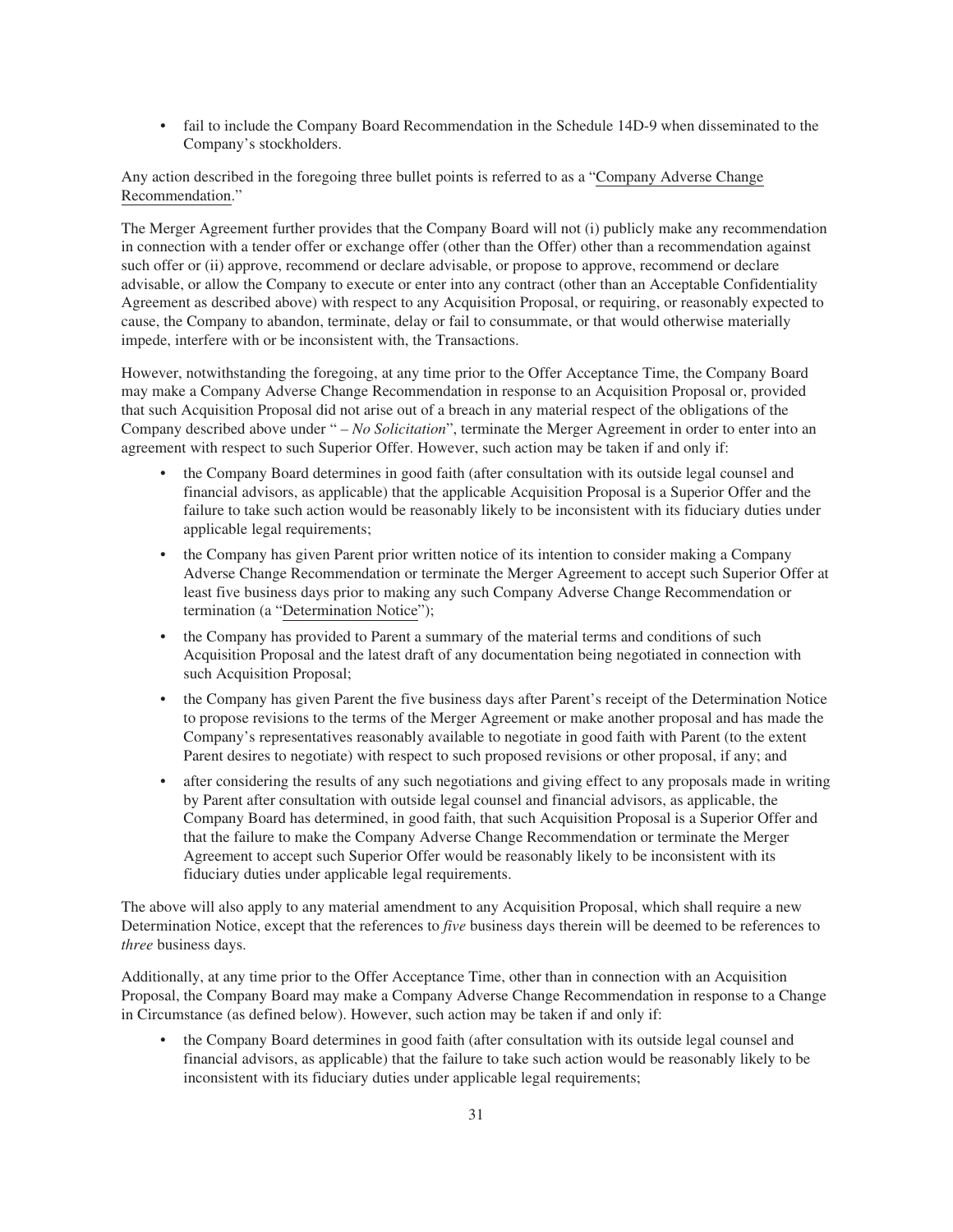- the Company has given Parent a Determination Notice at least five business days prior to making any such Company Adverse Change Recommendation;
- the Company has specified the Change in Circumstance in reasonable detail;
- the Company has given Parent five business days after the Determination Notice to propose revisions to the terms of the Merger Agreement or make another proposal, and has made the Company's representatives reasonably available to negotiate in good faith with Parent (to the extent Parent desires to negotiate) with respect to such proposed revisions or other proposal, if any; and
- after considering the results of any such negotiations and giving effect to any proposals made in writing by Parent after consultation with its outside legal counsel, the Company Board has determined, in good faith, that the failure to make the Company Adverse Change Recommendation in response to such Change in Circumstance would be inconsistent with the fiduciary duties of the Company Board to the Company's stockholders under applicable legal requirements.

The above also will apply to any material change to the facts and circumstances relating to such Change in Circumstance, which shall require a new Determination Notice, except that the references to five business days therein will be deemed to be references to three business days.

For purposes of the Merger Agreement, a "Change in Circumstance" means any event or development or change in circumstances that materially affects the business, assets or operations of the Company (other than any event, occurrence, fact or change primarily resulting from a breach of the Merger Agreement by the Company) occurring or arising after the date of the Merger Agreement that was neither known to the Company Board nor reasonably foreseeable as of or prior to the date of the Merger Agreement, which event, occurrence, fact or change becomes known to the Company Board prior to the Offer Acceptance Time, other than (i) changes in the price of the Shares, in and of itself (however, the underlying reasons for such changes may constitute a Change in Circumstances), (ii) any Acquisition Proposal or (iii) the fact that, in and of itself, the Company exceeds any internal or published projections, estimates or expectations of the Company's revenue, earnings or other financial performance or results of operations for any period, in and of itself (however, the underlying reasons for such events may constitute a Change in Circumstances).

None of the provisions described above under " *– No Solicitation*" or elsewhere in the Merger Agreement will prohibit the Company from (i) taking and disclosing to its stockholders a position contemplated by Rule 14e-2(a), Rule 14d-9 or Item 1012(a) of Regulation M-A promulgated under the Exchange Act, (ii) making any disclosure to the Company's stockholders that is required by applicable legal requirements or (iii) making any "stop, look and listen" communication pursuant to Rule 14d-9(f) promulgated under the Exchange Act, so long as any such action that would otherwise constitute a Company Adverse Change Recommendation is taken only in accordance with the provisions described in this *Change of the Company Board Recommendation* subsection.

#### *Reasonable Best Efforts to Consummate the Merger; Regulatory Filings*

Pursuant to the Merger Agreement, each of the parties has agreed to use its, and to cause its respective subsidiaries to use their, respective reasonable best efforts to take, or cause to be taken, all actions, to file, or cause to be filed, all documents and to do, or cause to be done, and to assist and cooperate with the other parties in doing, all things necessary, proper or advisable under applicable antitrust laws to consummate and make effective the Transactions as soon as reasonably practicable, including (i) the obtaining of all necessary actions or nonactions, waivers, consents, clearances, decisions, declarations, approvals and, expirations or terminations of waiting periods from Governmental Bodies and the making of all necessary registrations and filings and the taking of all steps as may be necessary to obtain any such consent, decision, declaration, approval, clearance or waiver, or expiration or termination of a waiting period by or from, or to avoid an action or proceeding by, any Governmental Body in connection with any antitrust law, (ii) the obtaining of all necessary consents, authorizations, approvals or waivers from third parties and (iii) the execution and delivery of any additional instruments necessary to consummate the Transactions.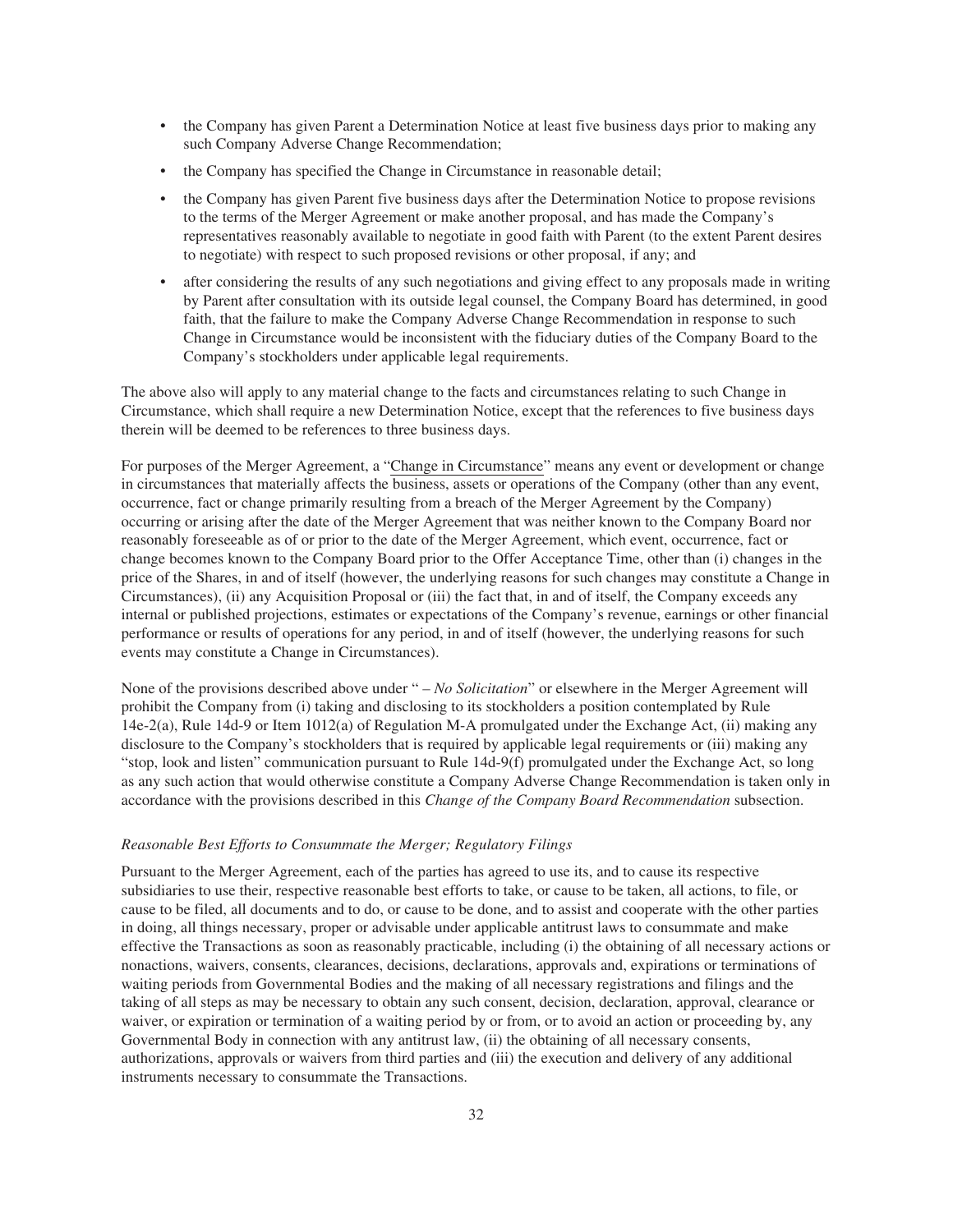In furtherance and not in limitation of the foregoing, if and to the extent necessary to consummate the Merger before the End Date, Parent will offer, negotiate, commit to and effect, by consent decree, hold separate order or otherwise, (i) the sale, divestiture, license or other disposition or holding separate (through the establishment of a trust or otherwise) of any assets or categories of assets of the Company or any of its Subsidiaries, or (ii) the imposition of any limitation or regulation on the ability of the Company or any of its Subsidiaries to freely conduct their business or own such assets; *provided*, that such efforts or action does not have or would not reasonably be expected to result in a Material Adverse Effect, *provided*, that neither the Parent nor Company will be required to agree to any such efforts or action unless conditioned on the consummation of the Merger. The parties have also agreed that neither Parent nor the Company shall have any obligation (A) sell, divest, license or otherwise dispose of or hold separate (through the establishment of a trust or otherwise) any assets or categories of assets of Parent or any of its subsidiaries or (B) to litigate or contest any administrative or judicial action or proceeding or any decree, judgment, injunction or other order, whether temporary, preliminary or permanent.

Subject to the terms and conditions of the Merger Agreement, each of the parties agreed, and agreed to cause their respective affiliates, to (i) as promptly as reasonably practicable and advisable, but in no event later than April 26, 2022 (unless Parent and the Company agree to a later date), make an appropriate filing of all Notification and Report forms as required by the HSR Act, with respect to the Transactions and (ii) cooperate with each other in determining whether, and promptly preparing and making, any other filings or notifications or other consents required to be made with, or obtained from, any other Governmental Bodies in connection with the Transactions.

Each of the parties also agreed to use its reasonable best efforts to (i) cooperate in all respects and consult with each other in connection with any filing or submission in connection with any investigation or other inquiry, including allowing the other party to have a reasonable opportunity to review in advance and comment on drafts of filings and submissions, (ii) give the other parties prompt notice of the making or commencement of any request, inquiry, investigation, action or legal proceeding brought by a Governmental Body or brought by a third party before any Governmental Body, in each case, with respect to the Transactions, (iii) keep the other Parties informed as to the status of any such request, inquiry, investigation, action or legal proceeding, (iv) promptly inform the other Parties of any material communication to or from the U.S. Federal Trade Commission (the "FTC"), the U.S. Department of Justice (the "DOJ") or any other Governmental Body in connection with any such request, inquiry, investigation, action or legal proceeding, (v) on request, promptly furnish to the other party a copy of such communications, subject to a confidentiality agreement limiting disclosure to outside counsel and consultants retained by such counsel, and subject to redaction or withholding of documents as necessary (A) to comply with contractual arrangements, (B) to remove references to valuation of the Company, (C) to protect confidential and competitively sensitive information and (D) to address attorney-client privilege or other privilege concerns, (vi) to the extent reasonably practicable, consult in advance and cooperate with the other parties and consider in good faith the views of the other parties in connection with any substantive communication, analysis, appearance, presentation, memorandum, brief, argument, opinion or proposal to be made or submitted in connection with any such request, inquiry, investigation, action or legal proceeding, and (vii) except as may be prohibited by any Governmental Body, permit authorized representatives of the other parties to be present at each meeting and telephone or video conference relating to such request, inquiry, investigation, action or legal proceeding. Each party shall supply as promptly as practicable and advisable such information, documentation, other material or testimony that may be reasonably requested by any Governmental Body, including any "second request" under the HSR Act, received by any Party or any of their respective Subsidiaries from any Governmental Body in connection with such applications or filings for the Transactions. No party shall commit to or agree with any Governmental Body to stay, toll or extend any applicable waiting period or withdraw its filing under the HSR Act without the prior written consent of the other parties (such consent not be unreasonably withheld, delayed or conditioned). Purchaser shall pay all filing fees under the HSR Act.

Parent will have the principal responsibility for devising and implementing the strategy for obtaining any necessary antitrust or competition clearances and will take the lead in joint meetings with any Governmental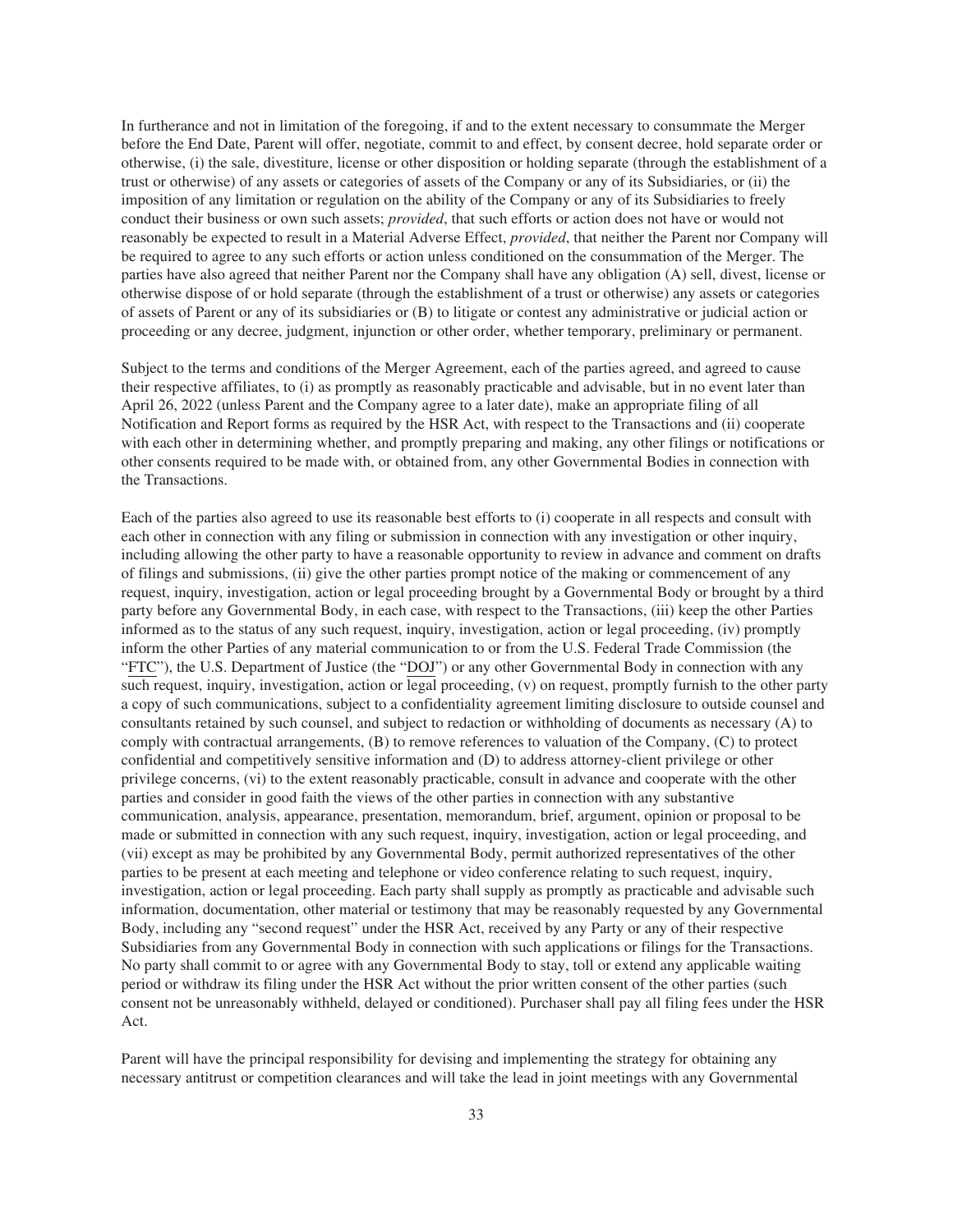Body in connection with obtaining any necessary antitrust or competition clearances, provided, however, that, Parent and the Company will consult in advance with each other and in good faith take each other's views into account prior to taking any material substantive position in any written submissions or, to the extent practicable, discussions with Governmental Bodies.

Each of the parties also agreed that the Company will consult with Parent prior to taking any material substantive position with respect to the filings under the HSR Act or required by any other Governmental Body.

*Access to Information*. During the Pre-Closing Period, the Company has agreed, solely for purposes of furthering the Transactions or integration planning relating thereto, on reasonable advance notice to the Company, the Company will, and will cause the respective representatives of the Company, to provide Parent and its representatives with reasonable access during normal business hours to the Company's representatives, assets and all existing books, records, tax returns, work papers and other documents and information relating to the Company, and to provide copies of such existing books, records, tax returns, work papers and other documents and information relating to the Company, in each case, to the extent reasonably requested by Parent and its representatives for reasonable business purposes, subject to customary exceptions.

## *Employee Benefits*

For a period of one year following the Effective Time, Parent will provide, or cause to be provided, to each employee of the Company who is employed by the Company as of immediately prior to the Effective Time and who continues to be employed by the Surviving Corporation (or any of its affiliates) during such one year period: (i) a base salary (or base wage, as the case may be) and a target annual cash incentive compensation opportunity (excluding any one time or long-term incentive awards), each of which is no less favorable than the base salary (or base wage, as the case may be) and target annual cash incentive compensation opportunity (excluding any one time or long-term incentive awards) provided to either (a) such continuing employee immediately prior to the Effective Time, or (b) similarly situated employees of Parent or an affiliate of Parent; (ii) broad-based employee benefits (excluding equity and equity-based awards, severance, retention, and change in control plans, programs, perquisites and arrangements) that are substantially comparable in the aggregate to the benefits (excluding equity and equity-based awards, severance, retention, and change in control plans, programs, perquisites and arrangements) provided to such continuing employees immediately prior to the Effective Time and (iii) with respect to any such continuing employee who suffers a termination of employment under circumstances that would have given such continuing employee a right to severance payments and benefits under the Company's severance policy or plan in effect immediately prior to the Closing Date, as listed on the Company's confidential disclosure schedules, severance payments and benefits no less favorable than those that would have been provided to such employee under such plan or policy.

Parent or an affiliate of Parent shall use commercially reasonable efforts to give each continuing employee of the Company who is employed by the Company as of immediately prior to the Effective Time service credit for purposes of (i) eligibility to participate and eligibility for vesting (excluding any Parent subsidies such as retiree medical benefits), and (ii) only under Parent's and/or Surviving Corporation's vacation, sick and/or PTO policies, levels of benefits, in each case under Parent's and/or the Surviving Corporation's employee benefit plans and arrangements to the extent such continuing employee is eligible to participate in such plans and arrangements and coverage under such plans and arrangements replaces coverage under a comparable employee plan in which such continuing employee participates immediately prior to the Closing Date, with respect to his or her length of service with the Company (and its predecessors) prior to the Closing Date, provided that the foregoing shall not result in the duplication of benefits under any such employee benefit plans and arrangements or under any defined benefit pension plan.

Parent will (i) use commercially reasonable efforts to waive all limitations as to pre-existing conditions, exclusions and waiting periods with respect to participation and coverage requirements applicable to continuing employees, to the extent that such conditions, exclusions and waiting periods would not apply under a similar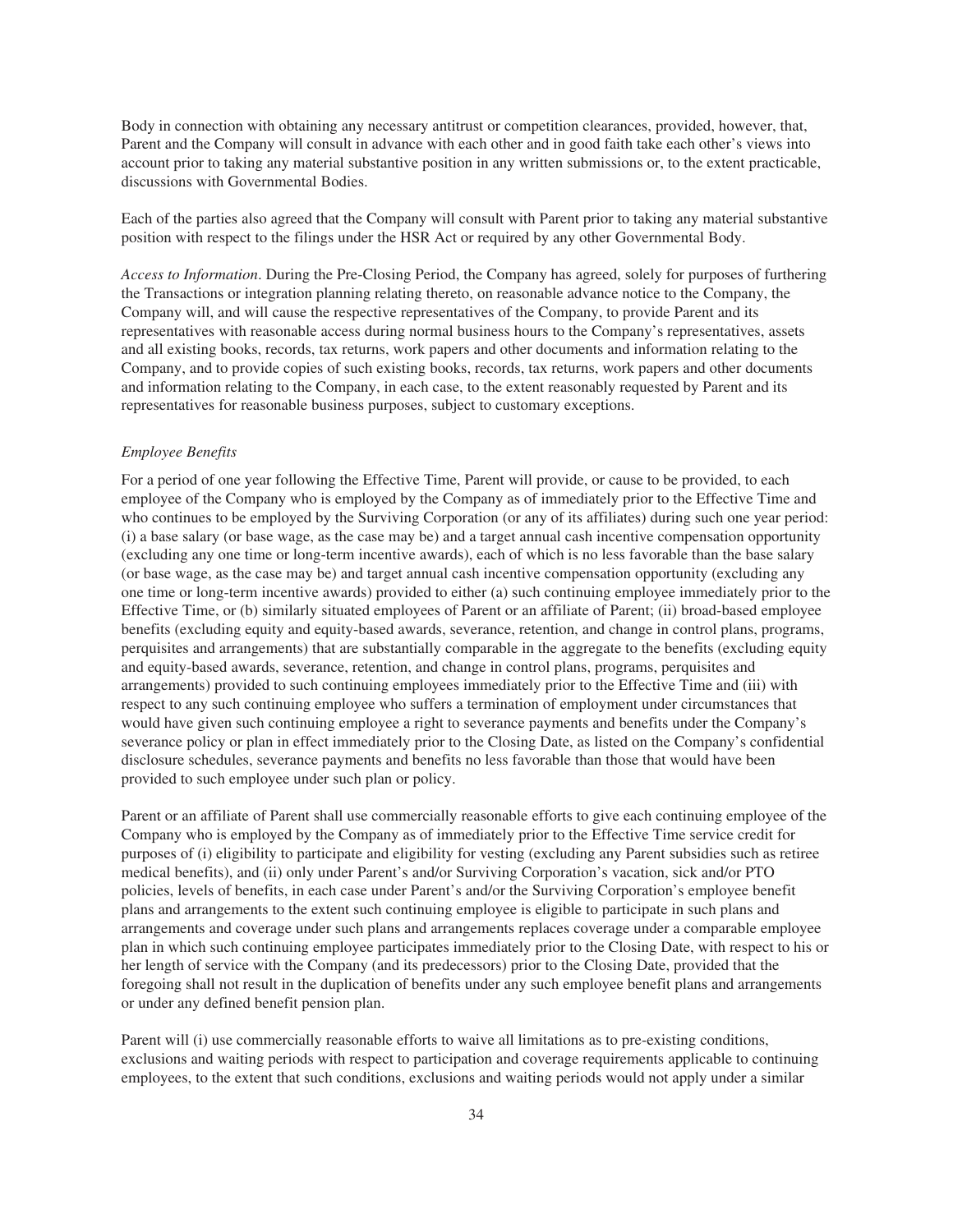employee benefit plan in which such employees participated prior to the Effective Time and (ii) use commercially reasonable efforts to ensure that such health or welfare benefit plan will, for purposes of eligibility, vesting, deductibles, co-payments and out-of-pocket maximums and allowances, credit continuing employees for service and amounts paid prior to the Effective Time with the Company to the same extent that such service and amounts paid was recognized prior to the Effective Time under the corresponding health or welfare benefit plan of the Company.

Effective as of no later than the day immediately preceding the Closing Date, if requested by Parent in writing at least ten business days prior to the Closing Date, the Company will cause the Antares Pharma, Inc. 401(k) Plan to be terminated. If Parent provides such written notice to the Company, the Company shall provide Parent with evidence that the Antares Pharma, Inc. 401(k) Employee Savings Plan has been terminated (effective as of no later than the day immediately preceding the Closing Date), and the Company will have taken all steps necessary to terminate the Antares Pharma, Inc. 401(k) Plan as Parent may reasonably require. In the event of such termination, Parent shall designate a tax-qualified defined contribution retirement plan with a cash or deferred arrangement under Section 401(k) of the Code that is sponsored by Parent or one of its affiliates (the "Parent 401(k) Plan") that will cover continuing employees effective as of, or as soon as practicable following, the Closing Date. In connection with the termination of the 401(k) Plan, if applicable, Parent shall cause the Parent 401(k) Plan to accept from the 401(k) Plan the "direct rollover" of the account balance (including the in-kind rollover of promissory notes evidencing all outstanding loans) of each continuing employee who participated in the 401(k) Plan as of the date such plan is terminated and who elects such direct rollover in accordance with the terms of the 401(k) Plan and the Code. The Company and Parent shall cooperate in good faith to take any and all commercially reasonable actions needed to permit each continuing employee with an outstanding loan balance under the 401(k) Plan as of the date such plan is terminated to continue to make scheduled loan payments to the 401(k) Plan after the Closing, pending the distribution and in-kind rollover of the promissory notes evidencing such loans from the  $401(k)$  Plan to the Parent  $401(k)$  Plan, as provided in the preceding sentence, such as to prevent, to the extent reasonably possible, a deemed distribution or loan offset with respect to such outstanding loans.

Parent also agreed to take the actions set forth on the Company's confidential disclosure schedules.

Prior to making any written or oral communications to each current or former officer or other employee, or individual who is a current or former independent contractor, consultant or director, of or to the Company or its subsidiaries pertaining to compensation or benefits matters that are affected by the Transactions contemplated by the Merger Agreement, the Company shall provide Parent with a copy of the intended communication, Parent shall have a reasonable period of time to review and comment on the communication, and the Company shall consider any such comments in good faith.

The Merger Agreement does not confer upon any person (other than the Company, Parent and Purchaser) any rights with respect to the employee matters provisions of the Merger Agreement.

*Directors' and Officers' Indemnification and Insurance.* The Merger Agreement provides for indemnification and exculpation rights with respect to liabilities for acts and omissions occurring prior to the Effective Time, as well as related rights to advancement of expenses, in favor of the current and former directors and officers of the Company, who we refer to collectively as the "indemnitees." Specifically, for a period of six years after the Effective Time, the provisions of the certificate of incorporation and bylaws of the Company as of the date of the Merger Agreement which relate to indemnification, exculpation and advancement of expenses, as well as certain indemnification agreements between an indemnitee and the Company made available to Parent, shall survive the Merger and must not be amended, repealed or otherwise modified in any manner that would adversely affect the rights thereunder of an indemnitee, and will be observed by the Surviving Corporation and its subsidiaries to the fullest extent available under Delaware (or other applicable) law during such six-year period.

The Merger Agreement also provides that, from the Effective Time until the sixth anniversary of the Effective Time, the Surviving Corporation must maintain (and Parent must cause the Surviving Corporation to maintain) in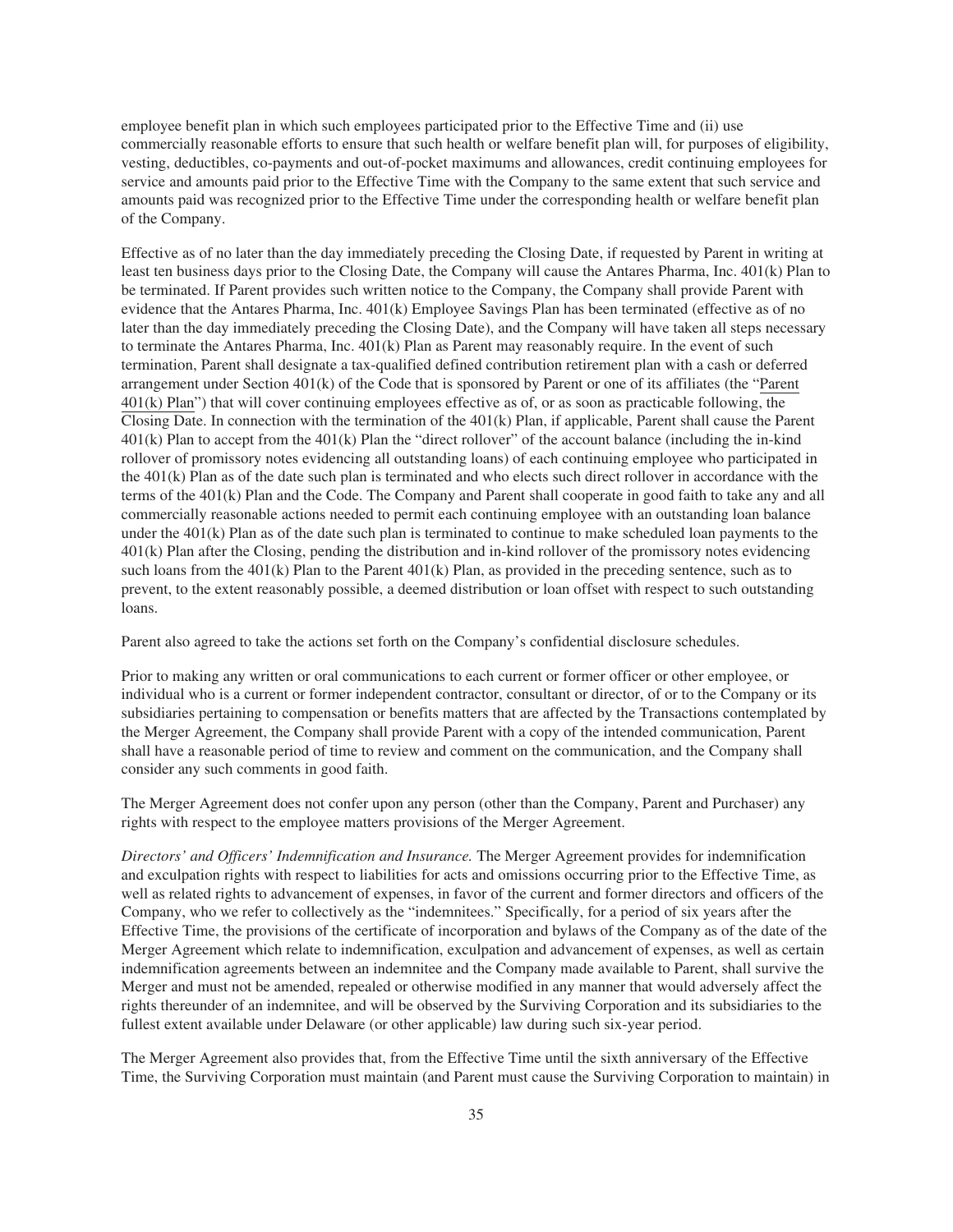effect the existing policy of directors' and officers' liability insurance maintained by the Company as of the date of the Merger Agreement for the benefit of the indemnitees who were covered by such policy as of the date of the Merger Agreement with respect to their acts and omissions occurring prior to the Effective Time in their capacities as directors and officers of the Company (as applicable), on terms with respect to coverage, deductibles and amounts no less favorable than the existing policy. Alternatively, at or prior to the Effective Time, Parent or the Company may, through a nationally recognized insurance broker approved by Parent (such approval not to be unreasonably withheld, delayed or conditioned) purchase a six-year "tail" policy for the Company policy in effect as of the date of the Merger Agreement, subject to specified limitations.

*Security Holder Litigation.* The Company has agreed to promptly notify Parent of any litigation against the Company and/or its directors relating to the Transactions. The Company shall control any legal proceeding brought by stockholders of the Company against the Company and/or its directors related to the Transactions. The Company will give Parent the right to review and comment on all material filings or responses to be made by the Company in connection with any such litigation, and the right to consult on the settlement with respect to such litigation, and the Company will in good faith take such comments into account. No such settlement will be agreed to without Parent's prior written consent which shall not be unreasonably withheld, conditioned or delayed.

*Takeover Laws.* If any "moratorium," "control share acquisition," "fair price," "supermajority," "affiliate transactions," "business combination statute or regulation" or other similar state anti-takeover laws and regulations (each, a "Takeover Law") may become, or may purport to be, applicable to the Transactions, each of Parent and the Company and the members of their respective Boards of Directors will use their respective reasonable best efforts to grant such approvals and take such actions as are necessary so that the Transactions may be consummated as promptly as practicable on the terms and conditions contemplated by the Merger Agreement and otherwise act to lawfully eliminate the effect of any Takeover Law on any of the Transactions.

*Section 16 Matters.* The Company and the Company Board will, to the extent necessary, take appropriate action, prior to or as of the Offer Acceptance Time, to approve, for the purposes of Section 16(b) of the Exchange Act, the disposition and cancellation (or deemed disposition and cancellation) of Shares and the Company's stock awards in the Merger by applicable individuals and to cause such dispositions and/or cancellations to be exempt under Rule 16b-3 promulgated under the Exchange Act.

*Rule 14d-10 Matters.* The Merger Agreement provides that prior to the Offer Acceptance Time and to the extent permitted by applicable legal requirements, the compensation committee of the Company Board will approve, as an "employment compensation, severance or other employee benefit arrangement" within the meaning of Rule 14d-10(d)(2) under the Exchange Act, each agreement, arrangement or understanding between the Company or any of its affiliates and any of the officers, directors or employees of the Company that are effective as of the date of the Merger Agreement pursuant to which compensation is paid to such officer, director or employee and will take all other action reasonably necessary to satisfy the requirements of the non-exclusive safe harbor set forth in Rule 14d-10(d)(2) under the Exchange Act.

*Stock Exchange Delisting and Deregistration.* Prior to the Closing Date, the Company has agreed to cooperate with Parent and to use its reasonable best efforts to take, or cause to be taken, all actions, and do or cause to be done all things, reasonably necessary, proper or advisable under applicable legal requirements and rules and policies of the NASDAQ to enable delisting by the Surviving Corporation of the Shares from the NASDAQ and the deregistration of the Shares under the Exchange Act as promptly as practicable after the Effective Time, and in any event no more than ten days after the date on which the closing of the Merger occurs.

*Payoff*. No later than three business days prior to the Closing Date, the Company will deliver or cause to be delivered to Parent customary payoff letters in respect of that certain Credit Agreement, dated as of November 1, 2021, by and among the Company, as the borrower, Wells Fargo, National Association, as administrative agent, and the lenders from time to time party thereto and customary lien release documentation providing for the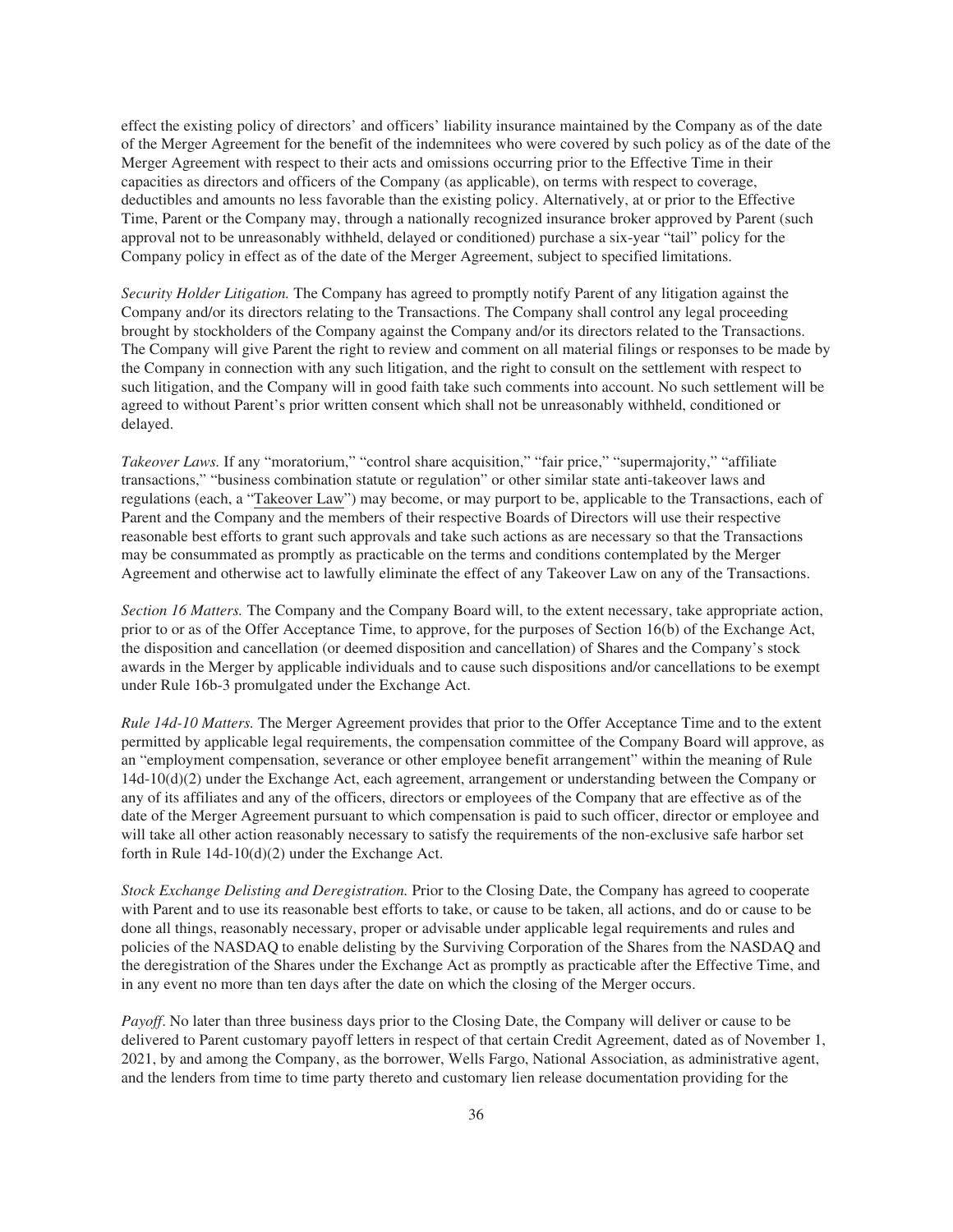automatic and irrevocable release of all guarantees and security interests provided by the Company and/or its subsidiaries under such Indebtedness, in each case, in form and substance reasonably acceptable to Parent from the holders of such indebtedness (or the agents representing the foregoing).

## *Financing Cooperation.*

Prior to the consummation of the Merger (the "Closing") or termination of the Merger Agreement, the Company will, and will cause the Company's subsidiaries and shall use its commercially reasonable efforts to cause its and their respective officers, directors (or equivalent managers), employees, accountants, consultants, legal counsel and agents and other representatives to, use commercially reasonable efforts to provide, at Parent's sole cost and expense, such cooperation as Parent may reasonably request in connection with Parent obtaining the Debt Financing described in "Section 9 – *Debt Financing*" to finance the transactions contemplated by the Merger Agreement, including by using commercially reasonable efforts to:

- reasonably assist Parent in the preparation of customary marketing and syndication documentation;
- assist with the pledging of, and granting of security interests in, the collateral of the Company or the Company's Subsidiaries in connection with the Debt Financing;
- facilitate the taking of actions by the Company or its subsidiaries as may be reasonably necessary to permit the consummation of the Debt Financing on the Closing Date and to permit the proceeds thereof to be made available to Parent as of the Closing Date; and
- at least four business days prior to the Closing Date (or such shorter timeframe as may be otherwise agreed), provide (A) all documentation and other information about the Company or its subsidiaries as has been reasonably requested by Parent in writing to the Company or its subsidiaries at least eight business days prior to the Closing Date under applicable "know your customer" and anti-money laundering rules and regulations and (B) a certification regarding beneficial ownership.

The Company and its subsidiaries shall not be required to: (i) pay any commitment, consent or other similar fee, incur or reimburse any costs or expenses, incur any personal liability, or provide or agree to provide any indemnity in connection with the Debt Financing prior to the Closing for which the Company is not reimbursed or otherwise indemnified by the Parent; (ii) take any action or do anything that would: (A) contravene any applicable legal requirement or its organizational documents or (B) contravene any of its material contracts; (iii) disclose any information that in the reasonable judgment of the Company would result in the disclosure of any trade secrets or similar non-financial proprietary information or violate any obligations of the Company, its subsidiaries or any other person with respect to confidentiality or could result in the loss of or jeopardize any attorney-client privilege, attorney work product protections or similar protections; (iv) waive or amend any terms of the Merger Agreement or cause any representation or warranty in the Merger Agreement to be breached or cause any condition to Closing to fail to be satisfied or otherwise cause any breach of the Merger Agreement; (v) deliver any certificate or opinion or take any other action described in this " – *Financing Cooperation*" that would or would reasonably be expected to result in personal liability to the Company or its subsidiaries; (vi) provide cooperation that involves any binding commitment or agreement or instrument by the Company or its subsidiaries (or commitment or agreement which becomes effective prior to the Closing) which is not conditional on the Closing and does not terminate without liability to the Company or its subsidiaries upon the termination of the Merger Agreement; (vii) prepare any financial statements or information that are not reasonably available to it and prepared in the ordinary course of its financial reporting practice (including pro forma financial statements and projections); (viii) take any action in connection with this provision that would interfere unreasonably with the business or operations of the Company or its subsidiaries; (ix) cause any director, officer, employee or other representative of the Company or its subsidiaries to incur any actual or potential personal liability or breach any fiduciary duty; (x) change any fiscal period; (xi) require the Company or its subsidiaries to provide any solvency or other similar certificate of its chief financial officer or similar officer; or (xii) deliver or cause to be delivered any opinion of counsel, reliance letters or any certificate, comfort letter or similar deliverable in connection with the Debt Financing (other than customary authorization letters in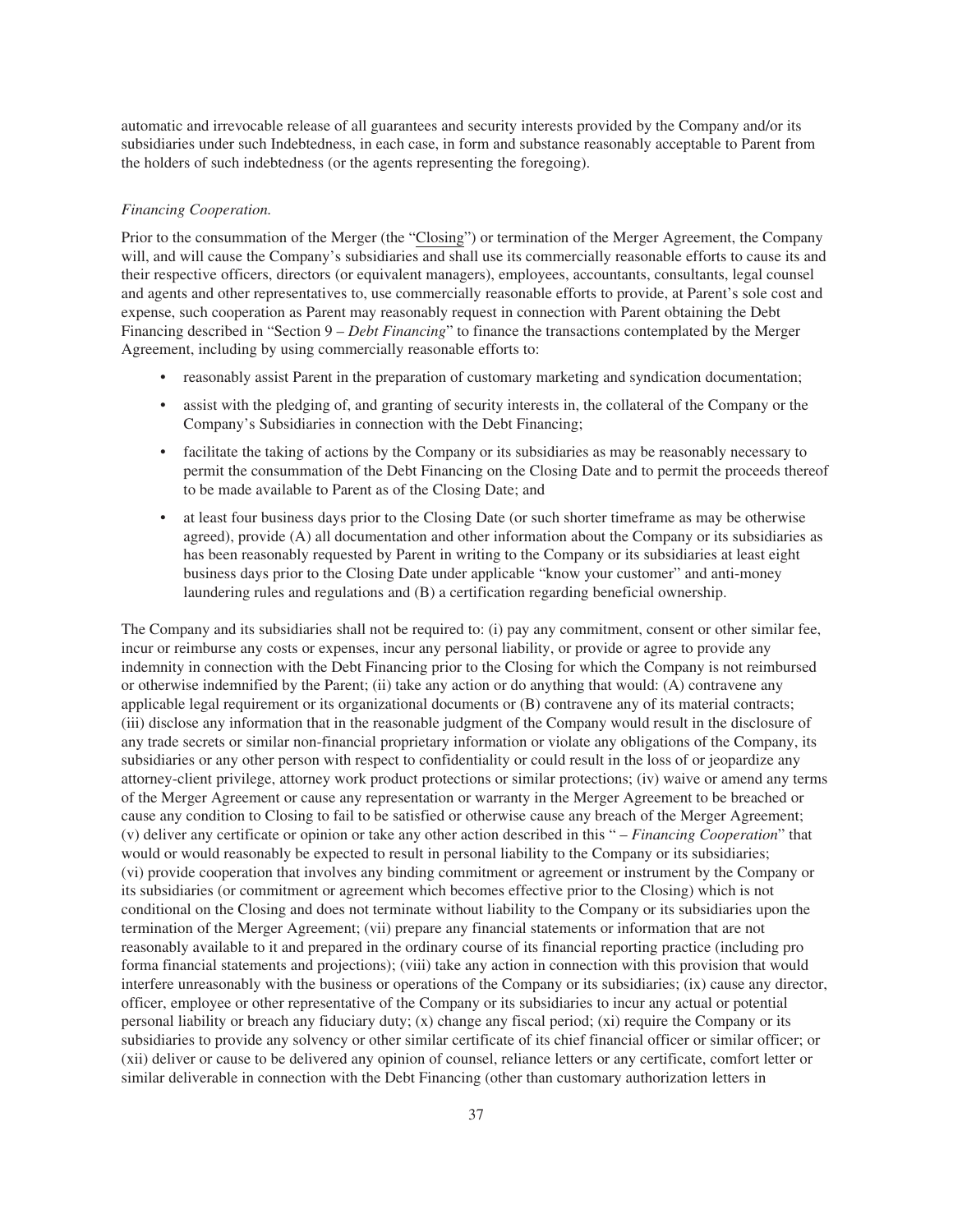connection with any confidential information memorandum in connection with the Debt Financing). In addition, notwithstanding this provision, the board of directors of the Company or its subsidiaries shall not be required to approve or adopt any Debt Financing effective prior to the Closing.

Parent agreed that, prior to the Closing, the Company, its subsidiaries and their respective representatives will not have any responsibility for, or incur any liability to any person under, any financing that Parent may raise in connection with the transactions contemplated by the Merger Agreement (including the Debt Financing) or any cooperation provided pursuant to the first paragraph under this " – *Financing Cooperation*", and shall indemnify and hold harmless the Company, its subsidiaries and their respective representatives, from and against any and all losses suffered or incurred by any of them in connection with the Debt Financing or any alternative financing and any information utilized in connection with such financing.

The receipt or availability of any funds or financing (including, for the avoidance of doubt, the Debt Financing) by Parent, Purchaser or any of their respective affiliates or any other financing is not a condition to Parent's or Purchaser's obligations under the Merger Agreement.

*Termination.* The Merger Agreement may be terminated prior to the Effective Time under any of the following circumstances:

- by mutual written consent of Parent and the Company at any time prior to the Offer Acceptance Time;
- by either Parent or the Company if a court of competent jurisdiction or other Governmental Body of competent jurisdiction in any jurisdiction in which Parent or the Company has material assets has issued an order, decree or ruling, or has taken any other action, having the effect of permanently restraining, enjoining or otherwise prohibiting the acceptance for payment of Shares pursuant to the Offer or the Merger or making consummation of the Offer or the Merger illegal, which order, decree, ruling or other action is final and nonappealable (except that no party will be permitted to terminate the Merger Agreement pursuant to this provision if the issuance of such final and nonappealable order, decree, ruling or other action is primarily attributable to a failure on the part of such party to perform in any material respect any covenant or obligation in the Merger Agreement required to be performed by such party at or prior to the Effective Time);
- by Parent, at any time prior to the Offer Acceptance Time, if, whether or not permitted to do so: (i) the Company Board has failed to include the Company Board Recommendation in the Schedule 14D-9 when mailed, or has effected a Company Adverse Change Recommendation; (ii) the Company Board has failed to publicly reaffirm its recommendation of the Merger Agreement within ten business days after Parent so requests in writing, except that Parent may only make such request once every 30 days; or (iii) in the case of a tender offer (other than the Offer as contemplated herein) or exchange offer subject to Regulation 14D under the Exchange Act, the Company Board fails to recommend, in a Solicitation/Recommendation Statement on Schedule 14D-9, rejection of such tender offer or exchange offer within ten business days of the commencement of such tender offer or exchange offer. We refer herein to any termination of the Merger Agreement pursuant to this provision as a "Change in Recommendation Termination";
- by either Parent or the Company if the Offer Acceptance Time has not occurred on or prior to 5 p.m. Eastern Time on the End Date (except that no party will be permitted to terminate the Merger Agreement pursuant to this provision if the failure of the Offer Acceptance Time to occur prior to the End Date is primarily attributable to the failure on the part of such party to perform in any material respect any covenant or obligation in the Merger Agreement required to be performed by such party). We refer to any termination of the Merger Agreement pursuant to this provision as an "End Date Termination";
- by the Company, at any time prior to the Offer Acceptance Time, in order to accept a Superior Offer and substantially concurrently enter into a binding written definitive acquisition agreement providing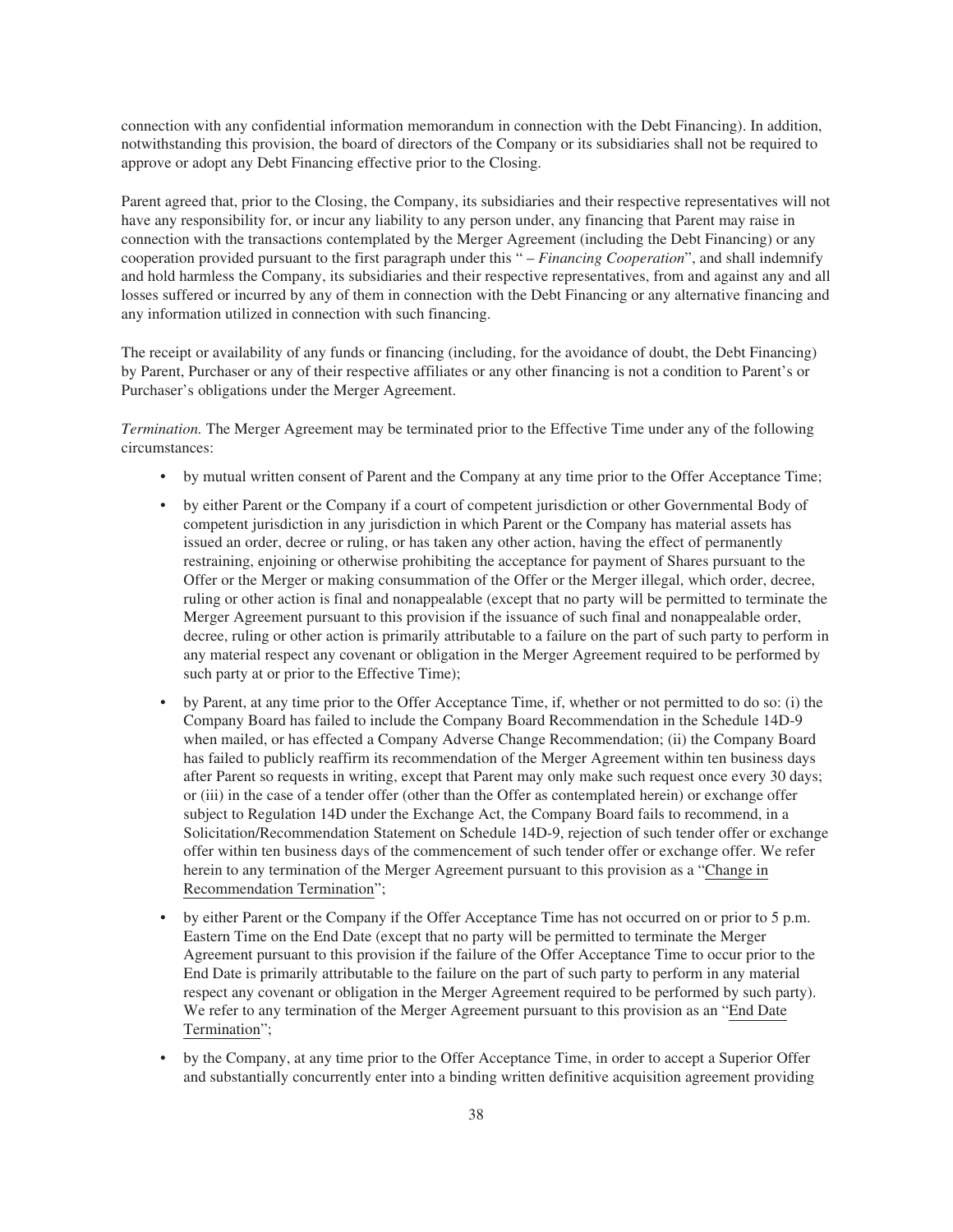for the consummation of a transaction constituting a Superior Offer, so long as the Company has complied in all material respects with the requirements described above under " *– No Solicitation*" and " *– Change of the Company Board Recommendation*" with respect to such Superior Offer, and concurrently with such termination pays the Termination Fee (as defined below). We refer to any termination of the Merger Agreement pursuant to this provision as a "Superior Offer Termination";

- by Parent, at any time prior to the Offer Acceptance Time, if a breach of any representation or warranty contained in the Merger Agreement or failure to perform any covenant or obligation in the Merger Agreement on the part of the Company has occurred such that the Representations Condition or the Obligations Condition (each as defined below) would not be satisfied and cannot be cured by the Company by the End Date, or if capable of being cured by the End Date, has not been cured within 30 days of the date Parent gives the Company notice of such breach or failure to perform (except that Parent will not be permitted to terminate the Merger Agreement pursuant to this provision if either Parent or Purchaser is then in material breach of any representation, warranty, covenant or obligation under the Merger Agreement). We refer to any termination of the Merger Agreement pursuant to this provision as a "Company Breach Termination";
- by the Company, at any time prior to the Offer Acceptance Time, if a breach of any representation or warranty contained in the Merger Agreement or failure to perform any covenant or obligation in the Merger Agreement on the part of Parent or Purchaser has occurred, in each case if such breach or failure has prevented or would reasonably be expected to prevent Parent or Purchaser from consummating the Transactions and such breach or failure cannot be cured by Parent or Purchaser, as applicable, by the End Date, or if capable of being cured by the End Date, has not been cured within 30 days of the date the Company gives Parent notice of such breach or failure to perform (except that the Company will not be permitted to terminate the Merger Agreement pursuant to this provision if the Company is then in material breach of any representation, warranty, covenant or obligation under the Merger Agreement). We refer to any termination of the Merger Agreement pursuant to this provision as a "Parent Breach Termination"; or
- by the Company if Purchaser has failed to (i) commence (within the meaning of Rule 14d-2 under the Exchange Act) the Offer by August 26, 2022 (other than due to a breach by the Company of its obligations to provide required information to Purchaser) or (ii) accept and pay for all Shares validly tendered (and not validly withdrawn) as of the expiration of the Offer (as it may be extended).

*Effect of Termination.* If the Merger Agreement is terminated, it will be of no further force or effect and there will be no liability on the part of Parent, Purchaser or the Company or their respective directors, officers and affiliates following any such termination, except that (i) certain specified provisions of the Merger Agreement, as well as the confidentiality agreement between Parent and the Company (as described below), will survive such termination, including the provisions described in " – *Company Termination Fee*" below, and (ii) no such termination will relieve any party from any liability for fraud or willful breach of the Merger Agreement prior to such termination.

*Company Termination Fee.* The Company has agreed to pay Parent a termination fee of \$33,000,000 in cash (the "Termination Fee") in the event that;

- the Merger Agreement is terminated by the Company pursuant to a Superior Offer Termination;
- the Merger Agreement is terminated by Parent pursuant to a Change in Recommendation Termination; or
- (i) the Merger Agreement is terminated pursuant to an End Date Termination (but, in the case of a termination by the Company, only if at such time Parent would not be prohibited from terminating the Merger Agreement pursuant to the exception described in the End Date Termination) or a Company Breach Termination, (ii) any person shall have publicly disclosed a *bona fide* Acquisition Proposal after the date of the Merger Agreement and shall not have publicly withdrawn such Acquisition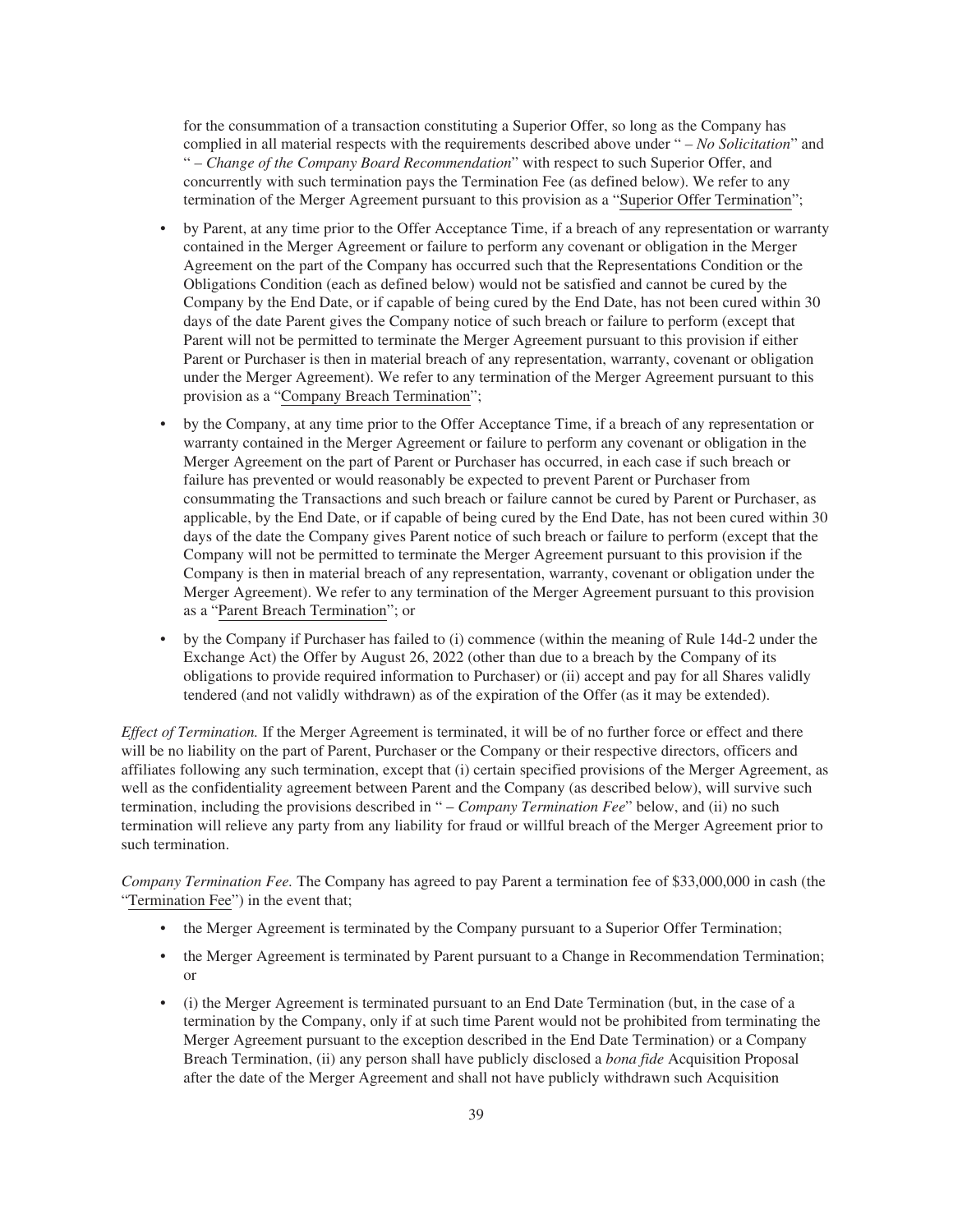Proposal prior to (1) in the case of the Merger Agreement being subsequently terminated due to an End Date Termination, the date that is two (2) business days prior to the Expiration Date or (2) in the case of the Merger Agreement being subsequently terminated pursuant to a Company Breach Termination, the time of the breach or failure to perform giving rise to such termination and (iii) within twelve months of such termination the Company consummates an Acquisition Proposal or enters into a definitive agreement with respect to an Acquisition Proposal (except that for purposes of determining if the Termination Fee is payable under this prong (iii), the references to "20%" in the definition of "Acquisition Proposal" described above under " *– No Solicitation*" will be deemed to be references to "50%").

In no event will the Company be required to pay the Termination Fee on more than one occasion. In the event Parent or its designee receives the Termination Fee, such receipt will be deemed to be liquidated damages for any and all losses or damages suffered or incurred by Parent, Purchaser, any of their respective affiliates or any other person in connection with the Merger Agreement (and the termination thereof), the Transactions (and the abandonment thereof) or any matter forming the basis for such termination, and none of Parent, Purchaser or any of their respective affiliates or any other person will be entitled to bring or maintain any claim, action or proceeding against the Company, Parent, Purchaser or any of their respective affiliates arising out of or in connection with the Merger Agreement, any of the Transactions or any matters forming the basis for such termination (except that such receipt will not limit the rights of Parent or Purchaser with respect to fraud or willful breach).

*Specific Performance.* Parent, Purchaser and the Company have agreed that irreparable damage, for which monetary damages (even if available) would not be an adequate remedy, would occur in the event that the parties to the Merger Agreement do not perform their obligations under the provisions of the Merger Agreement in accordance with its specified terms or if they otherwise breach such provisions. Accordingly, each party will be entitled to an injunction or injunctions, specific performance, or other equitable relief to prevent breaches of the Merger Agreement and to enforce specifically the terms and provisions of the Merger Agreement, without proof of damages or otherwise, in addition to any other remedy to which they are entitled under the terms of the Merger Agreement.

*Expenses.* Except in limited circumstances expressly specified in the Merger Agreement, all fees and expenses incurred in connection with the Merger Agreement and the Transactions will be paid by the party incurring such fees or expenses, whether or not the Offer and the Merger are consummated.

*Transfer Taxes.* Except as expressly provided limited circumstances expressly specified in the Merger Agreement, all transfer, documentary, sales, use, stamp, registration, value-added and other similar Taxes and fees incurred in connection with the Merger Agreement and the transactions contemplated thereby shall be paid by Parent and Purchaser when due.

*Governing Law.* The Merger Agreement is governed by and will be construed in accordance with the laws of the State of Delaware, without giving effect to any laws, rules or provisions that would cause the application of the laws of any jurisdiction other than the State of Delaware. The documents entered into in accordance with the Debt Financing and any dispute concerning and against the Debt Financing sources arising under, out of, in connection with or related in any manner to the Merger Agreement will be governed by and construed in accordance with the laws of the State of New York except as otherwise provided in the applicable documents relating to the Debt Financing.

#### **Other Agreements**

## *Confidentiality Agreement*

Parent and the Company entered into a non-disclosure agreement, dated February 18, 2022 (the "Confidentiality Agreement"). Under the terms of the Confidentiality Agreement, Parent and the Company agreed that, subject to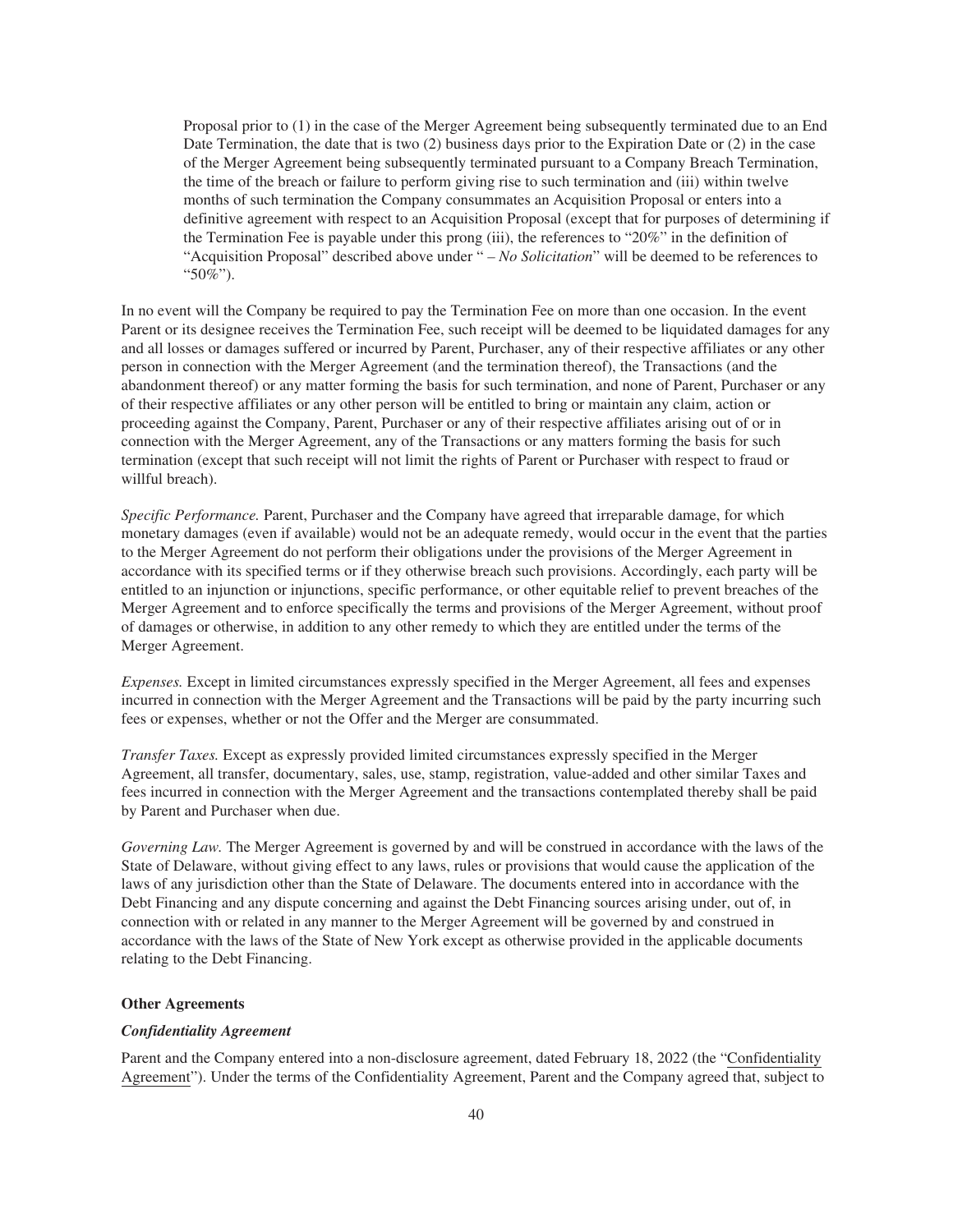certain exceptions including the ability to make disclosures required by applicable law, any confidential information each may make available to the other and their respective representatives will not be disclosed or used for any purpose other than for each party's consideration of a possible negotiated merger or acquisition of the Company by Parent. The Confidentiality Agreement includes a standstill provision for the benefit of both parties, and permits Parent to privately and confidentially made a proposal to acquire the Company directly to the board of directors of the Company or to the CEO of the Company during the standstill period, as well as a fallaway provision that is triggered upon (among other events) (i) a party's announcement of entry into a definitive agreement with a person other than the other party for the acquisition of all or a majority of such party's equity securities or all or substantially all of the such party's assets, (ii) recommendation by a party's board in favor of a bona fide tender or exchange offer or (iii) the other party publicly discloses that it has authorized a process for the solicitation of competing offers or indications of interest in respect of an alternative transaction. This summary of the Confidentiality Agreement is only a summary and is qualified in its entirety by reference to the Confidentiality Agreement, which is filed as Exhibit  $(d)(2)$  of the Schedule TO and is incorporated herein by reference.

## *Exclusivity Agreement*

On March 17, 2022, Parent and the Company entered into an exclusivity agreement (the "Exclusivity Agreement"), pursuant to which the Company agreed that from March 17, 2022 until the earlier of (i) 11:59 p.m. Eastern Time on April 11, 2022 and (ii) if at any time Parent or any of its representatives initiates any discussion with the Company or its representatives of reduction in the \$5.60 per share price set forth in Parent's March 13, 2022 proposal, the Company would not, and would cause its subsidiaries not to, and direct its and its subsidiaries' respective representatives not to (other than with respect to Parent or any of its representatives), directly or indirectly, (i) solicit, initiate, continue or enter into discussions with, or knowingly encourage, or provide any non-public information to, any corporation, partnership or other entity or group or person that constitutes, or would be expected to lead to, an acquisition proposal, (ii) engage in, continue or otherwise participate in any discussions or negotiations relating to, enter into any agreement, arrangement or understanding relating to, an acquisition proposal or any inquiry, proposal or offer that would be expected to lead to an acquisition proposal, or (iii) grant any waiver, amendment or release under any standstill or confidentiality agreement relating, directly or indirectly, to an acquisition proposal.

The Company also agreed to and cause its subsidiaries to, and direct its and its subsidiaries' respective representatives to immediately cease and cause to be terminated any and all contracts, discussions and negotiations with any third party with respect to an acquisition proposal or that could reasonably be expected to lead to an acquisition proposal. This summary of the Exclusivity Agreement is only a summary and is qualified in its entirety by reference to the Exclusivity Agreement, which is filed as Exhibit (d)(3) of the Schedule TO and is incorporated herein by reference.

## *Debt Commitment Letter*

The description of the Debt Commitment Letter included in Section 9 – "*Source and Amount of Funds – Debt Financing*" is incorporated into this Section 11 by reference.

#### **12. Purpose of the Offer; Plans for the Company**

#### *Purpose of the Offer*

The purpose of the Offer is for Parent, through Purchaser, to acquire control of, and would be the first step in Parent's acquisition of the entire equity interest in, the Company. The Offer is intended to facilitate the acquisition of all outstanding Shares. The purpose of the Merger is to acquire all outstanding Shares not tendered and purchased pursuant to the Offer. If the Offer is consummated, Purchaser intends to complete the Merger as promptly as practicable thereafter subject to the satisfaction and waiver of the other conditions to Merger set forth in the Merger Agreement.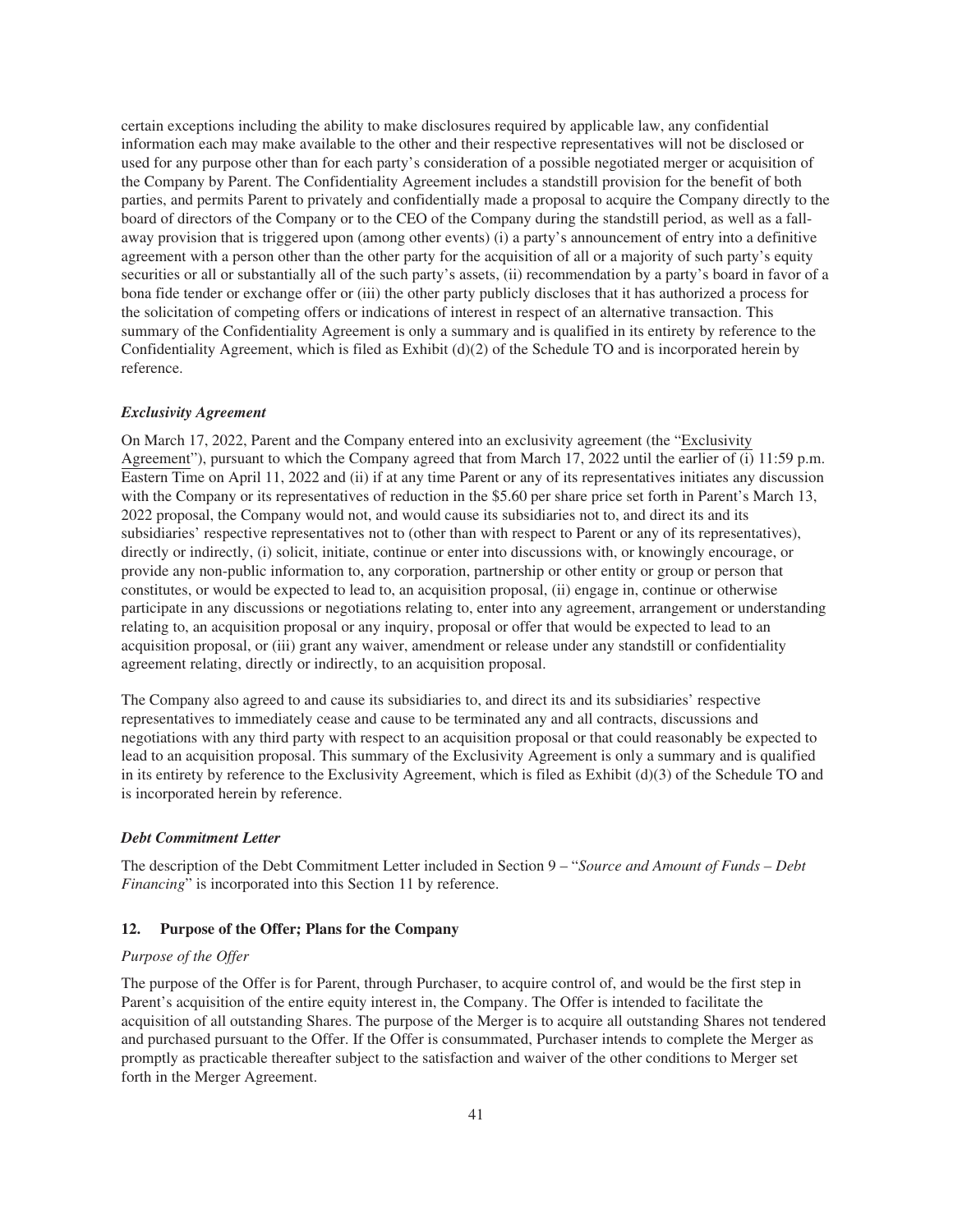The Company Board has unanimously: (i) determined that the Merger Agreement, the Offer and the Merger are fair to, and in the best interest of, the Company and its stockholders; (ii) declared that it is advisable for the Company to enter into the Merger Agreement; (iii) approved the execution, delivery and performance by the Company of the Merger Agreement and the consummation of the transactions contemplated by the Merger Agreement, including the Offer and the Merger; (iv) agreed that the Merger shall be effected under Section 251(h) of the DGCL; and (v) resolved to recommend that the Company's stockholders accept the Offer and tender their Shares pursuant to the Offer. Section 251(h) of the DGCL provides that following consummation of a successful tender offer for a public corporation, and subject to certain statutory provisions, if the acquirer holds at least the amount of shares of each class of stock of the constituent corporation that would otherwise be required to approve a merger for the constituent corporation, and the other stockholders receive the same consideration for their stock in the merger as was payable in the tender offer, the acquirer can effect a merger without the action of the other stockholders of the constituent corporation. Accordingly, if we consummate the Offer, we are required pursuant to the Merger Agreement to complete the Merger without a vote of the Company's stockholders in accordance with Section 251(h) of the DGCL.

### *Plans for the Company*

In connection with Parent's consideration of the Offer, Parent is developing a plan, on the basis of available information, for the combination of the business of the Company with that of Parent. Parent plans to keep the Company as a separate operating business. Parent will continue to evaluate and refine the plan and may make changes to it as additional information is obtained.

After completion of the Offer and the Merger, the Company will be a wholly owned subsidiary of Parent. From and after the consummation of the Merger, until successors are duly elected or appointed and qualified in accordance with applicable law, or until their earlier death, resignation or removal, the directors and officers of Purchaser as of immediately prior to the Effective Time will be the directors and officers of the Company as of immediately after the Effective Time.

Except as set forth in this Offer to Purchase and the Merger Agreement, Parent and Purchaser have no present plans or proposals that would relate to or result in (i) any extraordinary corporate transaction involving the Company (such as a merger, reorganization, liquidation, relocation of any operations or sale or other transfer of a material amount of assets), (ii) any sale or transfer of a material amount of assets of the Company, (iii) any material change in the Company's capitalization, indebtedness or dividend policy or (iv) any other material change in the Company's corporate structure or business.

#### **13. Certain Effects of the Offer**

Because the Merger will be governed by Section 251(h) of the DGCL, no vote of the Company's stockholders will be required to consummate the Merger. Promptly after the consummation of the Offer, and subject to the satisfaction of the remaining conditions set forth in the Merger Agreement, we and the Company will consummate the Merger at 8:00 a.m., Eastern Time, on the same date as the consummation of the Offer (unless otherwise agreed by the Company, Parent and Purchaser) pursuant to Section 251(h) of the DGCL. Immediately following the Merger, all of the outstanding shares of the Company's common stock will be held by Parent.

*Market for the Shares*. The purchase of Shares pursuant to the Offer will reduce the number of holders of Shares and the number of Shares that might otherwise trade publicly, which could adversely affect the liquidity and market value of the remaining Shares. We cannot predict whether the reduction in the number of Shares that might otherwise trade publicly would have an adverse or beneficial effect on the market price for, or marketability of, the Shares or whether such reduction would cause future market prices to be greater or less than the Offer Price. If the Offer is successful, there will be no market for the Shares because Purchaser intends to consummate the Merger as soon as practicable following the Offer Closing.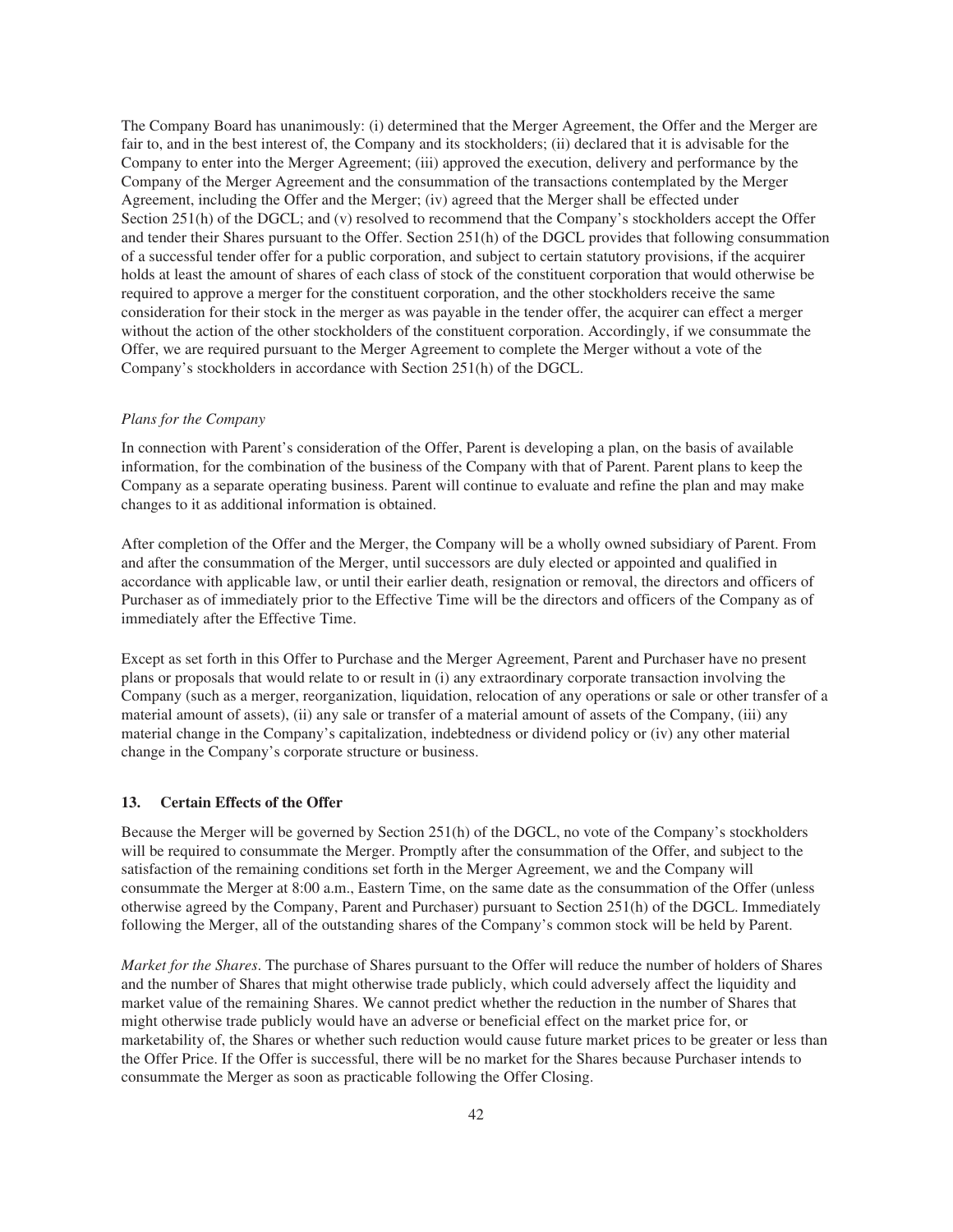*Stock Quotation*. The Shares are currently listed on NASDAQ. Immediately following the consummation of the Merger (which is required to occur at 8:00 a.m., Eastern Time, on the same date as the consummation of the Offer, unless otherwise agreed by the Company, Parent and Purchaser), the Shares will no longer meet the requirements for continued listing on NASDAQ, and Parent will seek to cause the listing of Shares on NASDAQ to be discontinued as soon as the requirements for termination of the listing are satisfied.

*Margin Regulations*. The Shares are currently "margin securities" under the Regulations of the Board of Governors of the Federal Reserve System (the "Federal Reserve Board"), which has the effect, among other things, of allowing brokers to extend credit based on the use of Shares as collateral. Depending upon factors similar to those described above regarding the market for the Shares and stock quotations, it is possible that, following the Offer, the Shares would no longer constitute "margin securities" for the purposes of the margin regulations of the Federal Reserve Board and, therefore, could no longer be used as collateral for loans made by brokers.

*Exchange Act Registration*. The Shares are currently registered under the Exchange Act. Such registration may be terminated upon application of the Company to the SEC if the Shares are neither listed on a national securities exchange nor held by 300 or more holders of record. Termination of registration of the Shares under the Exchange Act would substantially reduce the information required to be furnished by the Company to its stockholders and to the SEC and would make certain provisions of the Exchange Act no longer applicable to the Company, such as the short-swing profit recovery provisions of Section 16(b) of the Exchange Act, the requirement of furnishing a proxy statement pursuant to Section 14(a) of the Exchange Act in connection with stockholders' meetings and the related requirement of furnishing an annual report to stockholders and the requirements of Rule 13e-3 under the Exchange Act with respect to "going private" transactions. Furthermore, the ability of "affiliates" of the Company and persons holding "restricted securities" of the Company to dispose of such securities pursuant to Rule 144 under the Securities Act of 1933, as amended, may be impaired or eliminated. If registration of the Shares under the Exchange Act were terminated, the Shares would no longer be "margin securities" or be eligible for listing on NASDAQ. Parent intends to, and will cause the Surviving Corporation to, terminate the registration of the Shares under the Exchange Act as soon after consummation of the Merger as the requirements for termination of registration are met.

#### **14. Dividends and Distributions**

The Merger Agreement provides that from the date of the Merger Agreement to the Effective Time, without the prior written consent of Parent, the Company will not establish a record date for, declare, accrue, set aside or pay any dividend or make any other distribution in respect of the Company's capital stock.

## **15. Conditions of the Offer**

For purposes of this Section 15, capitalized terms used but not defined in this Section 15 and defined in the Merger Agreement have the meanings set forth in the Merger Agreement, a copy of which is filed as Exhibit (d)(1) to the Schedule TO and is incorporated herein by reference. The obligation of Purchaser to accept for payment and pay for Shares validly tendered (and not validly withdrawn) pursuant to the Offer is subject to the satisfaction of the Minimum Condition and the other conditions below.

The Offer is not subject to any financing condition. Purchaser will not be required to accept for payment or, subject to any applicable rules and regulations of the SEC, including Rule 14e-l(c) under the Exchange Act (relating to Purchaser's obligation to pay for or return tendered Shares promptly after the termination or withdrawal of the Offer), to pay for, any Shares tendered pursuant to the Offer and may delay the acceptance for payment of or, subject to any applicable rules and regulations of the SEC, the payment for, any tendered Shares, and (subject to the provisions of the Merger Agreement) may amend the Offer as otherwise permitted by the Merger Agreement if, at one minute following 11:59 p.m. Eastern Time on any scheduled Expiration Date (as it may be extended or subject to any requirements to extend), (i) the Minimum Condition or the Termination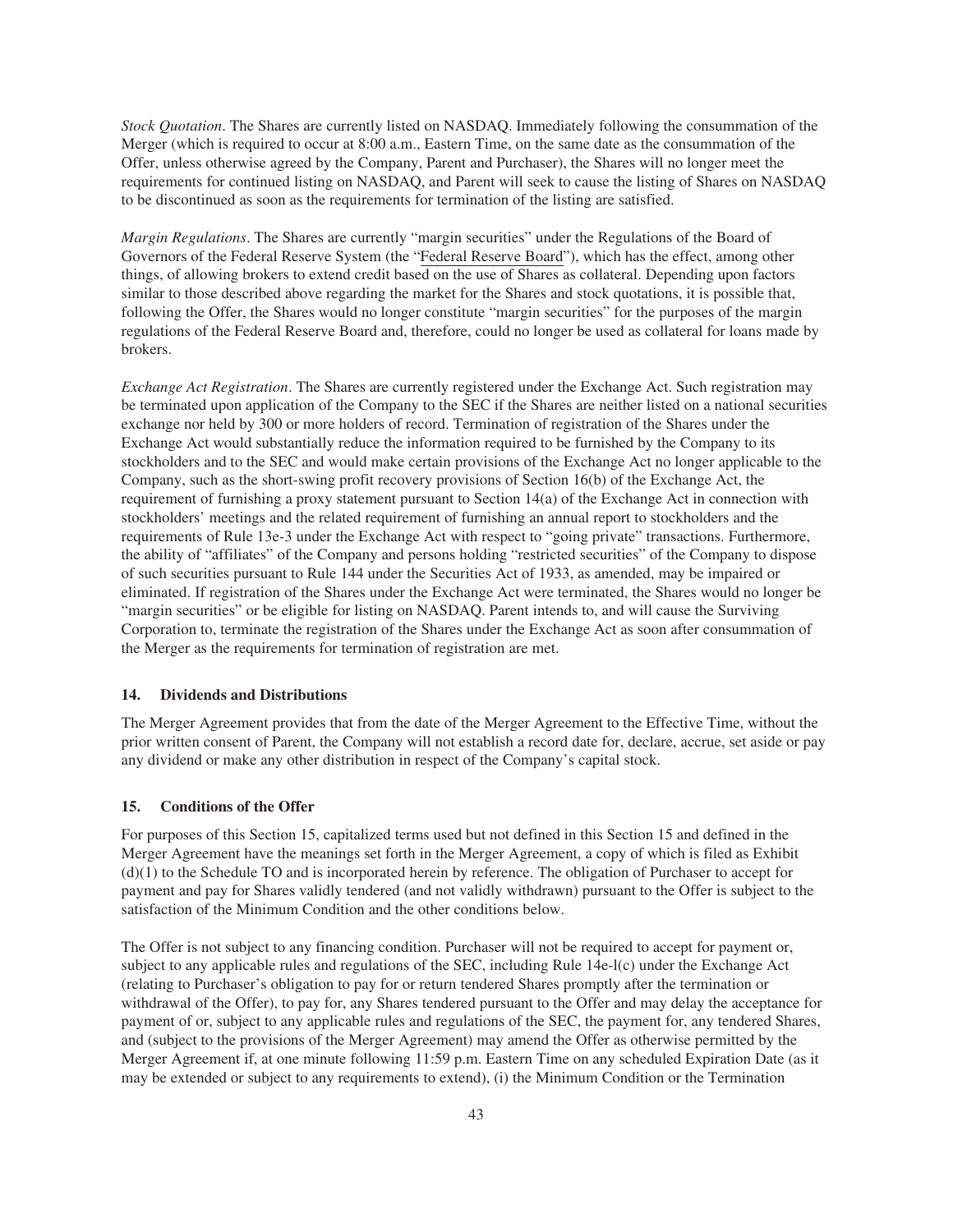Condition has not been satisfied, or (ii) any of the following other conditions shall not be satisfied or (to the extent permitted by applicable law) waived:

- any waiting period (and any timing agreements, any extensions of any waiting period, any understandings or commitments obtained by request or other action of the FTC and/or the DOJ, as applicable) imposed under the HSR Act applicable to the Transactions shall have expired or been terminated (the "HSR Condition");
- (i) there shall not have been issued by (A) any court of competent jurisdiction in any legal proceeding involving a Governmental Body or (B) any court of competent jurisdiction in any legal proceeding involving a non-Governmental Body in a jurisdiction in which Parent or the Company or their respective subsidiaries has assets, operations or revenues or remain in effect any judgment, temporary restraining order, preliminary or permanent injunction or other order preventing the acquisition of or payment for Shares pursuant to the Offer or the consummation of the Offer or the Merger and (ii) no action shall have been taken, or any legal requirement or order promulgated, entered, enforced, enacted, issued or deemed applicable to the Offer or the Merger by any Governmental Body which directly or indirectly prohibits, or makes illegal, the acquisition of or payment for Shares pursuant to the Offer, or the consummation of the Merger; provided, that Parent and Purchaser shall not be permitted to invoke this clause unless they shall have taken all actions required under the Merger Agreement to avoid any such order or have any such order lifted (each of the conditions in this bullet point and the preceding bullet point (in the case of this bullet point, as such condition relates to the HSR Act), the "Regulatory Condition");
- after the date of the Merger Agreement, there not having occurred a Company Material Adverse Effect that is continuing (the "MAE Condition");
- the Company having complied with or performed in all material respects each of the covenants and agreements it is required to comply with or perform at or prior to the Offer Acceptance Time (the "Obligations Condition");
- the Merger Agreement not having been terminated in accordance with its terms (the "Termination Condition");
- (1) the representations and warranties of the Company as set forth in Section 3.1 of the Merger Agreement (*Due Organization; Subsidiaries, Etc.*) Section 3.20 (*Authority; Binding Nature of Agreement*) and Section 3.22 (*Merger Approval*) being accurate in all material respects as of the date of the Merger Agreement and shall be accurate in all material respects at and as of the Offer Acceptance Time as if made at and as of such time (*it being understood* that the accuracy of those representations or warranties that address matters only as of a specific date shall be measured (subject to the applicable materiality standard as set forth in this clause (1)) only as of such date), (2) each of the representations and warranties of the Company as set forth in Section 3.5(a) (*Absence of Changes*) shall have been accurate as of the date of the Merger Agreement and shall be accurate at and as of the Offer Acceptance Time as if made on and as of such time (*it being understood* that the accuracy of those representations or warranties that address matters only as of a specific date shall be measured (subject to the applicable materiality standards set forth in this clause (2)) only as of such date), (3) the representations and warranties of the Company as set forth in subsections (a), (c) (first sentence only) and (e) of Section 3.3 (*Capitalization, Etc.*) shall have been accurate in all respects as of the date of the Merger Agreement and shall be accurate in all respects at and as of the Offer Acceptance Time as if made on and as of such time, other than *de minimis* inaccuracies (*it being understood* that the accuracy of those representations or warranties that address matters only as of a specific date shall be measured (subject to the applicable *de minimis* standard as set forth in this clause (3)) only as of such date); and (4) the representations and warranties of the Company as set forth in the Merger Agreement (other than those referred to in clauses (1), (2) and (3) above) shall have been accurate in all respects as of the date of the Merger Agreement, and shall be accurate in all respects at and as of the Offer Acceptance Time as if made at and as of such time, except that any inaccuracies in such representations and warranties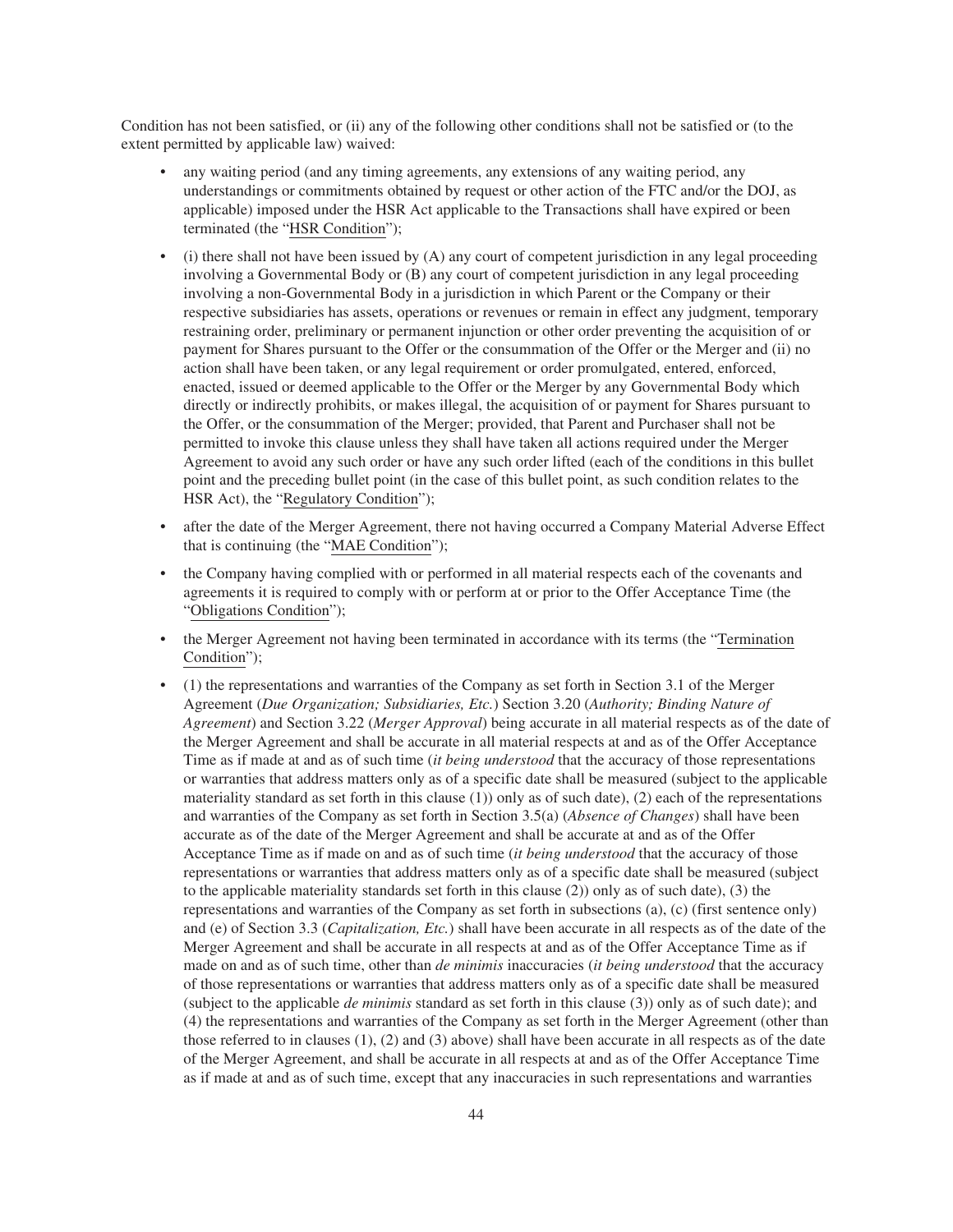shall be disregarded if the circumstances giving rise to all such inaccuracies (considered collectively) do not constitute, and would not reasonably be expected to have, a Material Adverse Effect (*it being understood* that, for purposes of determining the accuracy of such representations and warranties, (A) all "Material Adverse Effect" qualifications and other materiality qualifications contained in such representations and warranties shall be disregarded (except where the term material is part of a defined term under the Merger Agreement and the use of such defined term therein) and (B) the accuracy of those representations or warranties that address matters only as of a specific date shall be measured (subject to the applicable materiality standard as set forth in this clause (4) only as of such date) (the "Representations Condition"); and

• Parent having received from the Company a certificate signed on behalf of the Company by an executive officer of the Company confirming that the Representations Condition and the Obligations Condition have been duly satisfied.

The foregoing conditions are in addition to, and not a limitation of, the rights of Parent and Purchaser to extend, terminate or modify the Offer pursuant to the terms of the Merger Agreement.

The foregoing conditions are for the sole benefit of Parent and Purchaser and, except for the Minimum Condition and the Termination Condition (which may only be waived with the prior written consent of the Company), may be waived by Parent or Purchaser in whole or in part at any time and from time to time, in each case prior to the Offer Expiration Time, and in the sole discretion of Parent or Purchaser, subject in each case to the terms of the Merger Agreement and applicable law. Any reference in this Section 15 or elsewhere in the Merger Agreement to a condition or requirement being satisfied will be deemed to be satisfied if such condition or requirement is so waived.

Purchaser expressly reserves the right to (i) increase the Offer Price, (ii) waive any Offer Condition and (iii) make any other changes in the terms and conditions of the Offer not inconsistent with the Merger Agreement; provided, that unless otherwise provided by the Merger Agreement, without the prior written consent of the Company, Purchaser is not permitted to (A) decrease the Offer Price; (B) change the form of consideration payable in the Offer; (C) decrease the maximum number of Shares sought to be purchased in the Offer; (D) impose conditions or requirements to the Offer in addition to the Offer Conditions; (E) amend or modify any of the Offer Conditions or any other terms or conditions of the Merger Agreement in a manner that adversely affects, or would reasonably be expected to adversely affect, any holder of Shares or that would, individually or in the aggregate, reasonably be expected to prevent or delay the consummation of the Offer or prevent, delay or impair the ability of Parent or Purchaser to consummate the Offer, the Merger or the other Transactions; (F) amend, modify or waive the Minimum Condition or the Termination Condition; (G) extend or otherwise change the Expiration Date in a manner other than as required or permitted by the Merger Agreement; or (H) provide any "subsequent offering period" within the meaning of Rule 14d-11 under the Exchange Act. Parent may not withdraw the Offer prior to any Expiration Date of the Offer, unless the Merger Agreement is terminated in accordance with its terms.

### **16. Certain Legal Matters; Regulatory Approvals**

*General*. Based on our examination of publicly available information filed by the Company with the SEC and other publicly available information concerning the Company, we are not aware of any governmental license or regulatory permit that appears to be material to the Company's business that would be adversely affected by our acquisition of Shares pursuant to the Offer or, except as set forth below in this Section 16, of any approval or other action by any government or governmental administrative or regulatory authority or agency, domestic or foreign, that would be required for our purchase of Shares pursuant to the Offer. Should any such approval or other action be required or desirable, we currently contemplate that, except for takeover laws in jurisdictions other than Delaware as described below under "State Takeover Laws," such approval or other action will be sought. However, except for observance of the waiting periods and the obtaining of the required approvals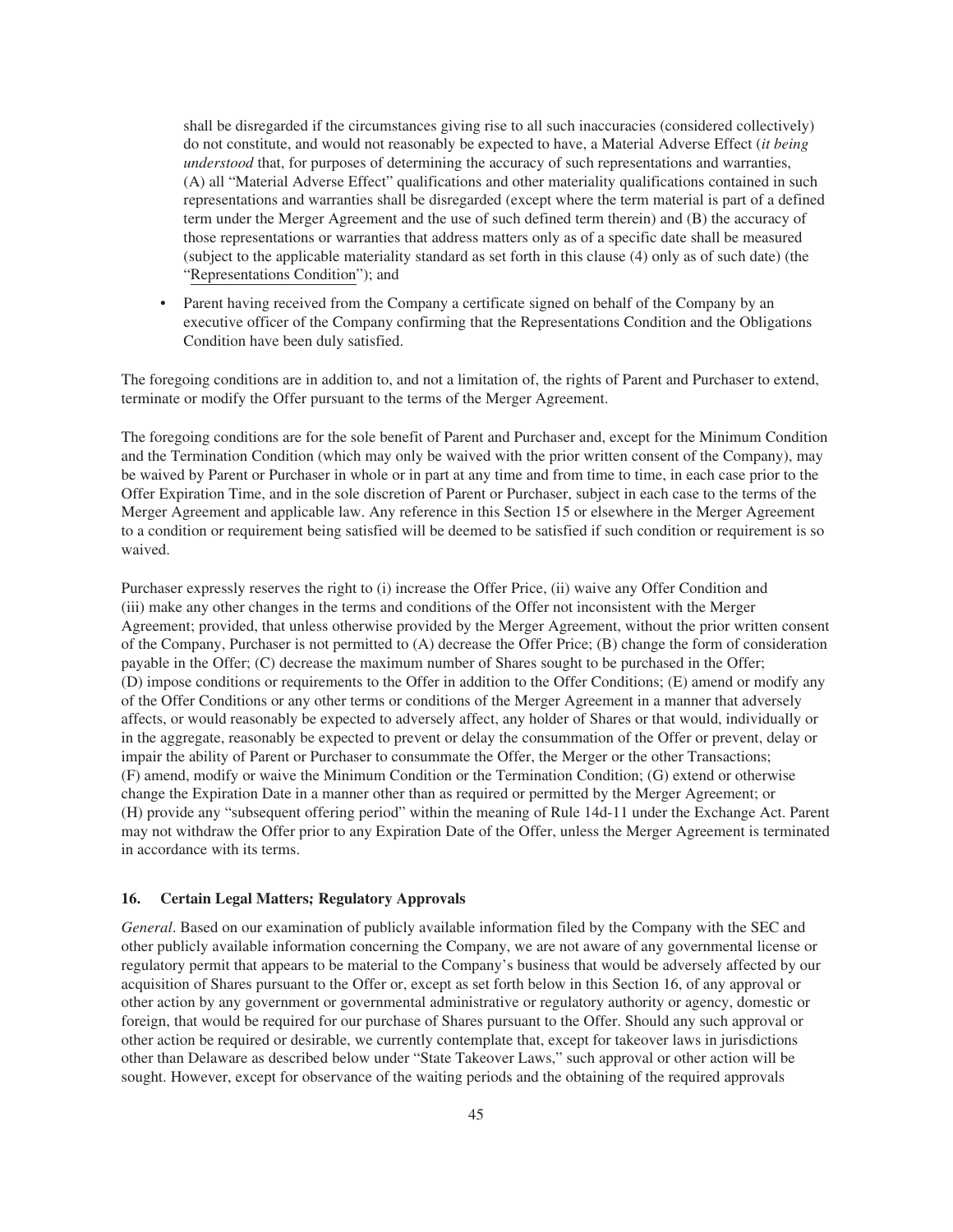summarized under "Antitrust Compliance" below in this Section 16, we do not anticipate delaying the purchase of Shares tendered pursuant to the Offer pending the outcome of any such matter. There can be no assurance that any such approval or action, if needed, will be obtained or, if obtained, that it will be obtained without substantial conditions; and there can be no assurance that, in the event that such approvals were not obtained or such other actions were not taken, adverse consequences might not result to the Company's business or that certain parts of the Company's business might not have to be disposed of or held separate, any of which may give us the right to terminate the Offer at any Expiration Date without accepting for payment any Shares validly tendered (and not validly withdrawn) pursuant to the Offer. Our obligation under the Offer to accept for payment and pay for Shares is subject to the Offer Conditions, including, among other conditions, the Regulatory Condition. See Section 15 – "Conditions of the Offer."

## *Antitrust Compliance*

#### *U.S. Antitrust Compliance*

Under the HSR Act, certain acquisition transactions, including Purchaser's purchase of Shares pursuant to the Offer, may not be consummated until certain information and documentary material has been furnished for review by the FTC and the Antitrust Division of the DOJ (the "Antitrust Division") and certain waiting period requirements have expired or been terminated.

Under the HSR Act, the purchase of Shares may not be completed until the expiration of a 15-calendar day waiting period following the filing of certain required information and documentary material concerning the Offer with the FTC and the Antitrust Division. If the 15 calendar day waiting period expires on a federal holiday (as defined in 5 U.S.C. 6103(a)), a Saturday, or Sunday, the waiting period is automatically extended until 11:59 p.m., Eastern Time, the next business day. Each of Parent and the Company filed their Premerger Notification and Report Form under the HSR Act with the FTC and the Antitrust Division in connection with the purchase of Shares in the Offer and the Merger on April 26, 2022 and therefore the waiting period will expire on May 11, 2022, unless earlier terminated by the FTC and the Antitrust Division, Parent receives a request for additional information or documentary material prior to that time, or Parent voluntarily withdraws and refiles its notification so as to provide the FTC and the Antitrust Division an additional 15 days to review the transaction. Expiration or termination of the waiting period under the HSR Act is a condition to the consummation of the Offer.

The FTC and the Antitrust Division frequently scrutinize the legality under the U.S. antitrust laws of transactions like the Offer and the Merger. At any time, the FTC or the Antitrust Division could take any action under the antitrust laws that it considers necessary or desirable in the public interest, including seeking (i) to enjoin the purchase of Shares pursuant to the Offer, (ii) to enjoin the Merger, (iii) to require Purchaser (or, after completion of the Merger, Parent) to divest the Shares, or (iv) to require us or the Company to divest substantial assets or seek other conduct relief as a condition of consummating the acquisition. Private parties, as well as state attorneys general, also may bring legal actions under the antitrust laws of the United States or state antitrust laws. At any time before or after the consummation of the Merger, notwithstanding the expiration or early termination of the applicable waiting period under the HSR Act, any state or private party could file suit seeking to enjoin the consummation of the Merger or seeking other structural or conduct relief or damages. See Section 15 – "Conditions of the Offer."

Based upon an examination of publicly available information and other information relating to the businesses in which the Company is engaged, Parent and the Company believe that neither the purchase of Shares by Purchaser pursuant to the Offer nor the consummation of the Merger should violate applicable antitrust laws. Nevertheless, neither Parent nor the Company can be certain that a challenge to the Offer or the Merger on antitrust grounds will not be made, or, if such challenge is made, what the result will be. See Section 15 – "Conditions of the Offer."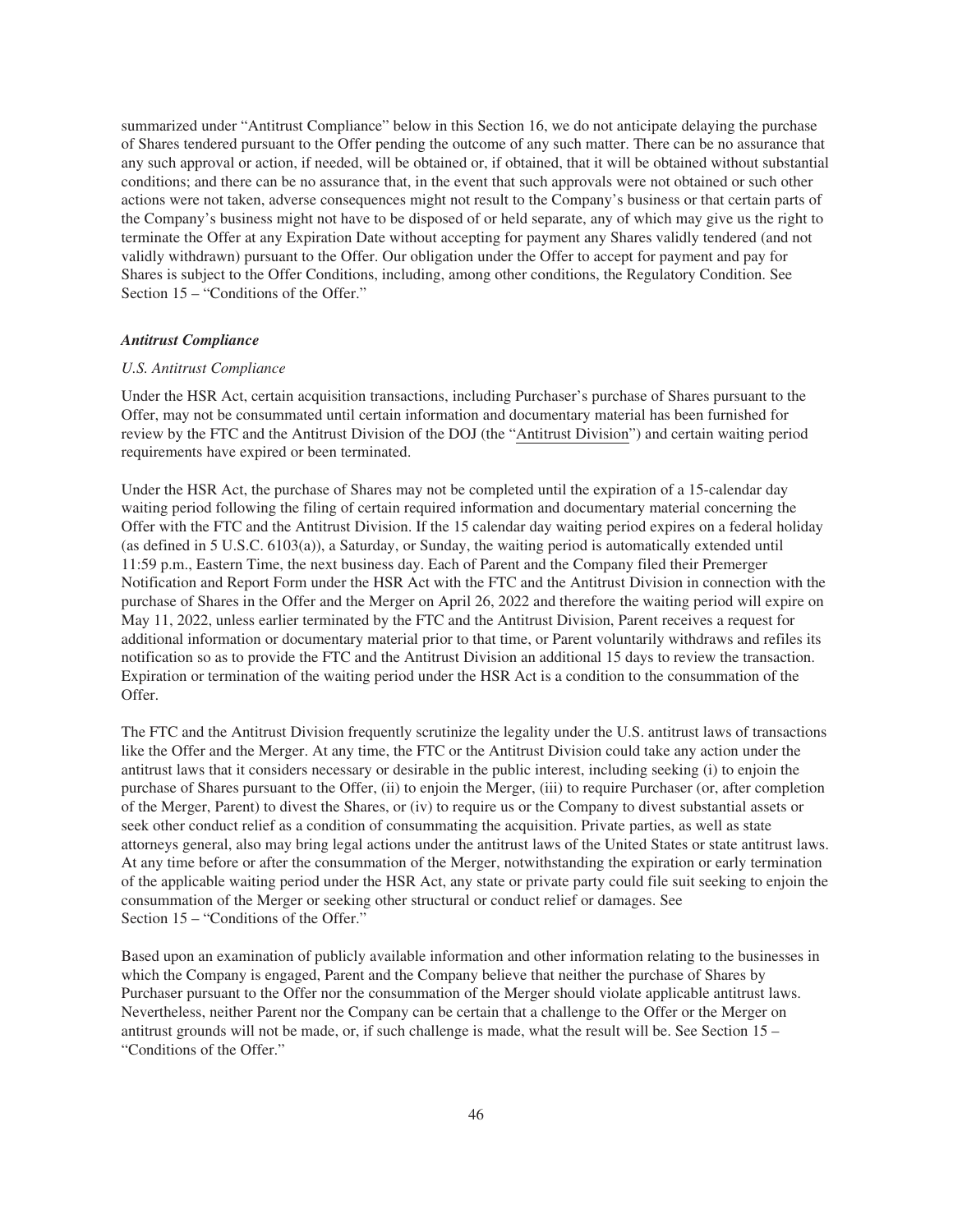## *State Takeover Laws*

The Company is incorporated under the laws of the State of Delaware. In general, Section 203 of the DGCL ("Section 203") prevents a Delaware corporation from engaging in a "business combination" (defined to include mergers and certain other actions) with an "interested stockholder" (including a person who owns or has the right to acquire 15% or more of a corporation's outstanding voting stock) for a period of three years following the date such person became an "interested stockholder" unless, among other things, the "business combination" is approved by the board of directors of such corporation before such person became an "interested stockholder." The Company Board approved the Merger Agreement and the Transactions, and the restrictions on "business combinations" described in Section 203 are inapplicable to the Merger Agreement and the Transactions.

The Company may be deemed to be conducting business in a number of states throughout the United States, some of which have enacted takeover laws. We do not know whether any of these laws will, by their terms, apply to the Offer or the Merger and have not attempted to comply with any such laws. Should any person seek to apply any state takeover law, we will take such action as then appears desirable, which may include challenging the validity or applicability of any such statute in appropriate court proceedings. In the event any person asserts that the takeover laws of any state are applicable to the Offer or the Merger, and an appropriate court does not determine that it is inapplicable or invalid as applied to the Offer or the Merger, we may be required to file certain information with, or receive approvals from, the relevant state authorities. In addition, if enjoined, we may be unable to accept for payment any Shares tendered pursuant to the Offer, or be delayed in continuing or consummating the Offer and the Merger. In such case, we may not be obligated to accept for payment any Shares tendered in the Offer. See Section 15 – "Conditions of the Offer."

## **17. Appraisal Rights**

No appraisal rights are available to the holders of Shares in connection with the Offer. If the Merger is completed, appraisal rights will be available in connection with the Merger as further described below, but, although the availability of appraisal rights depends on the Merger being completed, stockholders who wish to exercise such appraisal rights must do so no later than the time of the consummation of the Offer and 20 days after the mailing of the Schedule 14D-9, even though the Merger will not have been completed as of such time. If the Merger is completed, the holders of Shares who (i) did not tender their Shares in the Offer; (ii) followed the procedures set forth in Section 262 of the DGCL to exercise and perfect their appraised demand; and (iii) do not thereafter lose their appraisal rights (by withdrawal, failure to perfect or otherwise), in each case in accordance with the DGCL, will be entitled to have their Shares appraised by the Delaware Court of Chancery and receive payment of the "fair value" of such Shares, exclusive of any element of value arising from the accomplishment or expectation of the Merger, together with a fair rate of interest, as determined by such court. Unless the Delaware Court of Chancery in its discretion determines otherwise for good cause shown, interest from the effective date of the Merger through the date of payment of the judgment will be compounded quarterly and will accrue at 5% over the Federal Reserve discount rate (including any surcharge) as established from time to time during the period between the effective date of the Merger and the date of payment of the judgment.

The "fair value" of any Shares could be based upon considerations other than, or in addition to, the price paid in the Offer and the market value of such Shares. Moreover, the "fair value" so determined could be higher or lower than, or the same as, the Offer Price. Moreover, we may argue in an appraisal proceeding that, for purposes of such proceeding, the fair value of such Shares is less than the Offer Price.

Section 262 of the DGCL provides that, if a merger was approved pursuant to Section 251(h) of the DGCL, either a constituent corporation before the effective date of the merger or the surviving corporation within ten days thereafter shall notify each of the holders of any class or series of stock of such constituent corporation who are entitled to appraisal rights of the approval of the merger and that appraisal rights are available for any or all shares of such class or series of stock of such constituent corporation, and shall include in such notice a copy of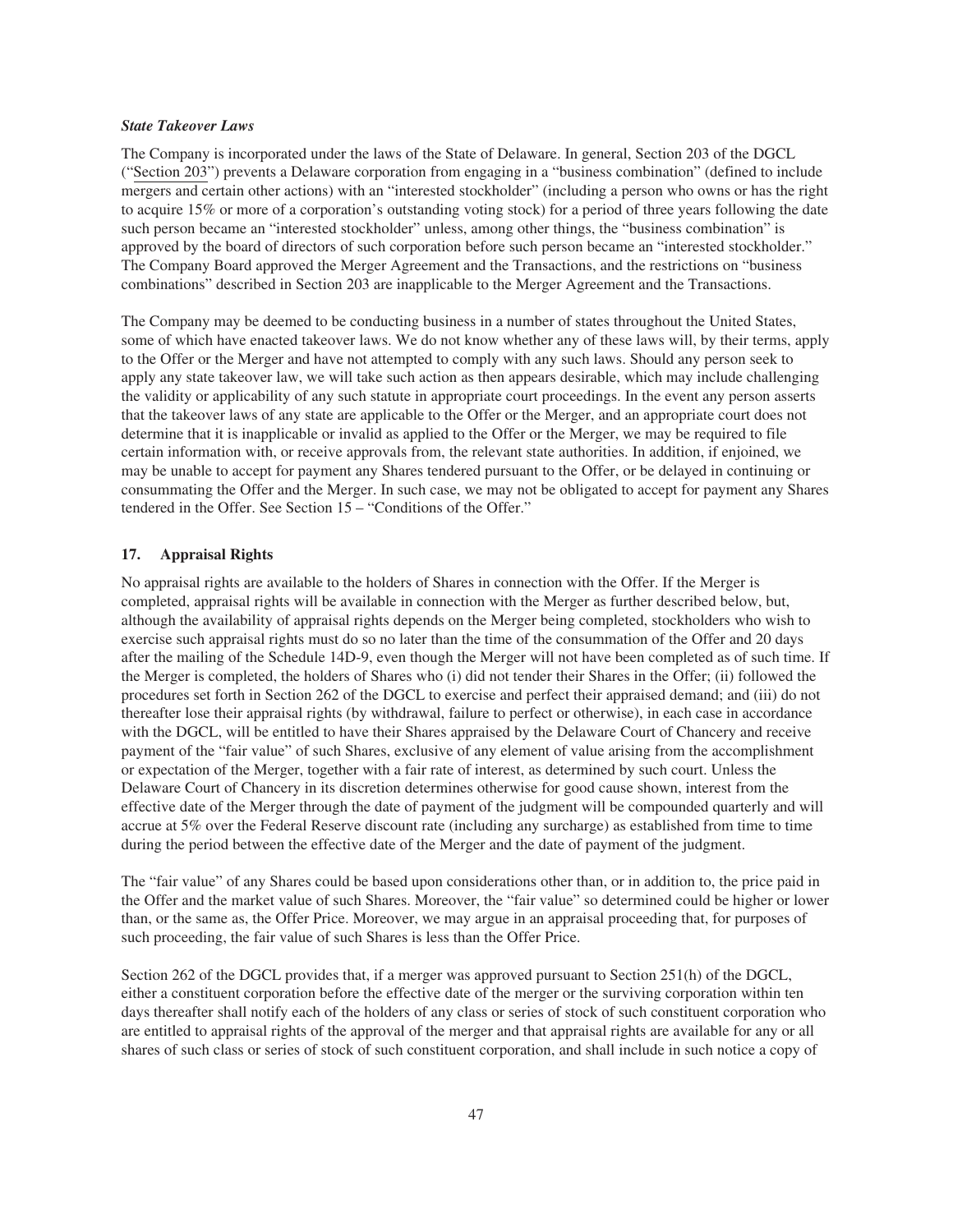## Section 262 of the DGCL. **The Schedule 14D-9 constitutes the formal notice by the Company to its stockholders of appraisal rights in connection with the Merger under Section 262 of the DGCL.**

As described more fully in the Schedule 14D-9, if a stockholder wishes to elect to exercise appraisal rights under Section 262 of the DGCL in connection with the Merger, such stockholder must do all of the following:

- within the later of the consummation of the Offer and twenty days after the date of mailing of the formal notice of appraisal rights, deliver to the Company a written demand for appraisal of Shares held, which demand must reasonably inform the Company of the identity of the stockholder and that the stockholder is demanding appraisal;
- not tender such stockholder's Shares in the Offer;
- continuously hold of record the Shares from the date on which the written demand for appraisal is made through the Effective Time; and
- comply with the procedures of Section 262 of the DGCL for perfecting appraisal rights thereafter.

# **Under Section 262 of the DGCL, a demand for appraisal rights must be made by the record holder of Shares. If you do not hold your Shares of record and desire to exercise appraisal rights in connection with the Merger, you will need to arrange for the record holder to make the demand for appraisal rights on your behalf in compliance with Section 262 of the DGCL.**

The foregoing summary of the appraisal rights of stockholders under the DGCL does not purport to be a complete statement of the procedures to be followed by the stockholders desiring to exercise any appraisal rights available thereunder and is qualified in its entirety by reference to Section 262 of the DGCL. The proper exercise of appraisal rights requires strict and timely adherence to the applicable provisions of the DGCL. A copy of Section 262 of the DGCL is included as Annex II to the Schedule 14D-9.

The information provided above is for informational purposes only with respect to your alternatives if the Merger is completed. If you tender your Shares into the Offer, you will not be entitled to exercise appraisal rights with respect to your Shares, but, instead, upon the terms and subject to the conditions to the Offer, you will receive the Offer Price for your Shares.

### **18. Fees and Expenses**

Purchaser has retained D.F. King & Co., Inc. to be the Information Agent, and Equiniti Trust Company to be the Depositary in connection with the Offer. The Information Agent may contact holders of Shares by mail, telephone, telecopy and personal interview and may request banks, brokers, dealers and other nominees to forward materials relating to the Offer to beneficial owners of Shares.

The Information Agent and the Depositary each will receive reasonable and customary compensation for their respective services in connection with the Offer, will be reimbursed for reasonable out-of-pocket expenses and will be indemnified against certain liabilities and expenses in connection therewith, including certain liabilities under federal securities laws.

None of Parent or Purchaser will pay any fees or commissions to any broker or dealer or to any other person (other than to the Depositary and the Information Agent) in connection with the solicitation of tenders of Shares pursuant to the Offer. Brokers, dealers, commercial banks and trust companies will, upon request, be reimbursed by Purchaser for customary mailing and handling expenses incurred by them in forwarding offering materials to their customers. In those jurisdictions where applicable laws or regulations require the Offer to be made by a licensed broker or dealer, the Offer shall be deemed to be made on behalf of Purchaser by one or more registered brokers or dealers licensed under the laws of such jurisdiction to be designated by Purchaser.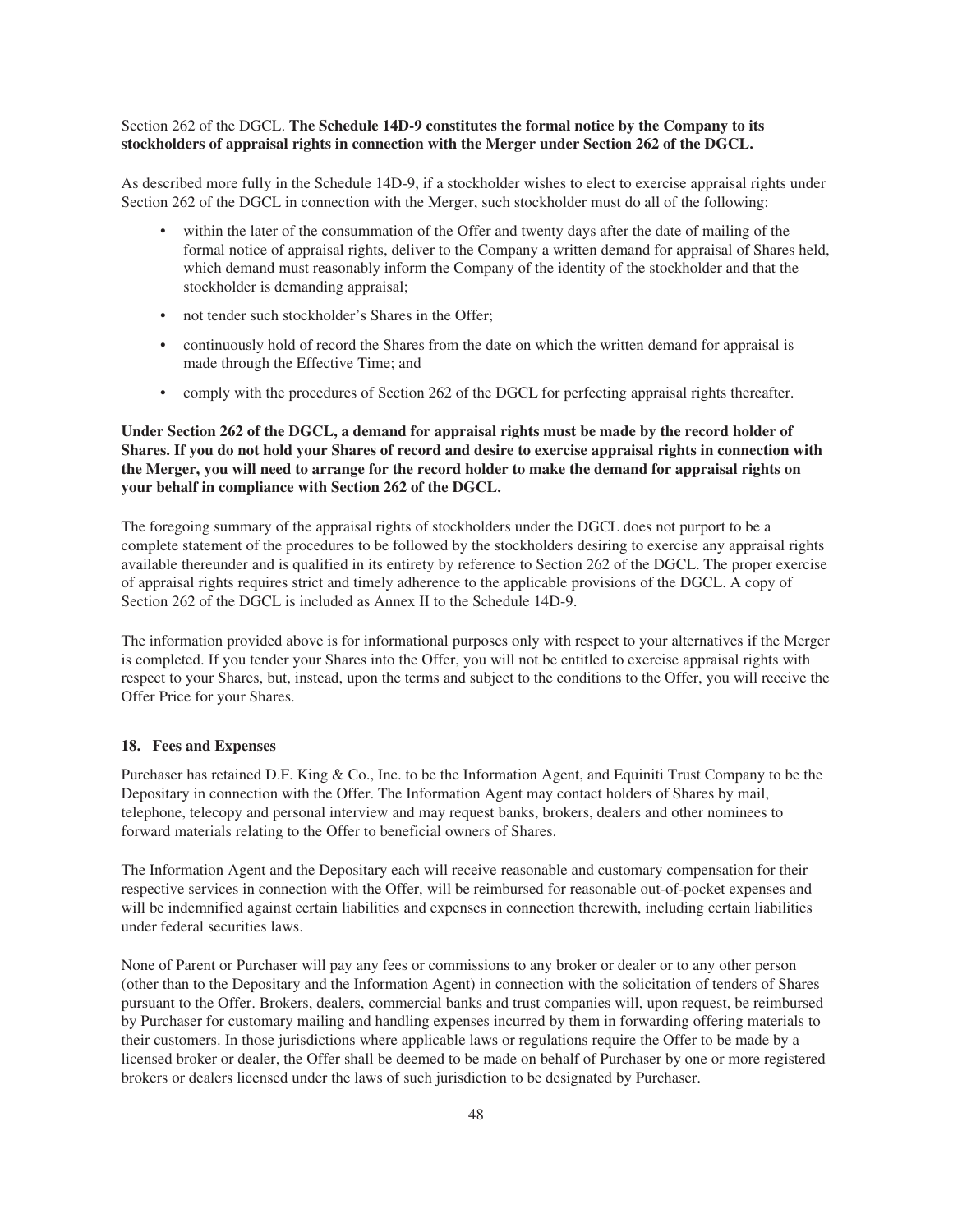## **19. Miscellaneous**

The Offer is being made to all holders of Shares. We are not aware of any jurisdiction in which the making of the Offer or the acceptance thereof would be prohibited by securities, "blue sky" or other valid laws of such jurisdiction. If we become aware of any U.S. state in which the making of the Offer or the acceptance of Shares pursuant thereto would not be in compliance with an administrative or judicial action taken pursuant to a U.S. state statute, we will make a good faith effort to comply with any such law. If, after such good faith effort, we cannot comply with any such law, the Offer will not be made to (nor will tenders be accepted from or on behalf of) the holders of Shares in such state. In any jurisdictions where applicable laws require the Offer to be made by a licensed broker or dealer, the Offer shall be deemed to be made on behalf of Purchaser by one or more registered brokers or dealers licensed under the laws of such jurisdiction to be designated by Purchaser.

No person has been authorized to give any information or to make any representation on behalf of Parent or Purchaser not contained herein or in the Letter of Transmittal, and, if given or made, such information or representation must not be relied upon as having been authorized. No broker, dealer, bank, trust company, fiduciary or other person shall be deemed to be the agent of Parent, Purchaser the Depositary or the Information Agent for the purposes of the Offer.

Parent and Purchaser have filed with the SEC a Tender Offer Statement on Schedule TO pursuant to Rule 14d-3 under the Exchange Act, together with exhibits furnishing certain additional information with respect to the Offer, and may file amendments thereto. In addition, the Company has filed or will file, pursuant to Rule 14d-9 under the Exchange Act, the Schedule 14D-9 with the SEC, together with exhibits, setting forth the recommendation of the Company Board with respect to the Offer and the reasons for such recommendation and furnishing certain additional related information. A copy of such documents, and any amendments thereto, may be examined at, and copies may be obtained from, the SEC in the manner set forth in Section 7 – "Certain Information Concerning the Company" above.

## **Atlas Merger Sub, Inc.**

April 26, 2022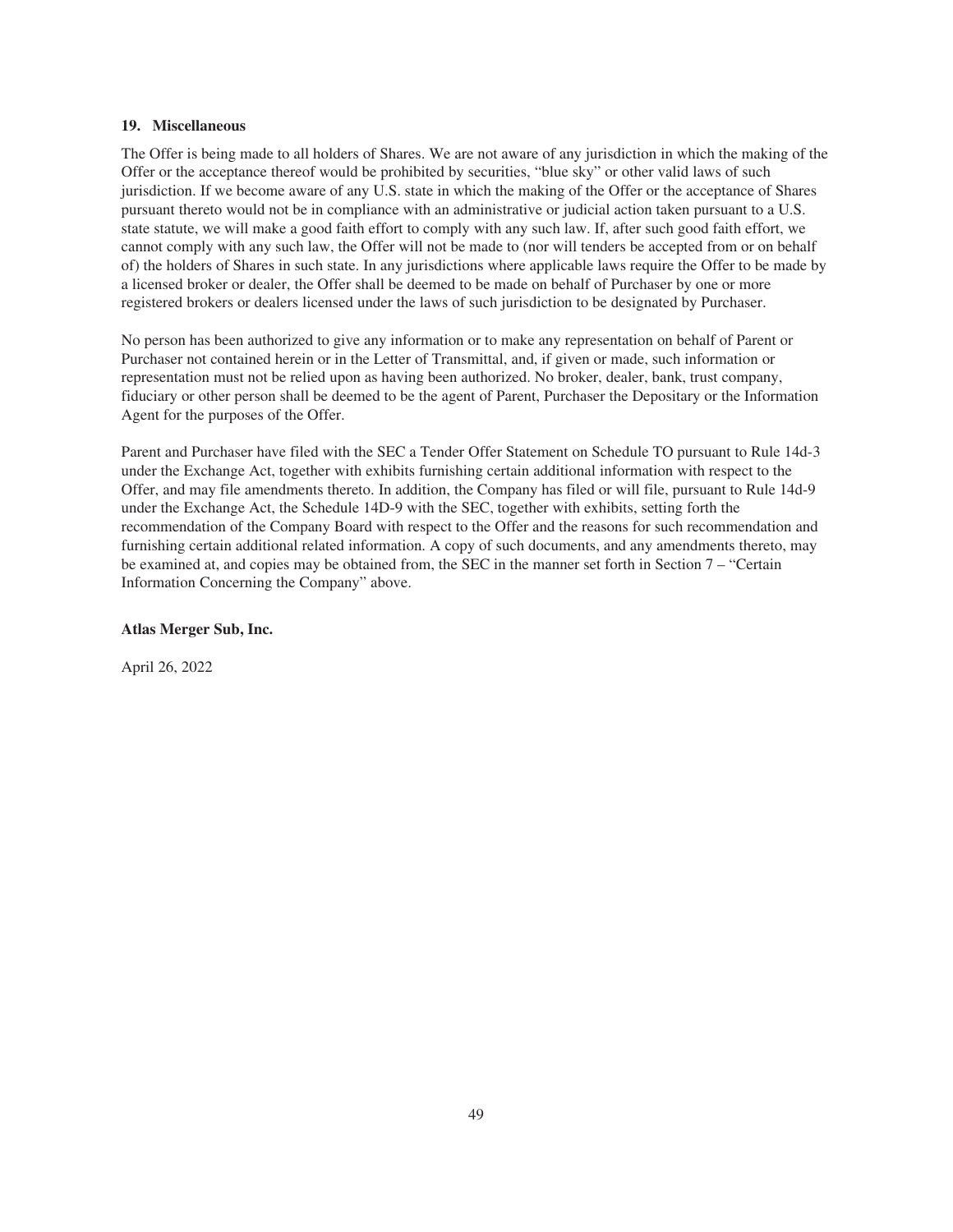## **SCHEDULE I DIRECTORS AND EXECUTIVE OFFICERS OF PURCHASER AND PARENT**

# **1. PURCHASER**

The name, business address, present principal occupation or employment and material occupations, positions, offices or employment for the past five years of the directors and executive officers of Purchaser are set forth below. The business address of each such director and executive officer is c/o Atlas Merger Sub, Inc., 11388 Sorrento Valley Road, San Diego, California, 92121. The telephone number at such office is (858) 704-6440. Except as otherwise indicated, all directors and executive officers listed below are citizens of the United States.

| <b>Name and Position</b>                      | Present Principal Occupation or Employment; Material<br>Positions Held During the Last Five Years;<br><b>Citizenship (if not United States)</b>                                                                                                                                                                                                                                                                                                                                                                                                                                                                                                                                                                                                                                                                                                                                                                                                                                                                           |
|-----------------------------------------------|---------------------------------------------------------------------------------------------------------------------------------------------------------------------------------------------------------------------------------------------------------------------------------------------------------------------------------------------------------------------------------------------------------------------------------------------------------------------------------------------------------------------------------------------------------------------------------------------------------------------------------------------------------------------------------------------------------------------------------------------------------------------------------------------------------------------------------------------------------------------------------------------------------------------------------------------------------------------------------------------------------------------------|
| <b>Helen Torley</b><br>Director; President    | Helen Torley is a board member of Quest Diagnostics Incorporated, a<br>diagnostic information services company.                                                                                                                                                                                                                                                                                                                                                                                                                                                                                                                                                                                                                                                                                                                                                                                                                                                                                                           |
|                                               | Dr. Torley previously served as Chief Commercial Officer at Onyx<br>pharmaceuticals from 2011-2013 until the acquisition of Onyx by<br>Amgen in 2013. From 2002-2011 Dr. Torley held several senior<br>commercial positions at Amgen including Vice President and General<br>Manager US Bone Health and Vice President and General Manager US<br>Nephrology. From 1997-2002 she held various senior management<br>positions at Bristol-Myers Squibb, including Regional Vice President of<br>Cardiovascular and Metabolic Sales and Head of Cardiovascular Global<br>Marketing. She began her industry career at Sandoz, which merged with<br>Ciba-Geigy to become Novartis in 1996, where she held a range of<br>positions of increasing responsibility in Clinical Development,<br>culminating in the position of Vice President of Medical Affairs,<br>responsible for overseeing the design and conduct of a broad portfolio of<br>clinical studies across nephrology, rheumatology, oncology and CNS<br>indications. |
|                                               | Dr. Torley has served as CEO of Parent since 2014 and as Director and<br>President of Purchaser since 2022.                                                                                                                                                                                                                                                                                                                                                                                                                                                                                                                                                                                                                                                                                                                                                                                                                                                                                                               |
|                                               | Dr. Torley is a citizen of England.                                                                                                                                                                                                                                                                                                                                                                                                                                                                                                                                                                                                                                                                                                                                                                                                                                                                                                                                                                                       |
| <b>Nicole LaBrosse</b><br>Director; Treasurer | Nicole LaBrosse was appointed Chief Financial Officer of Parent in<br>2022. Previously Ms. LaBrosse served as Parent's Vice President,<br>Finance and Accounting from January 2020 to February 2022 and as the<br>Company's Executive Director, Controller from July 2017 to December<br>2019. From June 2015 to June 2017, she was Parent's Senior Director,<br>Financial Reporting. Before joining Parent, Ms. LaBrosse was with<br>PricewaterhouseCoopers, LLP from 2004 to 2015.                                                                                                                                                                                                                                                                                                                                                                                                                                                                                                                                      |
|                                               | Ms. LaBrosse has served Director and Treasurer of Purchaser since<br>2022.                                                                                                                                                                                                                                                                                                                                                                                                                                                                                                                                                                                                                                                                                                                                                                                                                                                                                                                                                |

# **2. PARENT**

The name, business address, present principal occupation or employment and material occupations, positions, offices or employment for the past five years of each of the directors and executive officers of Parent are set forth below. The business address of each such director and executive officer is c/o Atlas Merger Sub, Inc., 11388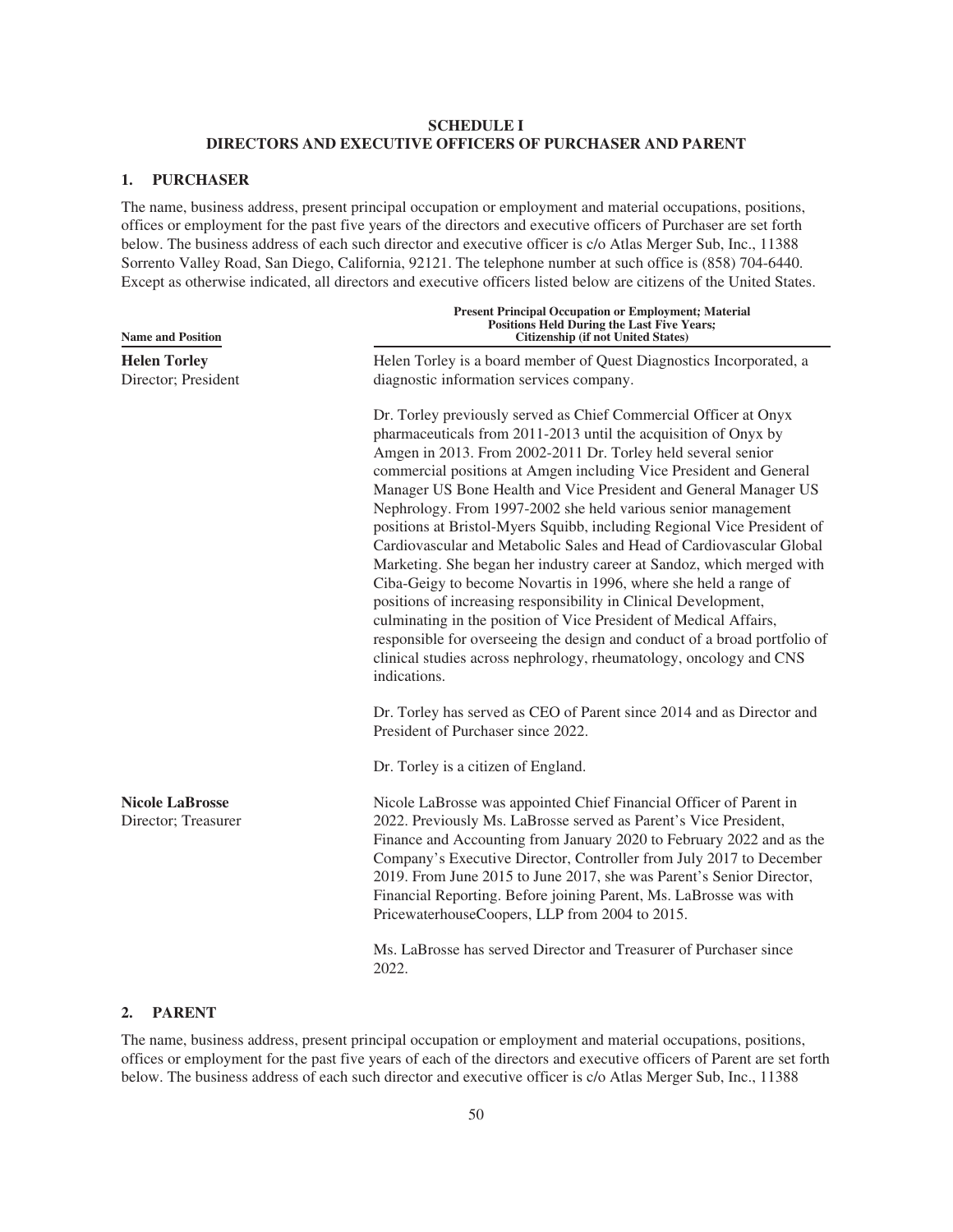Sorrento Valley Road, San Diego, California, 92121. The telephone number at such office is (858) 704-6440. Except as otherwise indicated, each director and executive officer is a citizen of the United States.

| <b>Name and Position</b>                                               | Present Principal Occupation or Employment; Material<br>Positions Held During the Last Five Years;<br><b>Citizenship (if not United States)</b>                                                                                                                                                                                                                                                                                                                                                                                                                                                                                                                                                                                                                                                                                                                                                                                                                                                                           |
|------------------------------------------------------------------------|---------------------------------------------------------------------------------------------------------------------------------------------------------------------------------------------------------------------------------------------------------------------------------------------------------------------------------------------------------------------------------------------------------------------------------------------------------------------------------------------------------------------------------------------------------------------------------------------------------------------------------------------------------------------------------------------------------------------------------------------------------------------------------------------------------------------------------------------------------------------------------------------------------------------------------------------------------------------------------------------------------------------------|
| <b>Connie Matsui</b><br>Chair of the Board                             | Connie Matsui is a board member of Artelo Biosciences, Inc., a<br>biopharmaceutical company and Sutro Biopharma, Inc., a<br>biopharmaceutical company.                                                                                                                                                                                                                                                                                                                                                                                                                                                                                                                                                                                                                                                                                                                                                                                                                                                                    |
|                                                                        | Ms. Matsui retired from Biogen Idec Inc., a biotechnology company, in<br>January 2009 as the Executive Vice President, Knowledge and<br>Innovation Networks. She served as an Executive Committee member at<br>both Biogen Idec and IDEC Pharmaceuticals, a predecessor of Biogen<br>Idec. Among the many major roles she played after joining IDEC<br>Pharmaceuticals in November 1992 was Senior Vice President,<br>overseeing investor relations, corporate communications, human<br>resources, project management and strategic planning. Prior to entering<br>the biotechnology industry, Ms. Matsui worked for Wells Fargo Bank in<br>general management, marketing and human resources.                                                                                                                                                                                                                                                                                                                            |
| <b>Helen Torley</b><br>Director; President, Chief Executive<br>Officer | Helen Torley is a board member of Quest Diagnostics Incorporated, a<br>diagnostic information services company.                                                                                                                                                                                                                                                                                                                                                                                                                                                                                                                                                                                                                                                                                                                                                                                                                                                                                                           |
|                                                                        | Dr. Torley previously served as Chief Commercial Officer at Onyx<br>pharmaceuticals from 2011-2013 until the acquisition of Onyx by<br>Amgen in 2013. From 2002-2011 Dr. Torley held several senior<br>commercial positions at Amgen including Vice President and General<br>Manager US Bone Health and Vice President and General Manager US<br>Nephrology. From 1997-2002 she held various senior management<br>positions at Bristol-Myers Squibb, including Regional Vice President of<br>Cardiovascular and Metabolic Sales and Head of Cardiovascular Global<br>Marketing. She began her industry career at Sandoz, which merged with<br>Ciba-Geigy to become Novartis in 1996, where she held a range of<br>positions of increasing responsibility in Clinical Development,<br>culminating in the position of Vice President of Medical Affairs,<br>responsible for overseeing the design and conduct of a broad portfolio of<br>clinical studies across nephrology, rheumatology, oncology and CNS<br>indications. |
|                                                                        | Dr. Torley has served as CEO of Parent since 2014.                                                                                                                                                                                                                                                                                                                                                                                                                                                                                                                                                                                                                                                                                                                                                                                                                                                                                                                                                                        |
|                                                                        | Dr. Torley is a citizen of England.                                                                                                                                                                                                                                                                                                                                                                                                                                                                                                                                                                                                                                                                                                                                                                                                                                                                                                                                                                                       |
| <b>Jeffrey Henderson</b><br>Director                                   | Jeffrey Henderson is a board member of Becton Dickinson and<br>Company, a medical technology company, Fibrogen, Inc., a<br>biotechnology company and Qualcomm, Inc., a wireless<br>communications and semiconductor company.                                                                                                                                                                                                                                                                                                                                                                                                                                                                                                                                                                                                                                                                                                                                                                                              |
|                                                                        | Mr. Henderson has served as President of JWH Consulting LLC, an<br>investment and business advisory firm, since January 2018. From 2015<br>to 2019, he served as a Healthcare Advisory Director to Berkshire<br>Partners LLC. Mr. Henderson previously served as the Chief Financial                                                                                                                                                                                                                                                                                                                                                                                                                                                                                                                                                                                                                                                                                                                                      |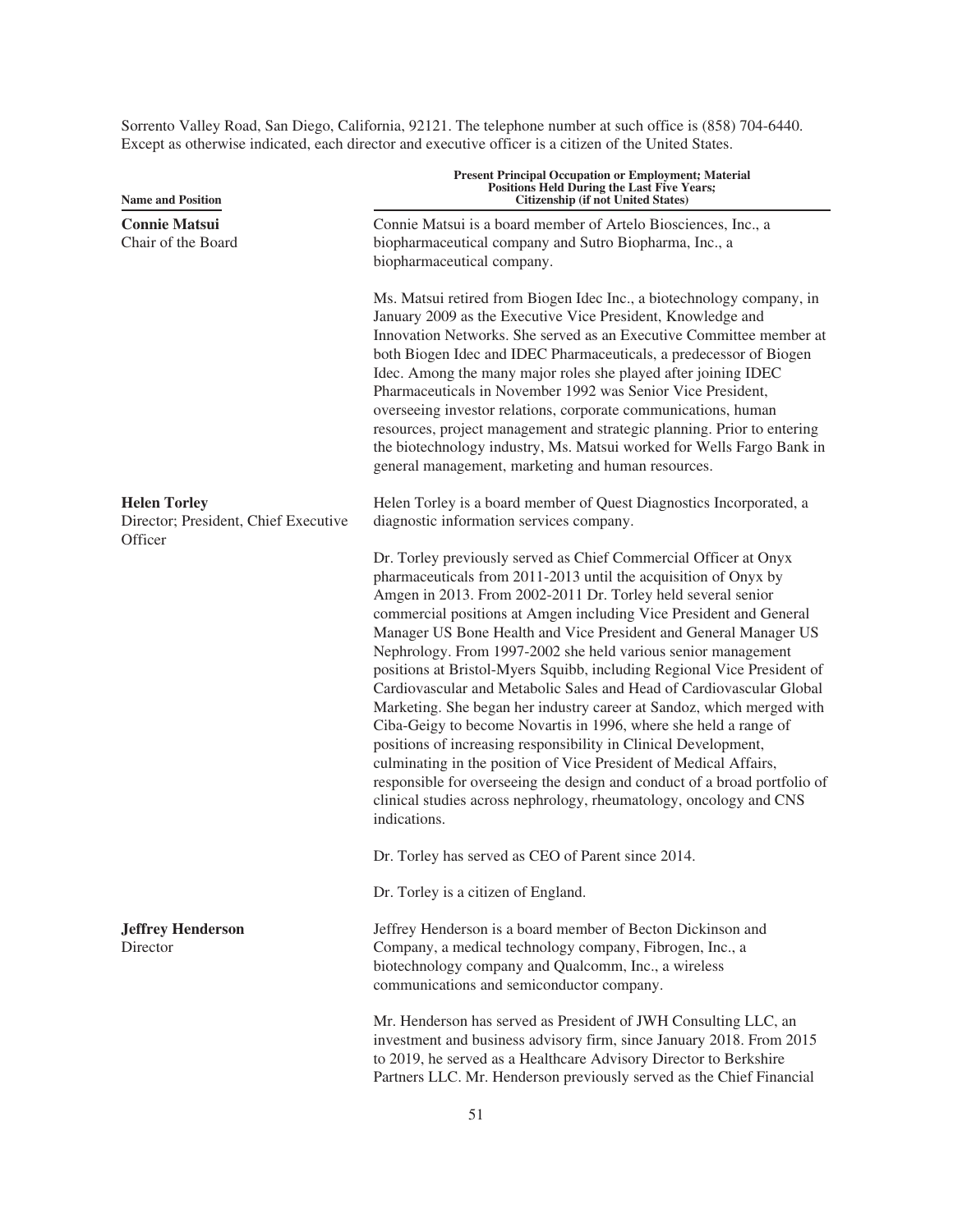| <b>Name and Position</b>                  | Positions Held During the Last Five Years;<br><b>Citizenship (if not United States)</b>                                                                                                                                                                                                                                                                                                                                                                                                                                                                                                                                                                                                                                                                                                                                                                                                                  |
|-------------------------------------------|----------------------------------------------------------------------------------------------------------------------------------------------------------------------------------------------------------------------------------------------------------------------------------------------------------------------------------------------------------------------------------------------------------------------------------------------------------------------------------------------------------------------------------------------------------------------------------------------------------------------------------------------------------------------------------------------------------------------------------------------------------------------------------------------------------------------------------------------------------------------------------------------------------|
|                                           | Officer of Cardinal Health, Inc., a multinational health care services<br>company, from May 2005 to November 2014, and in an executive<br>capacity until his retirement from Cardinal in August 2015. From 1998<br>to 2005, Mr. Henderson held various senior management positions at Eli<br>Lilly and Company, a multinational pharmaceutical company, including<br>President and General Manager, Eli Lilly Canada, Inc. and Controller<br>and Treasurer of Eli Lilly, Inc.                                                                                                                                                                                                                                                                                                                                                                                                                            |
| <b>Bernadette Connaughton</b><br>Director | Bernadette Connaughton is a board member of Editas Medicine, Inc., a<br>clinical stage biotechnology company, Syneos Health Inc., a<br>biopharmaceutical services company and Zealand Pharma A/S, a<br>biotechnology company.                                                                                                                                                                                                                                                                                                                                                                                                                                                                                                                                                                                                                                                                            |
|                                           | Ms. Connaughton retired from Bristol-Myers Squibb Pharmaceutical<br>Company, a multinational pharmaceutical company, where she served in<br>senior management positions from 2004 to October 2017. She most<br>recently served as Bristol-Myers Squibb's President, Intercontinental<br>Region. Ms. Connaughton was recently a member of the board of<br>directors of Visterra, Inc., a private clinical stage biotechnology<br>company, acquired by Otsuka. She also previously served on the<br>European Federation of Pharmaceutical Industry Association, Patient<br>Access and European Markets Committees.                                                                                                                                                                                                                                                                                         |
| <b>Matthew Posard</b><br>Director         | Matthew Posard is the chairman of the board of DermTech, Inc., a<br>precision dermatology company, the chairman of the board Nautilus<br>Biotechnology, Inc., a development stage life sciences company and a<br>board member of Talis Biomedical, a developer of diagnostic tests for<br>infectious diseases.                                                                                                                                                                                                                                                                                                                                                                                                                                                                                                                                                                                           |
|                                           | Mr. Posard is Founding Principal of Explore DNA, a life sciences<br>executive consulting firm, a position he has held since March 2016.<br>Since 2017, he has provided advisory services to CEOs for several<br>emerging life sciences companies. From February 2017 to April 2018,<br>Mr. Posard served as President and Chief Commercial Officer of<br>GenePeeks, Inc., a genetic research company. From March 2015 to April<br>2016, he served as Chief Commercial Officer of Trovagene, Inc., a<br>molecular diagnostic biotechnology company. From February 2006 to<br>February 2015, he held various commercial and general management<br>positions at Illumina, Inc., a genomics company focusing on DNA<br>sequencing, including senior executive positions overseeing Global<br>Sales, Marketing, and General Manager of Clinical and Consumer<br>Genomics as well as New and Emerging Markets. |
| Moni Miyashita<br>Director                | Moni Miyashita has served as the Chief Strategy Officer of Valo Health,<br>LLC, a technology company built to transform the drug discovery and<br>development process using human-centric data and artificial intelligence<br>computation since May 2019. Prior to Valo Health, from August 2015 to<br>May 2019, she was a Partner at Innosight Consulting, where she<br>provided growth strategy consulting services for businesses in the<br>biotech, healthcare and technology industries. From 2011 to 2015, she                                                                                                                                                                                                                                                                                                                                                                                     |

**Present Principal Occupation or Employment; Material**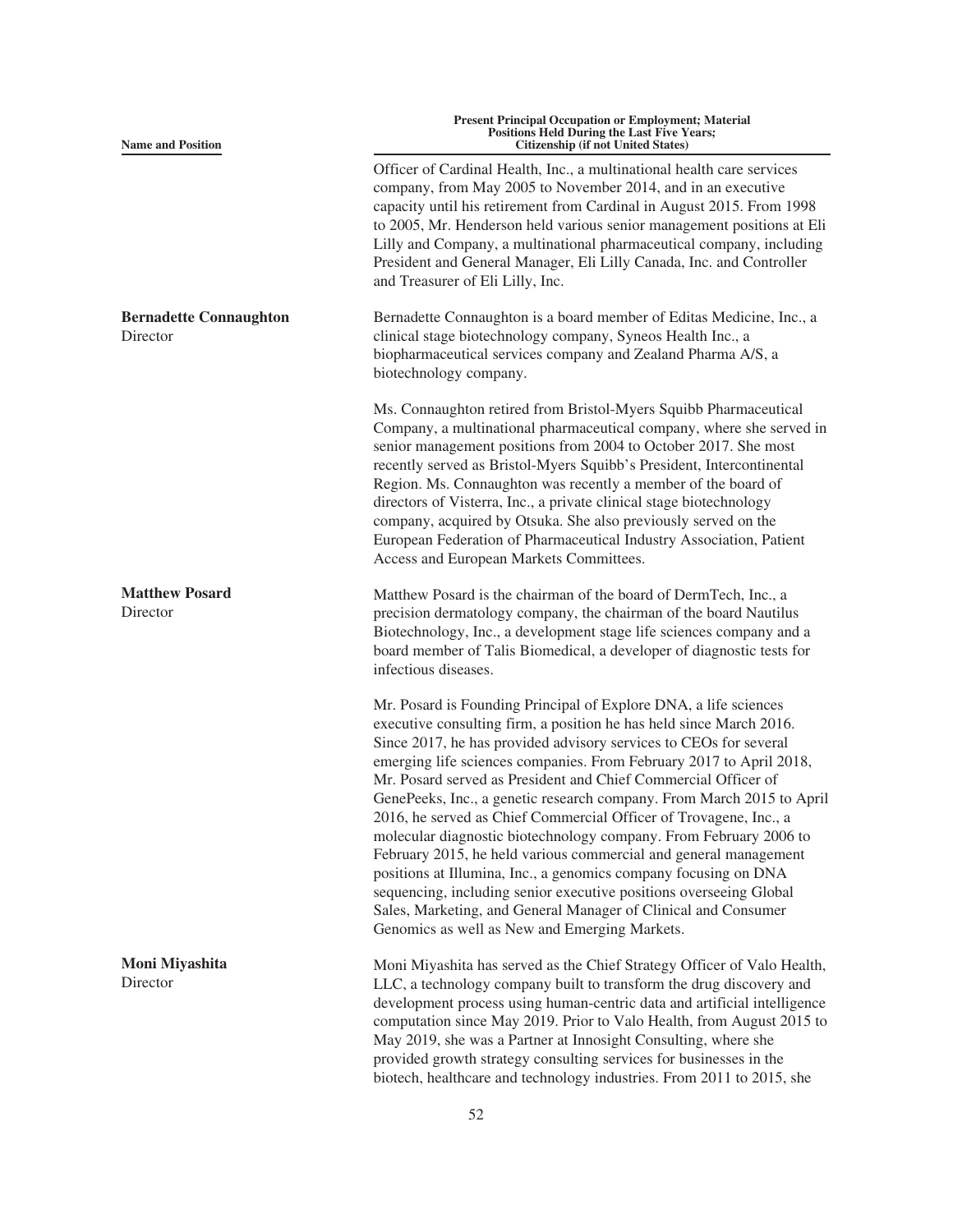| <b>Name and Position</b>                                                                                             | <b>Present Principal Occupation or Employment; Material</b><br>Positions Held During the Last Five Years;<br><b>Citizenship (if not United States)</b>                                                                                                                                                                                                                                                                                                                                                                                                                                                                                                                                                                                                                                                                                                                                                                                                                                  |
|----------------------------------------------------------------------------------------------------------------------|-----------------------------------------------------------------------------------------------------------------------------------------------------------------------------------------------------------------------------------------------------------------------------------------------------------------------------------------------------------------------------------------------------------------------------------------------------------------------------------------------------------------------------------------------------------------------------------------------------------------------------------------------------------------------------------------------------------------------------------------------------------------------------------------------------------------------------------------------------------------------------------------------------------------------------------------------------------------------------------------|
|                                                                                                                      | was a Senior Advisor at McKinsey where she advised senior executive<br>leadership teams on executing strategic M&A. Prior to McKinsey, she<br>served as Vice President, Corporate Development at IBM Corporation,<br>an information technology company, from 1998 to 2011.                                                                                                                                                                                                                                                                                                                                                                                                                                                                                                                                                                                                                                                                                                              |
| <b>Jean-Pierre Bizzari</b><br>Director                                                                               | Jean-Pierre Bizzari is a board member of Compugen Ltd., a<br>biotechnology company, Nordic Nanovector ASA, a biotechnology<br>company and Transgene S.A., a biopharmaceutical company.                                                                                                                                                                                                                                                                                                                                                                                                                                                                                                                                                                                                                                                                                                                                                                                                  |
|                                                                                                                      | Dr. Bizzari retired from Celgene Corporation, a global pharmaceutical<br>company, having served as Executive Vice President and Global Head of<br>Oncology from October 2012 to December 2015 and as Senior Vice<br>President for Clinical Development Oncology from 2008 to October<br>2012. Dr. Bizzari was also an assistant in the medical oncology<br>department at La Pitié-Salpêtrière hospital in Paris.                                                                                                                                                                                                                                                                                                                                                                                                                                                                                                                                                                        |
|                                                                                                                      | Dr. Bizzari is a citizen of France and the United States.                                                                                                                                                                                                                                                                                                                                                                                                                                                                                                                                                                                                                                                                                                                                                                                                                                                                                                                               |
| <b>James Daly</b><br>Director                                                                                        | James Daly is a board member of Acadia Pharmaceutical, Inc., a<br>biopharmaceutical company, argenx S.E., a biopharmaceutical company,<br>Bellicum Pharmaceuticals, Inc., a biopharmaceutical company and<br>Madrigal Pharmaceuticals, Inc., a biopharmaceutical company.                                                                                                                                                                                                                                                                                                                                                                                                                                                                                                                                                                                                                                                                                                               |
|                                                                                                                      | Mr. Daly retired from Incyte Corporation, a biopharmaceutical company,<br>where he served as Executive Vice President and Chief Commercial<br>Officer from October 2012 to June 2015. Prior to Incyte, Mr. Daly<br>served in various senior management and commercial positions at<br>Amgen, Inc., a global pharmaceutical company, from January 2002 to<br>December 2011. Prior to Amgen, he worked at GlaxoSmisthKline from<br>1985 to 2001 in various positions of increasing responsibilities.                                                                                                                                                                                                                                                                                                                                                                                                                                                                                      |
| <b>Mark Snyder</b><br>Senior Vice President, General<br>Counsel, Chief Compliance Officer<br>and Corporate Secretary | Mark Snyder joined Parent in January 2022 as Senior Vice President,<br>General Counsel, Chief Compliance Officer and Secretary. Mr. Snyder<br>has nearly 30 years of experience in legal and business management<br>roles. Prior to joining Parent, from January 2008 to December 2021,<br>Mr. Snyder served in various senior positions in the legal department at<br>Qualcomm Incorporated, a wireless communications company, including<br>his most recent positions as Senior Vice President & Deputy General<br>Counsel, Litigation, from April 2016 to December 2021 and Vice<br>President, Patent Counsel, from October 2010 to April 2016. Before<br>Qualcomm, Mr. Snyder served as Lead Intellectual Property Counsel at<br>Kyocera Wireless Corp., a wireless communications company, and has<br>held legal and business management roles in two smaller companies.<br>Mr. Snyder began his legal career as a patent attorney at the law firm of<br>Sheridan Ross & McIntosh. |
| <b>Nicole LaBrosse</b><br>Senior Vice President, Chief<br>Financial Officer                                          | Nicole LaBrosse has served as the Senior Vice President, Chief Financial<br>Officer since February 2022 and has over 18 years of public accounting<br>and corporate finance experience. She previously served as Parent's Vice<br>President, Finance and Accounting from January 2020 to February 2022                                                                                                                                                                                                                                                                                                                                                                                                                                                                                                                                                                                                                                                                                  |